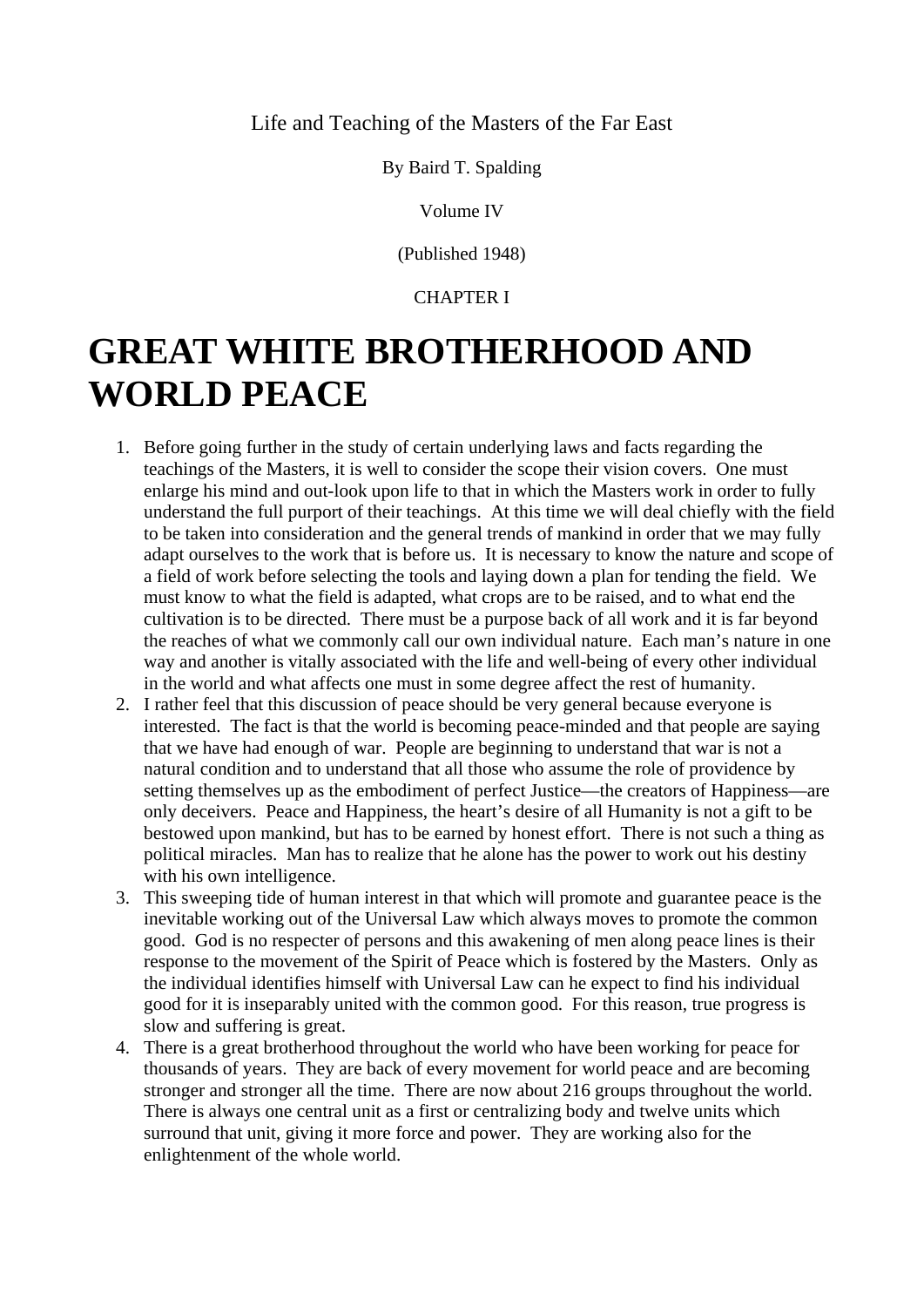- 5. These groups are really composed of human beings who are actuated by the high thought of the White Brotherhood. All of these groups work together. There is a very strong thought coming to the whole world for peace and enlightenment as well.
- 6. There are many misconceptions regarding the White Brotherhood. It must first be understood that they never make themselves known as such, nor are they exclusively back of any outer organization or organizations. They are Universal in their function and purpose. They definitely work with the Universal Law to universal ends and any individual or group working toward the same ends without selfish or group motives many receive their full support. This support may be known on the part of the man but it is more likely to come in the form of an unknown stimulus. That is, the help is not likely to assume the form of that coming from any definite place or person. Those receiving this support are conscious only of the help or influence.
- 7. The League of Nations originally was an instrument of the White Brotherhood but it was misused in many ways by certain nations and individuals. It will, however, come back under the guidance of the Brotherhood some time in the future.
- 8. The birth of a new order is in process; we are witnessing right now the destruction of an old civilization. The White Brotherhood will assert itself positively on the most important issues when the time is propitious.
- 9. The time has come when there can be no halfway ground in this purification of the race, whether or not individuals or groups array themselves against the common good in this day. The mills of God grind swiftly at times and also finely. Only from the siftings shall the selfish and aggressively grasping rear a new life's structure. It were far better to unify oneself with purely creative motives that contribute to universal good, for thereby shall good come to the individual.
- 10. Often the influences working in Universal ideas come into being without much notice. It is something that seems to germinate and move forward as a contagion while the minds of many are still so engrossed in other things that they do not notice the change. Then, all of a sudden, each individual seems to realize that it has come into being and that it is in exact accord with his own secret thoughts. Thus, he very often slips into the new order rather unknowingly. The point is to be alert to these secretly developing forces within oneself and in the race, and here one will find the key to his most rapid progress and most vital service in the universal cause.
- 11. India has maintained peace by using methods identical to those used by these 216 groups about which I have spoken. It was brought about originally by twelve groups which have expanded and are still expanding. The influence of these bodies has been very great, entering into the whole fabric of Indian thought. Their work from the outer point of view has been largely educational. They release information orally which is acted upon under their direction. Results prove the efficacy of this method.
- 12. Gandhi studied the situation of non-violence for twenty years before he began his work, becoming a very deep student of it. The principle has been in existence in India for 600 years. Because of the Untouchables it was made operative through Gandhi in this generation. Gandhi went among the Untouchables, teaching non-violence, making it an effective force. The younger generation took it up immediately. They recognized the great effect of it and it spread throughout all India. The younger generation now have brought it before the people stronger than ever. This will eventually result in the dissolution of the caste system. The Untouchables became quite an issue there as they numbered some 65,000,000 and guidance was necessary because they had such powerful influence. Gandhi has been almost entirely responsible for their present emancipation.
- 13. Those in the groups mentioned that are working for world peace are persons of a very high spiritual understanding. One man of each group is always prominent as one of spiritual attainment.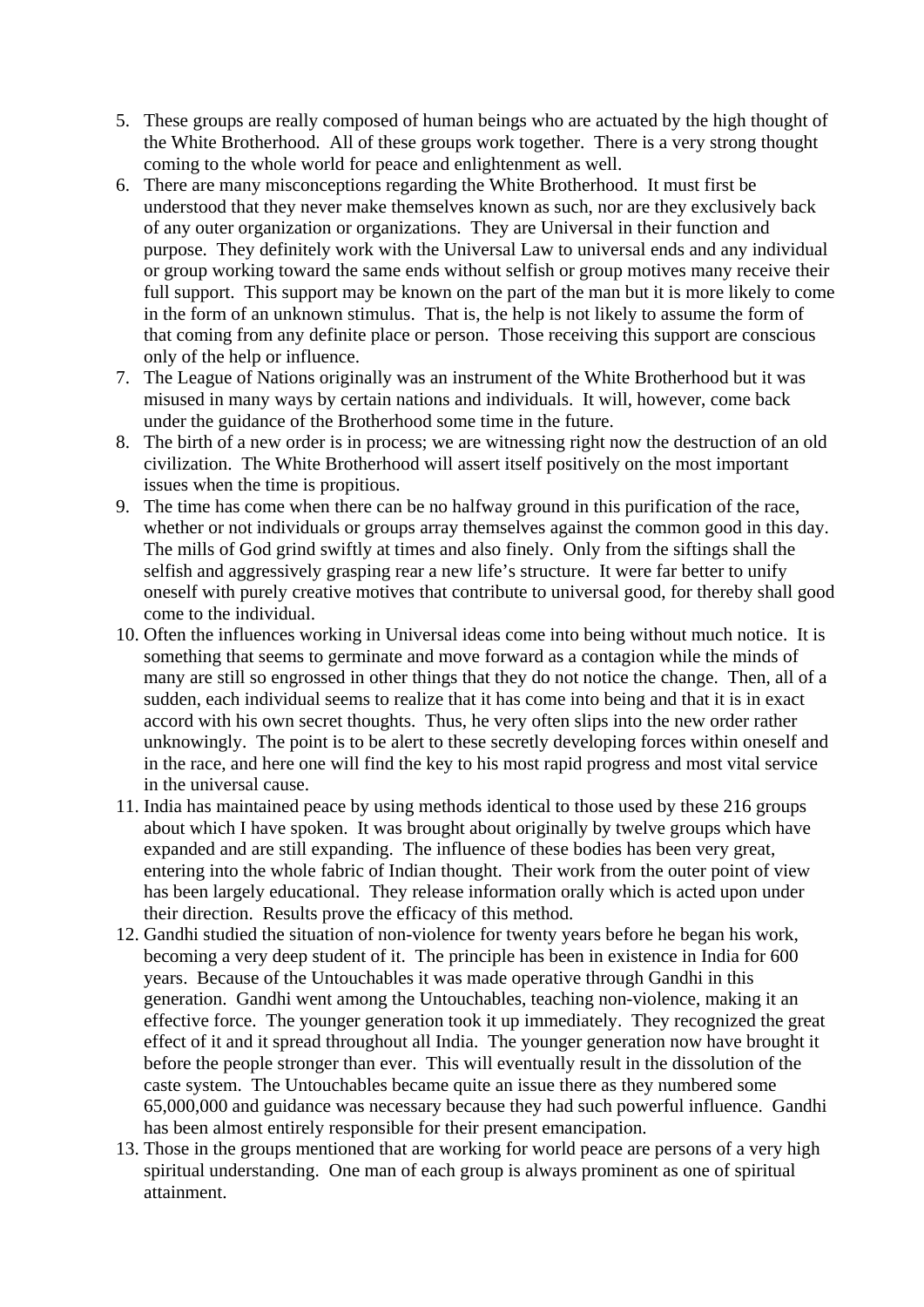- 14. There are some sixty in the United States who definitely belong to this association. They are very quiet concerning their connection with it. They do not give out the place of their group meetings or any information concerning their activities.
- 15. This is why many people are more or less incredulous concerning the great work being done by the illumined. They are so accustomed to outer show and display that they cannot imagine any great work being done in such a quiet, simple manner. But if one will stop to think for just a moment he will realize that all the motivating forces of the Universe are silent and those who work consciously with these forces move according to motives. There will come a time, however, when they will work more openly, but that will be when there are enough illumined people to know and understand just what they are doing. Study your own experiences. Are you not aware that silent influences working underneath the surface of your own being are those forces which control your life more than the outwardly manifest things which you express in words? However, just as these silent "broodings" of your own inner nature eventually find their outer expression when you are in an environment which harmonizes with them, you do not hesitate to express them. Study yourself and you will find everything working in you just as it is in the race. "What the Father sees in secret, He will reward you openly" is not an idle statement but it reveals the manner in which all things come into being in the outer world. To understand this fact will not only be to better understand yourself but also the manner of the universal spiritual work that is going on underneath the surface all the time. It is only through adapting oneself to this sort of conscious procedure that he will be able to clearly trace the workings of the Secret Brotherhood. Their activities are hidden only to those who do not discern the mode of accomplishment. We are accustomed to noise and display and the quiet yet most powerful forces in ourselves and the world about us go unnoticed. We follow the noisy people into bypaths and lose the path of life that moves in stillness through our own individual being.
- 16. This Brotherhood is not properly an organization, as anyone can belong who will work constructively either openly or silently for peace. It is rather an association of kindred spirits. They co-operate, in fact, with any association or organization that is for the benefit of mankind or the advancement of humanity.
- 17. The group in India works silently but it is its influence that brings these bodies together and co-ordinates their activities. It was the activity of this very group that brought the Nobel Peace Prize before the world.
- 18. Tolstoy was a great factor in making this principle practically effective. But it has always been presented through the nine rulers of India. Tolstoy was an advanced soul. He was working with the great Central Group all the time.
- 19. While no one knows its exact location, that Thirteenth Group has always been a very dominant factor in world education. That group of twelve are working in every educational center in the world.
- 20. These groups are not an organization here or anywhere that makes propaganda for world peace. It was seen that the spoken word, or the silent word, when sent out to the world, was of far greater influence than the written word. The written word can be garbled. The spoken word is an ever-expanding and ever-increasing influence.
- 21. Here again is the wisdom of the wise which has always been in evidence. So long as constructive forces work in "secret" they grow unnoticed by those who would destroy their effect. The world does not realize the advance of the Constructive Force until it has already undermined the sordid structures of the selfish and self-seeking and then it is too late. At the time of such helpless disintegration, and only then, are the activities of the Brotherhood likely to come out into the open to strengthen the Truth in the minds of all the people. This is not done through fear of attack but through knowledge of the most powerful way to bring about any great constructive movement for world betterment. The selfish have no access to it.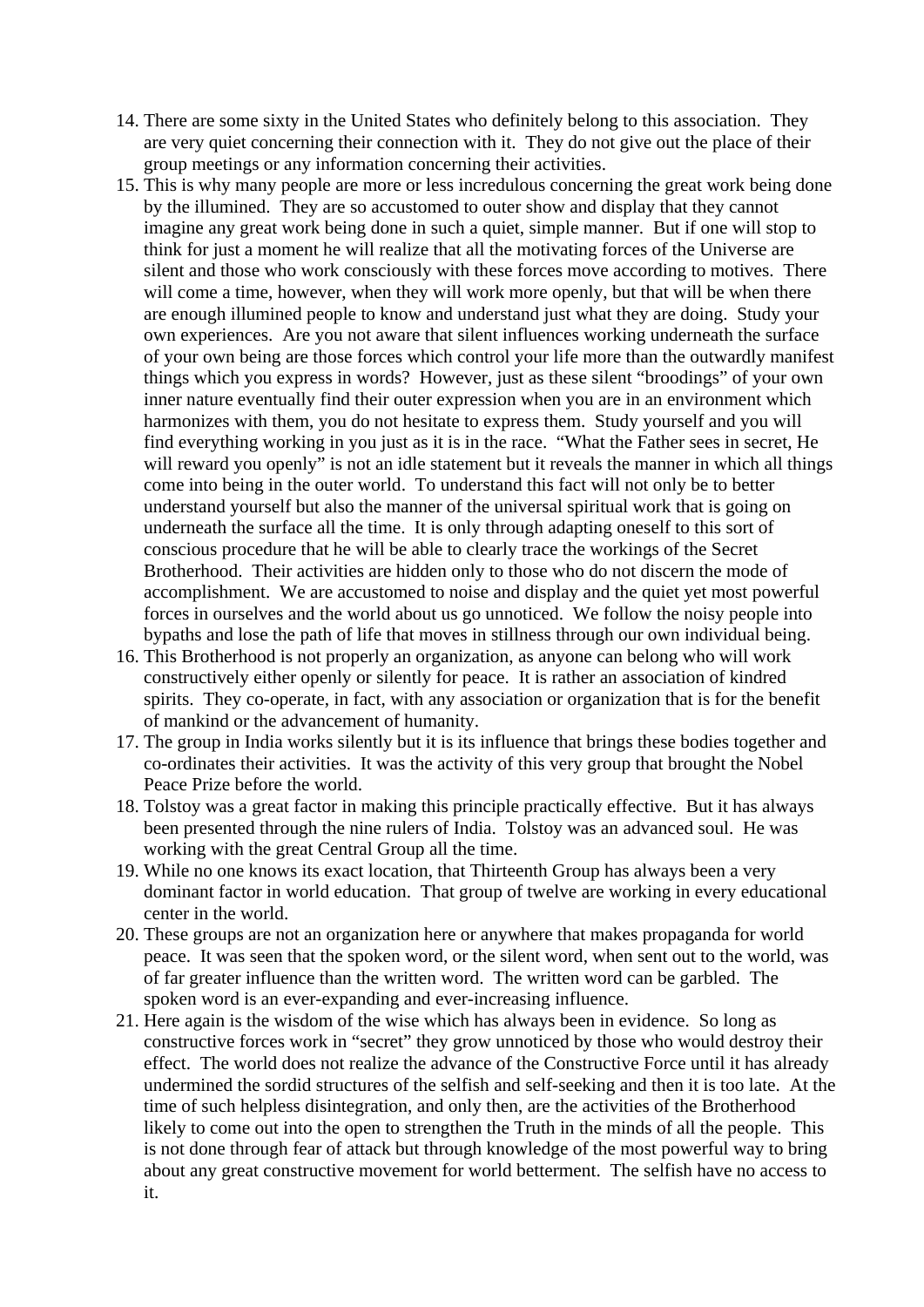- 22. In a sense, all those who are working for India's freedom or for the freedom and peace of the world are Avatars, as the Western World looks at the Avatars. Many of the Great Ones have been disseminating this teaching for thousands of years. Jesus has been and is working definitely for the betterment of the whole world.
- 23. The reason many people in the Western World do not recognize the work of Avatars is that they can conceive of them only as working on the surface, saying and doing spectacular and miraculous things in public. They do not know that the true miracles are always worked out in silence first.
- 24. Regarding arbitration as an instrument for world peace, this movement was started in the Punjab of India. It is a powerful instrument of world peace. It has completely outlawed aggression. India never did use an aggressive attitude, never did encourage open warfare in that territory at all, and the Punjab was the greatest influence back of this whole movement. It has been maintained throughout India for about three thousand years. Non-aggression and arbitration have been proved practical.
- 25. W. J. Bryan, consciously or unconsciously actuated by the silent influence, succeeded in getting peace treaties with all but four nations. So far no national character has since dared to take up his work. It will be taken up again some day in the future with the forming of a board of men, unknown to the outer world, that will have complete authority from the peace societies and groups working unselfishly for world peace.
- 26. If all the financial world were to get behind this movement for unity, it would be the greatest influence for peace. There could then be no finances for war. It could be impossible to finance war and hence there could be no war. If the cooperative system should be adopted universally, there could be no booms and no more depressions. It would also be of great influence in the abolition of war. As a matter of fact, cooperation is coming into existence. The people who do not cooperate and align themselves with the new order will be outlawed completely.
- 27. Following this spreading tendency to outlaw war, people will have their eyes opened to the causes of war, which are in the sole promotion of group or national advantages. The practice of non-cooperation will also be outlawed as a contributing cause of war. This brings the whole thing right down to the individual and each one must outlaw his own selfishness and self-seeking at the expense of others. He as an individual will find that the best way to promote his own interest is to promote the common interest and the only way to preserve his own good is to preserve the good of the whole. This silent tendency is now being awakened on a broad scale. But each individual must find its beginning in himself and one who will earnestly search his own soul will find the embryo of this movement increasing in his own nature every day. Spreading from individual to individual it will grow into a mighty world movement and will be the ultimate motive in all human activities. Just as the individual who does not obey this eternal trend of his inner nature is destroyed, so will such groups, institutions, religious organizations, races and nations be disintegrated, leaving the world for those who love the law of God and live that law in relationship to every other man and nation.
- 28. In all modern movements it is clearly revealed that the changes must be first in the individual for, unless his own nature is properly correlated with the movement back of outer conduct, he becomes a disintegrating factor in any movement that might otherwise accomplish untold good. One can scarcely do anything in the way of accomplishing universal peace until he has found peace within his own nature and he cannot find peace in his own nature until he has been long enough truly in touch with the unseen forces which move toward the common good.
- 29. There is no question but that the individual first must be at peace. Not only that but he must realize what it means to the individual as well as to the nation. If he is centralized in that idea of peace, he projects that influence and he becomes one of the great moving factors of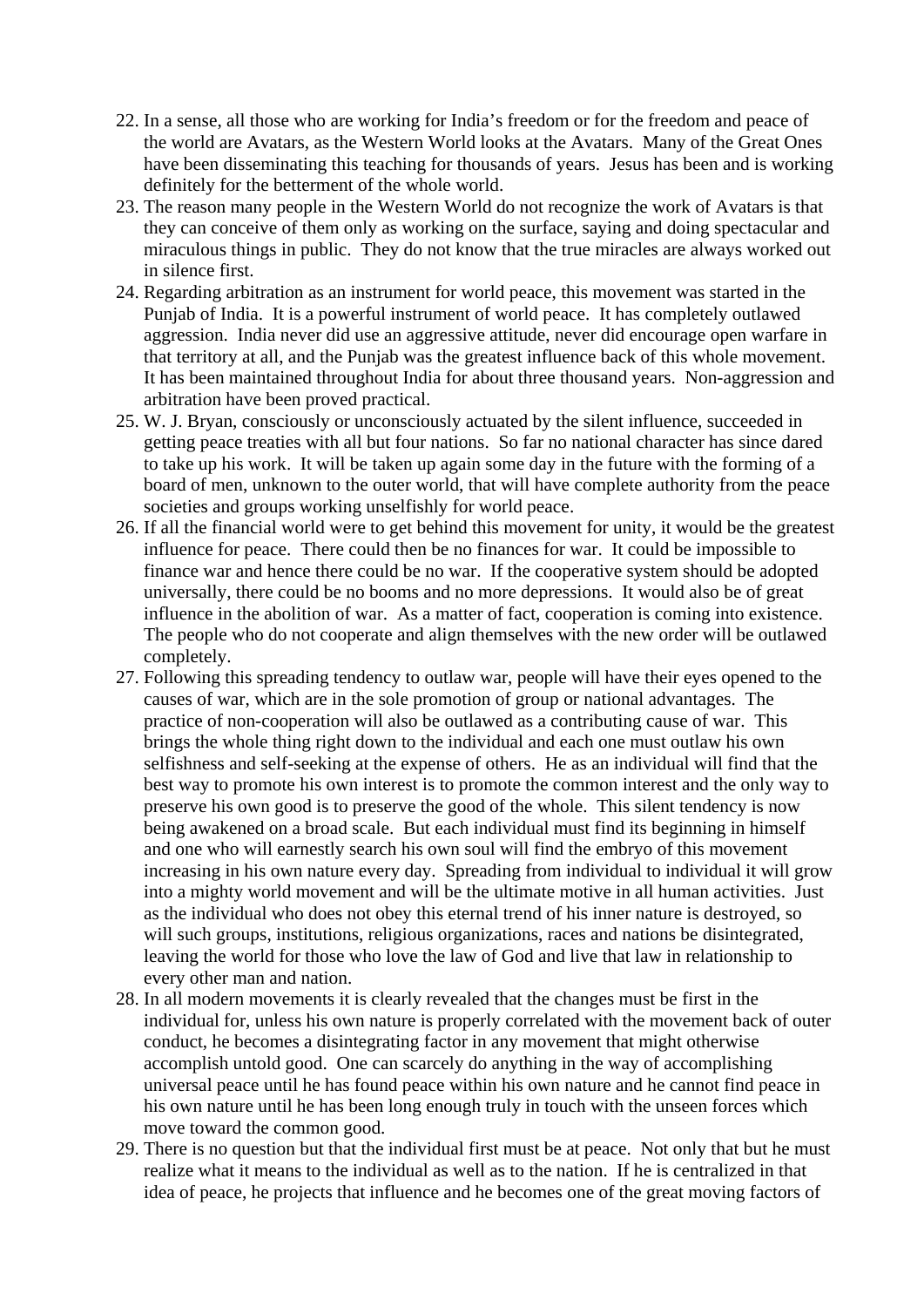the spiritual development of the age. The peace movement is one of the most definite factors toward spiritual enlightenment as well.

- 30. Politics will be broken down completely with this new system that is coming. But, so long as the present political set-up endures, no really effective program can be launched and carried to a successful conclusion. Everyone who keeps in step with the trend of the times is receiving all the help he is capable of receiving from these higher forces. Some of them receive this help consciously, some unconsciously, but nevertheless the help is there. Some have gone so far that they know and acknowledge this help.
- 31. Political parties, in the working out of the underneath movement of constructive forces, will probably merge into one great party for greater simplicity of government. These changes must come through our party system, moving into single chamber legislation and not divided. "A house divided against itself shall fall." That will eradicate a great many of our political evils. This will all originate within the States due to changes brought about there. It is coming as a national movement in the United States.
- 32. PEACE IS HERE! When we relate ourselves definitely to that Principle, it makes us a working unit.

# **FOR THE TEACHER**

Paragraph 1. It should be clearly developed in the beginning of this study that the people generally need a new perspective in the matter of spiritual progress. We have for the most part been pursuing the whole subject as that of bearing entirely upon the body and the things which we imagine the body should have. In reality, all the body is and has depends upon something infinitely beyond these.

Paragraph 2. Show by further illustration, if possible, how the general reaction of the people is in the direction of peace and that back of this is the coming of the purpose of the Universe, or God.

Paragraph 3. Show your students how this peace movement which is springing up is identical with their own ideals, awakening them to the fact that they are inwardly actuated by Universal movements that are the objectives of all the illumined.

Paragraphs 4 to 12. Show how brotherhood comes into being through obedience to innermost impulses toward general betterment and that the difference between one's relationship to another in a sense of unity and the relationship of the White Brotherhood to the whole is but the difference in the degree to which they are actuated by these deeper impulses.

Paragraphs 13 and 14 doubtless will stand in your presentation much as they are unless your knowledge includes much that is only referred to lightly in these paragraphs.

Paragraph 15, 16. This should make clear why it is impossible for the average individual to understand why the Masters do not appear in the open with their work. Whole volumes could profitably be written along this line. It is the very reason that you sometimes do not venture to express your opinions even within your own home. You know as long as you are silent you have no opposition but once you have spoken the whole thing is open to controversy. Then again, you feel the right time comes to speak and it is all acceptable and everyone cooperates. What moves in the Universe also moves within man. To know himself in some of these most simple things is his key to great understanding and power.

Paragraphs 17 to 26. The motive is much the same and is but further emphasis upon the importance of silent cooperative work in the positive realization that the great Creative Spirit is working through all men in some degree; and the important thing so far as we are concerned is that we make it a more vital issue in our own lives.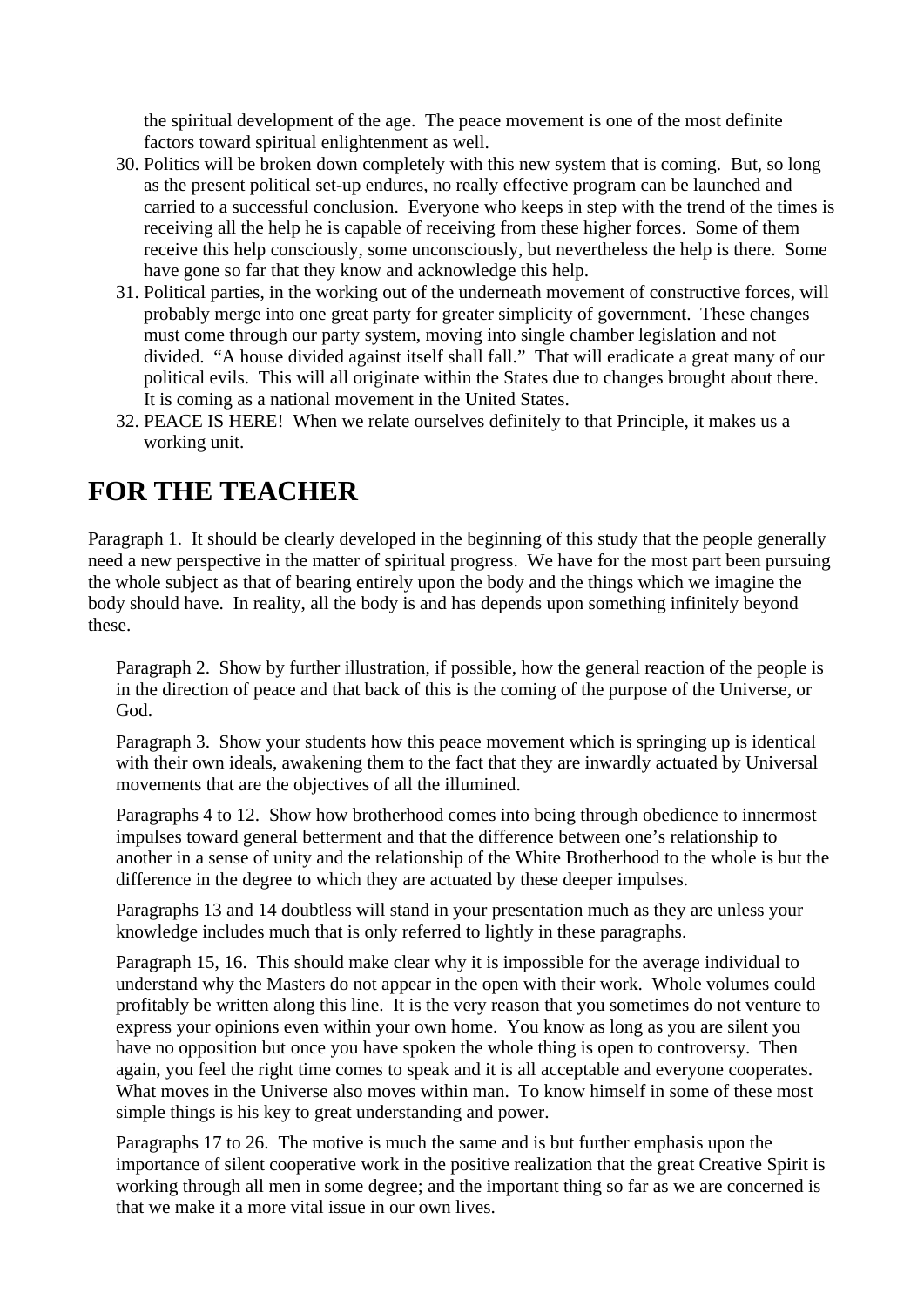Paragraphs 27 to 32 afford additional opportunity for amplification along the foregoing lines and can become a vital factor in liberating the people to progress. Teach the people to expect and prepare for changes. Become sensitive to the changes now moving underneath the political and economical structure. The change that will liberate is not in any of these outer forms but is in the hearts of men.

### CHAPTER II

### **THE ONE MIND**

- 1. We have evidence of the control of the One Mind. In every field of action we will note the One Mind control. Even upon this boat you will note that there is one head; consequently there is one control, with many activities under that control, and all these lesser activities emanate from that centralized authority.
- 2. It is only through this centralization of power and authority that there is anything like harmony in the operations of any organized section of society or even within the individual. We all know what happens when there is a division of power or rather an attempt to divide authority without consideration of some central motivating source. The orders which go forth from two sources to the various centers of activity can result only in confusion and chaos. If power emanates from more than one central directive head, the authority is destroyed and the entire structure is broken down.
- 3. Where there is one controlling element which has dominion, power, or control of motivating action, we are brought directly to that One Element and, thereby, brought to one-pointed action which we have discussed before many times. It is through that action that we do accomplish and that action brings us into a harmony with that central control in that we do not scatter our forces but work with the One Force, or power, which is complete control.
- 4. \*You always bring yourself into accord with that to which you have delegated power. That is, if you believe in the power of the world and its environment, you are seemingly receiving directive control from a thousand different sources and this is the source of your confusion. You do not know whether to obey the seeming demands made here, there, or some other place and this division in the consciousness breaks down the entire structure of man's nature. He must know "Whom we have believed, and become persuaded that He is able to keep that which we have committed unto Him against that day."
- 5. That one control does exist for every human being if he will but use it. Of course, the use of that control must be conscious; it must be consciously directed or used for the purpose which we decree or which we establish. It is through the establishment of that control that our thoughts are brought into that one power of action or one thought of expression. There they cannot help but express that which they send forth. In other words, the motivating principle we determine must come into existence. "His servants are ye, to whom you yield yourselves servants to obey," and the manifest results must be determined by the outworking of that motivating force from which you receive your direction. The results can be no greater than is the power vested in the authority.
- 6. This central control of the Universe is often called Principle as well as Mind. Principle does not bind it as closely perhaps as the One Mind. Still, that Principle controls and governs and it knows what it is doing; it governs with intelligence, so it must be a Mind Principle. The Hindoo always puts it as Principle, or the All-Mighty, which means that man does become that mighty, controlling element. Man stands in his all-mightiness the moment he projects his thought to that one control, that one central directive authority.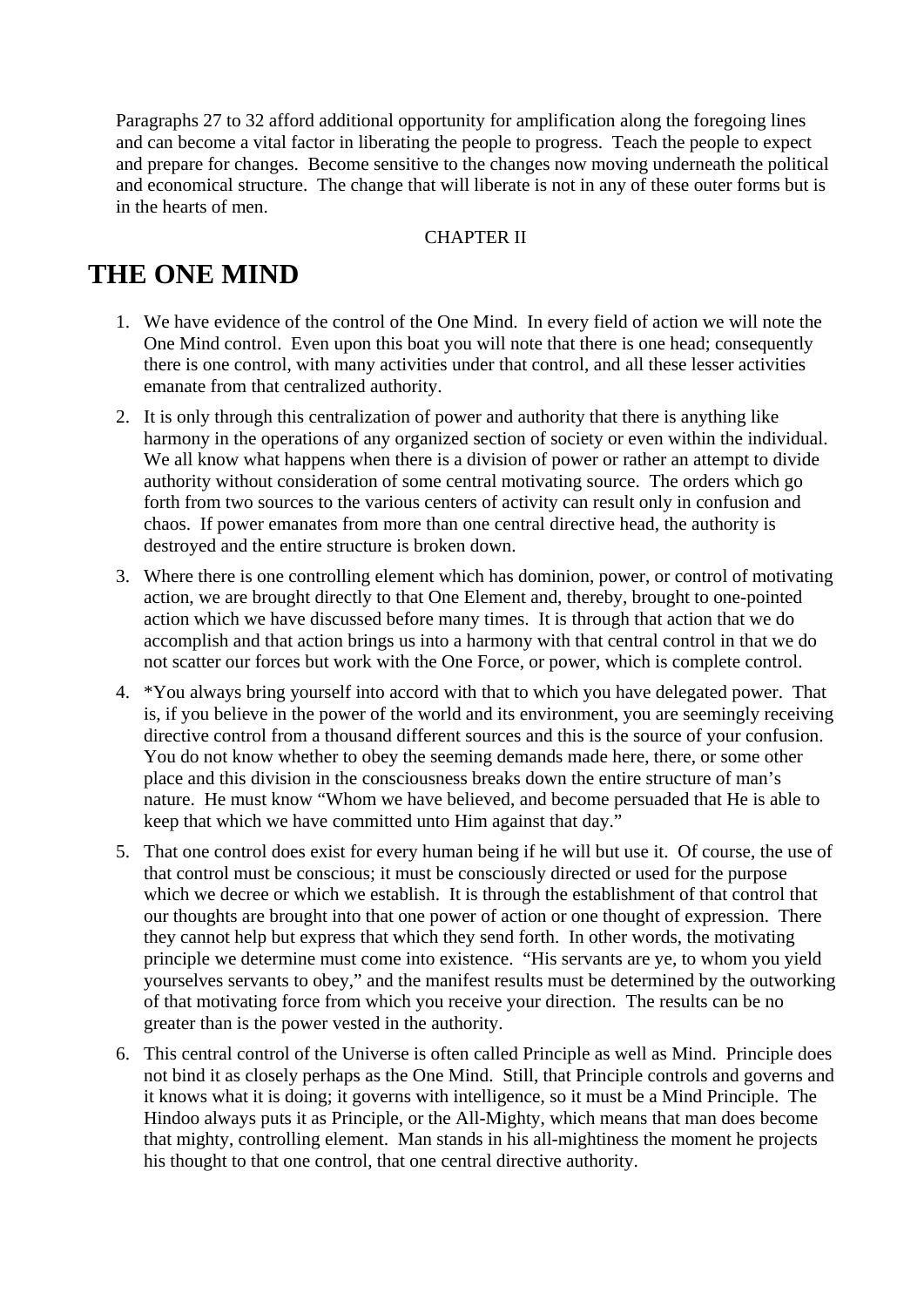- 7. It is all so simple if one looks at the entire situation with an open-minded and sane approach to it. You say in your own mind that this person or that condition has power to make you sad. This is delegating authority to a definite location or form. Obeying the authority which you have thus assigned, you embody in yourself the mental and emotional state which you recognize as existing in the nature of that authority. You could not possibly think of embodying joy from a source that you decree has only the power to make you sad. Then, through your obedience to the authority you embody the sadness which you have admitted it has power to manifest in you and you say "I am sad." You become that which you embody. This is the whole secret power but, to manifest that Mighty power that is ours, we must obey that source and embody the characteristics which it possesses; then we should not hesitate to proclaim "I am that," as the Hindoos put it, when *that* becomes the thing we have embodied. This will all become perfectly clear to anyone who will dwell on the matter for a time.
- 8. In this state will-power is not a method of control. Will-power gives us the impetus for bringing that control into existence but it is not the motivating factor back of the control. Will may differ entirely from control. Self-will never is able to project thoughts to one central point. Definite control or mind action is capable of carrying thoughts, feelings or actions to one central control, which is a definite attribute or element that man uses always and which he has dominion to work WITH. Not Over, but to work WITH. That is the very force which man brings into activity the moment he brings his thought to that focal point of Principle which activates all conditions.
- 9. Let us take a very simple illustration. Man has power to bring his mind into subjection to the principle of mathematics but he does not have the will to make the principle act. The principle acts of itself and is a single center of control within its sphere. Man may bring his will up to the point of the activity of the principle but from then on the principle is the motivating force and through this subjection of his will—to be more accurate—he finds the secret of his mathematical power. The principle of the human will is that it is to be brought into subjectivity to some higher authority and thus man becomes the embodiment of it and is possessed of the power of this higher authority. Man's weakness is brought about through making himself subject to that which in reality has no power and this should be proof to him of the immense power which is possible to him. He must now learn to apply this principle of his own will and recognize power as existing only in the One Principle.
- 10. Our everyday life is a concrete application of this fact, in that our statements conform to the One Principle or One Mind. We vision or project an ideal. Let us say that that ideal is for perfection. We immediately come into direct accord with the One Mind control or Principle. We project an ideal for ourselves to accomplish. If it is a high ideal that Power immediately becomes active and brings that ideal into existence. The moment that ideal is projected and the force back of it becomes active through it, that ideal is complete. That is, the moment the ideal is released from the activity of our will and is projected into the activity of the One Principle, it is a completed thing.
- 11. So long as there is any dual sense it is difficult for anyone to see how this can be true on the manifest plane. The Masters do not take into consideration any plane outside of the Spiritual—the Spiritual made manifest. If we do not take into consideration any plane outside of the Spiritual, it must be in existence always after the statement is made, even before the statement is made. We quite evidently withhold from ourselves the accomplishment of our ideal because we look to three planes upon which it may manifest. It is found very conclusively today that it manifests only on one plane. It manifests on the Spiritual plane always. It is always fact.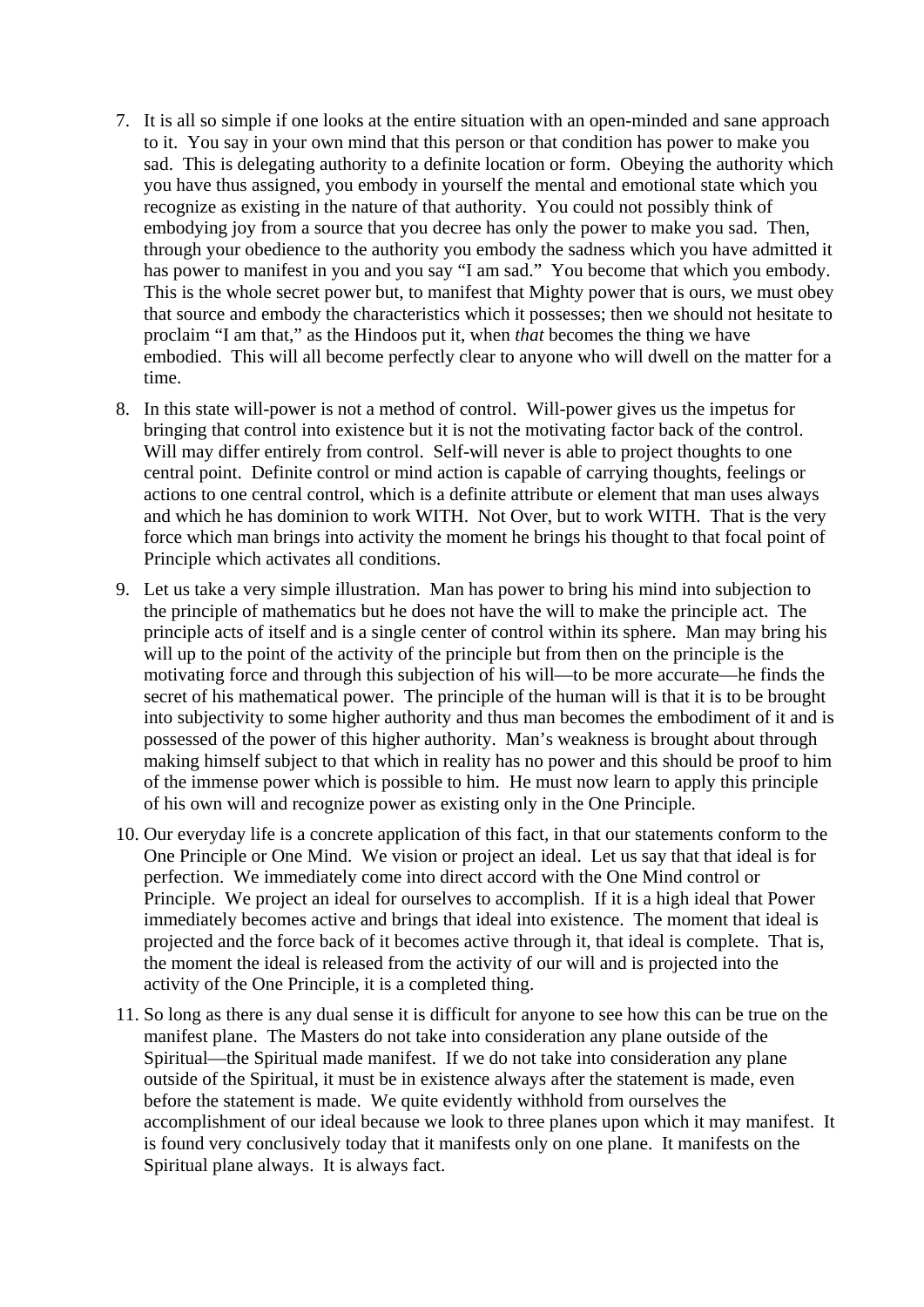- 12. Now if we hold to and remain within that Spiritual plane we would see it in its true expression. We would not need to look to the material at all for when we do we speak in terms of materializations and materialization is not spiritually a fact. The *actual* thing is the fact always. That is the Spiritual made manifest. Two plus two equals four in the mathematical principle, it equals four in the mind, and likewise in manifestation. This is not three planes but it is all the mathematical fact separated or differentiated at NO point whatever.
- 13. After the manifestation it is said that it does no harm to name it material or physical because you cannot harm the Fact. But it is always elevated or exalted to the Spiritual. That was Jesus' meaning when He said: "If ye exalt all things to Spirit they are in existence already." Evidently He had that very thing in mind when He gave the prayer: "Father, I thank you that you have heard me, and that you do hear me always." He knew fully that that which He saw as His ideal was already accomplished. To Him it came forth instantly. Then He gave the statement that "if you go forth into the vineyard it is ready for harvest."
- 14. Now, if we take that definite position, there is no question but that we would be out of all of this difficulty completely. He immediately rose above every difficulty by the very attitude that He took. It was not a long, arduous process to Him. It was instantaneous. He saw completely through the non-existence of them. That is not claiming that He denied them. It is quite evident that He never denied any condition. He always rose above it to the True Spiritual Condition and then there was no need for denial or for paying any attention to anything but the True Spiritual condition. He said, "I live always in Spirit."
- 15. Our Bible says "I live always in *a* spirit," being an entirely wrong interpretation. The interpolation of "a" where it does not belong makes a lot of difference. That is where many mistakes were made in our understanding.
- 16. The Christian Bible says "God is *a* Spirit." The original was "God is Spirit," never confining him to one attribute to one condition. One writer said: "It is like trying to crowd God into the quart measure of our intellect." Spirit and Mind are synonymous. They are one and the same in vibratory influence. That which seems to make a difference is that we take our thoughts as indicating mind. Mind is consciousness, for mind and consciousness are inseparable. The element of consciousness is thought and when conscious of spiritual Fact there is no difference to us between mind and spirit. We are in a state of Spiritual Consciousness.
- 17. You are right in thinking of mind as consciousness in action but so is Spirit consciousness in action. They, too, are synonymous. Either may become quiescent or become submerged in the individual but they are not submerged in the outer condition. If the outer is like the inner, mind is never submerged in the individual but is only quiescent. The individual only thinks that it is submerged and to that person it may become non-existent because he is not conscious of it. The consciousness is always there and springs into existence instantly if one projects consciousness toward that which always is, the Spiritual Fact.
- 18. The element of consciousness is the directive rather than the motivating agency of mind. Thus, it is indispensable in the sending forth of the emanations of mind, or, as we put it, in stepping up the emanations of mind to their true state, providing the element of consciousness is true to the Spiritual Fact.
- 19. Today many scientists are approaching this same conclusion regarding the underlying cause of all things. They dissolve the whole structure of substance and resolve it all back to emanating energy identical with Spirit. Spirit is all-pervading; it manifests in everything. It is found that all elements, including radium, are reduced to that one primal element emanating energy. But this energy, in the last analysis, is not blind force but intelligent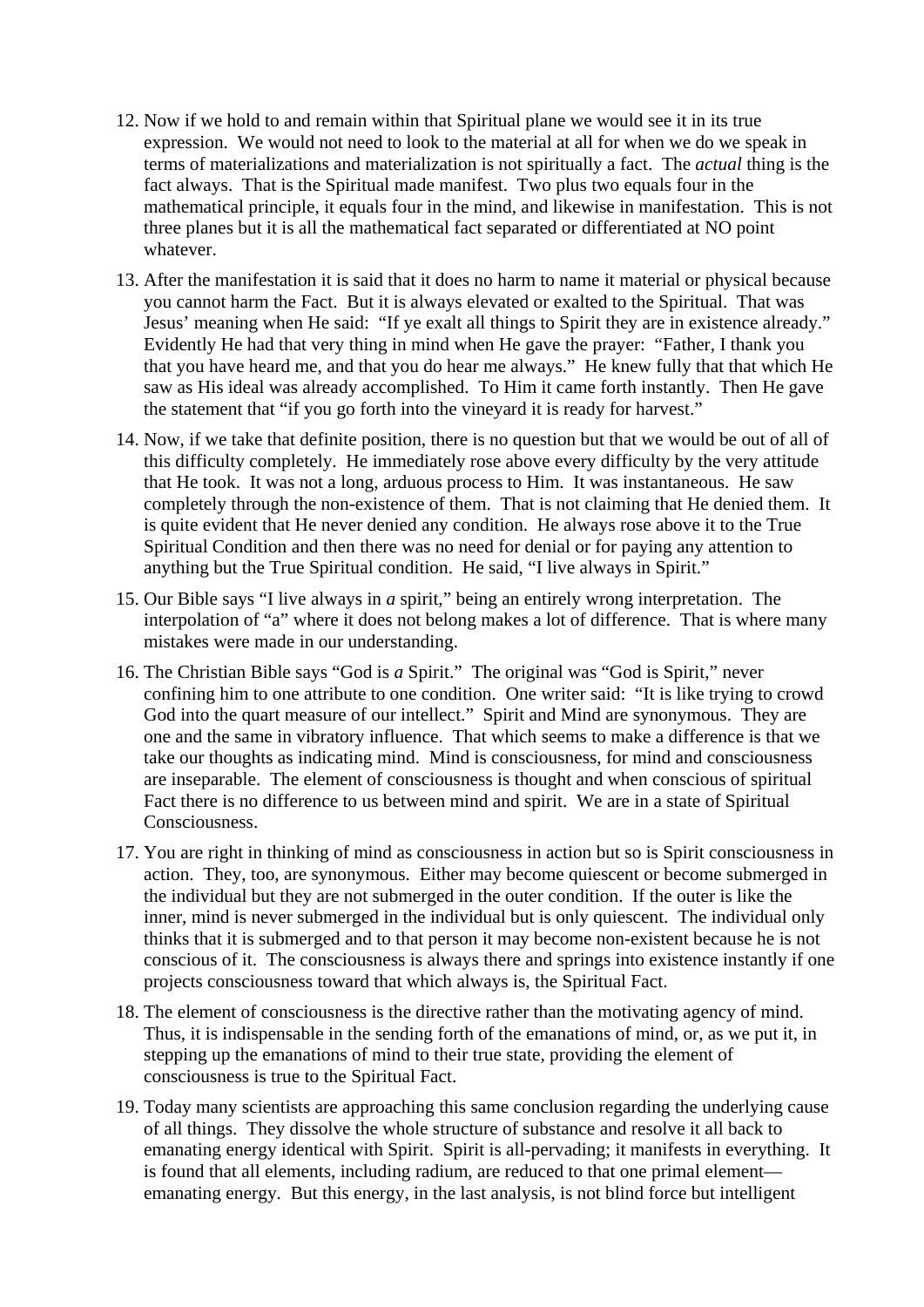force. It knows what it is doing. Scientists even admit that there is a certain form of "electricity" that seems to know what it is doing. This all-pervading, creative energy back of all things is aware of itself, aware of what it is doing, aware of how to do it, and we therefore call it Spirit or God. It is omnipresent, omnipotent, and omniscient as the Christian Bible puts it.

- 20. When man begins to assemble in his consciousness the activities of any principle, he begins to say "I am that." This is the centralizing of the authority of the principle in himself. "I am" renders the mind dynamic instead of letting it rest in potentiality. It becomes dynamic the moment we focus thought upon I AM. That focal point is the center always and from it emanates the authoritative commands that control and determine the entire status of manifest man. The I AM must be used to indicate man's true estate, that which he is in fact, and not what he has seemed to himself to be in manifest form. "I am *THAT* I am," which is the embodiment of the motivating authority of the Universe. Beside THAT "I AM" there is no true existence but only delusion.
- 21. This name "I AM" was God to Moses. It has come down through the ages as "I AM." To the Hindoos it is AUM, which means the same. Likewise to the Aryans it is AUM. The Chinese use it as TAU.
- 22. The so-called "blind spots" in the ether common in our radio and scientific fields is in a sense symbolic of the blind spots in human consciousness. The radio beam crosses right through these non-magnetic fields as if they did not exist. Our layers of atmosphere, the concentric bands of atmospheric conditions, are in motion. In our earth they are stationary. When a non-magnetic field moves over a magnetic field of our concentric bands a vacuumlike condition is established. When a magnetic field passes over a non-magnetic field of the earth's surface it passes right through it and is lost. It is frequently more powerful at night than in the daytime. These non-magnetic fields are like the static states in human consciousness, more intense with greater darkness or ignorance. But the positive radiations of the Spiritual I AM, the declarations of that which man is in fact, penetrate through these static fields of his consciousness and it is as though they do not exist. The persistent declaration of Spiritual facts regarding man's nature and his place in the Universe eventually will eliminate all these static fields in human consciousness as well as in his affairs.
- 23. The One Mind is not constantly creating new ideas. It is manifesting Ideas that have been created from the beginning, for the One Mind is and always has been Omniscient—all knowing. It has never been nor will it ever be more or less than ITSELF. It is all a process of reverberation. It is the same as our radio currents today. They are flooding back and forth or reverberating from one space to the other space. That is, from space to space as you might say.
- 24. Thought is, of course, the most potent of any radiations because it has control over the vibratory field of electricity and radio. In fact, both the vibratory field of electricity and of radio will impinge and reflect from the vibratory field of thought always. Radio follows a track in the atmosphere regardless of a conductor. It follows a true track or trend. It operates through the ether. But thought in this sense does not "travel" for thought is omnipresent. It is already there no matter to what point you refer. It is the impingement of thought upon the electrons that causes thought to appear to move. Mind is the motivating element, thought moving concurrently with mind and in striking upon the electrons produces all movement in the plane of manifest substances.
- 25. That which we call space is in reality the One Spiritual Mind. That is the Principle by which the human soul, which is the replica of the Spiritual mind, can overcome time and space, for there is no such thing as time and space in Spirit. In Spirit all is complete and in completeness there can be no such thing as time or space. This is what is meant by "letting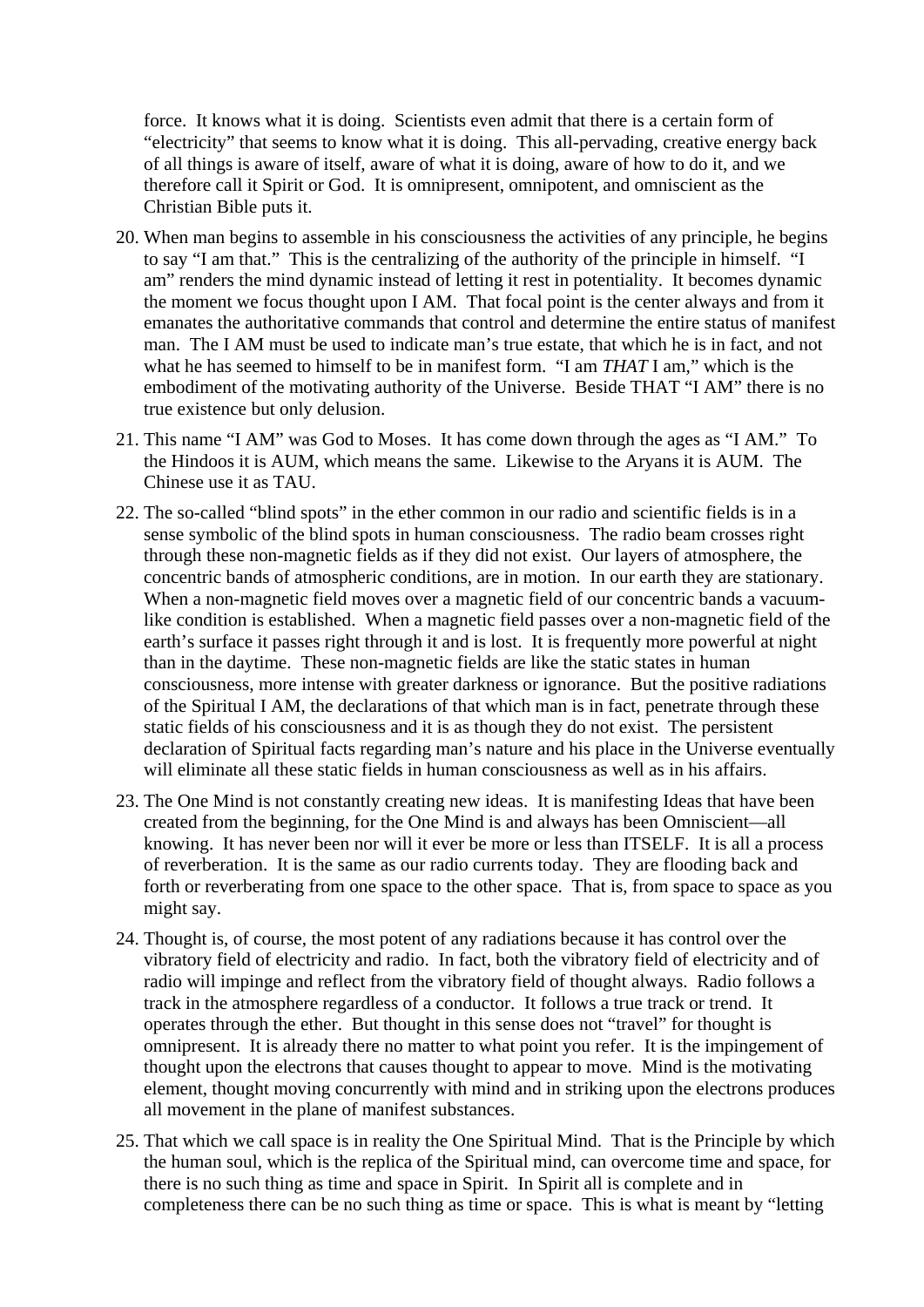the same mind be in you which was also in Christ." It is a state of complete oneness existing in fact between the individual and the Universal soul and it must become a conscious fact to the individual. That is the complete Mind, the controlling mind, functioning through the individual consciously.

26. Physical man or man conscious of himself only as a physical being that thinks he is apart from God, the One Mind, and thinks in terms of moving from place to place, is only moving in illusion for himself and, hence, unhappiness. He really is in and of that One Mind and lives and moves and has his being in IT. In Jesus' talks His greatest statement was "Peace be still." It is never said in a loud voice, projected of the will of man, but in unison with the calm, knowing power that comes from a sense of Oneness. There is the greatest security and the greatest power. We have seen some of the greatest storms overcome by that simple statement. Likewise, the seeming "brain storms" of human mind are stilled until one can feel the controlling power of the One Mind.

### **FOR THE TEACHER**

Paragraphs 1 and 2 give ample opportunity to conclusively point out to the individual that so long as his mind is divided he has, by that act of division, lost his sense of power and direction. Only from some definite premise can any structure be builded and until one has arrived at this premise he cannot proceed to do anything. This must have been what Jesus meant when he said, "Thou shalt worship the Lord thy God, and Him only shalt thou serve."

Paragraph 3. This one underlying principle of Life, God, is the controlling and ruling force of the Universe and man can find himself only in relationship to this principle. The only adjustment that will harmonize man's being is a realignment of his entire nature with the facts from which he came.

Paragraph 4. Man himself has assigned power to the external world for there is no power there originally, nor is power there even when he has seemed to delegate it. That power still remains within himself and that which seems to be power in environment or anything outside of his own I AM, his central identity, is the perversion of this same power within himself. The power is always within man and it works according to the direction given it. But back of it all is the controlling force of the Universe and that which I am individually must be one with the I AM which is universal. Perfect accord must exist between cause and effect for the movement of the cause is the life of the effect.

Paragraphs 5, 6 and 7 can be further extended along this same line and the lesson made of eternal benefit to every individual. Nothing else so completely tallies with the true message which Christ tried to give to the world as this. "Greater things than these shall ye do" was His estimate of man's potential capacity.

Paragraphs 8 and 9. The most helpful lesson and liberating practice can be developed from these two paragraphs. The willful attempt to force thought into the place of manifestation is a hopeless task. It is destructive to the individual who practices it. The acceptance of Universal Power, a central executive emanation that produced heaven and earth as the already-completed manifestation of itself and the self-existent fact back of every constructive idea of man, is the way to liberation.

Paragraph 10 shows the method of procedure in so-called demonstration which is, in the last analysis, stepping aside from our sense of incompleteness and imperfection to accept the Facts.

Paragraph 11 shows more accurately what happens in this matter of manifest results. A freeing of the mind from all duality is the solution to the whole matter.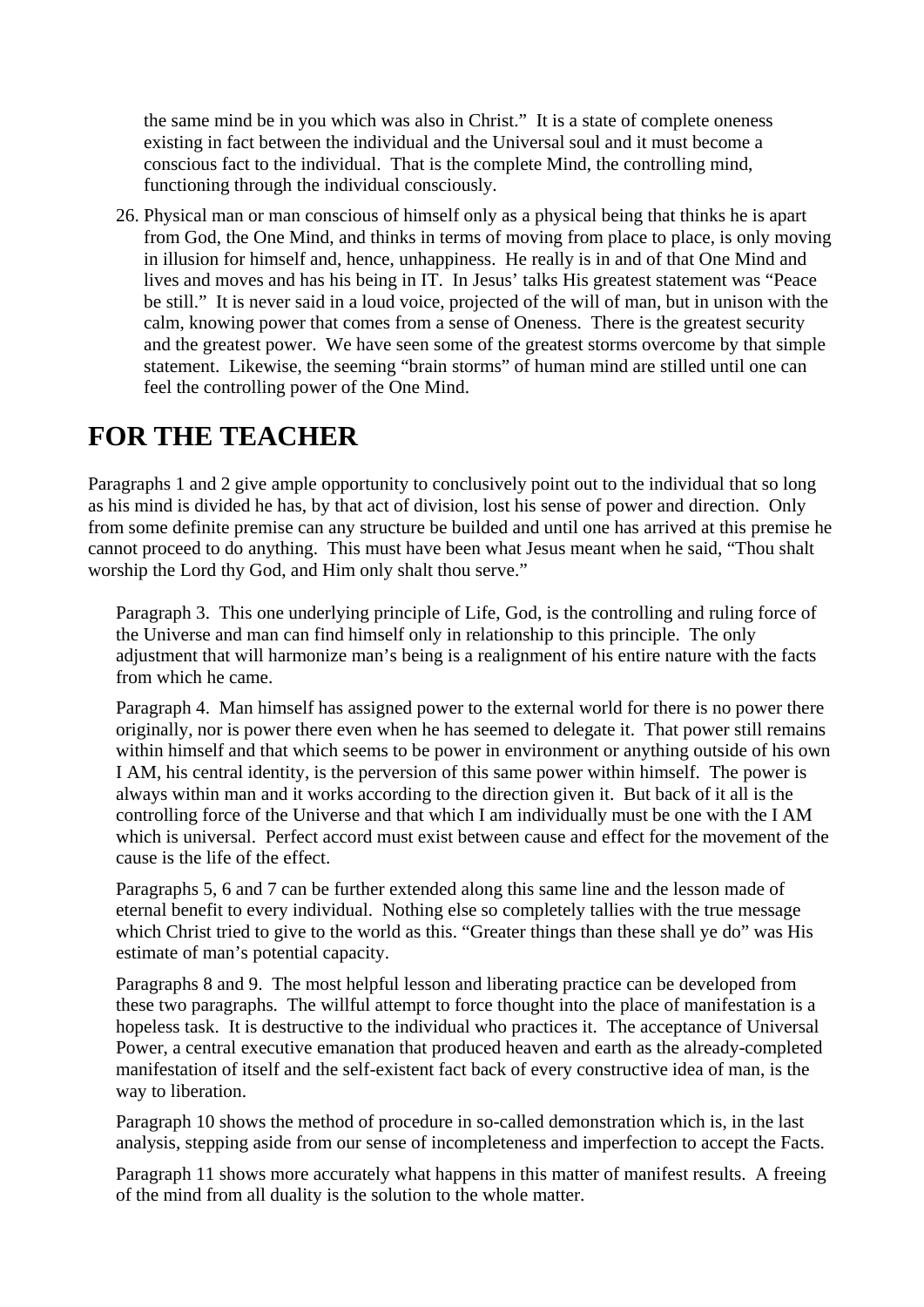Paragraph 12 is a further extension of this same idea.

Paragraphs 13, 14 and 15 can be made to strengthen foregoing.

Paragraph 16. Can we not once and for all make clear that the different "minds," as we call them, are but a difference in thought? Mind functioning as what we call mind is this same spiritual capacity in man functioning in its lowest capacity through perverting it to lesser purposes. When man "thinks the thoughts of God after Him" his mind is then spiritualized or functioning in its true field with God thoughts, thinking as God thinks or, more accurately, knowing as God knows. The human mind thinks; the God Mind KNOWS.

Paragraphs 17, 18 and 19 give excellent opportunity to extend this idea further and to drive home the idea that man is not truly living until he consciously functions in harmony with his source.

Paragraphs 20 and 21. The true use of the "I AM" is to maintain man's original identity in and with his source, not allowing it to descend to include within his nature that which he is not. Man is not his experiences. He is what he IS. Experiences with that which seems less than himself should never be admitted into his estimate of himself. I am always that which "I AM IN SPIRIT," not what I seem to be in experience or what I have experienced in the world. No matter what I have gone through or seem to be going through, I still remain what I am in the original sense, the Image and Likeness of God.

Paragraph 22 shows the far-reaching influence of spiritual fact as transcending all sense of limitation. Spirit takes no account of evil, of loss, lack, poverty, disease. These are but blind spots in human consciousness. To the mind that KNOWS, there are no such things and it goes right on with that which it KNOWS and IS.

Paragraph 23. The mind which is God is the same yesterday and forever. That which seems to be a new idea to us is but our discovery of what always was. Healing and so-called demonstrations are not bringing something into being but are an awakening to that state which has always prevailed in fact.

Paragraph 24. Power of thought, so-called, is not the power of thought. Thought is only a conveyor of power. Power is in Spirit and thought conveys or carries power only to the extent that it conforms to the standards and purposes moving in Spirit. "My words are spirit," said Jesus, meaning that his words accurately conformed to the Universal trend which he called the Will of God.

Paragraphs 25 and 26 present man as an integral part of infinite space and not an isolated being among isolated forms. "By one spirit are we baptized into one body." Finding our calm in this eternal unity of all things is our position of power where all contrary illusion is dissolved into the peace and tranquility of illumination.

#### CHAPTER III

### **DUAL MIND**

- 1. Many of the Western World look at duality instead of to the One Mind or Principle. That scatters the forces and one is not able to hold his mind in accord as when he sees but the One force or One Principle and himself and all things as integral parts of the One.
- 2. "Behold our God is One," say the Scriptures, and it is only in the preservation of this fundamental truth that man lives in harmony with his own nature. Man is not a separate being, projected away from his source, but is created within the image of God and like unto God. It is only in the *sense* of his isolation, which is the root of all unrighteousness, that he loses the beneficent influences of the Creative Cause, which are his by the natural order of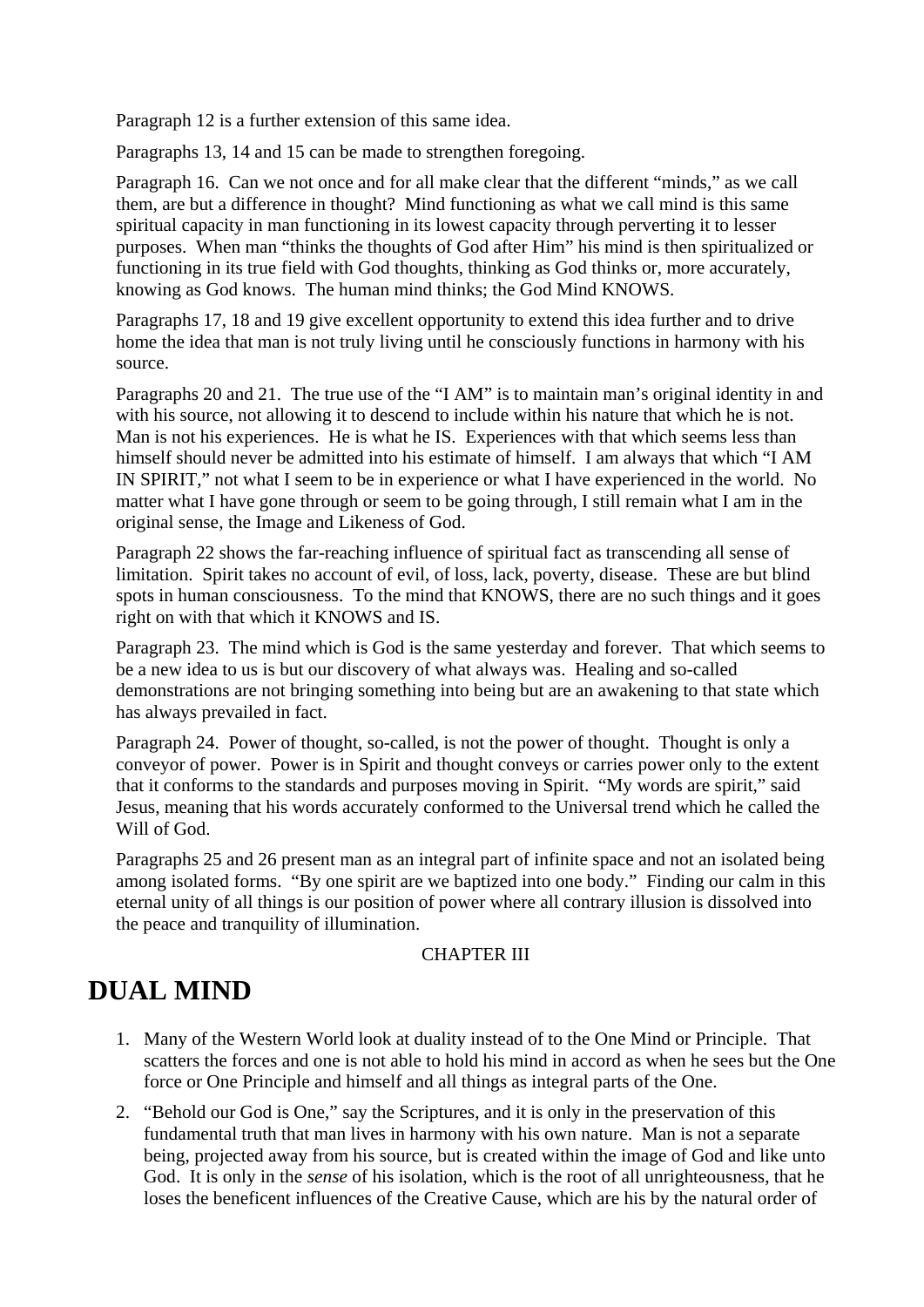things. In this sense of aloneness he has imagined all sorts of contrary actions to his well being and is often inclined to blame the Universal system for his misfortunes. In reality they are all of his own doings, for the Universe does not isolate him nor is it accountable for the difficulties that arise because of his own isolation. "Return unto me and I will return unto you, saith the Lord," is the offer of the ONE to him who will accept his rightful place in the divine order of the whole created scheme.

- 3. Duality is brought into existence through thought and action without regard to the whole. But, by reversing the dual thought or bringing the thoughts to One point of action, duality is eliminated completely. It is a well known fact that we cannot accomplish with a dual purpose or even with a dual nature.
- 4. In reality there is not duality in nature. There is the positive and negative, good and evil, hot and cold, all of the opposites, but the opposites, when related and brought together, bring the thought to one purpose, one action, one Principle. In connection with the opposites it is not necessary to recognize them as opposite or opposed. The essential recognition is the single purpose. Jesus always said that His greatest accomplishments were with the single attitude or steadfast purpose, as He related it. That steadfastness does bring us into unity where Principle exists always. That is where Principle is always immanent. Then, instead of duality, there is that "single eye" or single I AM.
- 5. Many Hindoos use the I, while many use the I AM. It is thought by some that that was where duality began to manifest first—between the I and the I AM—many believing that this practice involved two attitudes or purposes, where in reality, it is but one correlation or subjugation of everything to the One Purpose. There is no duality of Principle but the union of Principle in all things. They (the words "I AM") even pronounce the exact Principle or Truth. As they put it, the exaltation of the One principle allows it to work in that Principle conclusively. We do not see, either, the duality of nature and thus we do not recognize it. As duality has no recognition it becomes harmonized.
- 6. Summer and winter are not two things but phases of one Nature. Winter is as essential to the growth of vegetation as is summer and only depicts two phases of a single process. What we call evil contains the germ of good and, when looked through to behold the good, the sense of evil disappears and there remains only the sense that all things are working together for good. The apparent evil surrounding conditions of poverty and pain that are shunned by human beings, if faced for the good within them, would vanish. Jesus taught that blindness was not an evil nor the result of evil but an opportunity to show forth the "glory of God." A problem is not foreign to the principle of mathematics nor is it an obstacle to one who wishes to become a mathematician. The problem is only a statement of certain conditions through which the principle may be applied to produce a desired result and is a means of growth to the individual who so faces it. Conditions in life that seem opposed to our highest good are but points of practice until we attain that strength of character to see and manifest only the perfection of the One. When life is seen in this way all unpleasantness vanishes and everything becomes a sort of practice game in which we see, live, move, and have being that the existing good may show forth in our own character and in our world. Nature then is harmonious. All is harmony. All is working under the influence of the One Purpose.
- 7. Just as the difference between a perfect chord and discord is apparent even to the novice, so is the individual able to know within himself that which is in harmony with the Universal Principle and that which is at variance with it. Any inharmonious condition in the nature of man is evidence that he is out of harmony with the natural order of things and the secret of his perfect progress is to always approach every condition in such a manner as to preserve his sense of inward calm. This is impossible so long as there exists any sense of separation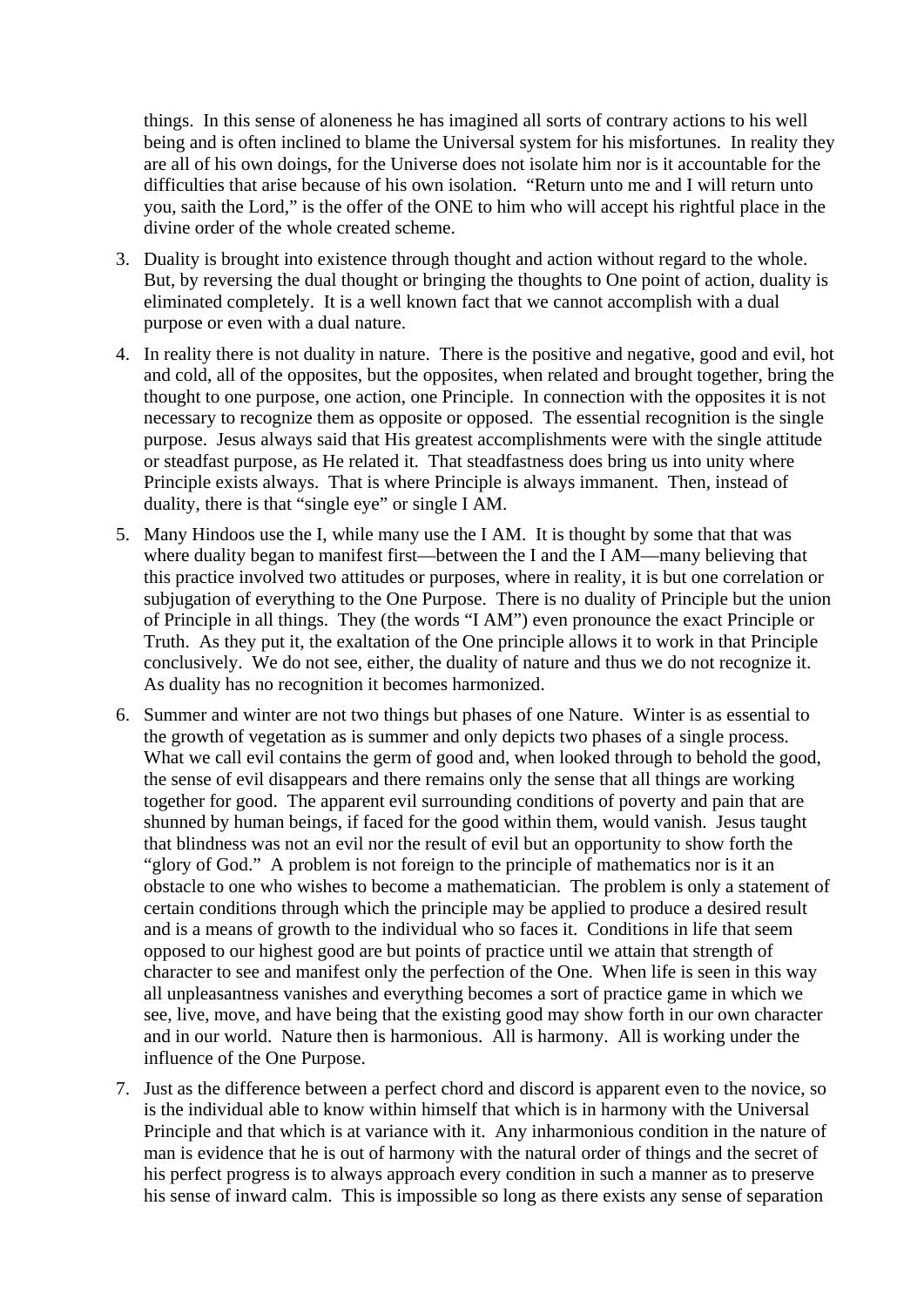from the innate good that runs through all things. Man's nature is eternally attuned to the good for he is the offspring of God, and God is good. When one is conscious that his good is eternally and unvaryingly seeking to manifest itself in all things and in his own nature he is in harmony with himself and the Principle of his being. By working to uncover the good contained in every experience man is instantly in that state where that which to others seems evil becomes the source of his good.

- 8. Of course, with the relation of the opposites we find that we come to the same attitude. It is said that there may be many opposite manifestations but they are not opposed unless the individual allows the opposition. The individual must harmonize the opposites in his attitude toward them for, in reality, they are never out of harmony. When we come to that attitude where all is harmony, then we see the harmonious relation in all things as well as in ourselves. It becomes one simple attitude of complete harmony. Then there can be no discord. There can be no discord in life or in living. There can be no discord between the opposites for they have their perfect relationship to each other in Principle.
- 9. Many scientists, through their research today, are making the same statement: The only discord that exists is with the human or the individual and that discord is brought about by discordant thoughts. It is said today that the American people are the most discordant in their thinking. It is quite evident that this fact is brought about by the many attitudes of thought held by the numerous nationalities which are brought together here. These nationalities have not yet been fully assimilated. It is found, however, that the great assimilating process is going on very rapidly now.
- 10. The mathematical axiom that only things that are equal to the same thing are equal to each other is, after all, the key to all harmony. It is only as the peoples of America become actuated by a common impulse that any semblance of harmony can be established. This is also true of the world generally, just as it is true of the individual. Only when all the forces involved in a single organism, or in many organisms, become animated by a single impulse and move in perfect unison toward a given objective is there complete harmony.
- 11. There is no question but that Jung in his work struck a very deep key in the attitude of harmony in relation to all things when he related his experience of going into a cave. In many portions of India the people retire to caves in order to become perfectly silent to work out a definite conclusion about certain determining factors. In every instance where these reports are available it is found that when they go to the place where they are perfectly silent to conditions around them they come into the greatest activity of life. They see further as they project their vision further. They see completely through the material or physical to what they say is that perfect condition wherein all activity is harmonious. Then that which they see as true universally is merely related to the world of things. It is not that the world is subjugated to the spiritual but merely related to its original state; and then the perfection of the spiritual world is immediately manifested. That activity, in harmonious accord, works perfectly under their guidance.
- 12. In reality this is the same procedure which all men follow in the application of any principle. It is first necessary to leave the outer forms—through which principle is expressed—alone until there is clear discernment of the movement of the principle involved. This movement of principle is then related to the outer form and we have harmony and rhythm in music, correct answers to problems, perfect architectural structures, perfect paintings, and perfect statues. All these manifestations are brought about because of the individual's ability to identify himself with underlying reality and this reality is then brought forth through the form with the same beauty and harmony that is seen in principle.
- 13. Now these same people will tell you that it is not necessary for each individual to become as they are in order to get into that harmonious relation but that it can be brought about in the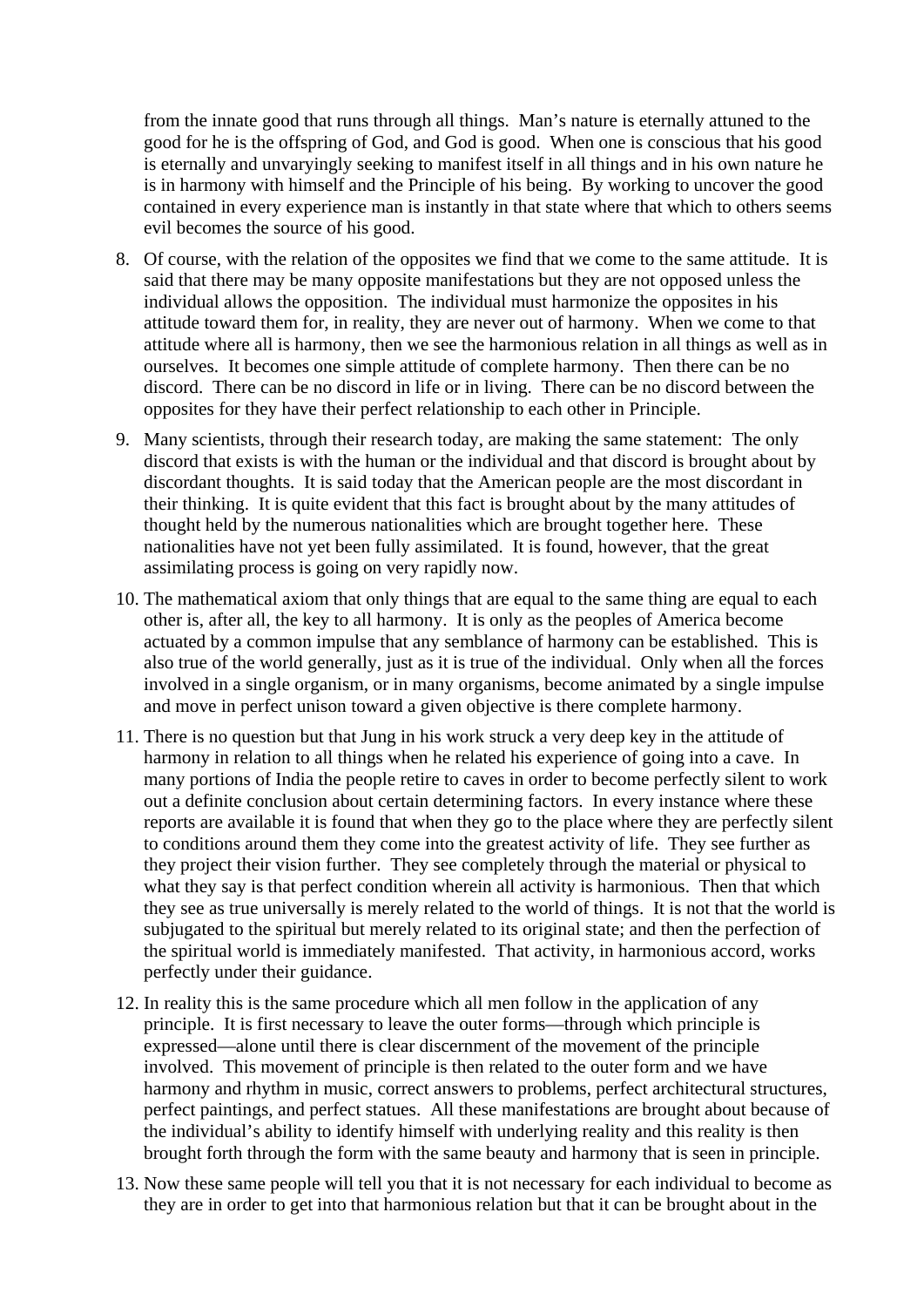ordinary walks of life. They purposely take that attitude to find out what happens, to come to a definite conclusion. After that conclusion is reached they are able to teach others but they do not teach others to do as they have done. They teach that it may be made practical; that it is not necessary to spend long years in meditation to bring this about because they have found a shorter method or an easier way; that the instant you become silent you are one with harmony or accord. Thus, from that very moment you begin to progress; the attitude of thought changes from turmoil to harmony; strife is not evident; consequently you have raised your body's vibration to the vibration where strife does not exist.

- 14. If *one* is able to accomplish that condition, *all* can, but all need not take the long and arduous way. Once a fact is revealed one needs but to accept that fact. The thought of the Masters is: We have gone through the process of making the discovery, we know what the determining factors are, and the rest of mankind need not make the discovery for themselves but may accept what has been revealed. Consequently, it is not necessary for the mass to sit in Samadhi. They express it by stating that one who sits in Samadhi is able to teach others what he has discovered. All may go through the practice of Samadhi if they wish although it is unnecessary for this reason: Through accepting the conditions which have been revealed, that acceptance brings about a certain leveling influence, a certain vitalizing condition wherein one sees more readily. By beginning with the revealed knowledge one is more easily adjusted to the silence, or the harmonious conditions and facts about him. Therefore, by following the conclusions of those who have gone through the preliminary steps, he moves forward directly into the Samadhic state. Those who have gone through to this state are the way-showers or teachers. As they say, it is not necessary to follow the teacher step by step, because they have cleared the way. They have realized the condition which has then become general and the projection has opened the way for all.
- 15. This is the truth back of the vicarious atonement of Jesus. He, as the way-shower, explained that we are one with the Father even as He was one with the Father. We do not have to fight our way back to this state for He revealed it as an established fact. Our work is but to assume as being true what He proved as true. We do not have to prove that the sum of all the angles of a triangle is equal to two right angles after it has once been proved. When it is a revealed fact, all we have to do is accept it. If that were not true, each one would have to prove for himself every movement of mathematics, mechanics, art, etc. But, when others have proved these things, we vicariously enter into their labors, begin where they left off, and proceed to the next condition under that principle.
- 16. The larger the group or the greater the number of persons in a group, the greater the influence. The greater the influence the greater the impetus always. Therefore, it is said that if a group of one hundred would sit in Samadhi, or complete silence, that influence created would suffice for thousands. Therefore, thousands would be elevated to a greater enlightenment by that one hundred.
- 17. This is where the Yogis play a very vital part. They purposely give up a certain portion of their lives to putting out that influence, especially the influence for body perfection. And it is often said that it is not necessary for all people to go through the system of Yoga to perfect the body because they have gone through and made that perfection possible for all. That is what was expressed when Jesus gave His life upon the cross. They, as well as Jesus, knew that they were not giving up their lives. They were giving that certain portion to a higher expression that all might see and follow. They became the way-showers or teachers. Therefore, the people who could progress would go further and in greater strides.
- 18. These are the reasons why it is said that it is not necessary to go through all the many stages of Yoga or Joga. Many accomplish these steps in just a few hours because added impetus is given by those who have given greater time to service and greater impetus for that service.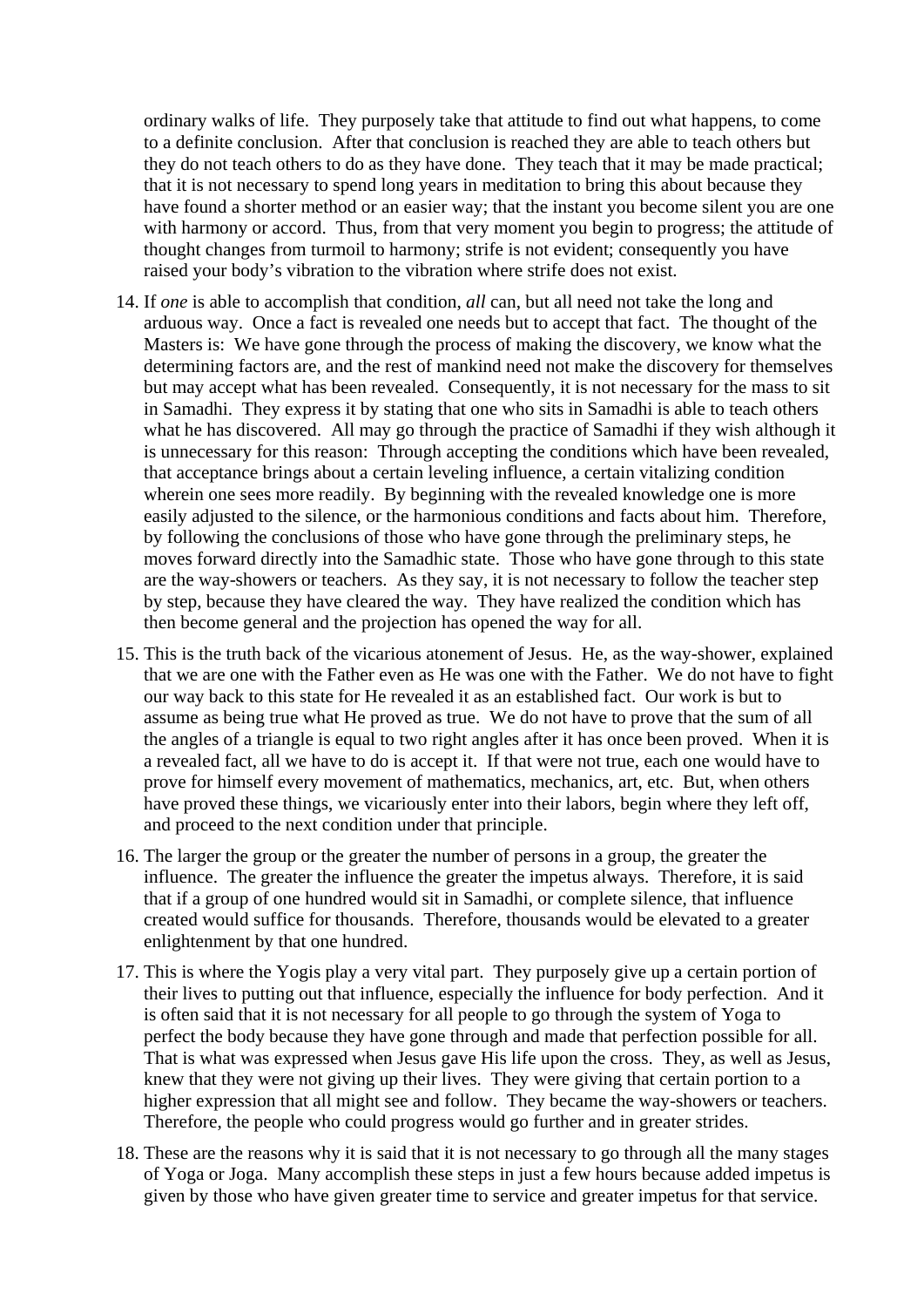There are certain select groups who are working along that line all the time. That influence can be picked up, as it is radiated out from different groups and different centers all of the time.

- 19. This influence is picked up on the spiritual plane just as radio music is picked up on the electrical plane. But, as radio music picked up from the electrical plane is heard and felt on the material and mental planes, so are these spiritual influences manifest upon every plane below, for it is all-inclusive. It is all a spiritual plane, One Universal Plane working in perfect unison with itself when the individual awakens to see it as it truly is. The contact is made, not by seeking the masters or their influences, but by seeking the plane of harmonious thought and spiritual influence which permeates all time and space and in which they work.
- 20. A line may seemingly have two opposites but bring these opposites together and you have a circle and the opposites have thus disappeared. Extend the circle and you have a perfect sphere, which is complete, synchronized relationship of all elements. As Millikan says, "The Cosmic becomes the globe." Then you have completed the circle in every way and brought about perfect unity. The point becomes the line, the line becomes the circle, the circle becomes the globe. This is true of every line of thought and through the continual process of relating all things to the One instead of separating everything, the point of unity or oneness is established. This is One-pointedness.
- 21. When the individual attains concentration in thought, he enters the Samadhic condition and that is where he begins to accomplish—when he reaches that One-pointedness.
- 22. It should be remembered, however, that this concentration or One-pointedness is an expanded state of mind and not a contracted state. It comes through the principle of relating all things rather than through the mistaken idea of excluding anything. Samadhi permits the individual to see directly through to the whole, the Truth or Principle.
- 23. This eliminates what the Western World teaches about the conscious and subconscious minds. In reality there is but ONE MIND, and that, we could call the Superconscious. That is where you bring the conscious and subconscious into accord. You are then conscious of the whole. It is complete consciousness. Then there is no division whatever and if we make no division we are in complete conscious accord.
- 24. The division of the mind into conscious, subconscious and so forth was first put forth as an assistance in teaching. Now, however, the reverse is true. We can best understand mind and progress consciously in spiritual unfoldment by thinking and working in terms of One Mind. The divisions were a part of the teaching of symbolism now past. It may have been a necessary classification in that period but the race has now worked through symbolism completely. We are accepting the completeness of all symbols. When we become One with that one attitude of thought, there is where we begin to accomplish.
- 25. I have talked with men of great achievement and find that they for the most part work with the One Mind, with the consciousness that everything is always here and always present. That has been their attitude. That very attitude is coming out so dominantly now that we will find it is going to change all of our economic system. If we could be wholly at one with that Mind there would be no cross-purposes. Consumption of energy would be 90 per cent less. That energy is rapidly and increasingly being used for higher and greater purposes instead of being dissipated in efforts to take away from the other fellow what he needs for himself. The truly Great never have to go out and take away from the other fellow in order to produce. With them everything that is here belongs to them and that which belongs to them they are free to use.

### **FOR THE TEACHER**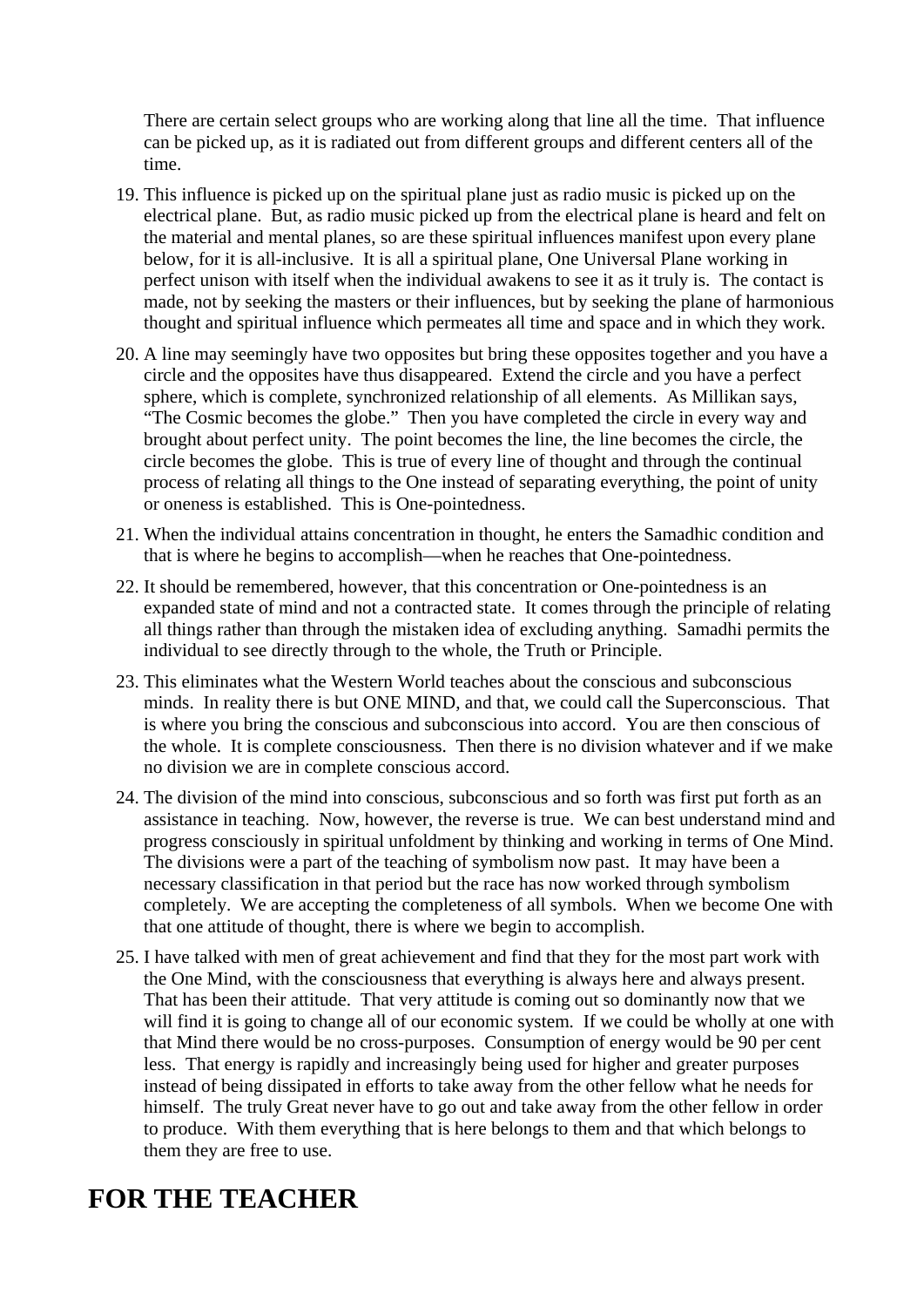Paragraphs 1 and 2. Every principle with which we deal begins from a definite premise and only through adherence to this basic premise is any structure possible. The reason man's life has seemingly gone into decay is that he has disregarded the basic fact of life. This basic fact of life is that the entire system of the Universe is one single unit and that man is an integral part of this system. He is in no sense separated from it and it is only his notion that he is an isolated being that has lost for him his rightful place and authority.

Paragraphs 3 and 4. In these paragraphs it can be clearly pointed out just how the sense of duality was developed and, thereyby, we may learn how it may be overcome.

Paragraphs 5 and 6. "I" in the individual is the first movement of his nature, the central point of his identity. "Am" is that which embodies, or embraces within the "I"—individual identity whatever it encircles. The "I" is a positive assertion and the "Am" is the qualifying element. "I" is masculine and "Am" is the feminine principle. The "Am" brings forth into being whatever it embraces or conceives. The "Am" must become immaculate in its embracing power if man is to bring forth that which is in Spirit. "I," which is my identity in Spirit, "Am," that which embraces or embodies all that is in God, is the true use of these words. "I am THAT I am," which is the embodiment of God. I can never in reality be anything but THAT which it is in Spirit. "I am THAT I am, and beside me there is no other."

Paragraphs 7 and 8 afford a wonderful opportunity to show the necessity and advantage of completely harmonizing everything. It is impossible, of course, to harmonize everything with our own thought and notion but we can at least recognize that since a thing has being at all it must to some extent contain the elements of the whole. By seeing it in relationship to the whole and harmonizing it with the All, we at least escape the discord that arises in our own nature, and thereby preserve ourselves in our true relationship. "God moves in a mysterious way" and even though we do not see just how all things are working in ultimate harmony with the Universal purpose, it would not require a great stretch of the imagination to admit that it must be so because of the very nature of God.

Paragraph 9. There is no discord in the natural order of the Universe. All discord is our reaction to that which we imagine to be wrong or out of its rightful place. It is only to the degree that we are not in tune with things as they are in Fact that there is discord in our own nature. Discord is not without, it is within our own nature. To prevent this discord we must harmonize with the spiritual reality back of all appearances. The mixed thought of America is only symbolic of the mixed thought of the individual American mind and all will be harmonized as we progress toward a common goal.

Paragraph 10. Illustrative of paragraph 9.

Paragraphs 11 and 12 show clearly how harmony may be established. All who achieve let the world's thinking and doing alone and concern themselves with what ought to be done.

Paragraphs 13, 14 and 15 point out clearly the short cut to spiritual attainment and should be made clear enough to forever free the individual student from the idea that he must do a lot of overcoming before he can reach his spiritual estate. He must accept his spiritual estate as has been revealed by every illumined teacher since the beginning of time and this illumined state is in itself the overcoming.

Paragraphs 16 and 17 afford an excellent opportunity to point out the value of individual and group meditation upon spiritual things. This is the real ground work of any center or class movement and to neglect it is to lose sight of the most potent force in the building of a spiritual ministry and individual power for accomplishing the tasks of everyday life.

Paragraphs 18 and 19 are illustrative of the same facts brought out in paragraphs 13, 14 and 15.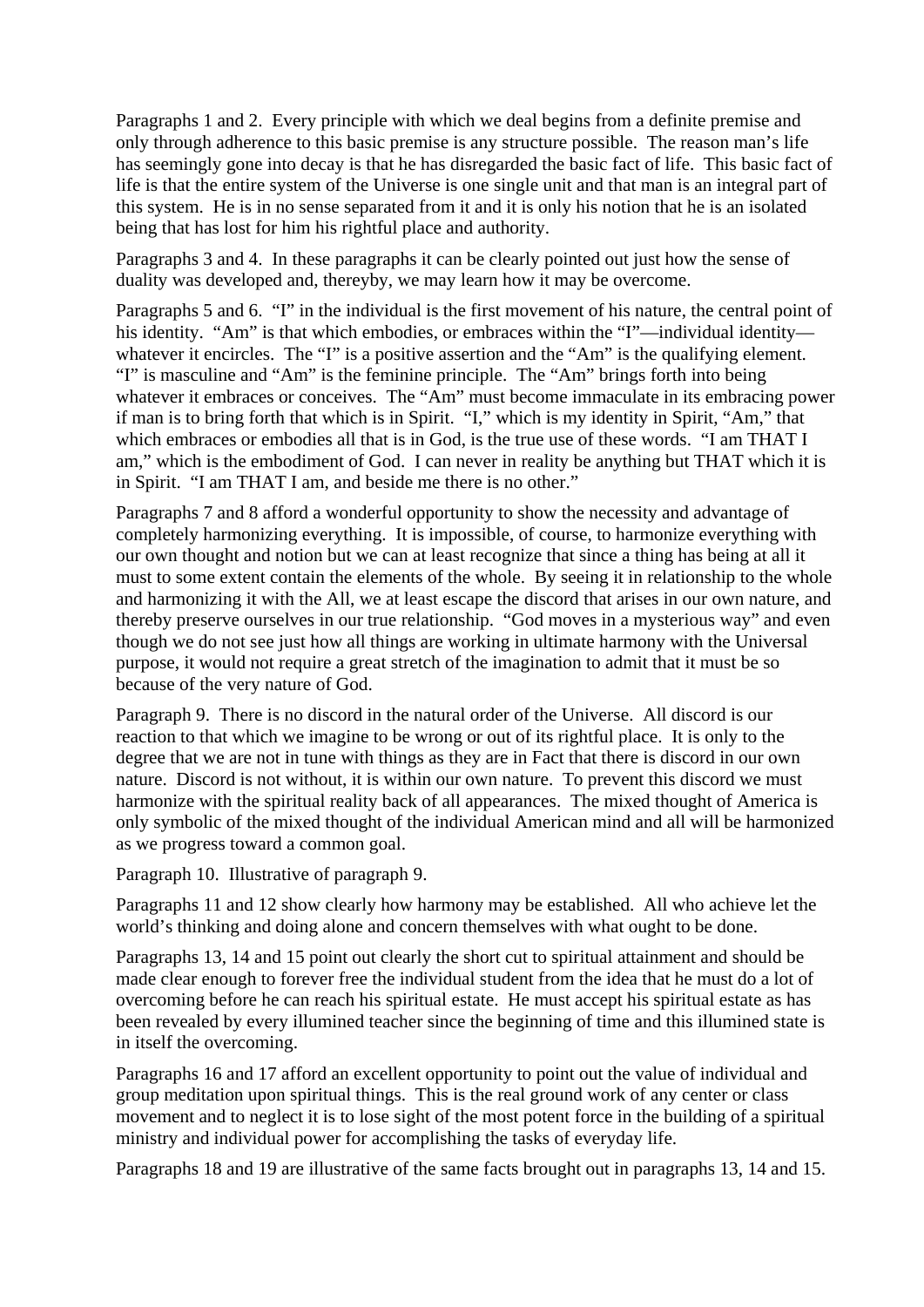Paragraphs 20 and 21 are illustrative of the principle of harmonization and can be exemplified profitably.

Paragraph 22. This paragraph should forever free the student from the idea that concentration is a state of mental fixity or focusing the mind on thoughts, ideas, pictures, or objects. Concentration is that expanded state of mind to take in the Oneness of all things rather than an attempt to exclude anything from the thought. It is a process of relating all things to the Source.

Paragraphs 23 and 24. The so-called subconscious mind is but a reactionary phase of mind to intellectual thought that has cut off a person from the natural activity of Universal thought. There are no eddies in a stream unless the flow of direct current is impeded in some way and there is no subconscious mind, so called, when the stream of illuminating thought is uninterrupted. When one is in the stream of life as it is, there is only radiant consciousness of reality.

Paragraph 25 is illustrative and may be enlarged upon according to the knowledge of the instructor.

### CHAPTER IV

# **BASIS OF COMING SOCIAL**

# **REORGANIZATION**

- 1. In taking up this subject of social reorganization we will begin with Hawaii and the situation there. There is a great similarity in the thought of the Hawaiian people and our own, especially when brought about by experiences. You can take an Hawaiian anywhere in the ocean that you want and you cannot lose him. Never have they gone out in their canoes but that there was at least one man in each canoe who could tell where they were as though they had the best compass in the world in that canoe. It was the concern of the others to work the boat and his business to pilot it at all times. They have brought this capacity down through the ages with them.
- 2. At one time we took one of the Hawaiians out into the Atlantic ocean where he had never been before and discovered that this sense of direction was bred in him. We put this man in a boat with sailors who knew nothing of navigation and he directed them to the Cape Verde Islands hundreds of miles away. The Hawaiians keep quiet and find a solution readily. They use this quality very definitely.
- 3. The great inventive capacity of the American mind is the functioning of this same sense. The difference lies chiefly in the field into which it is directed. Also we are all making use of it to a much larger extent than we realize. When we know how we naturally function and then proceed to consciously work in harmony with ourselves, we will make much greater progress in every direction. Did you ever note how you yourself very often function in certain ways through an inner sense, or hunch, or feeling and then all the reasons develop afterwards which show the whys and wherefores? Many people try to think it all out first, then they never do anything but think, for there is no apparent solution for anything until after it has been done. The feeling that it can be done, or that it should be done, or it were better so and so is the first activity of this sense and, if one would be still, the rest of the information would come, completing his whole plan of action. Then the intellectual explanation or the thoughts defining the process would be readily formulated. The reasoning mind, as we commonly know it, only travels over the same grounds it has previously been over, but reason is never complete until this other sense is taken into account. The new social order will come just as the inventor's ideas come. It will be a flash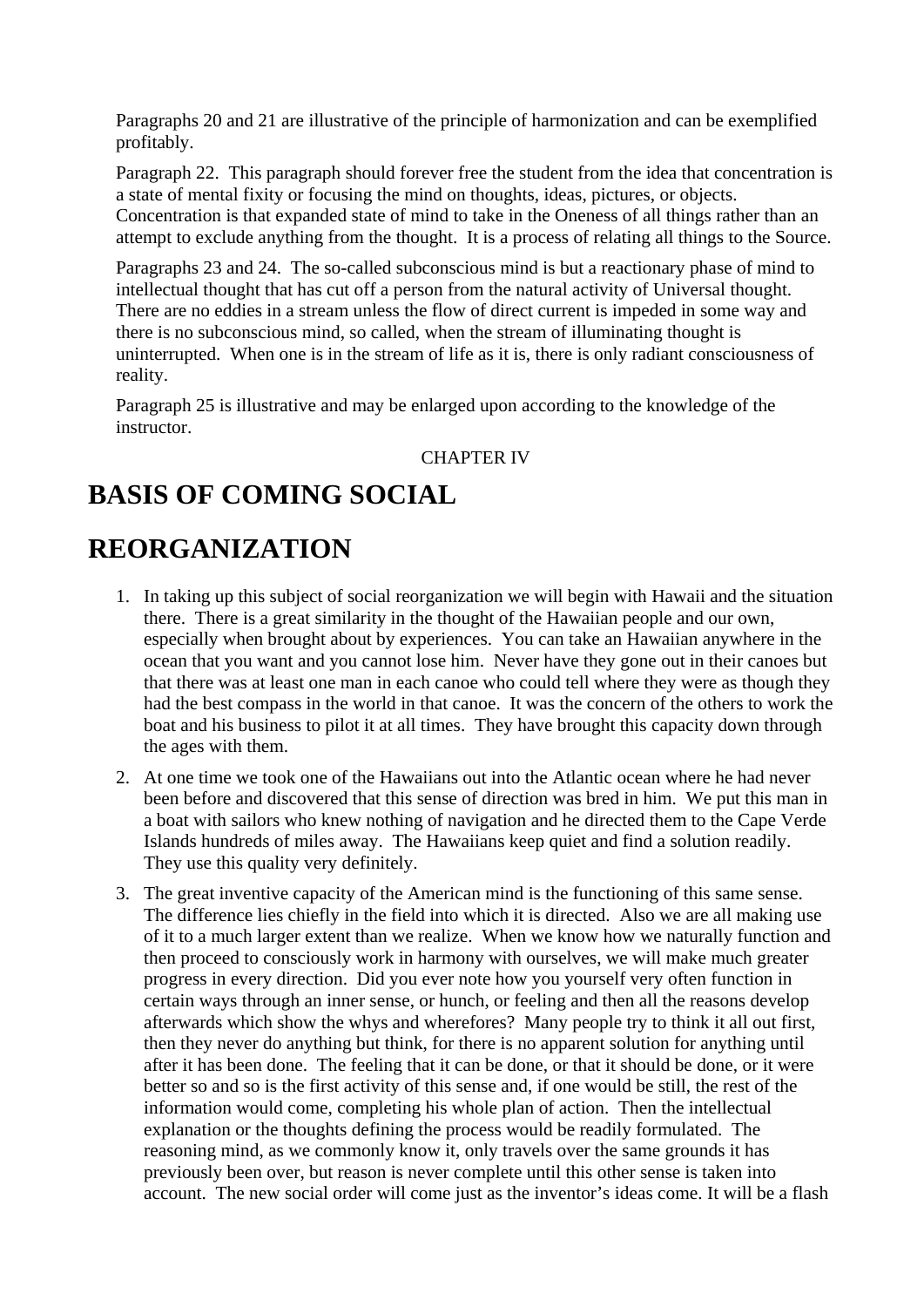of revelation, so to speak, and then the mind may put it together and carry it out. Man's description for this new order will be complete only as it is in operation. Reason is descriptive but this other sense sees and goes beyond reason, opening the way for larger reason.

- 4. This is not a phase of the super-conscious as many style it nor is it a phase of the subconscious. It is the power to penetrate into either. With the Hawaiians it is a perfectly conscious thing. It is brought about by involution. It is presented to them and is worked out through them. When they used to go on foot around the islands, before they had transportation at all, they were drawn to places where they were needed. I have seen forty or fifty of them go across the island to find that some of their people were in trouble there. Sometimes their friends across the island would come to them. They never missed in those things. They were in constant touch with each other all the time. I have inquired of them and they think nothing of it. They simply function that way because they have never been given the impression that it is anything but natural.
- 5. Where the interest of those on one side of the island centered wholly within themselves they would not be concerned about the needs of those on the other side. They are unified through common interests and are concerned with the welfare of those about them and it is this interest that makes them sensitive to needs outside their own circle or location. Where there is need among their fellows they draw this sense of need into themselves through the bond of sympathy which makes them one and the needs of one group become instantly known by another. Selfishness and self-interest separate us, isolate us from the rest of humanity, and this sense of separateness makes people immune to their needs, thus throwing the social structure out of balance. It is in this way that greater and greater needs develop in one group while greater and greater abundance develops in another and the whole social structure is thrown out of balance. This is where war and strife develop. Can you imagine two groups going to war, each striving to meet the needs of the other? "Nature abhors a vacuum" and just as violent storms occur because of extreme differences in atmospheric pressure, so do wars develop primarily from extremes in the human status.
- 6. This faculty of the Hawaiians is mostly memory going back to former generations. They have never been out of it. There are no barriers put up between them and their former lives. They say, "It isn't that we have lived in this spot all the time. We see all of these places at all times from one point. We have never been separated from it. It is only necessary to become quiet and then we know where we want to go."
- 7. In a sense this is the same faculty of instinct which the animal uses but, just as the man is much higher form of being than the animal, so are all his faculties comparatively enlarged. In the animal it is instinct but in man it is very much extended in its capacity, call it intuition or spiritual discernment if you will. The animal has it only to an extent but the human goes right through. He can see just what he is going to accomplish. The animal returns over the same ground it has traveled but the human being can go to any position without going over the same ground.
- 8. It cannot be accurately determined to what extent this faculty leads the animal into new fields but we do know that it is the primary function of this faculty that has paved the way for human advancement in every field of human progress. The only difference between men of great achievement and those who remain in mediocrity is that the great pay little attention to what has been done and what obstacles or apparent reasons may stand in the way of achievement but devote themselves to contemplating what can or ought to be done. Those who allow their mental and emotional natures to recoil, refusing to let this sense reach out into the undiscovered, destroy their own capabilities and this keeps them always in the prison house of limitation. But it should be noted that prison is only the recoil or reflex of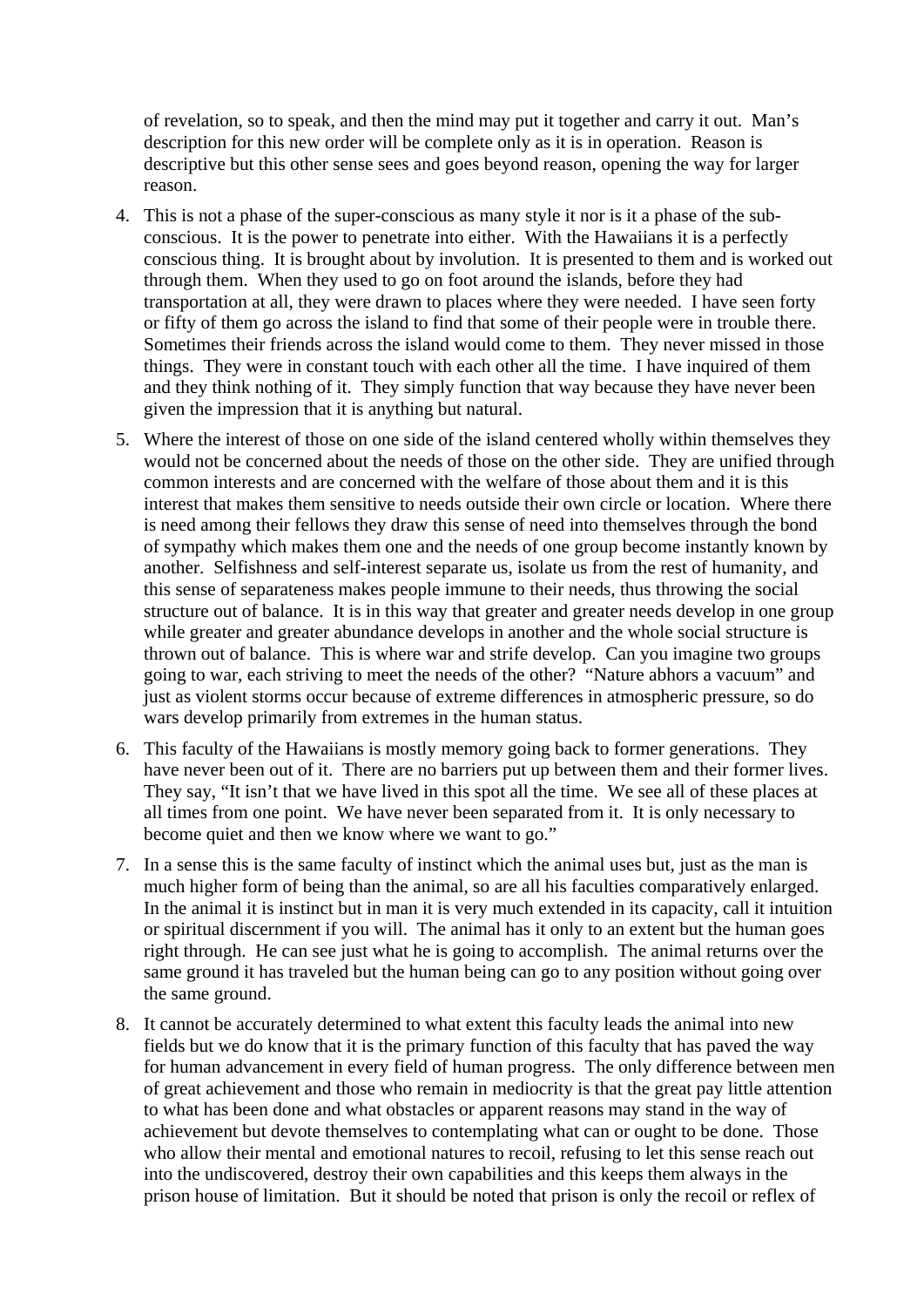their own nature. Genius is that which goes on through conditions and circumstances and keeps eternally in the process of expansion and extension of achieving power.

- 9. The ability to use this sense for unlimited progress applies to everyone. It is not for the select individual. It is for all to use. The Hawaiians are far more conscious than any others we know of, except the Polynesians. The latter will come to Hawaii on a visit from a distance of three thousand miles. The true Polynesian and Hawaiian are true Caucasian. It seems that this faculty runs more definitely in the true Caucasian race. If they do not submerge it by doubting its existence or allowing it to stop with apparent limitations, it seems to be greater always.
- 10. This is what Theodore Roosevelt encountered in Africa. It is evident also in Alaska and Siberia. When I went out in 1905 to take relief to Amundsen there was no evidence of a trail at all but, when we were within thirty or forty miles of that village, the villagers came out and met us, told us how many dogs and sleds we had and generally all about our party and its equipment.
- 11. One reason the Americans do not possess this faculty is because they have too many accommodations. We have just let it slip by and have not retained it consciously. Subconsciously or unconsciously the American has this faculty to a great extent. Most Americans have had the experience of it but hesitate to use it generally or to say anything about it.
- 12. The average American thinks it a sign of being a bit off if something is suggested for which there is no apparent reason. Such a feeling is the result of ignorance regarding the true capacities of the individual and the most vital means he has for any degree of achievement. It is his doubt of himself and his ability that holds him back. "If ye believe and doubt not, nothing shall be impossible to you," said Jesus. This faculty is the first requisite to sound reason, while the other processes of reason commonly relied upon as the only basis of intelligent reason are secondary. Great achievements have been accomplished from realms beyond reason and the reasons appeared after. Sound reason is brought about by first looking clear through the limitations, catching the vision of the unapparent, yet entirely possible, and then building the other processes of reason as these facts are worked out. "To faith add knowledge" say the scriptures but most of us attempt to attain faith by first knowing all about a thing objectively.
- 13. Then, too, we let others do our thinking for us. We rely upon them to think everything out, to give it form, and then we rely upon the thing produced. The producer becomes more and more capable and the dependent one becomes more and more dependent. Emerson said as much when he referred to the fact that what we gain on one hand we lose on the other. We have watches but have lost the ability to tell the time of day ourselves. To neglect the development of self through dependence upon anything outside yourself is to weaken your own nature.
- 14. The Chaldean astronomers got their information on astronomy through the use of the intuitive faculty—or the power of the mind to penetrate through to fact. They would depend on this completely and then work out all theories. These ancient Chaldeans included the workings of this faculty in their history. It has always been in evidence. The influence is still in existence. If we want it we must become one with it. That is all.
- 15. This is the "eye of the soul" about which the Mystics wrote. Through it men have read and will continue to read the Akashic records. Through it we may perceive things happening at a distance or envision future events with the speed of light—186,000 miles per second. It comes to us at times during an earthquake or other extremity. "Coming events cast their shadows before them." Everything happens first on higher planes; then reflection occurs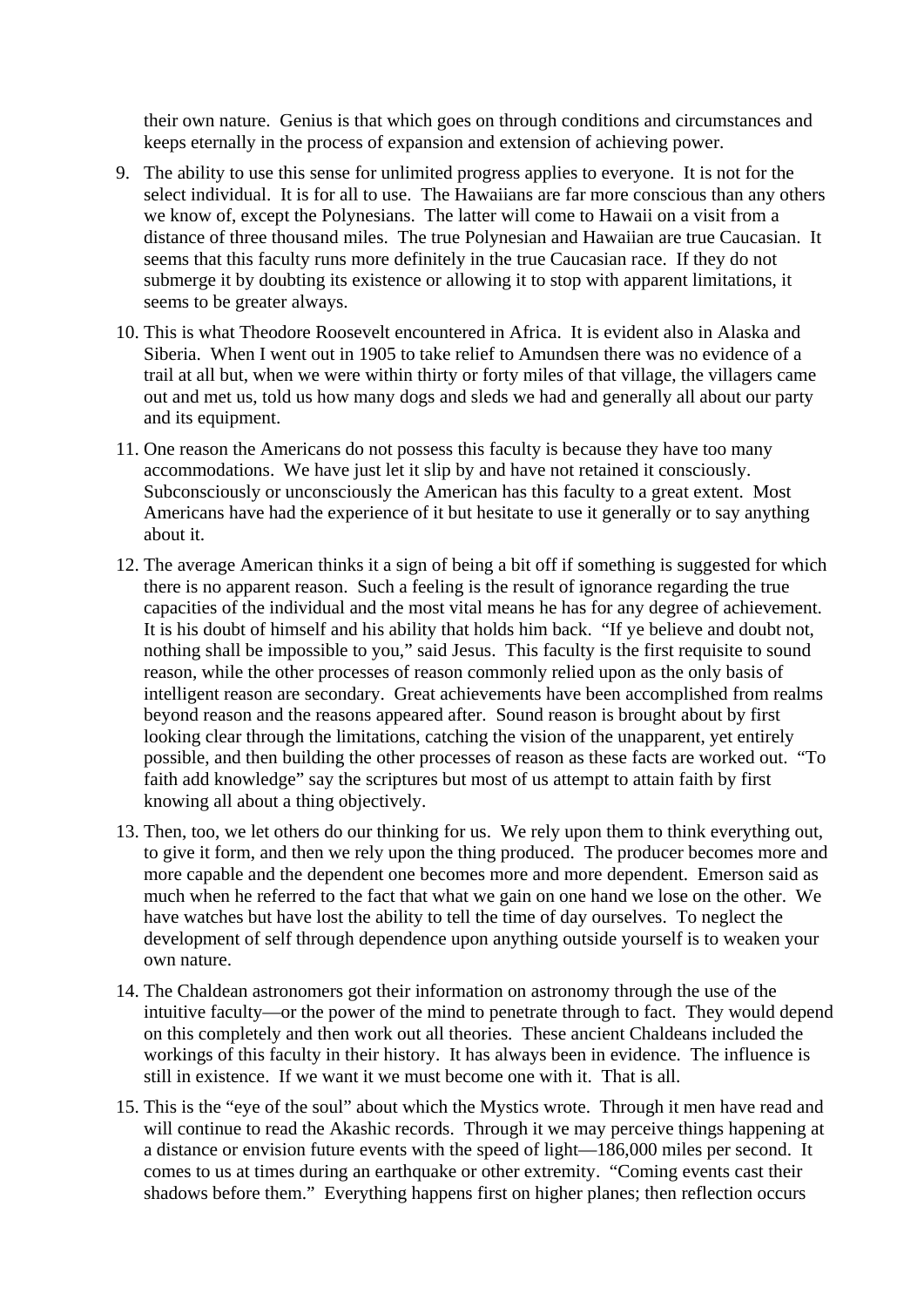here. It functions in the Devachan period between consciousness and form. It is the two faces of the Gargoyle at the temple gate. Looking one way it admits limitation of delusion into the temple, man's being. Looking into the realm of Spirit it admits the freedom and power of illumination.

- 16. The Hawaiians possess a great natural insight into things and they prophesy and prognosticate. There is a certain group of Hawaiians who will get together and tune in impending influences. If they perceive an influence that is not of benefit, they turn it over to another group who work against it, and it never manifests. The Hindus say that one man can prophesy and another God-man can stop fulfillment of the prophecy.
- 17. In our experience with the Hawaiians we never found an instance where they had failed to stop a negative event that had been prophesied. It is claimed that they have stopped many invasions. The ones performing that duty would lay down a certain line and the enemy could not cross it. Many times this has been included in their legends. At times the enemy could not even land on their shores.
- 18. The Carnegie Institute experimented some time ago with a group of Indians in Arizona. This group laid down a certain line and none could cross it except in love. Two men tried to force their way across the line and both men lost their lives.
- 19. The unillumined make the mistake of thinking that prophecy is inevitable, that if a thing is set to happen it must happen. "Whether there be prophecies they shall fail," say the scriptures. Prophecy comes mostly from the established mental structure immediately surrounding the earth, being the projection of man's own limited thought. The faculty of perception directed into this field may sense the trend of this mental influence and what will likely be the outworking in the material plane. This belongs to the realm of false prophecy and it can all be set aside. The scriptures warn against false prophets who turn the attention of the people away from God. True prophecy is the result of keeping this sense directed to the plane of Spirit until the individual catches the trend of the Universal Law. The law of the Universe readily sets aside any accumulations to the contrary in the minds of individuals or races. It is accomplished as easily as shadows are dispelled by the light. The sun dispels the night, a single candle will banish darkness from a room; for light, whether small or great, has unlimited power over surrounding darkness whether it be large or small. Only a little illumination on the part of the individual can dispel any amount of negation, limitation, or false prophecy around him, for they are only vague shadows with no potency within them. Do not accept prophecies of destruction and calamity. Look into the realm of Spirit and they vanish.
- 20. There was a group of persons in the Hawaiian Islands who came there from Japan, bringing black magic with them. They claimed they could pray a person to death; but that group no longer exists. Before one can practice black magic or become an antichrist, he must first become versed in the powers of the Christ consciousness. He gets the Christ power and uses it erroneously. The outcome of such practice is self-destruction and, with the destruction of individuals given to the practice of the black art, the art passes with them.
- 21. The most painful, if not the quickest, method of self-destruction is the misuse of spiritual knowledge. The individual tempted to use this spiritual knowledge to influence, control, or gain advantage over others should remember that every edict which goes forth from his own mind or mouth passes through his own being and becomes a fiat of power within his own nature, working upon himself exactly as he had intended it for another. That is what Christ meant when He said that the Kingdom of heaven is within you. Your being is a kingdom, subject to the rulership of what you yourself decree. Whether his decree is accepted by another makes little difference to the individual sending it forth. It is received and acted upon within his own kingdom and he is sure of the most complete results in his own being.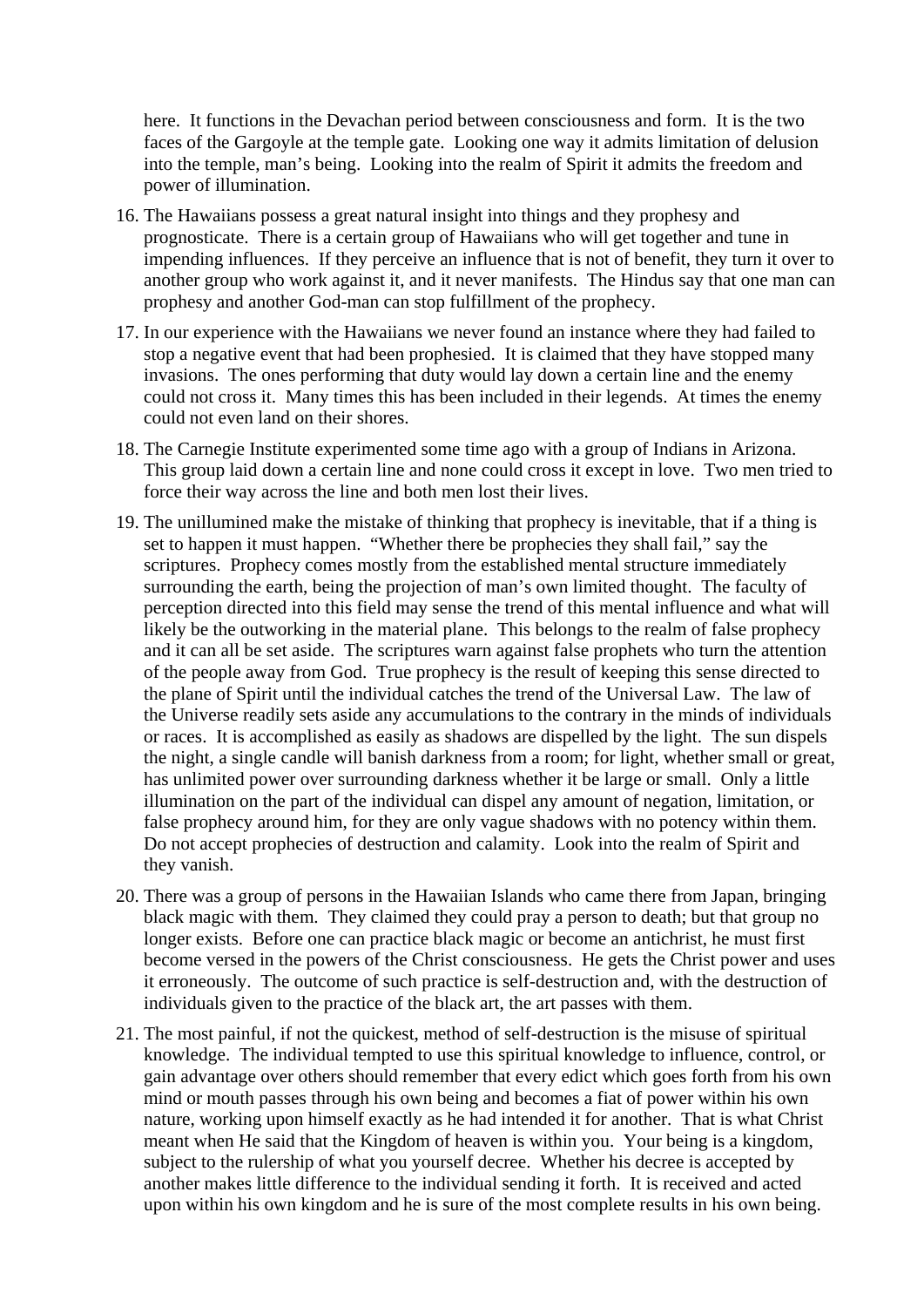The kingdom within the individual will be heavenly only when he sends forth decrees that come from the heavenly realms, the Spirit where all things move in harmony to promote the well-being and advancement of every individual on earth. "The gift is to the giver and comes back to him," whether it be good or ill. "As you give, so you receive."

- 22. One denomination of Rishis in India is able to perceive an event that is set to happen. If it be evil, another group immediately takes it up and it does not happen at all. That was true also of the Hebrew race in the past. They prevented many wars among their people in that way.
- 23. Many are using the same method in preventing accident. We worked with a group of over seven hundred people in the United States that worked definitely to prevent accidents and in the three and one-half years we were with them there was never an accident in the group. That group has now been augmented until there are about 4,000 members today. They work quietly and are not publicly known.
- 24. Why should not man put all the forces of his being to work in some good purpose? By keeping his perceptive faculty, or whatever else you may wish to name it, working in the spiritual realm where everything moves in harmony toward the complete good of every being, there would be a corresponding action developed in the minds of all people. Because they were all working in obedience to the power that works toward the good of all, they could not possibly say or do anything except that which was for the good of each other. In other words, through obedience to the Great Law there could be no conflict among individuals. There could be no ward, no accidents, nor any of the other things that make for misery in the ranks of human nature.
- 25. This capacity can be put to varied uses. There is the case of the world war veteran, DeJong, who was treated in the Letterman Hospital at San Francisco and who, though blind, demonstrated that he had received a higher illumination by driving a car through the streets of San Francisco and Los Angeles. This particular young man had developed the faculty before and this was simply his sudden awakening. This often happens.
- 26. The point is that, if it can be awakened, as has been proved in so many cases, the faculty is there. If there, it can be understood, rightly directed, and awakened to proper function. We must give attention to these things and proceed intelligently to uncover the latent possibilities within our own natures, if we would arrive at the place of mastership. No one can do this for us but ourselves.
- 27. This involves complete emotional control more particularly than mental control. We must be brought to one-pointedness. When our forces are centered, it works positively. Jesus said "One-pointedness is God."
- 28. The entire matter of our social reorganization centers around a deeper perception. People must learn how to develop this faculty. That will be the social reorganization: knowing how to do the right thing at the right time. It will help now to hold the thought of right action always. We will come to the point where we will know that everything we do is the right thing to do at the right time. This is the substance of social functioning in the future.

# **FOR THE TEACHER**

This lesson deals with the motive from which will develop the new social order to come through these changing times and which will be reverting to man's primal faculty of discerning the spiritual trend of affairs, rather than relying upon the intellectual standards and material values of the past. Our past experiences have dulled, in a sense, this spiritual faculty and it must now be resurrected if we are to attune ourselves to the movement of Universal Laws.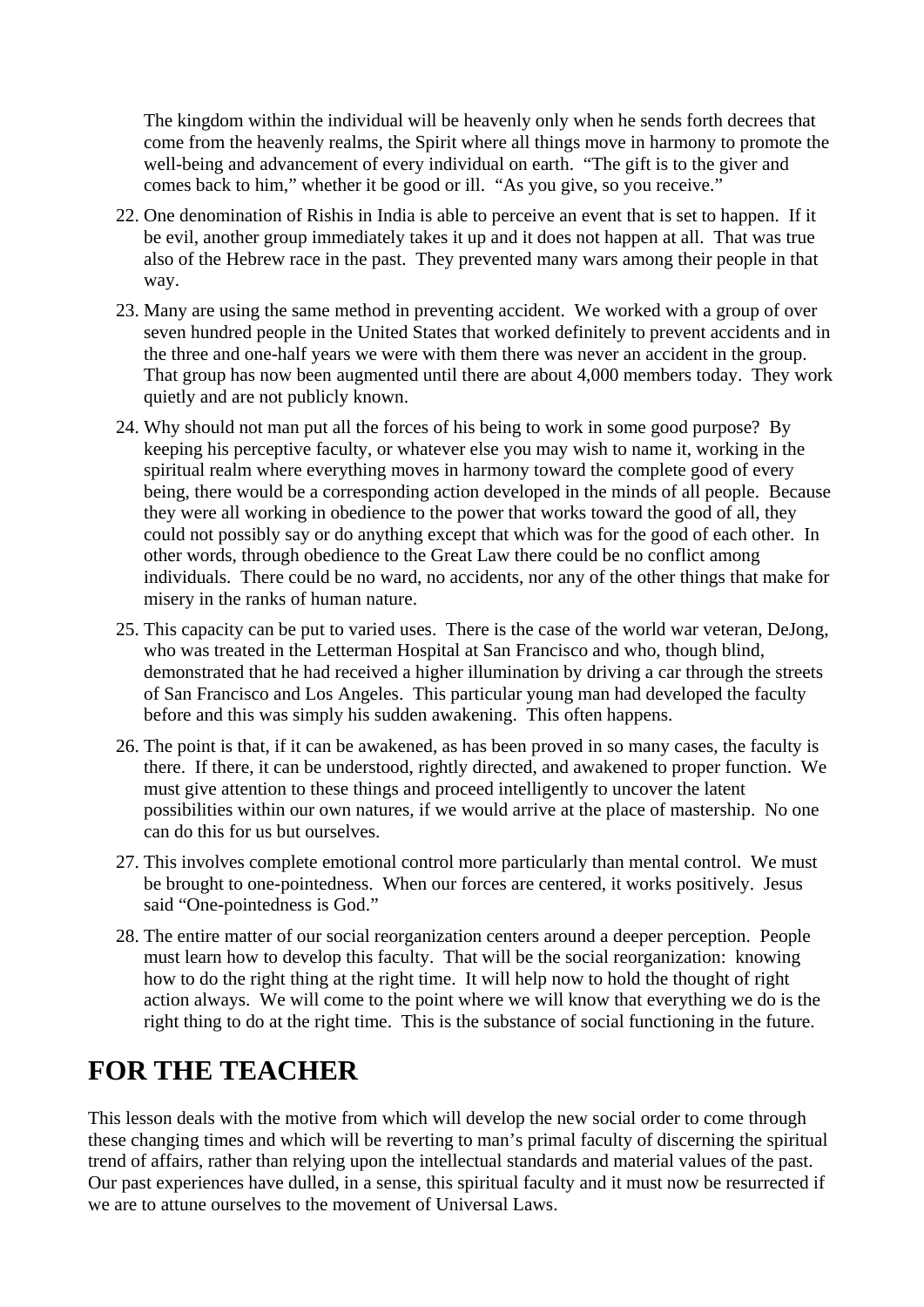Paragraphs 1 and 2 show how the more primitive races, as we call them, have a sense superior in some ways to our own and show how in some ways they fare better than we fare.

Paragraph 3 shows in what field this faculty functions most clearly with us but it must be expanded along spiritual lines if we would make the best of our own possibilities and opportunities.

Paragraphs 4, 5. This faculty might be variously named but in mystical science it is what is called the "penetrative sense" or the ability to press or lead the mind out into new fields. When directed to its highest purpose it will lead us into spiritual values just as accurately as it has led us into the fields of inventive genius.

Paragraphs 6, 7 and 8 are self-explanatory but can be developed further from the knowledge of the instructor.

Paragraphs 9, 10 and 11 afford a good opportunity for showing clearly how the mind of man is clouded through too much concern with the realm of effects and how it may be clarified by redirection back into the realm of causes.

Paragraph 12 should be self-explanatory but affords plenty of opportunity for enlargement. Paragraph 13 may be handled in the same manner.

Paragraph 14 reverts to the same category as paragraphs 1 and 2.

Paragraphs 15 and 16 bring out to some extent the possibilities of this faculty and the fields where it may normally function. More may be said upon what the faculty really is. In its simplest form it is that phase of the mind that looks back to see what we may have done yesterday or what we hope to do tomorrow . . . the simple act of attention. If it is toward form, we discover only the complications thereof, but if into Spirit, it expands in the realm of spiritual reality.

Paragraph 17 brings out some of the possibilities arising from its use. This can be greatly enlarged upon and made of immense value to the student if he will heed the advice therein. Paragraph 18 may be handled in this connection.

Paragraph 19. The point to be clearly brought out in this paragraph is that prophecy is not accurate when based on the mental and physical plane. What is thoroughly organized on the mental plane may transpire in the physical unless set aside by a direct application of spiritual authority. True prophecy is proclaiming the constructive results which follow the authoritative application of discovered spiritual movements.

Paragraph 20. The folly of misuse of spiritual power should be self-evident to anyone but it should be clearly impressed upon the mind of every individual as a measure of self-preservation. The habit developing in many metaphysical circles of mentally influencing others to do the will of another is black magic in its embryonic form and can only lead to chaos.

Paragraph 21 should be handled in connection with paragraph 20.

Paragraphs 22 and 23 may be handled as paragraph 19 and may be developed further according to the leading of he instructor.

Paragraph 24 is self-explanatory but affords practical opportunity for showing the basis of true cooperation in ushering in the new order of things. The true motive of the spiritual aspirant is in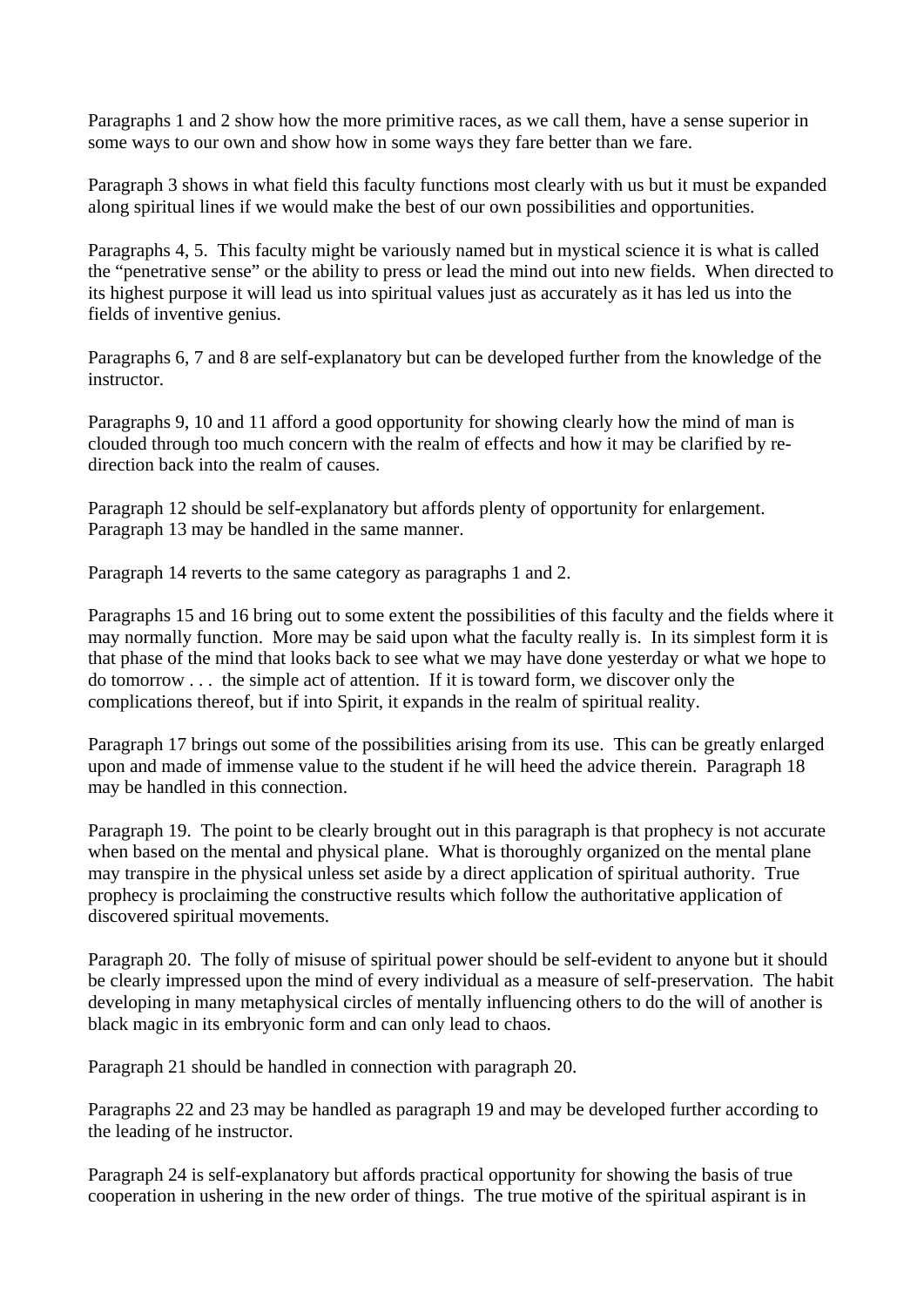harmony with the Universal Motive which works alike for saint and sinner, rich or poor, bond or free, and in a common motive there can not be discord and strife, hence no war. "Things equal to the same thing are equal to each other" is the basis of Universal unity.

Paragraphs 25 and 26 give opportunity to impress upon each individual student the fact that no one ever has developed or expressed any so-called unusual powers but that the same potential power is resident within him and his business is to develop his own capacities if he would know the measure of his own soul.

Paragraph 27. A whole volume might be given on the necessity of self-control. It is as essential to individual power and progress as the organization and application of energy is essential to mechanical power. Without it there is no practical power to constructive purposes in either field.

Paragraph 28 can be amplified according to the ability of the instructor.

### CHAPTER V

# **POWER OF THE SPOKEN WORD**

- 1. The spoken word has a great power but there is one thing certain: we must select the words and then we must give them power. There is no power in a negative word unless we do select and give the word power. It does not of itself contain power. Power must be given to the word by the one who speaks it. Of course, as the Eastern Philosophy goes, the thought which precedes the word is more important. Consequently, the thought can be the motivating force behind the spoken word and in that way it adds power and, as the Masters put it, that word must go forth and create.
- 2. Now, if a word is spoken idly or without force of thought, it does not accomplish. By the selection of that word, the power given to it through thought cannot help but accomplish that very thing for which it is sent. That is why they claim such selectivity for the spoken word and that is why they say the spoken word is always selective.
- 3. That power which we put back of the word to accomplish must be the energy that we ourselves perceive. As they put it, not the energy which you give to the word but the energy that you perceive for the accomplishment of that word is what matters.
- 4. Jesus said, "My words are spirit and they are life and they do accomplish that whereunto they are sent." Spirit is the creative cause in the universe and our words are potent only as this same spirit is seen as the operative force back of them. It is the activity of the force of nature that makes the seed grow for no seed has power within itself. It is a container or vehicle of that force. So it is with words. The Scriptures say, "The word is a seed," and the power of Spirit acts upon words as nature does upon the seed. Our consciousness or awareness of Spirit is the focal point in this matter of the power of the word. Idle words are impotent and do not create, though they, in a sense, may add to the state of hypnosis. To fear negative words is to add to their hypnotic energies and it thereby adds to the influence of the negative word. The power of ignorant or idle words is only that they may intensify the hypnotic state of man's mind but they do not alter the creative cause in the least. The power of negative words is only the modernization of the old idea of the devil and is a direct violation of the fact that there is only the power of God. There is no power opposed to the ultimate good in the universal trend. That which seems to be opposition is in our own minds, which often work contrary to the divine purpose. The creative trend of the Universe or the will and purpose of God is to dissolve ignorance just as light dissolves darkness.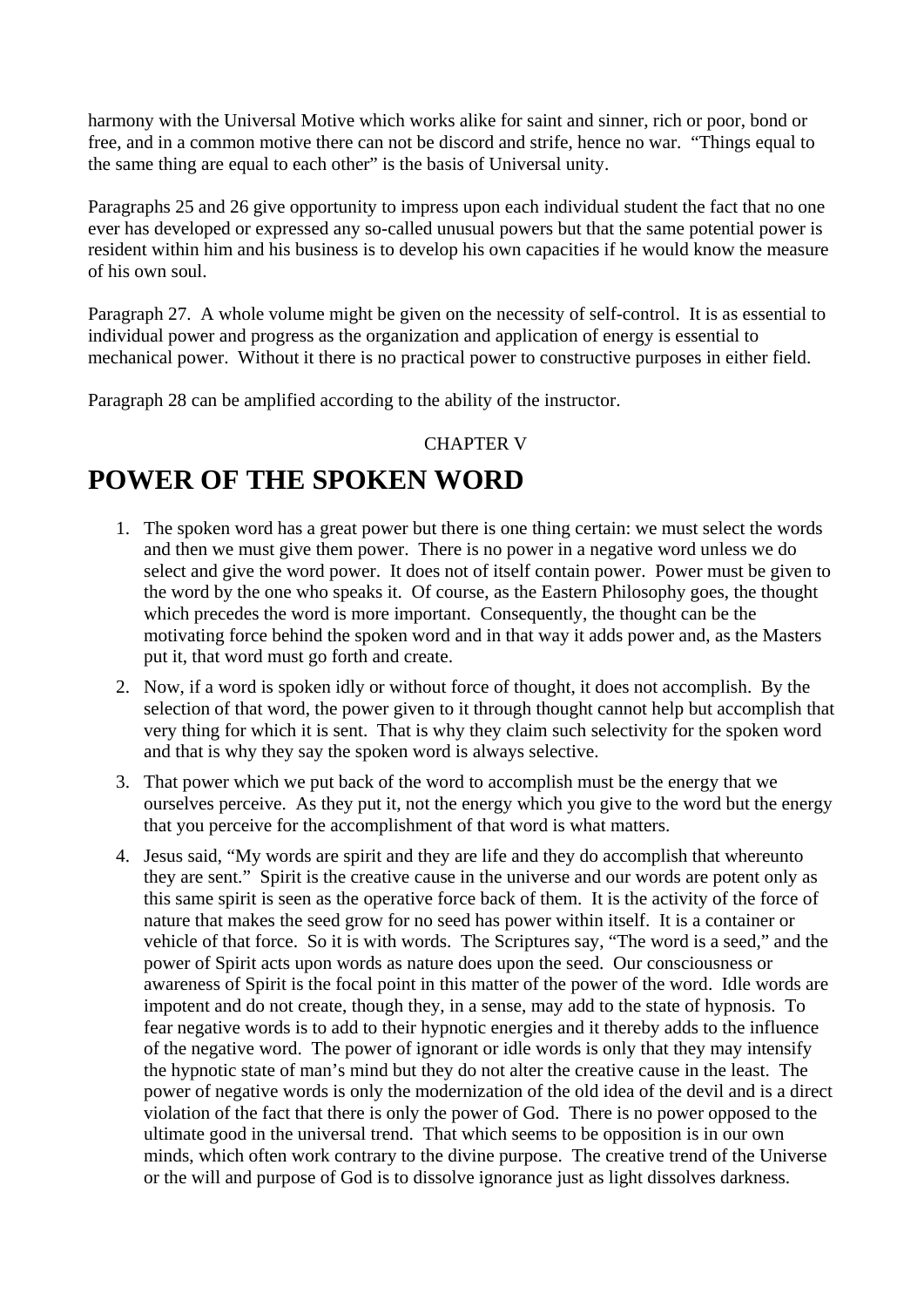- 5. We have seen them—"them" used in this sense always refers to the Masters—put forth a word and what the word represented would come into existence immediately. There was no time element at all. In fact, there is no way of placing a time element upon the spoken word if the energy—Spirit—is in it. As they put it, a word spoken directly with the impetus of true thought behind it must create that very condition instantly. It is quite evident that the Western World looks upon a word as less potent. That is, a word may be spoken but, with no energy behind it, it loses its potency entirely. It is often said that this is why the Western World gets into such childish prattle. It fails to put the proper value upon its words.
- 6. Now, the thought which possesses the proper selectivity or which possesses the force that belongs to it, should always be given to the word, not to drive that word through will or the force of the will but to give that word the power which belongs to it. That of course is the power of the Spirit and this is included in our words only through highly selected thought, thought which corresponds to the creative purposes of the Universe. In that way the will, which has directive ability, sends the word forth but it is not the will that gives power to the spoken word. The will selects or enters into the selection of thought and the speaking of the word but the power is conceded or admitted through an enlarged consciousness of the presence and power of Spirit. But, when a word is selected for its meaning or its use, it is always selected in the frequency where it belongs and is placed there.
- 7. This should eliminate the fear which many have of negative words and at the same time should inspire the individual to a more intelligent selection of his words and how to put them to better use. "To think the thoughts of God after him" would be the essence of spiritual power for back of such words would be the very power that created the heavens and the earth. Man's words should always be an outlet for his own innate spiritual nature and a means of establishing this spiritual nature in his outer being. To speak only in harmony with the highest and most constructive ideals would be to speak with the greatest power and, in this way, that which seems the greatest improbability would become the most probable in that such words have the greater power. In other words, the more Godlike the thought, the realization, and the consciousness, the greater the power involved in the process.
- 8. As the Eastern Philosophers express it, you could not be separated from Principle one iota if you would use selective words. Therefore, every word that is put out can be selective. Then you are not energizing a negative condition. You are only giving energy to that one conclusion.
- 9. The Hindu, or the Aryan always puts it: "Man is the creator of words; therefore, man is the selector or he has dominion over those words and he selects or places words in existence which must operate or become potent." Now, in the measure that he uses this fact rightly, there is no way of connecting that power with negative words, as they put it. Consequently, negative words do not enter into or have any consideration from the individual who wishes to manifest forms. This thought of manifest form is always that condition brought into existence wherein man is able to create. That is where man has dominion over every word spoken. The Sanskrit language in one of its phases allows for that condition. There is in that the power to manifest. By that we mean that one position of the Sanskrit language allows only four positive words, or statements. That is, words that can be made into positive statements and from these there is no deviation.
- 10. Naturally, everyone asks what those four positive words are. They are always words which mean the positive declaration of facts. Each one can select them. Of course, the most positive word is the first word, God. Going back to the Principle, you would formulate your statement with that as a basis; you would formulate with that word whatever positive sentence you wished. Thereby is the power of the spoken word. Your key word is always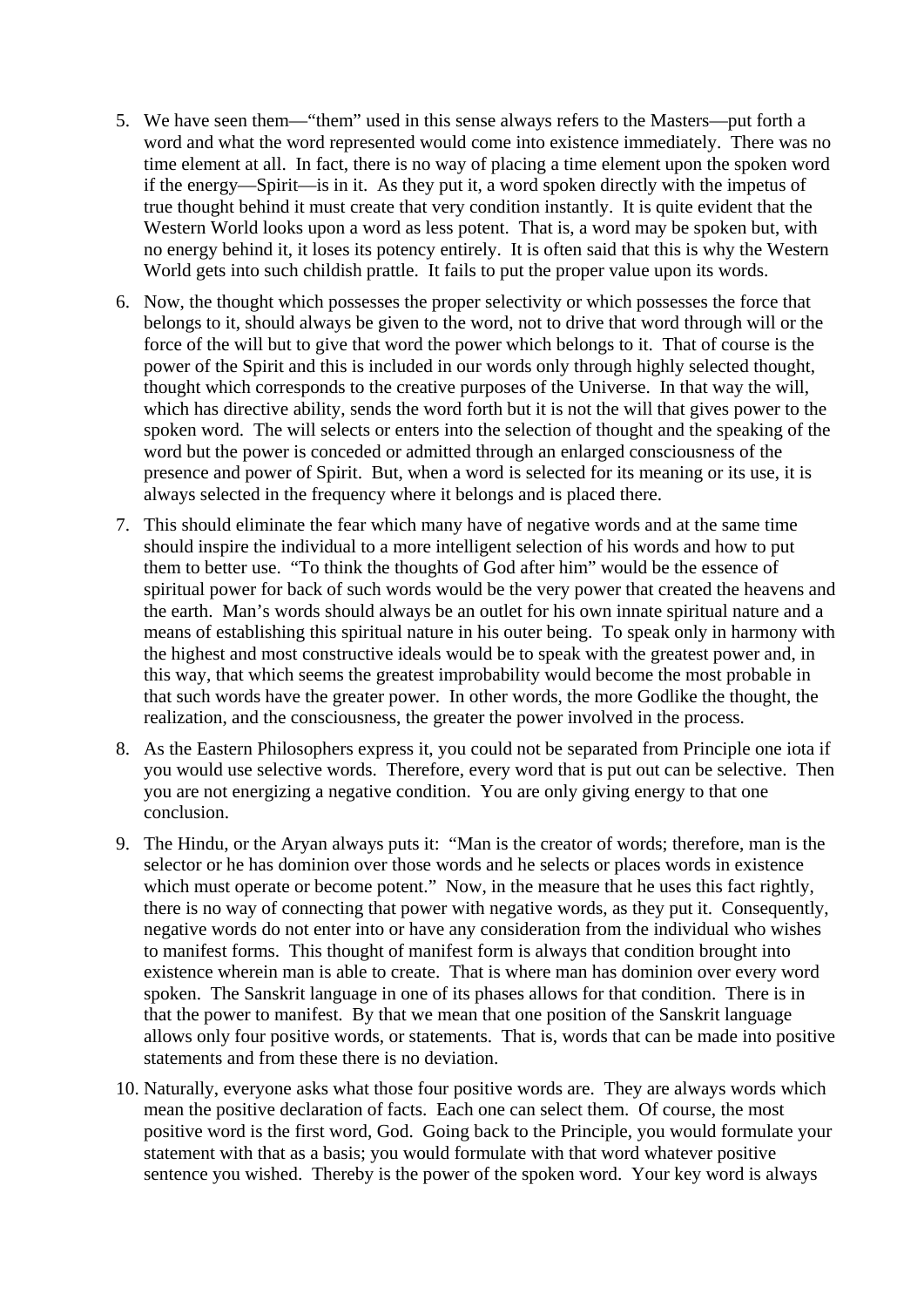the highest, or God. Then you select the words which accompany that for your positive declaration.

- 11. Just as all mathematical calculation springs from the Unit symbolized by the figure 1, so must all words emanate from a single derivative, or principle. GOD IS and, because God is, I AM. Because God is life, I am life. Because God is intelligence, I am intelligence. Because God is power, I am power. Because God is all substance, I am substance, et cetera. Father in Sanskrit means first mover and the first movement of the mind of the individual must always emanate from the One Source and it must be sustained through the consciousness of the individual. To admit anything into the individual consciousness that does not originate in the facts of God is to adulterate the process of life in himself and, to this extent, he becomes unaware of the fullness of his Divinity. He must give himself to the underlying facts of life in their entirety; he must tarry at Jerusalem—his contact with The All—until the Holy, or entire spirit of God is the motivating energy of his every thought, word, and act.
- 12. Man cannot express a word or thought outside of his own field of competency with any manifesting power. He cannot go outside of that field because that very word which he expresses creates the field in which he acts.
- 13. The average person does not really know what a word is. It is merely a vehicle used in the processes of mind to convey or extend certain processes of the mind. The word cannot convey that which is not in the mind. Webster says that a "name" implies the "essential nature" of a thing. A word is only a name for certain states of consciousness and that is something that rests with the individual himself. One person may say "I am happy" and it would convey nothing to another individual hearing the word. If his consciousness is only a bit joyous, his words would convey but little authority. But if he were radiant with joy his words would convey complete conviction. Idle words are empty words, words which do not contain the consciousness and realization of spiritual facts. You see, a word as we use it is just what it contains and the content of the word is determined by our consciousness and our consciousness is determined by the degree of intelligent selection which we use.
- 14. It is not repetition that makes a word effective. Your first declaration, if it be true, is sufficient. There is nothing left to do but stand by your statement, abide in your word. Repetition, however, is often an effective means of bringing one into accord with the possibilities contained within a statement. One often repeats a sentence or rule over and over before the meaning is clearly revealed to his consciousness. Without this expansion of the mind toward the inner facts repetition is only hypnotic.
- 15. If man repeats words and they do not become hypnotic to him, this repetition brings him into closer accord with the facts back of the words. It effects a higher realization. It is worth while to repeat up to a certain point and then it is not worth while even to repeat because your word is established unto you. When you understand that your word is clearly established repetition is of no more value whatever. In REALITY, we come to understand that our word is always established and we never repeat it.
- 16. If the manifestation of your word does not appear, that is no proof of its ineffectiveness. The better policy in such a case is to give thanks that the manifestation is there. You get out of doubt completely in that way. But, by going on and repeating your word, you may very quickly begin to engender doubt; whereas, if you give thanks, you are more closely in harmony with your word and become more easily aware that your word is established.
- 17. The mere repetition of a word does not establish it any more firmly. It only brings you into harmony with that which IS. It is very often possible to bring yourself into more harmonious relationship by giving thanks that it is here NOW and that it is established.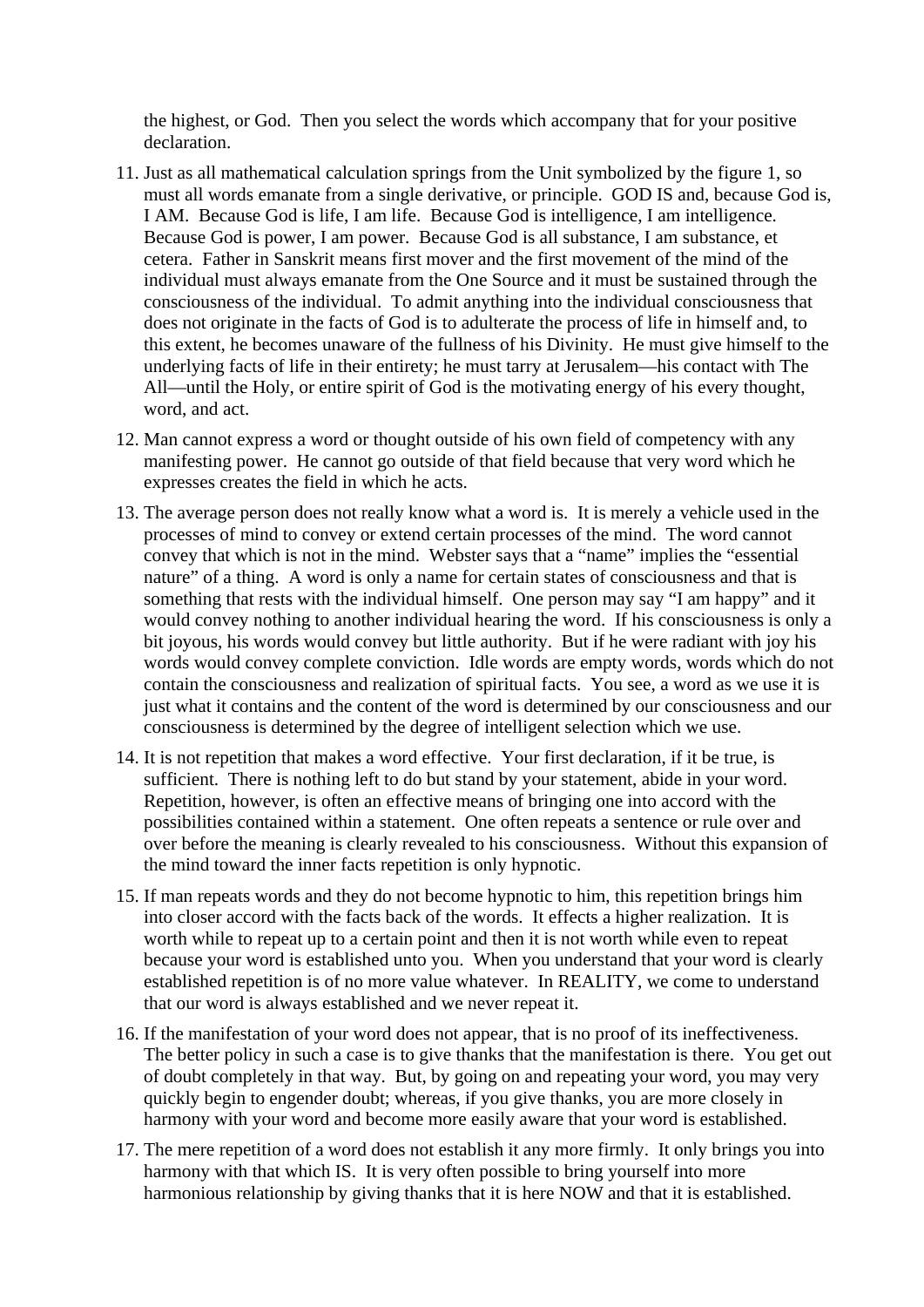- 18. When one realizes that the whole problem of manifest results is more a matter of opening up the consciousness to see or include something which already exists in Fact, instead of trying to bring something that is not out into manifest form, then the matter will be much simpler. It is "the land thou seest, that will I give unto thee as an inheritance," that contains all the mystery. It is a fact in Spirit, it is a fact everywhere and on all so-called planes, for there is only one plane and that is spiritual. As the mind expands to see or grasp the spiritual fact, there can be no question whatever about the manifestation of that fact. If it is so in God, it is so everywhere for God is all. It is all a matter of awareness upon our part and our awareness must be expanded to include the reality and existence of the Spiritual fact.
- 19. That was Jesus' method of working. Every word was established unto Him. He exalted every word through His exalted consciousness, knowing that it was already in existence. The Hindu stands in the same position. He states his declaration and then he may say that it is finished. He takes the attitude that it is already finished; it is already in existence; it is his; and then he goes on. One accomplishes far more in that way than to go back to the repetition and it seems to always make one stronger.
- 20. In the matter of treatment of so-called disease, the average metaphysician makes the mistake of dealing with the opposites, disease and health. Here are two conditions, the one to replace the other. In the East they do not work in this way any more than did Jesus. When you seek for perfection, know that it is established unto you. Exalt perfection. Perfection exists independent of both the opposites of health and disease. Perfection is an eternally established fact in principle and it is complete within itself on every so-called plane. Both health and disease are delusions according to Eastern Philosophy for they are only human concepts. For instance, your own idea of health today would not suffice you in five years from now for health is a relative idea in your own consciousness. There is nothing relative in Being, all is complete, all is perfect, and the true practitioner identifies himself with reality and does not deal with delusion. Let go of the opposites altogether and put in their place the perfection. We find that Jesus did not in any instance treat with the opposites. He put into the place of both the opposites the true perfection. His great statement was perfection always and that perfection was always established unto Him.
- 21. If I place on the blackboard the figures two plus two equals three and then follow with two plus two equals five, would you deal with the three and five and try to establish the right answer? No, you would go right through these figures, deal with the fact that two plus two equals four, and both these extremes would vanish. That which is less or more than the correct answer has nothing to do with the fact in Principle and it is only by bringing the fact of principle to bear upon the situation that any correct answer is possible. Our ideas of health and disease are both less than the perfection which is established in the foundations of the Universe and never can that which is less than perfection be made into perfection. You are dealing with something unrelated to either of these extremes. "Be ye perfect, even as your Father in heaven is perfect," is the correct standard of procedure here.
- 22. Most people fail in the so-called demonstration because they make a statement of perfection and then immediately begin to look back into the matter of the opposites. Only "if thine eye be single shall thy body be filled with light." Lot's wife turned and saw double and her body became stone or salt. "Now, henceforth and forever, see only perfection," said Jesus. The moment that we establish perfection, the Christ stands forth dominant. Each works to establish the other, for the fact in Spirit is the form of its manifestation.
- 23. The effect of true spiritual treatment is not dependent upon the degree of unfoldment or spiritual development of the person "treated." We need not bother about his consciousness for it is based upon the opposites else he would not be ill. The spiritual Fact IS and the moment we stand in perfection our consciousness is perfect as well.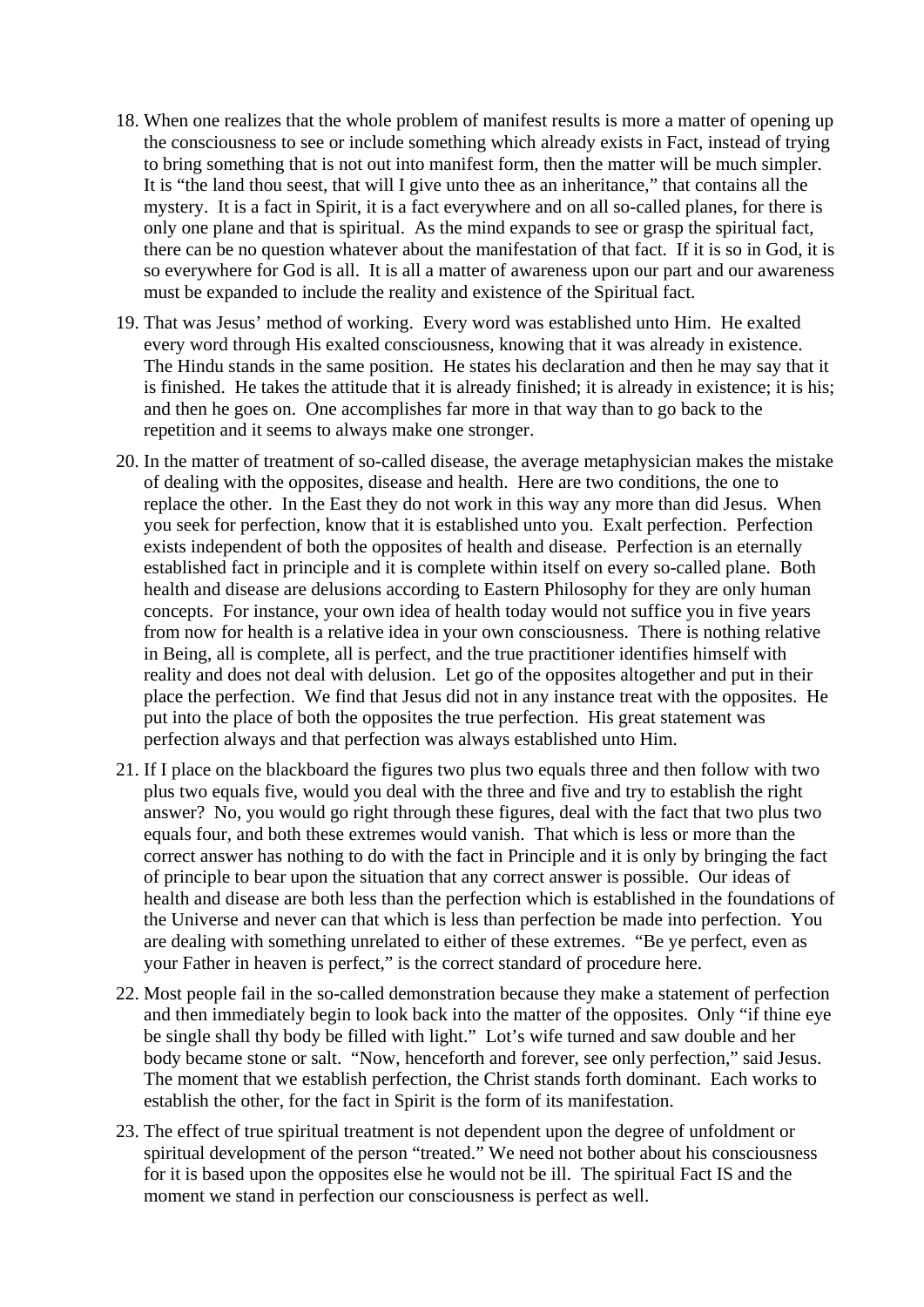- 24. Speaking the Word is never hypnotic for it is the essence of the true nature of all creation. Treatment, or speaking the Word, is not projecting our ideas of health to offset disease. This latter is hypnotic. Speaking the Word is only telling the Truth declaring that which always has been and always will be true of any individual, condition, or circumstance, in Principle. Hypnosis is a result of speaking from the human mind with its imperfect concepts.
- 25. It is not necessary that the sick or needy person ask for your help nor that he be conscious that you are sending forth the Word to him. If you send it forth on the Christ Right Ray, you are merely presenting his own innate perfection to him. In this way you liberate both yourself and him for you are not dealing with anything but fact. You are not working against the will of any individual when you work with perfection for the innate will of everyone is for perfection. This rather frees his will from its entanglements in the realm of false habits and concepts. There is no so-called "Influence" in this sort of facing the situation. It is merely calling forth that which has always existed until it arrests the attention of everyone involved and they merely see that it is so.
- 26. There is power in the spoken word always if we see it as Spirit, for then it can be nothing but Spirit. We are the determinator. We are both the power and the expressor of that power and we are the sole determinator of what that word shall carry with it. There is power in medicine on exactly this same basis. It is but the conveyor or means by which the mind of the patient is expanded to admit the creative authority of the Universe. God is in the doctor, the patient, or the pill. Any individual, regardless of his profession or status, need only project the perfection. Of course, if we always would work in that perfection and manifestation of perfection we soon would get out of Medicine completely. Our Word would heal.
- 27. There is no harm in using an agency in an attempt to minister to the needs of suffering mankind. There are many steps and many methods but only one Power. If our ideal is Perfection, we are going to arrive at a point where there are no agencies. The agency which an individual employs only indicates the progress he has made in his own mind as to the suitable and most efficient means of admitting perfection into his being. One thinks it must come through a pill, one thinks it will come through affirmations, but, through whatever it comes, it is the Perfection of Principle that manifests. Only the highest ideals are adequate to contain the full measure of power that exists in Divine Principle, for the larger the container the more can be conveyed. When the container and the contained are one— Perfection—then it is complete in every plane.
- 28. In treating at a distance, or what metaphysicians call absent treatment, thought is more rapid and potent than words. Thought does not know time and space while a word or audible sound belongs on the material plane and must traverse space and endure in time in order to reach its destination. Notice how instantly your thought is at the sun, the center of the earth, or at any other place. Thought does not travel, it is already there. Every fact in Spirit is already there and, further, it is already in evidence. To see this fact is to lift yourself into this fact and to see it for another is to lift him into it. I, if I be lifted up—if the perceptive faculty is lifted up to the plane of reality it draws all things into this realm. This is the true approach, rather than to try to lift anything or anybody into the perfect state. We might as well try to make energy out of earth by using the pick and shovel.
- 29. We know a man in India who walks through a storm just by the presentation of perfection of that storm. He will walk through a storm and never get wet. We have seen him stop fires and storms. Man himself is the Word of God if he abides in that Word. "If ye abide in my Word and my Word abides in you, then are you in me even as I am in you," is the truth of the whole thing. When Jesus sent his Word and healed the Centurion's daughter he did not send anything as we measure it in the three dimensional world. Jesus, or Christ, WAS the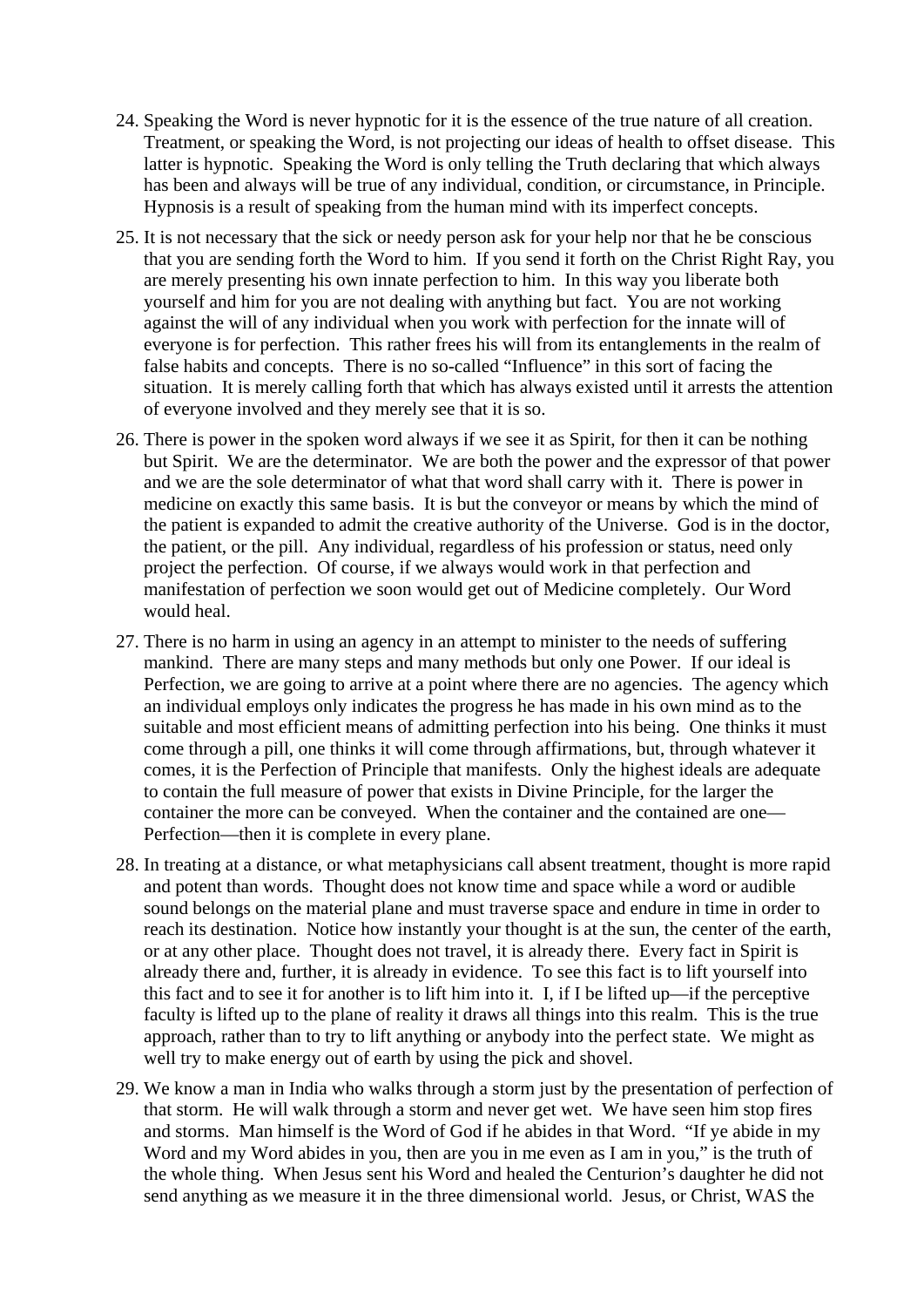Word himself and there was not anything that was made but that which was made by the same Word. Therefore, the Word which He "sent" did not traverse space, for the Word was there as the Truth of the Centurion's daughter, just as it was with Him. He simply announced a Universally True spiritual Fact and outer minds became awakened to this Fact.

30. "Our remedies oft in ourselves do lie

Which we ascribe to Heaven."—Shakespeare.

### **FOR THE TEACHER**

Paragraph 1. Was not man given dominion over all things in the beginning? If that be the case, that same power is resident within man yet and all the seeming power which anything has over man is the working out of power which he himself has assigned to that thing. But, even though the power seems to emanate from the thing or from a person, the power is really within the individual for that is where its activity moves and is felt. To govern the action and reaction of his own nature, therefore, would be one of man's primal secrets of power. To keep one's nature always working in perfect accord with the Divine Ideal of perfection would be to have all power in Heaven and in earth.

Paragraphs 2, 3 and 4. It should be clear to everyone, though it seems not to be, that the words we speak are no more power than cylinders in an automobile engine are power. They are vehicles of energy and only the kind and degree of energy moving through them determines the power. When Jesus said, "My words are Spirit," he meant to convey that he was conscious that the moving force of God was moving through what he said or thought and it was this motivating energy which did the apparent healing. The assertion of fact is infinite in its potency in the face of that which is not fact. Follow this idea through with any illustration in the realm of truth and falsity, light and dark.

Paragraph 5. The important point in this paragraph is to make the student realize what tremendous opportunity he is losing in idle talk. His words might as well be conveying an infinite energy that would free him from his mediocrity if he would only proceed intelligently

Paragraph 6 should be carefully considered and we should differentiate between the natural impetus of an accepted fact and the imposition of our wills to force a condition which we imagine to be better than the one already existing. The acceptance of a thing given never involves what we call a forceful will. Receiving an offered gift is infinitely more effective than to attempt to force one to give you something that is not already within his mind to give. Accepting a fact that is universally true involves no supreme assertion of the individual will. Perfection does not come from projecting our own ideas but from awakening to the knowledge that it is already the established order of things.

Paragraph 7. Clearly free the student from the notion that negative words have power. They are only a waste of time and add to the state of hypnosis. The higher the ideal, the more illumined is the idea, the more powerful it becomes. Your lightest word is your most illumined word.

Paragraph 8. Use right discrimination in the selection of words so they convey or project into the manifest world only that which conforms to your highest ideals.

Paragraph 9. Man's dominion is over himself. His being is supposed to be the Kingdom of Heaven. Only the law governing infinite space should govern his thoughts and feelings, his bodily and manifest conditions. His sphere of rulership is within himself, heavenly only when that rulership is exercised according to the facts of Principle.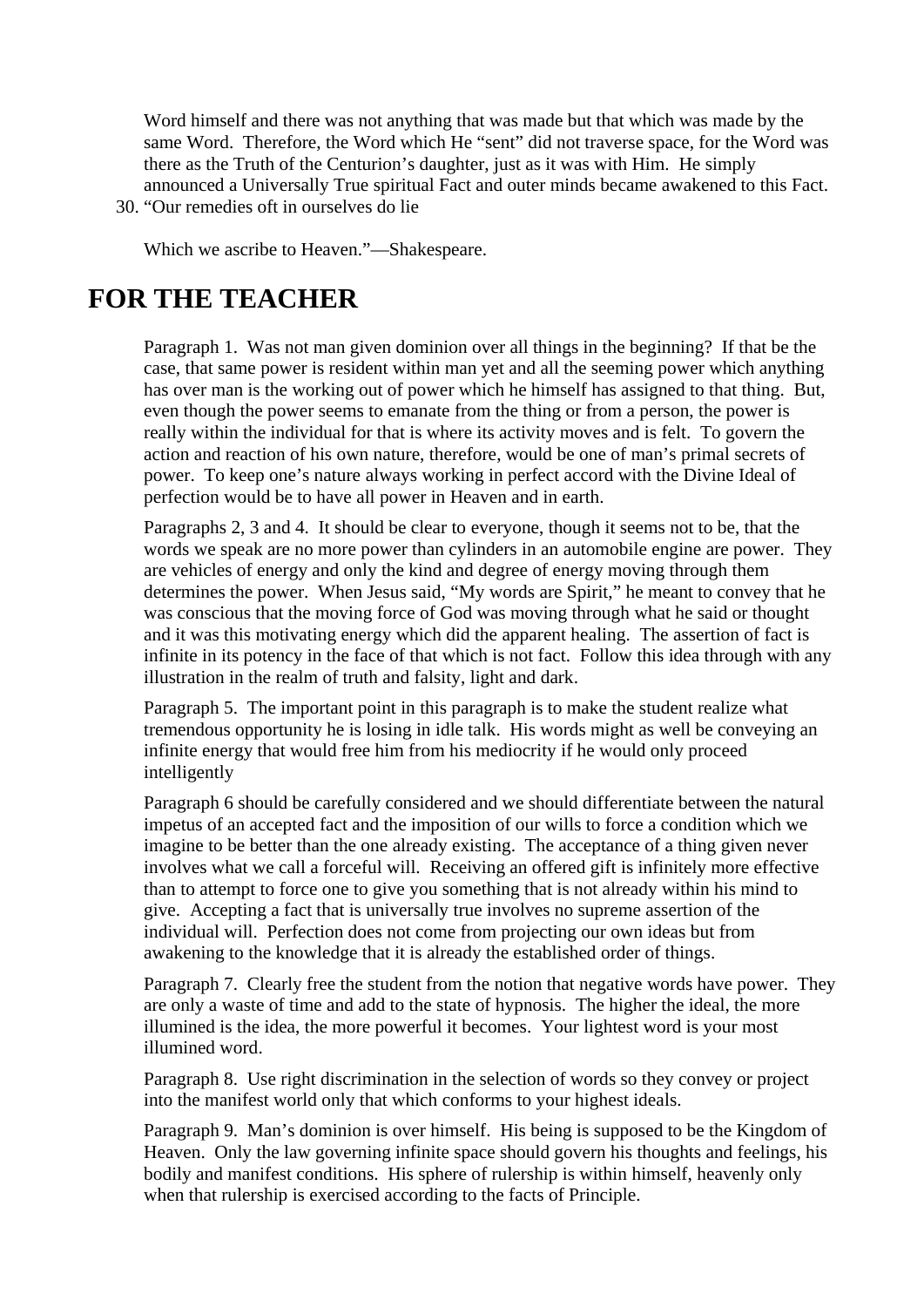Paragraph 10 and 11 show clearly the origin of all constructive thoughts and words and that the entire field of thought and action should be developed from this manner of procedure.

Paragraph 12 and 13. Show what is in the Word that gives it power. Repetition versus realization.

Paragraphs 14, 15 and 16. The function of words or The Word is not to project something into being but it is to expand the mind of man until he sees that which has always been from the beginning. "Before Abraham was, I am," is just as true of every fact in Spirit as it was of Christ.

Paragraphs 17, 18 and 19 are a continuation of the same truth . . . training the mind to see through its veil of hypnotism, the veil in the temple, to see through to the other side where all things are already perfect and in evidence. It is all a matter of training the mind to SEE.

Paragraphs 20 and 21 contain practical advice not only for the metaphysician but also for the individual who wishes to help some friend in distress. So much of mental practice is purely hypnotic and only substitutes a condition that may be somewhat better for the condition that was already there. Why substitute one human state or conception for another when the Perfection of God himself is there waiting recognition?

Paragraph 22. To stand by the fact regardless of the consequences is the procedure. There can be no loss but the loss of our illusion and the gain is Truth itself, so why should we hesitate.

Paragraphs 23, 24, 25 and 26 are clearly enough defined and highly illuminating to everyone but they may be enlarged upon out of the richness of the instructor's mind.

Paragraph 27. The difference between the *conveyor* and the *thing conveyed* comprises all the difference with which we succeed in any kind of curative practice. "It is the Spirit that quickens," and the effectiveness of treatment is the amount of Spirit admitted in the practice.

Paragraphs 28 and 29 eliminate the idea that there is such a thing as absent treatment of disease for in Spirit there is no "absence". Spirit is present at all times and in all places the same and needs only recognition.

#### CHAPTER VI

### **CONSCIOUSNESS**

- 1. Consciousness is man's state of awareness. It is the capacity of the mind to know and its knowing determines his capacities along all lines. Man may be aware of that which is true or he may develop in his mind a sense of awareness that has the semblance of reality but which is entirely false. The truth or falsity of his estate is, therefore, dependent upon his state of awareness or his consciousness.
- 2. Consciousness must be that which represents the highest attributes. It must be related to all high attributes. We carry our consciousness to God consciousness wherein we are aware of all things including ourselves in the highest state. That is the state where we see through all conditions and all circumstances. As the Masters say, the veil is then completely removed—the veil that hitherto seemed to exist between the mortal or physical and Spirit. There is no limitation here. The mortal and physical conceptions are abandoned completely for the true Spiritual.
- 3. This spiritual consciousness does not exclude sense activity. True sense activity is included in the highest consciousness always. Sense activity in its rightful function is true spiritual activity. The senses—so-called—act in a limited manner only when not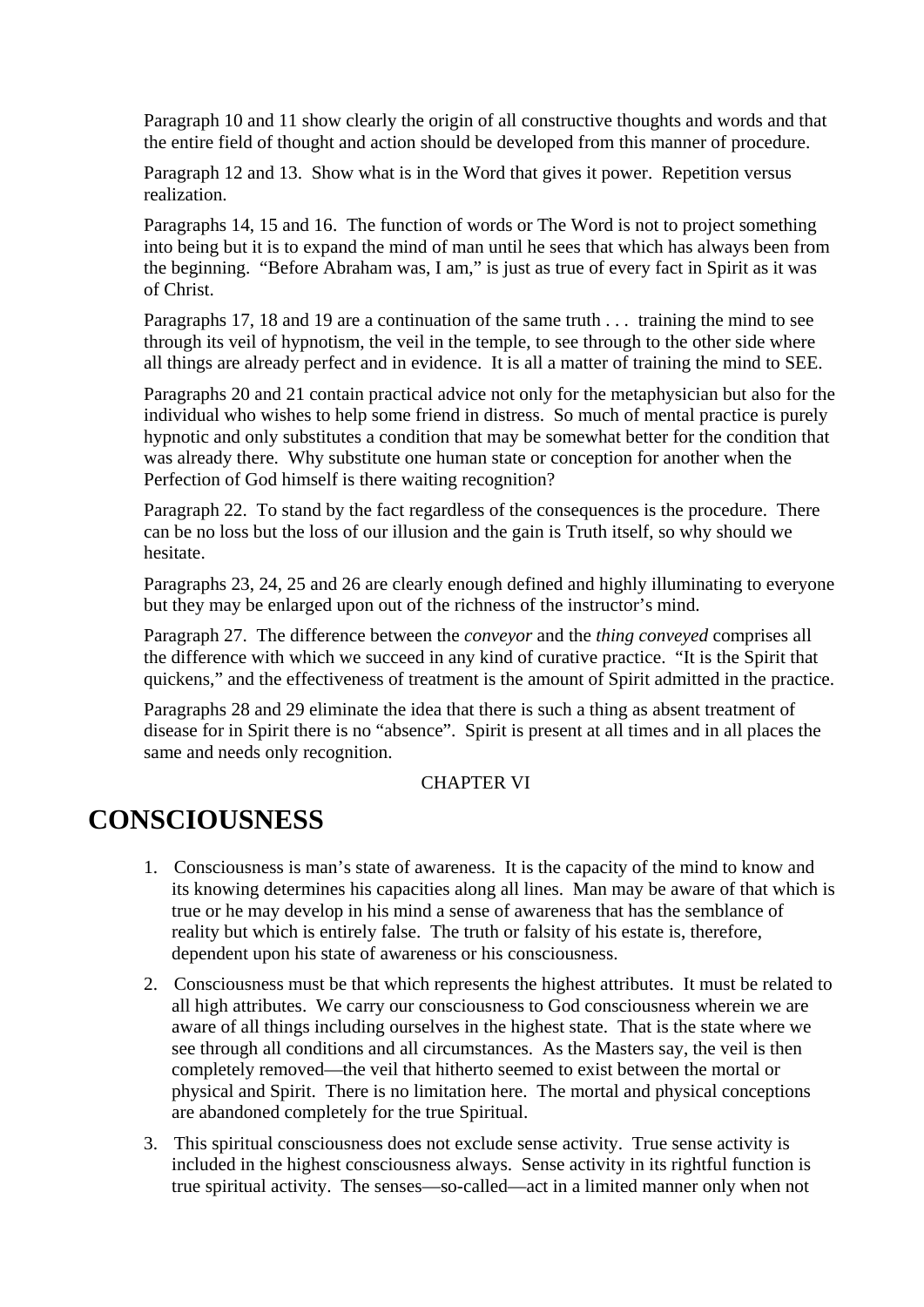under the right determining influence. When activated by the Spiritual facts the senses function properly and are then said to be opened.

- 4. The question is often asked in what state of consciousness is the individual when in trance. Trance is only a partial expression of sense activity. We might just as well carry our consciousness to the true activity or completion always and, when this partial expression becomes one with true activity, we are never in trance and we are never under any destructive hypnotic condition.
- 5. This same fact applies to what we commonly classify as subdivisions of consciousness. One should not attempt to classify consciousness for it cannot be subdivided. It is ONE consciousness and in that state we cannot think in terms of divisions or separations. The subdivisions are illusions, the same as illusionary trance. They are so subtle that they can be very deceptive to one who is not using higher discrimination. It is so much easier to see it all as One. The subdivisions originated with man. Man saw the subdivisions as attributes when they are really not such at all.
- 6. The thought of most teachers is possibly for clarity in conveying the message but it is better for them always to make it One thing. Simplicity in the end is always the greatest clarity. The trouble with subdivisions is that they are almost always considered as attributes. It is better to keep our eye fixed on One. We get into negative conditions through using the subdivisions. They are nearly always symbolic and most of our symbols represent the subdivisions of consciousness. That is another reason why symbols no longer suffice. It is well known today that we have worked through symbolism. As the Masters say, we are in the pure light of day in consciousness. It becomes far simpler to have that consciousness, the complete Light, as our aim without any subdivisions whatever.
- 7. Take the matter of eating, digesting, assimilating, and the rebuilding of the body through the conversion of food into energy, muscle, bone, blood, teeth, hair, et cetera. Imagine that you worked out a theory that each one of these is a separate function to be dealt with individually and that you had to determine with each meal just what portion of your food would be handled through each one of these particular functions and just when each would function in turn. How could you escape confusion? The fact is, you recognize it as one process with many phases and each one of these phases is a self-operative process within a single system. In a normal physical state there is not a single phase of the entire system that functions independently but every one of the various phases is but the working out of the single system.
- 8. The body is only a symbol of the soul or the man who lives within the body. That is, the body is a symbol of the workings of consciousness. To protect and determine that which enters into consciousness, which is through the control of one's attention, the entire system of consciousness is self-operative as a single system. There is not conscious, subconscious, superconscious but just one radiant living consciousness of reality. This is the state of complete freedom from symbols and therefore from hypnosis.
- 9. Some people become so interested in the psychic sense or the lower phases of consciousness that a complete earth life is given over to it to the extent that the true consciousness cannot manifest. The best solution is to simply let go of it and become one with the Whole. This is what Paul inferred when he said, "reckon ye yourself to be dead unto sin, but alive unto God." The difference is in clear knowing and influenced knowing. Clear vision is what clairvoyance intends to convey but the commonly accepted meaning of clairvoyance is partial or clouded viewing—seeing only in part.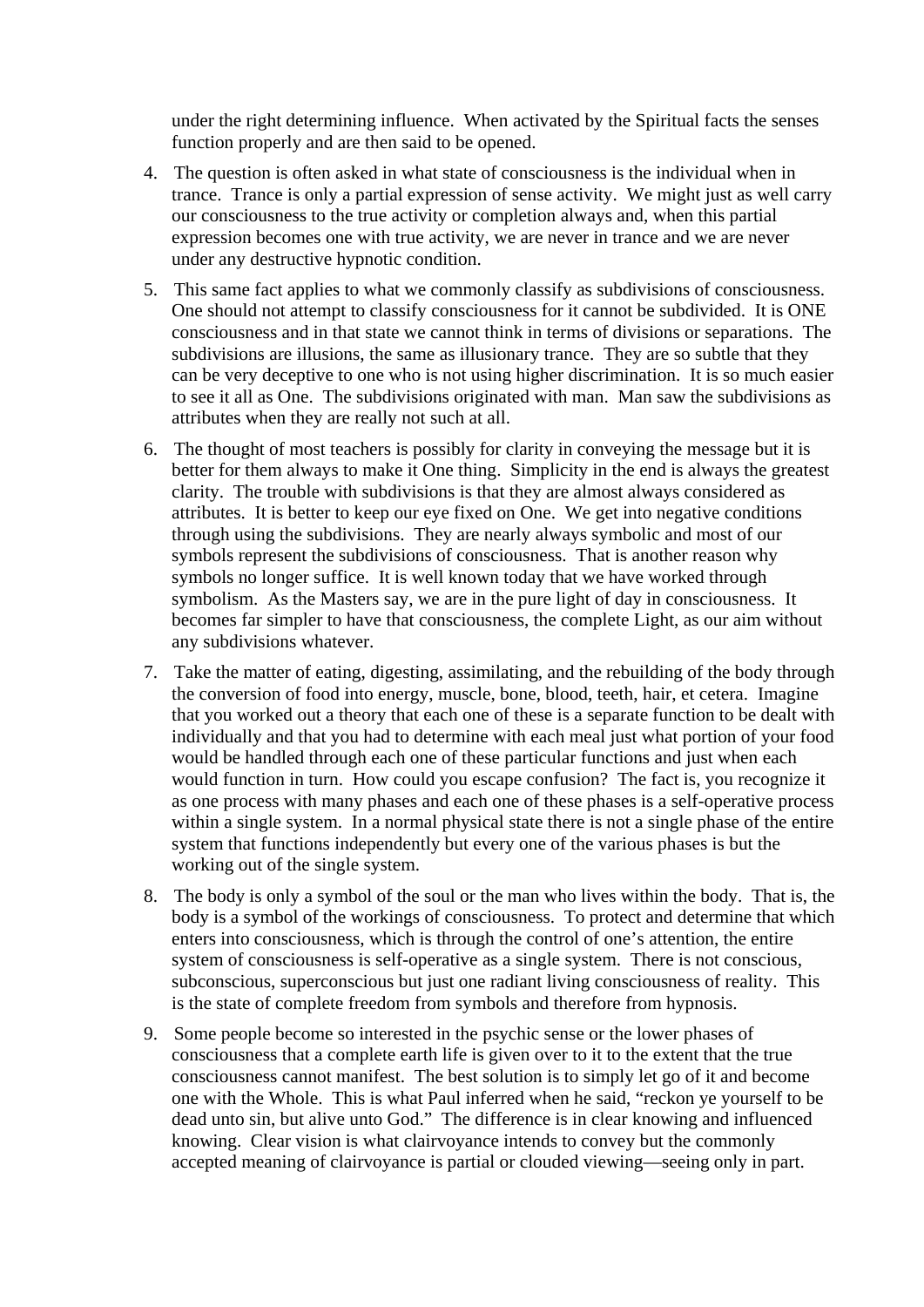- 10. There can be certain relative phenomena brought into existence through clairvoyance and clairaudience, as practiced, or any of the five divisions of consciousness but they can never be or lead to the Whole. You see, they may become false and under a manifestation of these conditions we may get a false concept completely, which I usually refer to as a negative concept. When we stand one with the whole we cannot be either negative or false. It should be clear knowing of Truth itself. We cannot reach that state of Knowing or that One Consciousness through mediumship or any other form of hypnosis. All are distinctly detrimental to spiritual unfoldment.
- 11. In that high sense all senses become One. They all become One in perfect coordination. Our senses coordinate absolutely and every part and cell of our bodies coordinate and vibrate in unison. One great trouble with these other conditions is that we are likely to have one member of the body vibrating in the wrong field and then the new cells do not attach themselves properly to the organ to which they belong. Each cell that is created represents the organ to which it will attach itself. If one cell gets out of the vibratory field in which it belongs it may attach itself to the wrong organ and then you have a discordant condition.
- 12. This discord is often extremely intensified by the various occult methods of concentration upon the physical centers or organs. This practice only superimposes a hypnotic state more definitely into the manifest form and greater confusion results. In the first place, hypnosis is only a function of a partial consciousness, or a specialized consciousness in some particular form or direction. Therefore, the more diversified the field and departmental the consciousness, the more hypnotic it becomes. And to willfully work in subdivisions and phases of consciousness would be the most definitely hypnotic in influence. The attention should always be directed into the whole, into complete oneness, and then the distribution of vibratory energy is carried on through the mechanism of consciousness just as it is in the body. Then there is perfect synchronization or harmony throughout the entire organism.
- 13. The idea of an inner and an outer consciousness is also a phase of hypnosis for the theory imposes a sense of separation or division. There is in reality not an inner and an outer consciousness nor a personal consciousness and a universal one. When the Self becomes conscious in the outer it is only one attitude of consciousness and it is complete in every way and it is ONE in and with universal consciousness. I and my Father are ONE.
- 14. We are then not conscious of an inner for the inner and outer are one. The whole is always evident. If we see and project our vision or our Ideal, it is for that complete wholeness. The Masters call that being of "sound mind," or completely *sound* in consciousness. It is perfectly sound and whole. The body is perfectly sound and perfectly whole as well. The Knower and the thing known become One. Paul included that in his writings but it was never included in the translations. We can become the known as well as the Knower if we will complete the two and bring them together. The trouble is that we make a separation when in reality none exists.
- 15. The practice of denial as an effective means of liberation into this perfect state should also be intelligently considered in this light. Denial is supposed to erase from the mind or blot out of consciousness, hence out of man's being, an experience or process that is not true or that is seemingly opposed to his perfect state of completion or oneness. But is the ordinary use of denial as practiced in our metaphysics an efficient means in bringing about this liberation? If the denial, as it is commonly used, produces the desired result, then well and good but, if not, let us find out what is back of it and what is the efficient practice involved.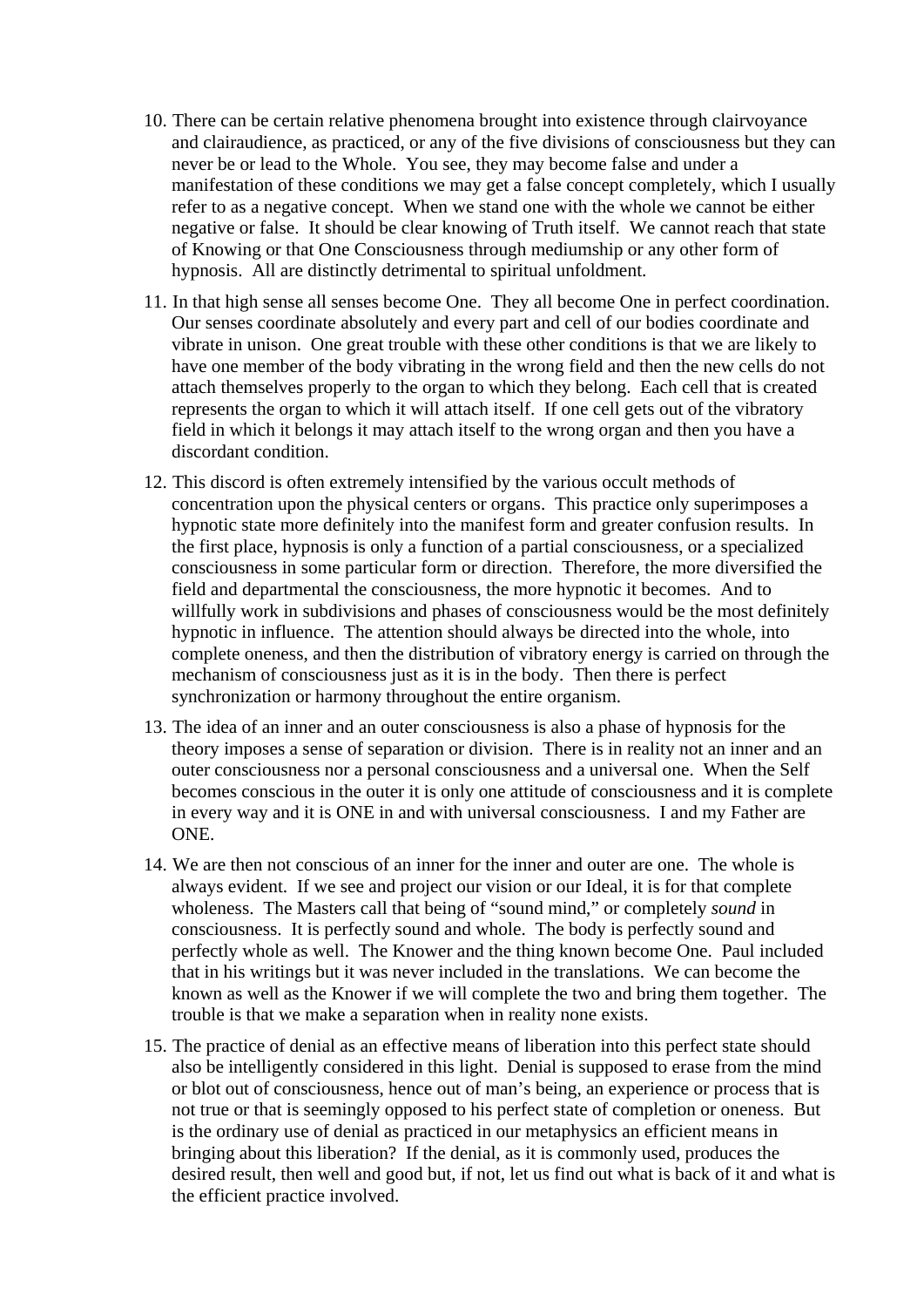- 16. Let us take a specific case of denial in its relationship to what is commonly considered the law of heredity. Denial is in no sense necessary. It has a tendency always to plunge one further into illusion because the denial keeps the mind fixed upon the condition and it is thereby more likely to intensify that condition. The mind naturally enlarges upon that condition toward which it is directed. The purpose is that the condition be eliminated entirely and, in order for this to be brought about, it must be put out of consideration altogether. It is not to be countenanced.
- 17. In reality there is no law of heredity. It is only a manifestation. It is not necessary to deny something that does not exist. You will find it far better to put perfection in the place of denial. You will get quicker results. Usually a denial holds it closer to the individual, whereas, by putting Perfection in the place of the denial, you realize that condition far more quickly. And it does not matter what the condition is. It has been shown by repeated experiments that it is far better to simply release the condition. Free it entirely through non-attention. Dismiss it. That was evidently Jesus' meaning when He said, "loose him and let him go."
- 18. There is neither race nor family heredity for the one presupposes the other. People may look alike but this is always because of some former close relationship or similarity of past experience and environment. There is an apparent chromosomatic condition that shows processes of evolution running parallel but these processes are not in reality parallel processes or parallel evolutionary conditions. They do, of course, run parallel with the human race as well as with the animal kingdom but not with the same frequency by any means. It is a well known fact today that every frequency of the human body is above that of the animal frequency. The transmission of the acquired characteristics can be influenced through the thought but it can also be set aside through the reversal of thought.
- 19. It is a state of mind that causes the characteristics of form and similarity in form is due to the similarity of mental and emotional experiences of individuals in a group. Two people, not much alike in the beginning, through long association with each other and enduring the same general mental and emotional reactions ultimately develop similar characteristics. A man and a woman living together over a period of years, if they have sympathetic interests and mutual emotional reactions, begin to look alike. This is a reproduction of similar mental states.
- 20. Medical science today is quite reversing its former opinions regarding hereditary disease. When Jesus healed the epileptic the disciples wanted to know whether the man or his parents had sinned. This was His direct answer: "Neither this man nor his parents have sinned, unless you see the sin." It was only sin because of the thought of the parents or those surrounding him. In reality, the only sin connected with the condition was the sin of erroneous thinking.
- 21. The so-called law of Karma comes under the same category. It can be proved today that there is no debt of Karma, that the Soul does not bring any of this through. Spiritual understanding takes no account of Karmic conditions or any imperfect condition. It is as foolish as to say that one must correct his mistakes in mathematics before he can study the rule. The fact is that the mistake is erased of itself when one applies himself to the rule. One's access to the rule is always direct no matter what his mistakes are and once the rule is known and followed there are no false results.
- 22. The leading and better Universities in India and, particularly, Dr. Bose of Calcutta University are making the statement today that there would be no appearance of what we call heredity if people would drop it out of their thought completely. Even with the plant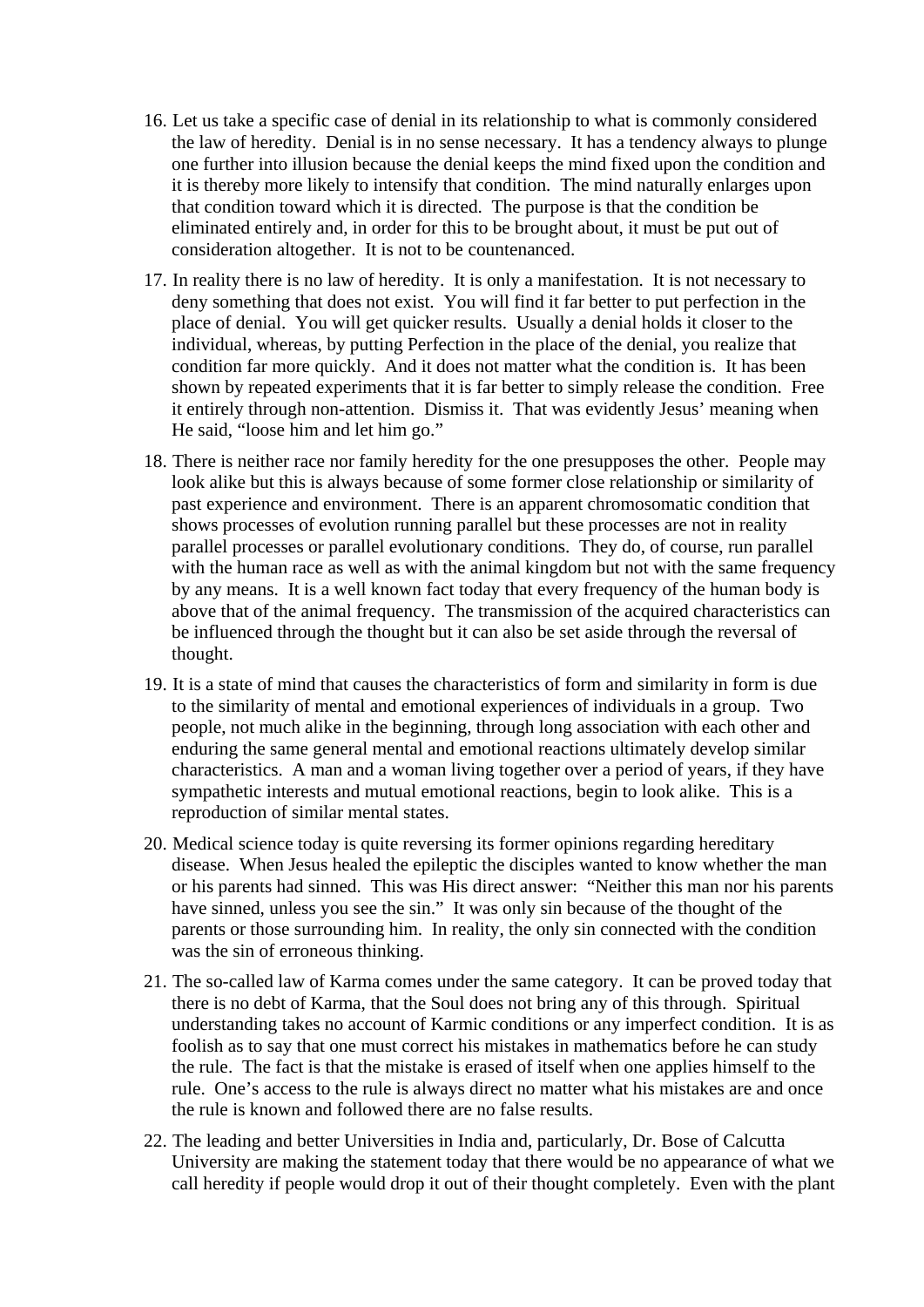heredity may be shown but it can be corrected by the thought of the people surrounding that plant.

- 23. That which is commonly accepted as inherited insanity is only a condition fastened upon the victims by other people. They are in parallel groups. It is an attraction and not an inheritance. Instead of accepting this theory of heredity, Paul's idea that we have an inheritance from God that is immutable and cannot be changed should be substituted. This is the effective denial of race heredity—the substitution of the true for the false, leaving the false entirely outside the range of our consideration. God has nothing to do with things that obsess the human mind and we, as sons of God, need not have.
- 24. Jesus said to call no man on earth your father for one is your Father which is in Heaven. This, then, is man's true line of inheritance and to get out of his mind these intervening mental processes he has but to return to the foundation fact of his being. In the beginning God created—that is, the beginning of all creation is in God. That does not refer to time but to fact. With nothing in his thought between himself and his beginning there could be no other line of inheritance for nothing would have access to his being from any other source. Thought is always the determining factor and by returning always to his beginning, God, man always inherits through his own mind that which is FROM his beginning.
- 25. In the second chapter of Genesis we have a wrong translation that has done much toward our erroneous idea of sin and the matter of inheritance. It does not mean that man sinned and thereby became mortal and this mortality was handed on down to the rest of us. It did not intend to convey that the sin reversed man's nature but that the sin itself could have been reversed, that it could have been corrected. At that time it merely meant an error could be corrected. Jesus taught the remission of sin rather than its perpetuation with consequent results. Mistakes can be REVERSED is the teaching.
- 26. All the so-called human laws, or mental laws, belong in this category. They are all mistakes in that they do not define the true governing law of the Universe and all things therein. But they can be set aside at any time. They are denied by merely rejecting them in favor of the true law. Bose has proved that conclusively. He states that all so-called laws of heredity are only manifestations brought about by the thoughts of men and can be set completely aside at any time.
- 27. First, however, we must become one with the Christ Self. It takes a Christ consciousness to set these laws aside just as it takes true knowledge to set aside false beliefs. This Christ state must first be attained, or unfolded and, once in this state, there is, of course, nothing else.
- 28. Hypnosis may spring from two conditions, a partial state of consciousness or a false state of consciousness. A partial state of consciousness admits of certain capabilities and one feels limited or unable to go beyond that which his consciousness indicates. All restraint, or the sense of inability to accomplish, is only a state of partial hypnosis. The false state of consciousness is the notion that certain things are true which are not true at all. This is a state of complete ignorance or reality. It is a mental state built up of impressions that are entirely false, states of consciousness built up regarding something—if it can be so stated—that does not exist at all or, on the other hand, a set of impressions that are entirely false regarding a thing that in itself is entirely true.
- 29. This might be illustrated with the notion once held by man that the earth is flat. The hypnotic result was that men were held with certain restricted zones of activity, fearing to go beyond these restricted areas lest they should fall off the edges of the earth. That idea seems completely silly now that we know the earth is round. It was round all the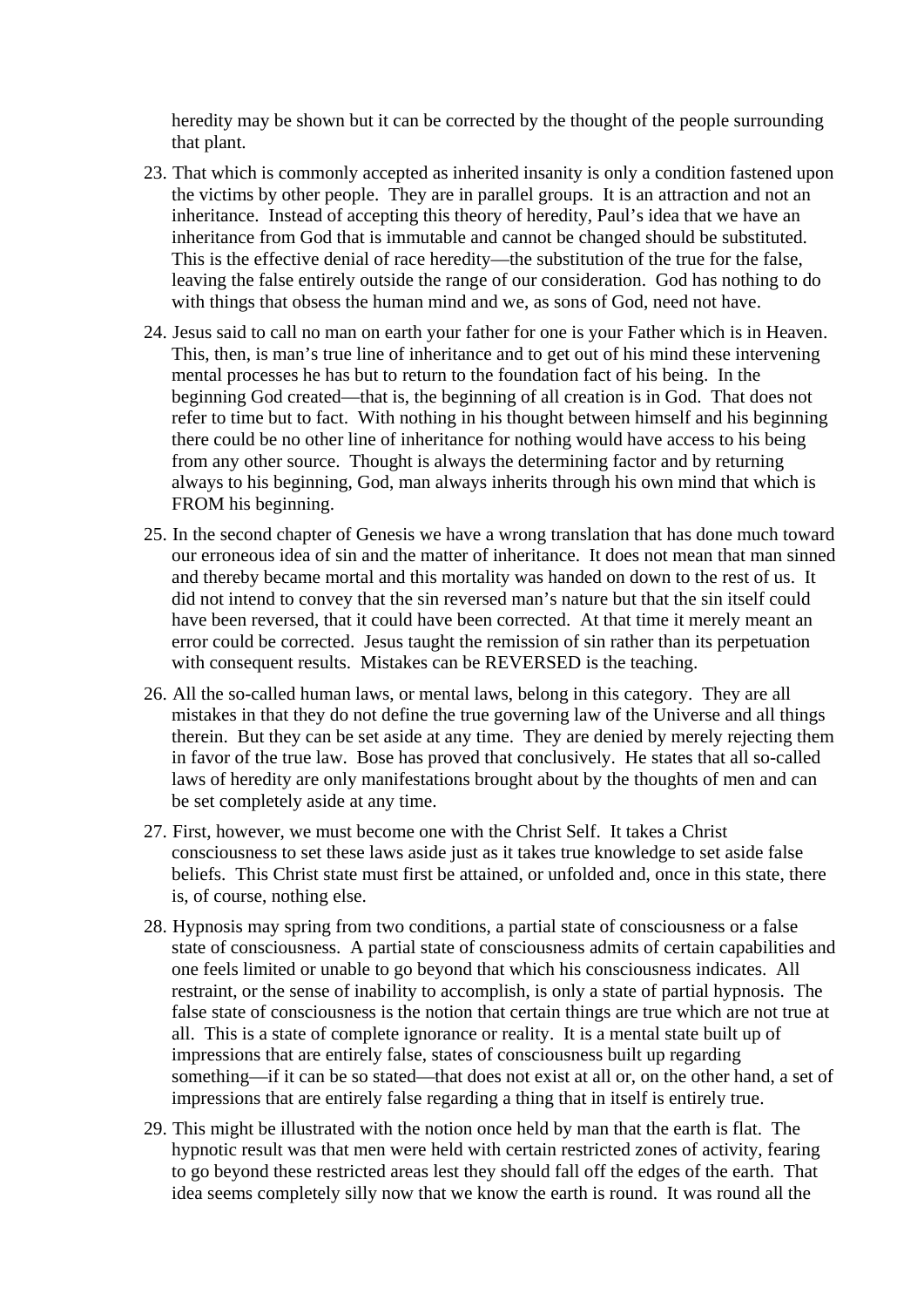time but the people were as limited in their activity as if the earth itself had actually been flat with a great chasm spreading beyond these edges. Adventurers who had another notion about the earth dared to venture beyond the limitations in which others lived and they sailed out across the chasm without any difficulty so far as they were concerned. To them the chasm did not exist nor did it exist in fact. However, the others knew they would fall into it. The manner in which the condition was met was not in overcoming the chasm for there was no such thing. It was simply a matter of sailing out beyond the limitations of opinions and it was found that no actual limitation existed at all. This is exactly the manner in which the Masters meet every situation. "What appears exists not at all," they say. They are not hypnotized by the opinions held by the race nor conditions as they appear to the race, for they know Reality. Their determination is in the realm of facts and they traverse time and space just as Columbus sailed across the edges of the earth. There were no edges to the earth and there is no time or space to the Master. They are all illusions just as the flat earth with its edges was an illusion.

- 30. This is what Jesus meant when He said, "Get thee behind me, Satan," as it is translated. In reality He said "Get thee behind me, limitation," for there is no such thing. He put it out of the range of His consideration and conduct for in his illumined state there were no such things. He saw through the hypnotic spell, the veil in the temple, and lived wholly in reality.
- 31. In sleep the consciousness becomes completely universal. It becomes Knowing, with all attributes alert. That is why we can often do in our sleep what we cannot do when awake. We submerge it because of our outer activities during the day. We go on in a great hurry during the day so that we become completely exhausted when night comes and our consciousness immediately floods back to the All-knowing condition, though we do not know it. We are not conscious of what is taking place. We should be just as conscious as in our so-called waking condition. Sleep allows that complete consciousness to come into function.
- 32. That is why psychoanalysis lays such stress on the dream state as being superior to the waking state when used rationally and in its right order. But the two—the sleeping and waking states—should be exactly the same. If we would turn our thoughts to this higher consciousness we would be in that realm always. We would KNOW. The dream is more of a clairvoyant state of a very low order unless we do turn our minds to a higher condition or knowing state. If we do this our dreams are true always and are not something that has not actually happened to us at all. Dreams ordinarily are a mixture of the earthly and the higher experiences. If our thoughts were always of that higher condition, our dreams would correspond. Our days would be concluded the moment we went to sleep.
- 33. Some times when a man is up against a stone wall, so to speak, due to serious problems which he cannot seem to solve, his state of exhaustion appears to quiet the outer and very often the solution comes through. He has merely carried on the false practices of living until he has contracted his being as far as he can. It is just the same as if he had gone to sleep. The cessation of activity through exhaustion causes his mind to let go of the condition and then the solution came through.
- 34. The method of relaxation which the Masters use is to let go completely of any outer condition and always project their thoughts to a perfect activity. The physical, emotional, and mental must be stilled by directing the attention higher.
- 35. The difference between the ordinary dream and a nightmare is that in the nightmare you have the psychic phenomena in evidence becoming connected with an outer activity and always thus permitting anything to come in, the same as in psychism or mesmeric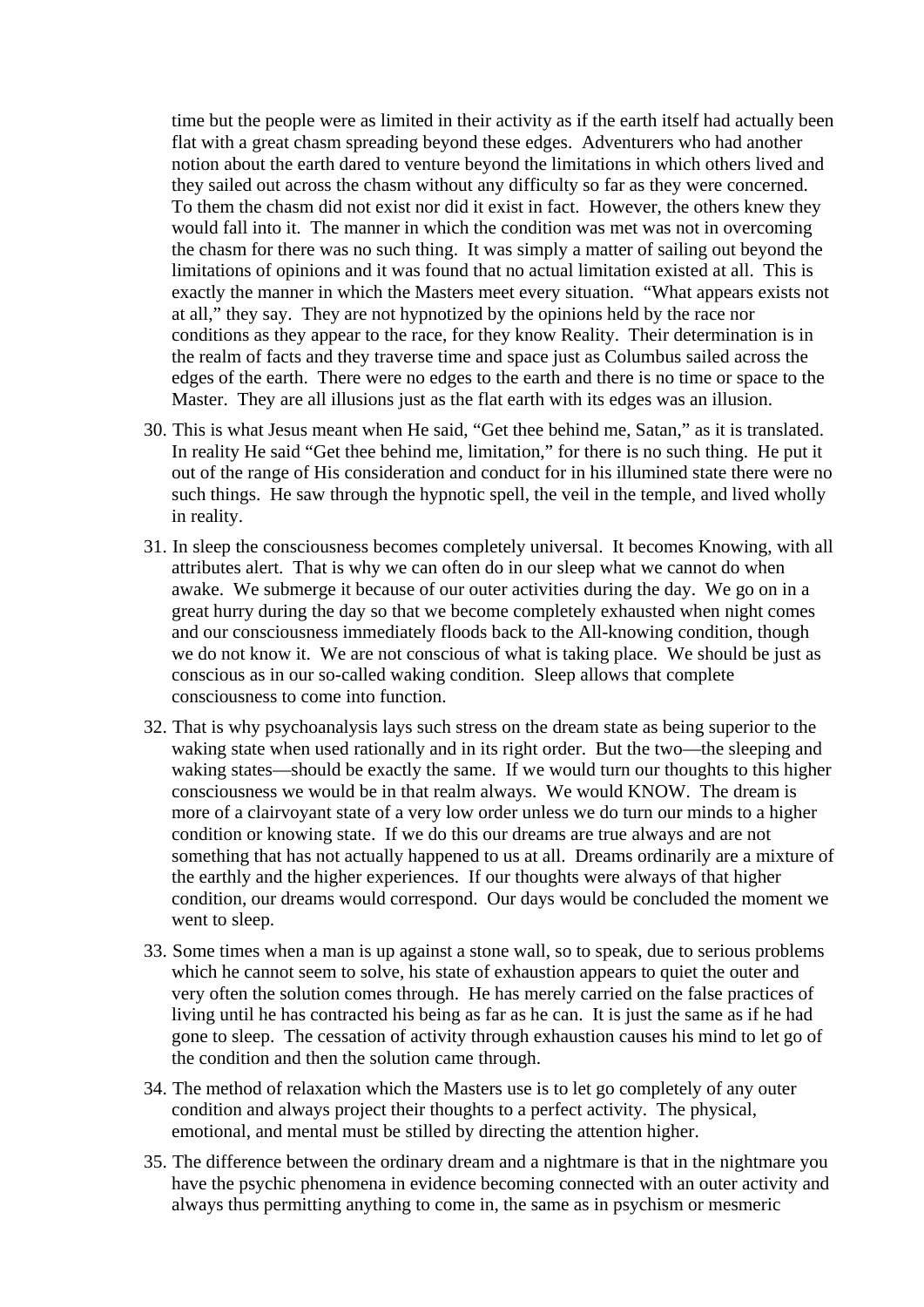influence. I have seen people hypnotized and they were not themselves at all. They would act like monkeys or go about barking like dogs. This is quite similar to the nightmare.

- 36. When you are in the nightmare, it is possible to come out of it if you will think of what you would think if you were in the waking stage. A patient has been known to cure himself entirely of extreme cases of nightmare by thinking while experiencing the nightmare, "Just what would I do if I were in the waking state?" He would have accomplished the same result more quickly had he thought what he would do were he in a perfect state of spiritual consciousness and would have raised himself nearer to that state. If he would ask himself what he would accomplish if he could see directly through to the Spiritual, it would become much simpler and more beneficial because it would be permanent. The breaking up of a nightmare becomes automatic if just before you go to sleep you declare that you are one with perfection. It has no chance to enter when you are in this state.
- 37. This same practice can be applied equally to the so-called waking state. All negative conditions and difficult problems can be corrected and solved every time by this method. You will find it very practical to ask yourself, when faced with problems or apparent negative conditions, what you would do if you were in Spiritual Consciousness. Get rid of the complexities of earthly living in this way. It is really just as simple as that.
- 38. To "be still and know that I am God" covers the case perfectly for that is the completion of it all. And that other phrase, "God is in His Holy Temple, let all the earth keep silent before God and rejoice," is equally applicable. And again, "In everlasting Joy all things have their birth."
- 39. Joy is the very highest state. It is the exaltation of Soul as physical pleasure is the exaltation of the body. But it is the true emotional state of man, born from his inner release into the truth of his being. It is only when we get out of that condition of Joy and Harmony that we begin to get separated from the Highest. You are going to hear a great deal of that talk in the coming years in all theological schools. It is quite remarkable how that is now being brought about and how this change is manifesting even in the teaching of children to become harmonious and to let the turmoil around them go on as it pleases without becoming a part of it.
- 40. The moment you train children to react to constructive ideals and band together to promote harmony, developing the mass instinct in this way, you are destroying the very root of all unhappiness, misery, want, and war in the world. Our past method has been to develop the sense of strife. The moment that someone acted in a manner that aroused any resentment or resistance everyone else began to take on the same attitude and in this way we have been trained to develop the sense of strife. Only by reversing the process and getting back to the true state will we find our perfect social structure coming into the world.

### **FOR THE TEACHER**

Paragraphs 1 and 2. To grow from the present state of awareness of himself as a material being and into the consciousness that he is a spiritual being contains the full secret of man's attainment. It is a structural change in consciousness that is to be considered, for all the other changes which he has striven to effect are dependent upon it. It is merely a matter of being able to discern the difference between truth and falsity, between right knowledge and ignorance. To be aware of oneself as a spiritual being, offspring of an infinite spiritual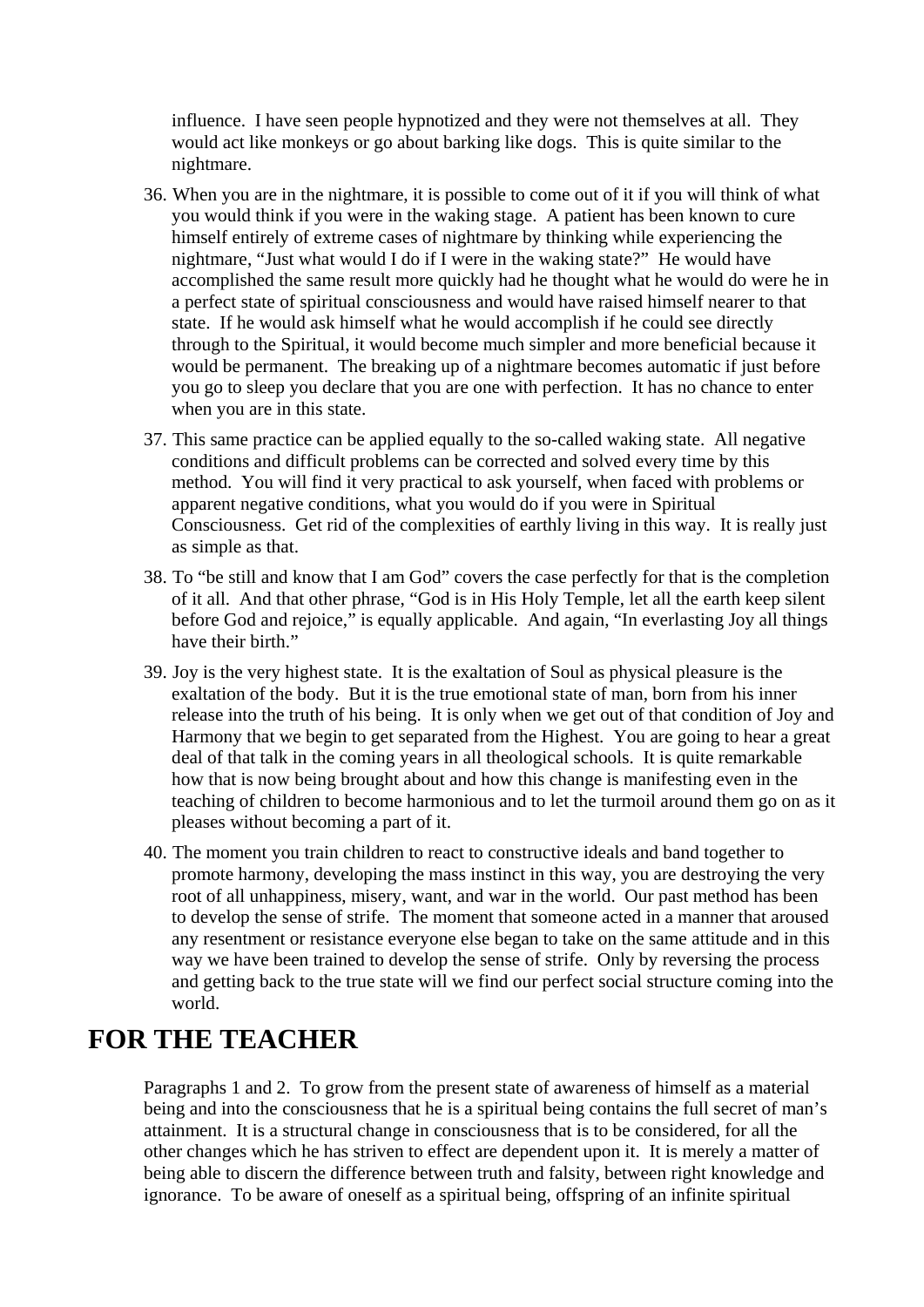system and one with all the powers and capacities within that spiritual system, is the very essence of attainment.

Paragraph 3. An awakened state does not do away with the outer man nor his so-called sense activities. They are lifted up and become outlets for his illumination instead of inlets for limited or false information.

Paragraph 4. Self-control and self-expression is the law of life and not the subjecting of oneself to control by outside forces or even by partial knowledge.

Paragraphs 5,6,7, and 8. The consciousness becomes clouded always in partial actions of the mechanism of awareness. To be only partially aware in any so-called phase of the mind is not complete consciousness. The new psychology recognizes that the mind is and functions as a unit—that it is one process and not made up of many functions and processes. Consciousness is the function of the spiritual man, just as eating, digesting, assimilating are functions of his body, and the physical is but an outward replica of the spiritual. That is why the outer is always called the symbol.

Paragraphs 9 and 10. Pure knowing and pure being are the result of clairvoyance or clear vision, vision which sees through to the spiritual fact as it exists in the Divine Principle. "And he lifted his eyes unto heaven" is the practice that awakens pure vision or clear sight. What is commonly called clairvoyance is but the extension of the physical sense to see the movement of human ideas in the mental or psychic ethers. Only the radiance of Truth itself is the object of clear vision.

Paragraphs 11 and 12. To impose one idea upon the body in substitution for another, or to attempt with the mind to awaken bodily centers, is the most intense form of hypnosis for it is the willful imposition of thought and becomes most binding. Did you ever notice how a living sense of joy functions equally and automatically over your entire being? No part of your being had to be stimulated to that state of joy. Imagine how long it would take you to become joyous if you had to proceed to concentrate upon each part of your body to awaken it to the state of joy and then proceed with each body center in this way until you finally became happy. Mental processes do not produce spirituality nor do they awaken the physical centers. Spiritual awakening immediately pervades the entire being of man and when the I is lifted up the entire man is lifted up with it.

Paragraphs 13 and 14 may be handled as above, with further development if desired.

Paragraphs 15 and 16. Denial is not a matter of dealing directly with negation but is the practice of ignoring it. The first function of the mind is attention and whatever occupies the attention develops through the mental process. Therefore, denial is putting the thing out of the range of consciousness. "Get thee behind me Satan" is putting all negation out of the realm of consideration. It is not even to be dealt with for it is but a shadow. Light is that which dispels the shadow and knowledge dispels ignorance.

Paragraphs 17, 18. 19, 20. All the so-called laws of the material world are only attempts to define the rule of behaviorism in the material system. But matter is not bound in obedience to any such laws but is always escaping beyond the so-called bounds of these laws and obeying something superior. The ultimate governing principle of matter is Spirit for all the Universe is a spiritual system. Heredity, so-called, is not the result of a law at all but is the result of imposition of false states of mind into the process of life. Heredity, so-called, is not a law but the result of counter-action to law. The law of the Spirit of Life is the true governing principle.

Paragraph 21. Karma is likewise the result of counter-action to the law of the spirit of life. The fruits of the law are deliverance, illumination, perfection. Only so long as this law is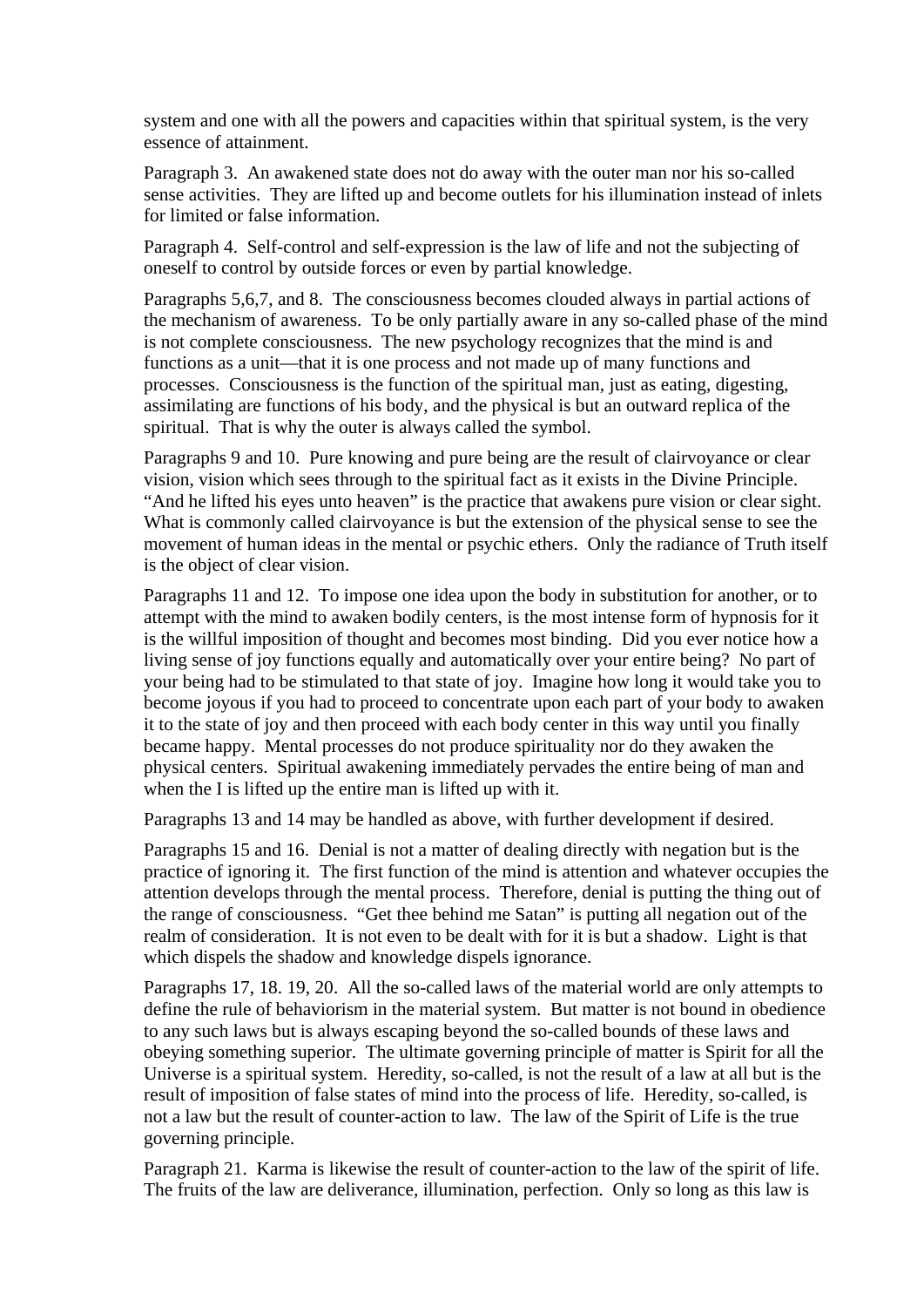kept from the individual consciousness is there even a semblance of Karma or the effect of some other influence. Overcoming Karma is not a matter of mastering and overcoming the results of our mistakes but correcting the mistakes. That is brought about through understanding and obeying the true law.

Paragraphs 22, 23 and 24 establish man's heritage as coming from the One Source, and not from the channels through which he passes. The stream is the flow of water descending from its source, and not the banks between which it flows. It gathers water from its source but only mud from its banks.

Paragraphs 25, 26 and 27. The law of the spirit does not move to punish sin but to release man from the effects of his mistakes. The wrong procedure is to be corrected, not that man is supposed to endure the results of his error. Man's nature cannot be reversed for he always remains a spiritual being. He can only reverse his notion of himself. Instead of doing this, he should reverse his mistaken idea that he is a material being and retain the truth that he is a spiritual being created in the image and likeness of God.

Paragraphs 28 and 29. All consciousness that is limiting is hypnotic to that degree. Man is a free, omnipotent being, given power and dominion over all things from the beginning. The only limiting influence is the limitation of his own consciousness. To free the consciousness is to free the man.

Paragraph 30 is the continuation of the same idea.

The balance of the lesson is to emphasize that the important thing is to learn, whether when asleep or awake, to bridge this gap in consciousness wherein dwells all sense of human limitation. So long as we keep ourselves open at any point to anything less than the highest our nature is circumscribed just to that extent. One may just as well receive pure consciousness direct from the Source, as to receive partial knowledge from lesser planes. Why be always seeking the lesser when the greater is more easily available? Why not train ourselves and our children in the knowledge of realities and let the limitations and ignorance of the world alone?

#### CHAPTER VII

### **GOD**

- 1. People generally are interested in the Masters' idea of God and the location of God. We shall, therefore, consider this idea in the present chapter. However, it will be impossible to consider their idea without including man for to them God and man are inseparable.
- 2. The Masters talk of God considerably but they consider It as One attribute of Being— Being as one attribute, or a single entity comprising the entire universal system, visible and invisible. The mind of man got its idea of God through superstition about God. Man saw then nothing but the graven image. It was then necessary to bring him back to the realization that he is God, there being no separation between the individual and the Universal; that man is an integral part of the whole and is identical in nature with the whole.
- 3. They teach that God is right within man always, just as Jesus Christ taught. That is always the attitude and thought of the illumined. Man is God. That statement, "I am God," is one of the most definite statements that man can use. We have never known them to give instructions in writing. But they do give oral instructions or oral talks. They do not call their talks instructions. They are simply stating facts which are obvious and they assume that the obvious should be known universally. Therefore, they do not teach, but merely confirm what all men instinctively know and which is universally true.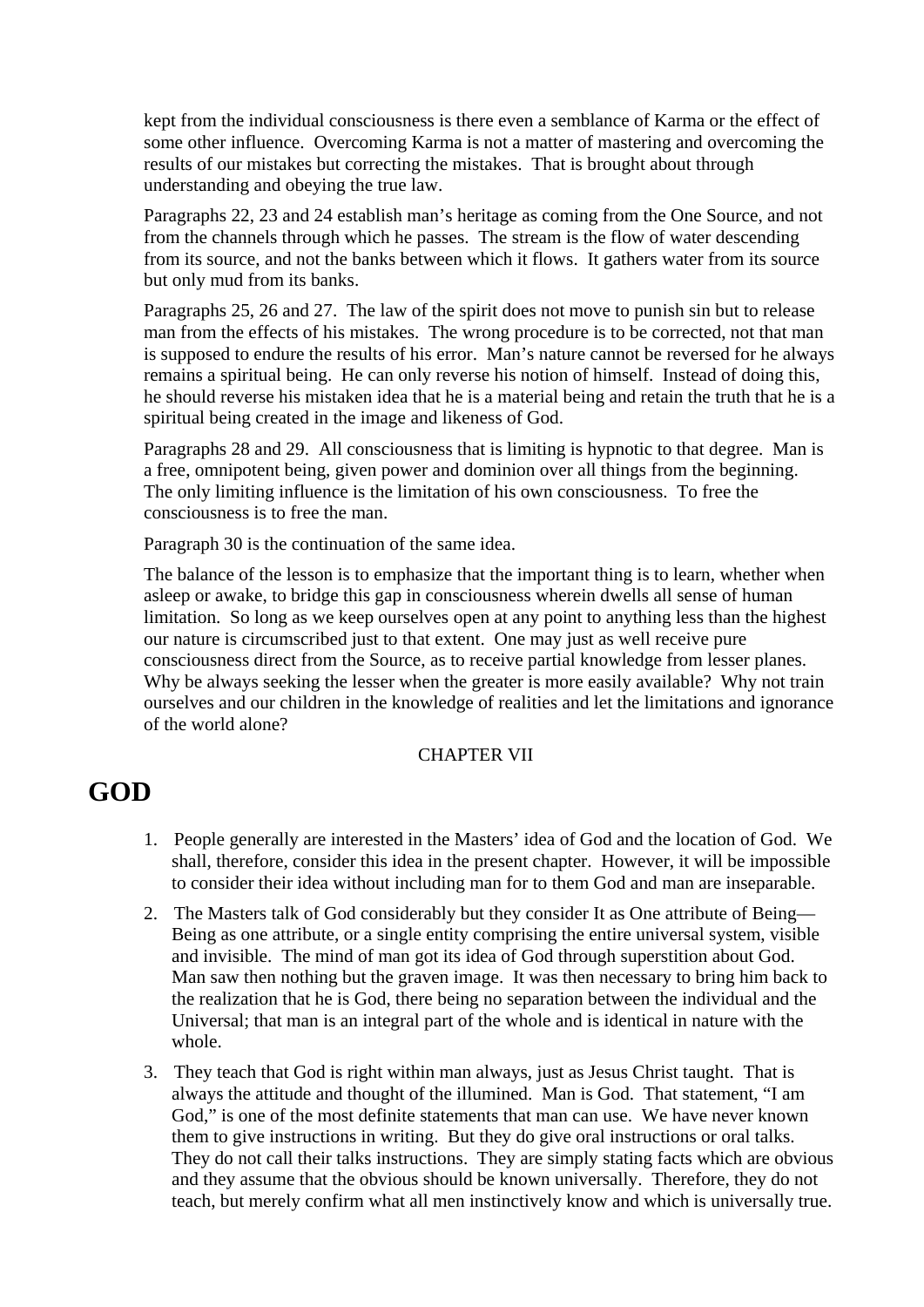- 4. As a guide in individual progress they suggest reading the Mahabharata, the Vedas, the Upanishads and the Gita. This reading is suggested as preparation for one who desires to take the real inner work and for concentration. A few verses at a time are best. They never suggest reading a whole book through. They often read but one sentence in a whole day. The instructions given in the Gita are steps toward the accomplishment of individual perception of what God really is and to really bring the individual into the consciousness of what it means.
- 5. No man will actually know God until he himself experiences the realization of God within himself. "NO man knoweth the things of God except the spirit of God which is in him reveal them." The preparatory work prior to the discovery of the inner or secret doctrine as it is sometimes called is the result of training the mind to grasp that which is within the statements for that is the inner work or inner doctrine. It is like studying to understand the meaning of a mathematical rule. The thought is that, when one has trained himself to gain the knowledge of the inner meaning of the teachings of the Gita or the Bible or any other Sacred book, he is then in position to make an inner search of himself to find the inner meaning of his own being. Man is not a physical organism, but that inner self living through a physical organism. The inner work is finding the Self which is the God-Self.
- 6. There are so many orthodox conceptions today that hold to the theory that God is made in the image and likeness of man instead of the truth that man is made in the image and likeness of God. But they think of man as physical rather than that which is back of the physical, the inner Self. Man is really the image and likeness of God.
- 7. If God is the sum of all things visible and invisible, the Infinite One, the image of God embraces all time and space for there is nothing but God. Man could only be created in or within His image for there could be no outside where man could be created. He subsists within the very image of God, as your thoughts exist within and live as an integral part of your mind. Not only is man created within this image of God or contained within the allness of God but he is made of the very essence of the God nature, like unto it. If the cause is God, the effect is God in manifestation. Cause and effect must be one. Can there be thought without mind and can there be mind without thought?
- 8. The union of every condition brings man right back to God. He does not need to attain. He is God. That is wholeness of Principle. The materiality of illusion is that which gets us into all kinds of difficulties and strife. In that complete unification of Principle in man we rise out of objectification entirely as we know objectification. There is a pure manifestation of God but it is not a material or limited objectification. It is a state of consciousness expression of all that Principle is. But there is not the slightest degree of separation or limitation. It is like a ray of light among innumerable rays of light, which altogether make the light that is universal, but each ray IS light.
- 9. The statement, "I am God," accompanied by the realization of what is truly involved in it will heal any condition instantly. If you realize it and see nothing but that Truth, only that Truth can manifest. In treating yourself or another you see and declare only the eternal Unity with God. That Light comes forth instantly for it is the true light and then we know that unity is in existence within ourselves and within everybody else. It is all accomplished. That is the Christ Light, the Christ Principle.
- 10. This eliminates the theory that it is necessary to do any specific work on the glands, on body centers, upon the body itself, or to treat disease, as you state it. The physical will fall into line as soon as we realize that fundamental Unity. When this state is reached the glands and all bodily functions are stimulated until they become harmonious. Every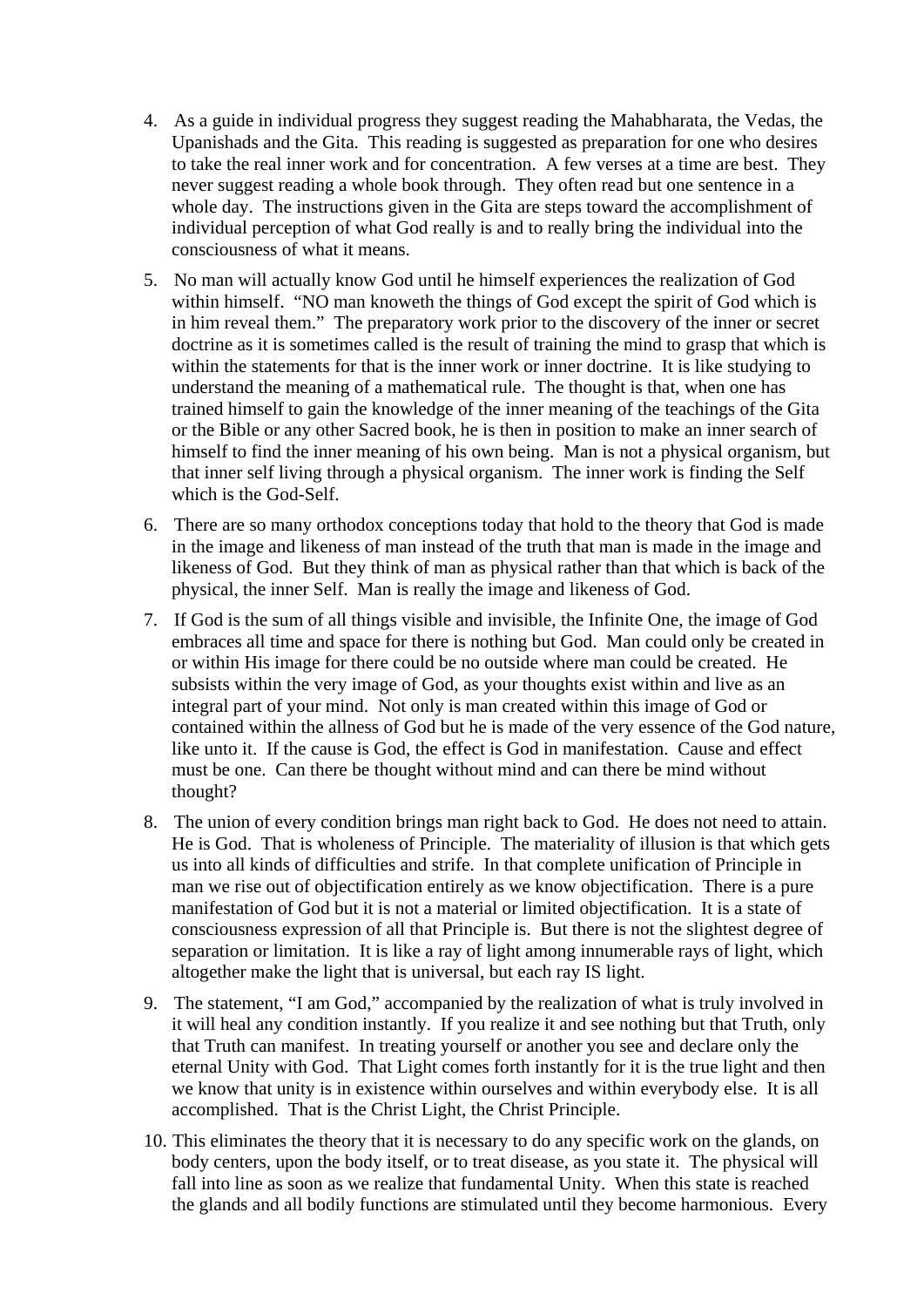atom of the body is stimulated and aroused to action in perfect coordination with the Spirit. It is the Spirit that quickens. You cannot raise the bodily action into accord with spirit by the processes of mind for the Spirit is above the mind as the heavens are high above the earth.

- 11. The ten commandments are not the objectified law of God at all. In them Moses tried to lay down a law for mental and moral conduct but there is no such conduct outside the law of the Spirit and the consciousness of the activity of Spirit must be discerned as the only governing law. The statement, "As you stand one with Law, you will not" do these things, was the original intent, but has been translated, "Thou shalt not." If you are within the law of harmony you will not produce discords but to merely refrain from producing discords does not place you within the law of harmony. To refrain from discord merely involves doing nothing at all and surely this never would produce a musician nor would it express harmony. The active doing of the law produces effects commensurate with the law. Life is active, dynamic and not static. It is DOING TRUTH, not merely refraining from that which is not truth.
- 12. If you are in obedience to the Law itself you will automatically refrain from doing certain things which are not included in the natural operations of the law. You do not do these things if you follow the law, but in omitting these things you may not fulfill the law at all but only obey your own notions. "Thou shalt not," was the Mosaic law as Moses gave it out. These were the emanations of the Sephiroth or the Tree of Life. He veiled that fact and objectified it for the people but gave the Priests the real meaning in the Talmud.
- 13. When God spoke to Moses in a "loud voice" as it is given, it was not intended to convey the fact that He spoke with much noise. God is a "sound voice," which brings light into expression. That was Moses' statement. A "Sound Voice," not a "voice of sound." There is an important difference. If we have a "sound voice" that voice is One and will bring light into existence. It gives us that power. It may be out of noise completely or what we would designate as soundless. And that is what we are coming to today, the Soundlessness of sound. Then it is beyond noise completely and you pay no attention to noise because you are in Sound Voice or definite principle.
- 14. Soundness is wholeness and, when God spoke in a sound voice, He spoke in the completeness of Himself. It is like we often say of a person, "He put his whole self into what he said." It is only when the entire nature is aroused and operative that the voice is sound or that we speak with soundness. We do not speak partially or in any separateness but in complete oneness. When God said to Moses, "I am that I am and beside me there is no other," He was speaking in a "sound voice," for He excluded nothing from His proclamation but moved as a complete Unit. This is particularly illuminating regarding the discarded psychological idea that the mind is a sectional or departmental thing made up of many operations. This is the hypnotism of unsoundness. The more differentiated, the more unsound becomes the mind. Study some of the people who are given to this departmental function of the mind, concentrating here and there and moving their minds about one section at a time. They are extremely unsound and are never safe within themselves nor are they safe to follow for they lead only into confusion. It may be a good way to build up a large following for a group of people who are unsound mentally are easily herded into organizations, but this ultimately becomes the greatest bondage, particularly to the one who thus deceives the people. Soundness is wholeness— Oneness. "I am God," spoken in the consciousness that you are one with the All and that the All is centered within you and that you move with and are included in the operations of the whole, is the only truly sound statement for it is complete. No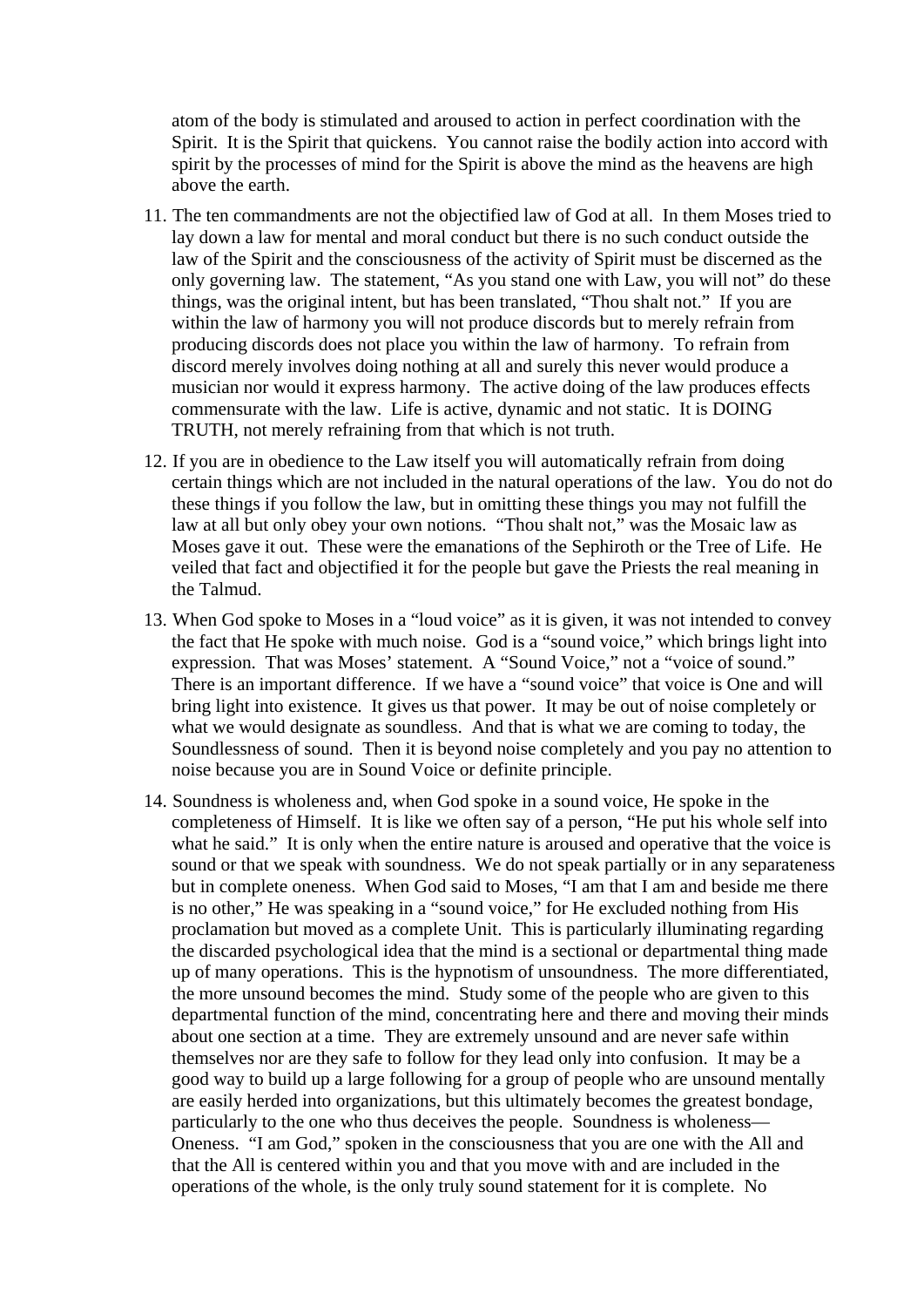structure is stable unless it becomes a unit and no man is stable until he is a complete unit in and with the Principle.

- 15. We cannot stop in our progress with organizations and systems either orthodox or metaphysical for they are sectional, sectarian, and teach a doctrine that is more or less involved with the idea of separations. They are only steps in the process of man's discovery of himself. We cannot stop at any point without becoming orthodox. That prevents further progress until we break away.
- 16. That is where so many people become mixed in affirmations and denials. Of course, many modern thought organizations become mixed up in that very thing when they begin to deny. They fasten to themselves a condition which does not exist and then, when they feel this false influence of their own mental reaction, they call it maliciousanimal-magnetism. They begin to get into psychic influences again, being held there by their repetitions.
- 17. One is really not working properly when he denies. Denial separates us from Spirit for we stop to consider something that we designate as "not spirit." In Spirit there is no separation and, consequently, it is only man's separation through which he becomes involved in the psychic or phenomenal. Moses classified anything and everything in phenomena as a separation from Spirit. The orthodox churches evidently get into trouble because they allow a separation. They have built up a great image in the heavens, calling it God. There is a psychic determination there which they see, believing that this image talked to them instead of which it was their own voice talking to them through psychic influences. The voice of God speaks within man as Jesus taught. It is the Father within.
- 18. Christ's denial of limitation—Satan—was not a declaration of his non-existence but a simple letting go of the idea which was entirely false. He did not reckon with it at all.
- 19. Moses, in referring to the dividing of Heaven and Earth, evidently meant that the earth was the outer. In the Sanskrit there is a word which defines the Earth as the outer condition. That condition is to be overcome and that overcoming is in thought only. Moses meant to convey that Heaven and Earth should be complete and One always. He let go of Earth completely and then the One attitude of Principle stood forth. He knew fully that the form was a complete embodiment of Spirit as life.
- 20. That is what Job was trying to bring out when he said, "Yet in my flesh shall I see God." It even is expressed that way in the Upanishads. In everything bring forth the Christ Self and see reality in place of a differentiated physical body. The body is radiant and pure spiritual substance and it will show forth this condition when the thought of its materiality is withdrawn and gives place to the truth that flesh in its true state is the radiant light of God through which and in which God is manifest in His spiritual perfection.
- 21. Flesh does not need to be spiritualized; it is already spirit in manifestation, just as water is oxygen and hydrogen in manifest form. The water is one in and with its source and is identical in nature with its source. To separate oxygen and hydrogen from water would be to disintegrate the water itself. "Your body is the temple of the living God" in exactly the same manner and, when reunited with its source, the body becomes pure and perfect as radiant light, the Light that was in the beginning and out of which all things were formed. That which makes the body appear to be something else is the clouded mentality that has imposed itself between the flesh and its true source. The body— Temple of the living God—has become a den of thieves, robbing the body of its true sustaining principle.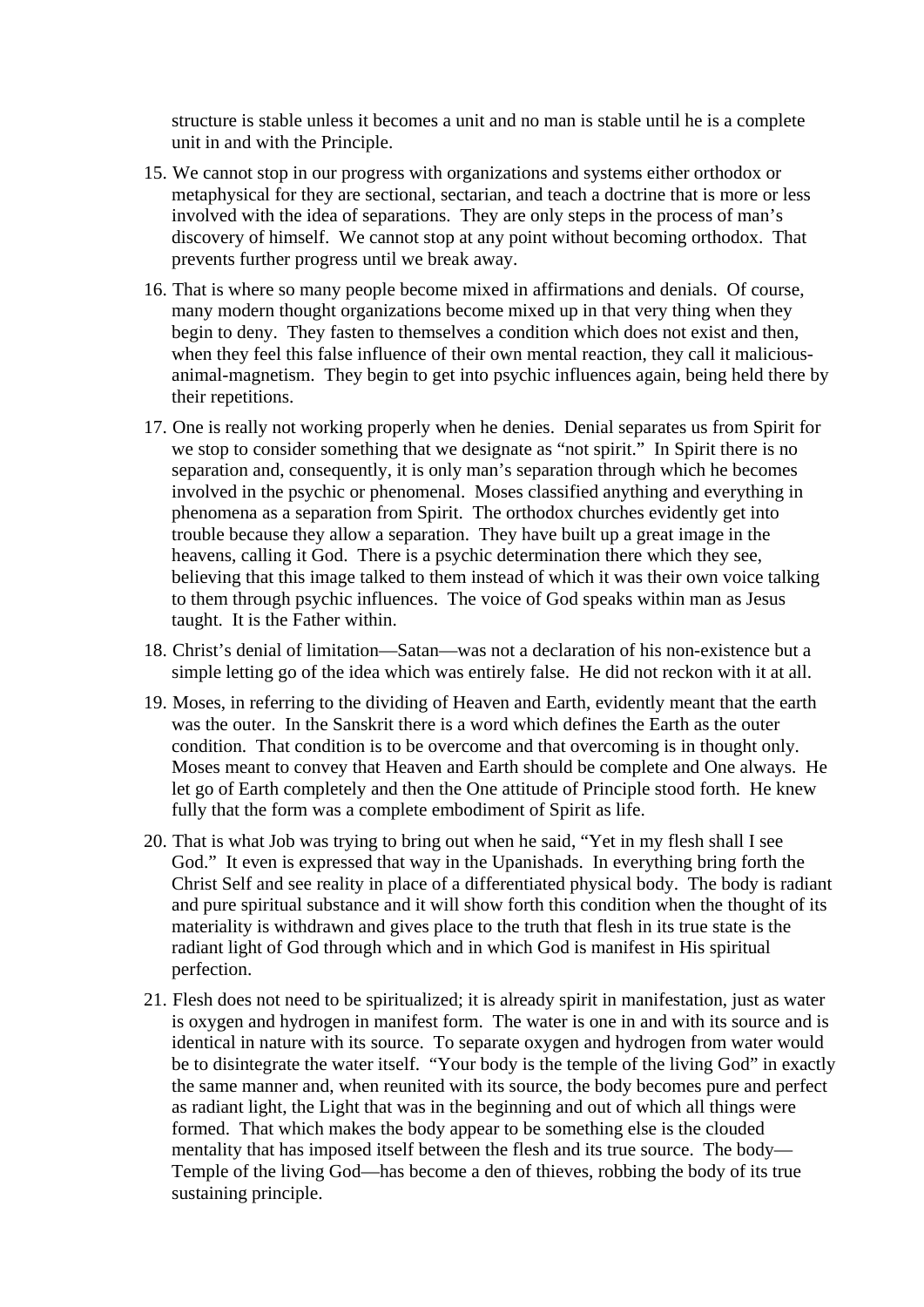- 22. In the Lord's Prayer, "Our Father which art in Heaven" was not intended to convey the idea that heaven was elsewhere. Jesus meant what the original Sanskrit intended to convey, the everywhere-present inner peace and harmony. That is Heaven in its true meaning. The Kingdom of Heaven is among you. There is an inner meaning in the Lord's Prayer which cannot be given out except privately and orally. If man understood this inner meaning he would be in the Kingdom of Heaven. This involves completely surrendering what we have called the self and accepting the Self that is the only reality, which is the spiritual Self, for there is no other Self. Those who have attained follow this path and enter into that which exalts the whole into Spirit. Such an one knows himself as God.
- 23. This is difficult for many to understand for they think of themselves only in terms of their conscious thought. All such thoughts must be discarded. The realization includes the conscious mind when the Christ mind has become the complete consciousness of the individual, for the conscious mind is then included in complete consciousness. All thoughts that we have embraced within our consciousness that are at variance with the Truth must be given up. That is what Christ meant when He said to "deny thyself." Give up your own estimate of yourself and accept yourself as you are in complete relationship to the whole. It is forsaking all conditions which appear outwardly in favor of the architectural design back of it all. The Christ mind is the God mind always.
- 24. When any individual attains to true knowledge of God his works will be completed instantly. If he would stand completely one with God, it would be finished instantly. Jesus said, "It is finished," and from then on went right on to other accomplishments. If we ourselves recognize perfection we become that perfection Itself. We need no other recognition. It is all God if we wish to put it that way.
- 25. That was the only thing which the people two thousand years ago had against Christ. They thought it "blasphemy" that He should consider Himself as God for their state of hypnosis could not fathom the mystery of His position, which is the true position of all men. But that was the only thing they had against Him. When we make that same statement before unillumined people, those steeped in ignorance regarding the true state of all creation, they accuse us of blasphemy today just as they did Christ two thousand years ago. But why should we care? So long as we care what people think, just so long will we keep ourselves in subjection to the hypnotic spell of the earth. But one who is awakened never goes about making such outward statements to the profane world. One meaning of I am God is "I am silent."
- 26. The attempt to make God a trinity came through the idea of differentiation of the One. The reduction of all elements to the One element, or emanating energy, leads to the three in one or unity and directly to the true Trinity or Triad as one attribute of Being. This is the Holy Spirit, the Whole I, the Creative Spirit as complete action. The moment we project our thought to the Holy Ghost we are projecting our being to the complete Creative Spirit in action. It is the movement of the whole as a UNIT. When the Holy Spirit comes upon you, you are conscious that all action within and without is but the complete action of the Principle in its entirety without the slightest sense of separation or deviation. It is ONE action.
- 27. There can be no actual sin against the Holy Ghost. In the original text we find nothing about the expiation of sin. Man alone commits what he himself calls sin and man alone forgives sin. The son of man on earth has power to forgive sin. There could be no sin against the Holy Ghost for it is impossible for man to divide the indivisible or to actually separate the uni-action of the One. He only seems to do so. That is where the Divine Right of Kings comes from. If the King is in his Divine Right he can make no mistakes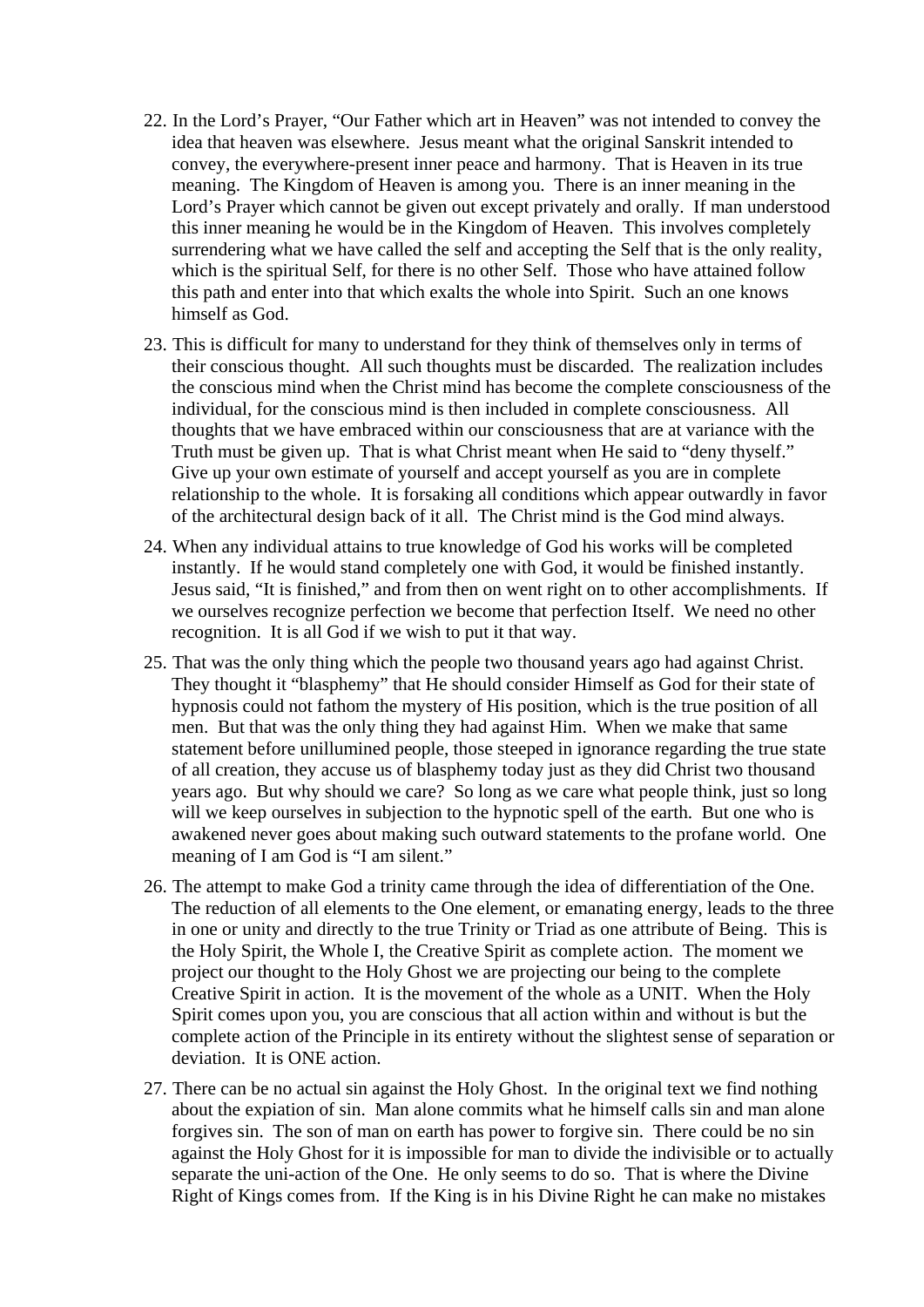and man, as the King, could make no mistakes. This did not refer only to a certain king or family ruling over a nation but to man ruling over himself. When he rules over himself he becomes a King. Every man is a King when he knows himself as God and exercises his God Authority to completely subject every phase of himself to the One idea.

- 28. The interpretation of God speaking to individuals or groups of people as designating only that particular person or group is false. What God speaks to one man or one nation He speaks to all men and all nations, for He created of one blood all nations of men and He is no respecter of persons. But, from this false interpretation man has built up separate groups into nations. The orthodox churches, according to Dr. Lyman Abbot, have done more toward the retrogression of civilizations than any other influence because of their hatreds. The first intention in the presentation of God was that you look immediately to the Light which emanates from your own being and from the being of every individual as being ONE and the same light and that God equally manifests Himself to and through all beings in exactly the same sense without partiality or distinction. The moment you can project your vision to that light you are at once conscious completely, namely, in the Divine Consciousness, and there can be no separation there. With no sense of separation there can be no separation in creed or race or nation and hence, no strife or war.
- 29. Referring to the incident mentioned in *The Life and Teaching of the Masters of the Far East* where Emil separated the jackals that were fighting over the carcass of an animal, Emil said, "It is not the self that you see, but only the God-Self that does the work." He meant to convey that when you get away from the fear of the animal and project the God-Self there is peace and harmony. And they came together and ate their meal in perfect harmony instead of fighting.
- 30. This is the theory back of our experience in walking through fire. The Masters told us afterward that we had raised our vibration to such an extent that there was no conflict between us and the fire. There was perfect harmony and oneness. We clearly saw the fire raging all around us but we felt no heat or discomfort. Our clothes were not even scorched. This experience has quite recently been duplicated in London by a young Hindoo Yogi under the severest scientific test conditions. Pictures of this incident were shown in America on one of the news reels and Edwin C. Hill, famous news commentator, wrote at some length upon the subject. Copies of this comment were mailed to 100 teachers conducting classes on these lessons.
- 31. The life of the Masters is simply the God life. They always put it, "Life is Light." "The moment we express Light, life emanates." If you live the Life, then you will Know and that knowing is complete. It is not a life of ascetism or apartness. It is a Life and Light in unity, in wholeness.
- 32. Anyone may break his seeming bondage to a condition that is not Godly by simply letting go of the bondage completely. That was our training from boyhood on. If a discordant condition came into our surroundings we let go of it completely. The Masters sometimes go for hundreds of days without eating. They are not bound in any way. But when they do not eat outwardly they do feed upon the Prana or spiritual substance that is all about them. They take in Pranic substance and it is assimilated for the direct and complete sustenance of the body. Plants feed upon Prana and when man uses the vegetables for food he takes in Prana also. He can take it directly even more readily than the plants and vegetables do, if he will.
- 33. It would not be the part of wisdom for the Western world to discard the Bible in favor of the Bhagavad Gita. Our Bible is of greater importance to the Western world for we do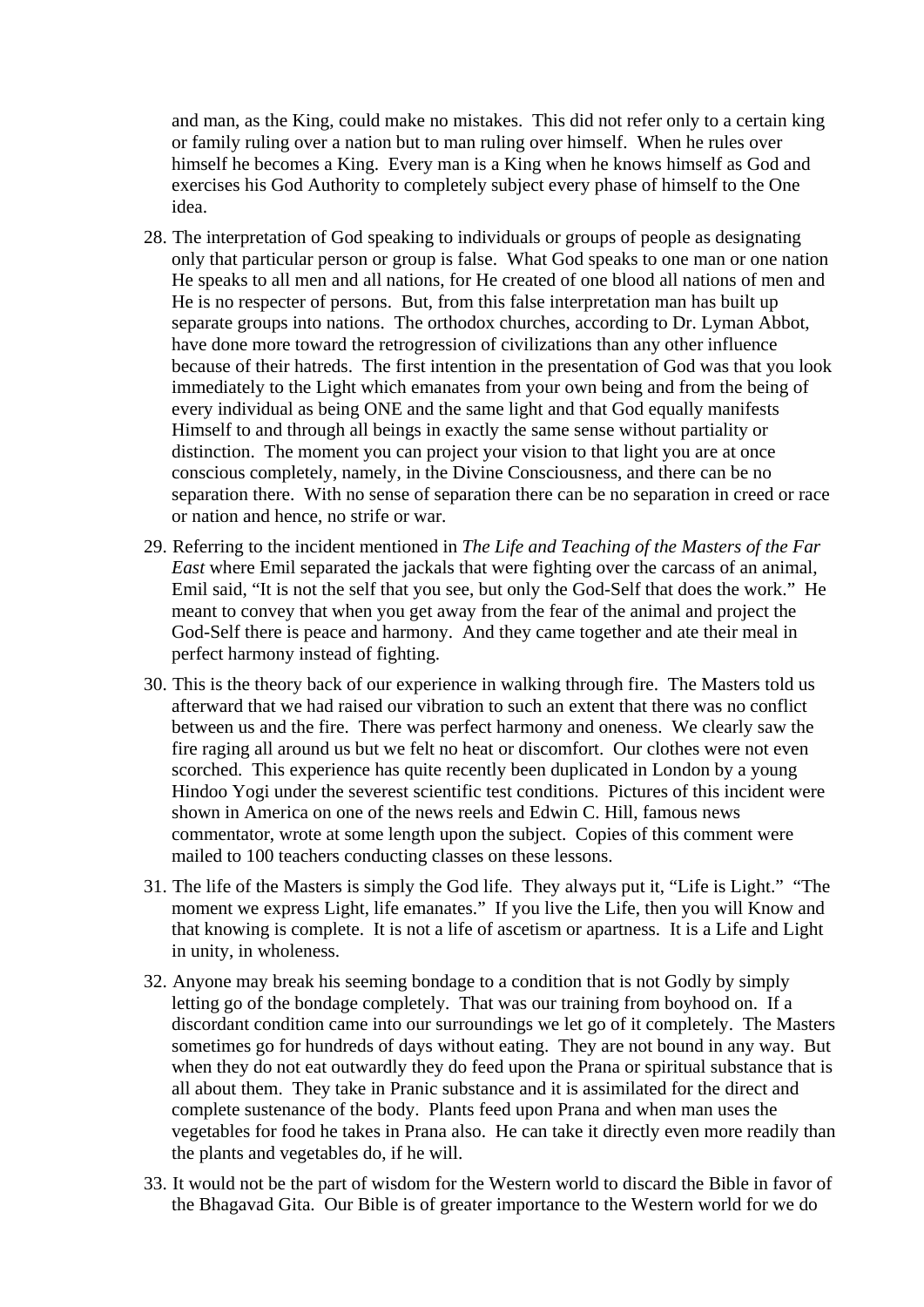not understand the Bhagavad Gita. The later is best, however, for the East. The West could with profit read the Bhagavad Gita, as it would obviate the necessity of wading through the folklore and mistranslations of the Bible. The Bhagavad Gita has taken all that out. The Vedanta Philosophy in most instances is the best exposition of the teachings of the Masters. Many people get a more simplified thought and can assimilate these thoughts through the Vedas. Then they can go on to the Vedantic teachings.

- 34. The reason those of the West have difficulty in understanding spiritual things is that the Western consciousness has always been an evasion of Principle for the reason that they did not know what Principle meant. They even misled themselves, largely by the acceptance of their philosophers' teaching that Principle is an unknown quantity. The Master Mind knows what Principle is but so can we accept Principle and know what it means. We must accept the Goal toward which we are working or we do not work at all.
- 35. You cannot go into India with a Spirit of egotism, selfishness and design and get anything out of India any more than you can in these states get anything from these lessons, from the Bible, or any other source of Truth. There is nothing in Truth compatible with these attitudes. You get out of India whatever you take to India. It is not a matter of going into India at all. It is an ever present state is you can receive it.
- 36. It is not a matter of going to India, studying the Bible, or the Bhagavad Gita. It is letting go of all these confusions that infest the mind and the upset conditions resulting therefrom. Then one may get a great spiritual uplift from the Bible or any other source. We are beginning to see that we take from the Bible what we take to the Bible. The very determination to get the very meaning out of the book will open its secrets to us to some extent. If we read the Bhagavad Gita or any other book we must take the same attitude toward it. There is, of course, nothing in the Bible that is not interpreted in the Bhagavad Gita, the Mahabharata, and the Vedas. That is where all the knowledge that is contained in the Bible came from.

### **FOR THE TEACHER**

Paragraphs 1 and 2. Perhaps the hardest thing for the average individual is to realize that God is the great Universal Scheme of creation and the point should be emphasized by the teacher and practiced by the student until this very fundamental fact in life has become a matter of individual realization. Personality is an individual identity, while God is the Universal identity, the Universe as a single conscious identity, the sum of all consciousness, power, love, life, and substance.

Paragraph 3. Man cannot escape the ultimate Unity that exists between himself and the Universal system for he is a part of that system. If a product of the Universal system, he must contain the potentialities of the Universe and, by whatever name he designates the Universe, he must also bear that name as well as its nature. One ray of light is just as truly light as a dozen of them, a million, a billion or all of them.

Paragraphs 4 and 5. It is not what man studies but how he studies that is the secret of illumination; not what we know *about* a thing but *what* we know *of* it that makes the difference. As well try to classify and describe the size, shape, color, and density of seeds in an attempt to know Nature as to merely read the descriptions of God in the hope of knowing God. To know nature is to know it in its fullness, to see its growth on every hand, and to sense in some degree the force which produces it. Man must be still and know God in the same way; cease from descriptions and come to "feel after Him," if he would know the nearness, the power, the wisdom and substance that is ever moving within his own nature. This is the inner or secret doctrine.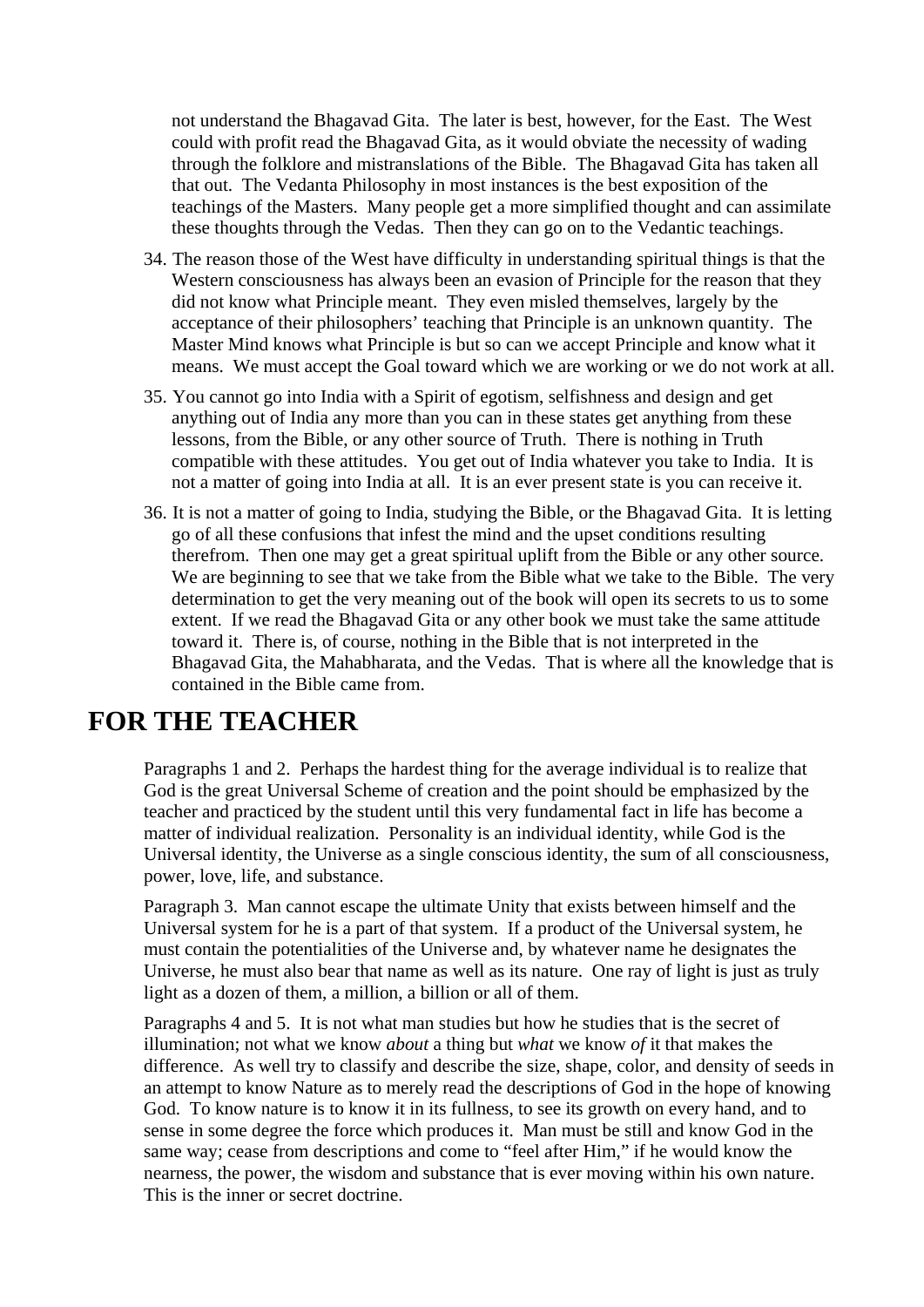Paragraphs 6 and 7. The same as paragraphs 4 and 5.

Paragraphs 8, 9 and 10. If God is ALL and man is created in His image and likeness, in what manner can man grow except in the enlargement of his consciousness to comprehend the greatness of his created state. He truly does not attain to anything but only in the discovery of that which already is. The point is whether he shall discover himself a little at a time or whether he shall discover the ultimate fact from the beginning. The wise of all ages have declared that the latter is the true way. "Know ye not that ye are Gods and Sons of the Most High," is calling man back to his beginning, which is his perfection in and with God.

Paragraphs 11 and 12. If man is in a certain state of consciousness, he automatically does not express that which is its opposite. On the other hand, the elimination of certain modes of conduct does not produce an opposite state of consciousness. Action, and not inaction, is productive of results. It may be well, in a state of ignorance of the Truth, to refrain from error states of procedure but it is not this practice that leads to illumination. If you are not happy, you do not become so by merely refusing to act unhappy. If you are happy, on the other hand, you do not act nor look as one who is unhappy. This may be illustrated in many ways.

Paragraphs 13 and 14. Soundness is a matter of being complete, a complete unit. Soundness is without separation. A sound building or bridge is a structure that is made up of many units all bound together in a single unit. You would not think of a building made of many parts all separated as being a sound building. Soundness and wholeness are synonymous. The sound voice in this instance like the "sound" mind in a previous lesson refers to the Unified consciousness in action. No man is sound when he thinks of himself as a departmental being nor is his mind sound when it functions partially nor does he speak soundly when he voices but half the Truth. Truth is that which is true of God, for God is all, and God is One.

Paragraph 15. Wherever one group or race or nation segregate themselves as a chosen people, a distinct people, in some sense more directly related to or favored of God, they are not a sound people and their doctrines are never sound. God is no respecter of persons and His creation is all manifestation and they are all included impartially within Himself. It cannot be that some people are not the chosen of God and others are the chosen of God. He created all men and therefore all people are the chosen of God. All people are God in manifestation just as all forms of plant life are the manifestations of nature. Equality is in the fact, and outward equality is dependent upon the degree to which we have embodied through realization the universal Fact.

Paragraphs 16, 17, 18 and 19. Progress is made, not through denial, but through the practice of habitually unifying all things with the Source. Unified with the Source, all things begin to manifest their likeness to the source and all appearance to the contrary disappears like ignorance in the presence of knowledge or shadows in the presence of light. To deal with fact is to dispel fancy. To work with fancy is to work with nothing and to accomplish nothing. To achieve something one must work with something. Something can never be made out of nothing.

Paragraphs 20 and 21. Whether your face is radiant with joy or clouded with sorrow, it is the same face but appears differently under different influences. The flesh is just as much manifest spiritual substance whether diseased or whole. Only the influence back of it needs to be changed. When the consciousness is expanded to its true state of Knowing the allness and oneness of God, the flesh automatically manifests this condition. It then is the return of the flesh to its true state as radiant Substance of the Word of God.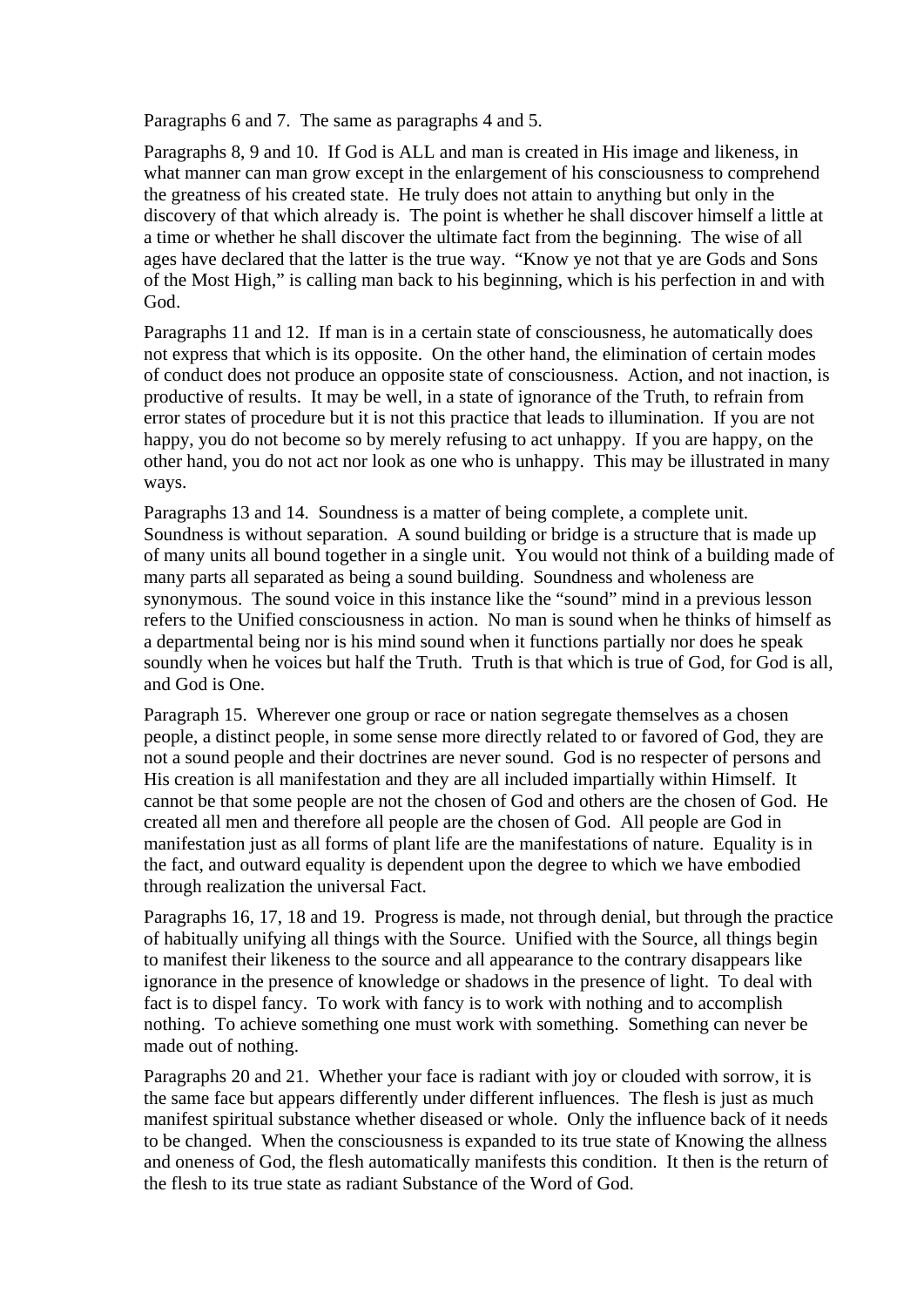Paragraphs 22 and 23. The Kingdom of reality is all about us and the only transition we need to make is to discard our notion that it is a remote place. All that God is is within, through, and around all men and man himself is included in that allness of God. There is nothing he can do about it but accept it and, in accepting it, living in harmony with it, he becomes aware of it.

Paragraphs 24 and 25. Cause and effect are one and to know the truth is to be instantly free. To know God as health is to be instantly well. To know God as supply is to be instantly supplied for the one presupposes or includes the other. There can be no separation.

Paragraph 26. We must come to the realization that we are on the way back to the Father's house and not moving out away from it. We are progressing toward unity and not diversity. "Behold our God is One" is the song of the returning soul.

Paragraph 27. The close of the lesson should be self-explanatory but may be illustrated and enlarged upon as the leader is inclined or inspired. The whole point of the entire lesson is to get away from the formed opinions of man which have led him into the sense of separation and to bring him into the consciousness of his Oneness with the Universal whole, his likeness to the whole, and his access to all that there is in Infinite Space.

#### CHAPTER VIII

## **MAN**

- 1. As in the preceding lesson it was impossible to study the nature of God without including man, so in this lesson it will be impossible to consider man without a further study of God. The one presupposes the other and they are inseparable. It is impossible to have a king without a kingdom and it is impossible to have a kingdom without a king. It is inconceivable to imagine a creator without his creation and certainly there could be no creation without a creator. They are but the two aspects of a single thing and without the one there could not be the other. Man is therefore an indispensable part of the Universal whole.
- 2. The Masters' thought of man is that he is in his true estate, always active, and is that through which Principle works or comes into manifestation. As they often put it: "Man projecting God; Man becoming God; the very Ideal of all Perfection; God selective but completely universal." Selection evidently came about through man's thought entirely. The Masters' thought is always that man must make the selection but in that he can never carry that selection of the Whole or out of complete Principle or Spirit. And that means, of course, that man never does get away from his true Being or true origin. Every man is his own determining factor and that factor is always absolutely one with Principle, never separated and never dependent upon anything but Principle.
- 3. Man as man can never be a completely independent organism for he is inseparably united with the whole. How could he remove himself out of infinity? He only imagines his isolation and that imagination is the sole source of his limitation. It is purely imaginary. The extent of his free will, or right of selection, cannot be carried beyond his imagination for, in fact, he is always united in and with his source. He only needs to rid himself of his vain imaginings and accept the inevitable and he is at once in his rightful place with the Universal system. He is king only in the sense that he has the privilege of carrying out the laws of the Kingdom and any king who disregards the laws of his kingdom does not remain king for long. Kingship is subject to the laws of the kingdom just as are the subjects and they are all units in a single system with the law superseding at all times. Only through the binding influences of the law does the kingdom remain an harmonious unit.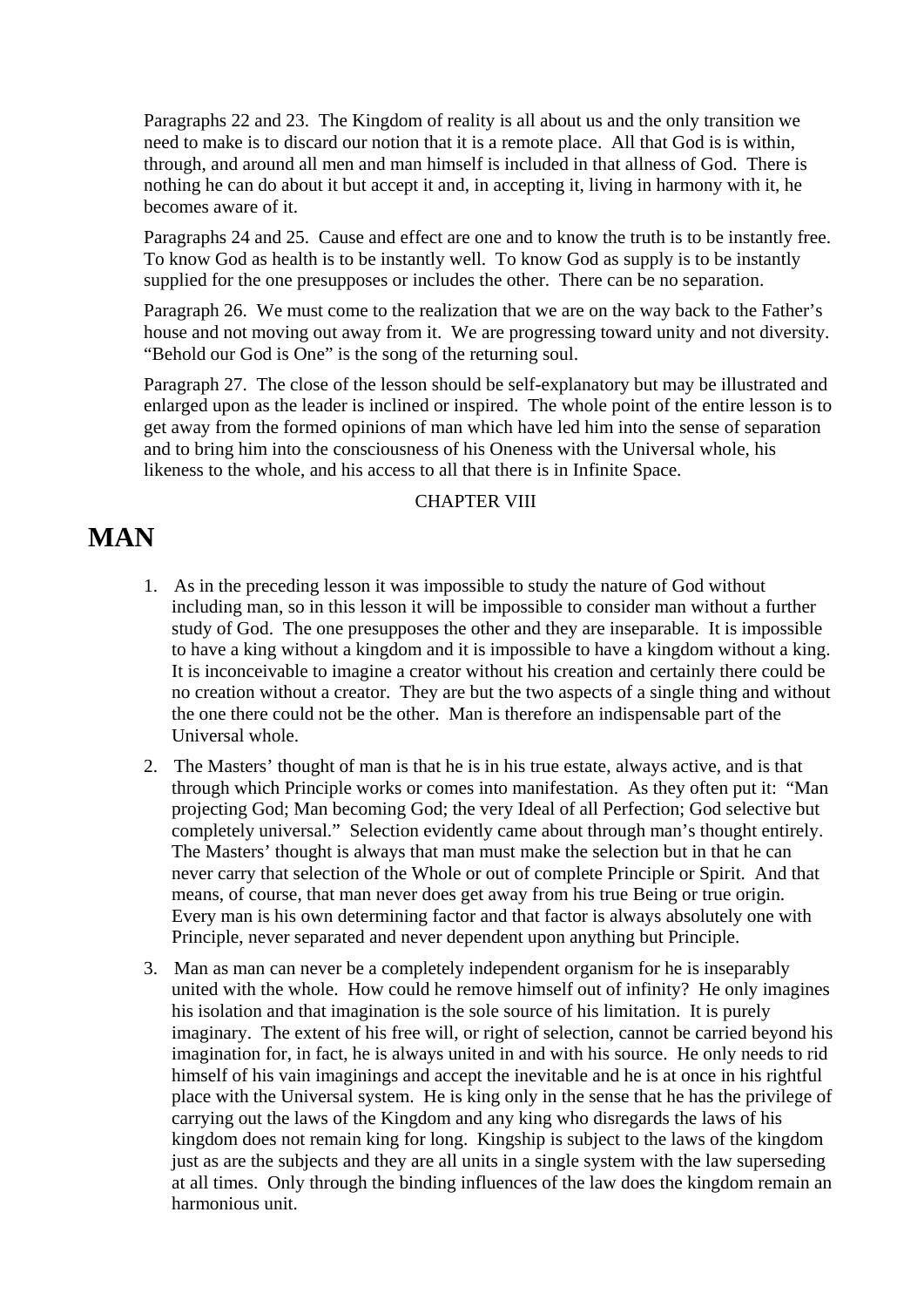- 4. Man is triune but that trinity is never separated; it is always one. You understand all the attributes of man if you understand Man. The Greeks knew this and expressed it in their statement: "Man, know thyself." It is very evident that we have not begun to know ourselves, our importance, our Divinity; Divinity meaning, of course, that Man is a part of the whole and, as such, does know all and IS the All in manifestation.
- 5. There can be no triangle unless the three lines which form its sides are joined together in unity. Unless they are joined, there are only three lines and not a trinity at all. The trinity is dependent upon unity and their unity is the trinity. Man's business is not to dissect himself until he understands his trinity which would only be diversity. Man is progressing back to his Father's house and his progress in this direction is to discover himself as a unit, the undifferentiated position which he occupies in the Universal scheme.
- 6. It is always possible for man to improve his consciousness to the point where he becomes God-like. That was the first thought in the Divine Right of Kings. It was not for the king to put himself up as the only Divine Ruler. All mankind should be Divine Rulers and rule as Kings but always with that expression of Love which is Service. Man stands One with his own Divinity and he is then of Service always. He never exalts himself above another. If he is an egotist, he destroys himself. He cannot be an egotist for long. Man's kingship arises from his sense of oneness with the whole and egotism arises from the sense that he is a separate ego within and of himself. Therefore, egotism is the greatest violation of the natural law of his being and produces the most disastrous results.
- 7. The translation of the Bible is in error where it says that man was created in the image of God. The "in" should be left out so that it reads, "Man IS the image of God." The word "in" does not appear in the original. And right here we find illustrated the major trouble with the orthodox conception. They all try to make God in the image of man and, in taking this attitude, they have created something that man cannot understand. Man can understand himself and, if he thinks of God as another personality like himself, only in larger proportions, he can never understand the true relationship that exists between himself and his source. But, if he understands that he is the universal individualized or that he is as an individual what God is universally, he has something which he can comprehend. If we leave out the "in," then man is the image of God. "I am God" is the great statement. It belongs to man wholly. The image or likeness means the *exactness* in the old Sanskrit. The name and nature of cause and effect are always interchangeable for the one is essentially the counterpart of the other. The activity of cause is the life and form of the effect.
- 8. Some people quite naturally ask that, if this be true, why did Jesus always say that "I am the son of God," but never "I am God"? But this is only one of His statements. He said, "I and my Father are one." Then the translators, failing to understand the next sentence: "You are God as you present God, therefore I present God to you," left that completely out. Yet he said, "He that hath seen me hath seen the Father—God."
- 9. It should be remembered also that the name "I am God" was the unspeakable name to the Ancients. The theory was that it was never to be made as an audible statement. Its utterances were in the silence of their own souls and the only way it was ever to be voiced was in the natural radiation of authority, perfection, and power that emanated from this inner secret acknowledgment. "The Father who seeth in secret shall reward thee openly" is the thought. It is the Silent name of the Silent being of God, the inner and universal fact of all creation. In a previous talk we noted that another meaning to the statement, "I am God," is, "I am Silent." The "I am God" is the silent witness within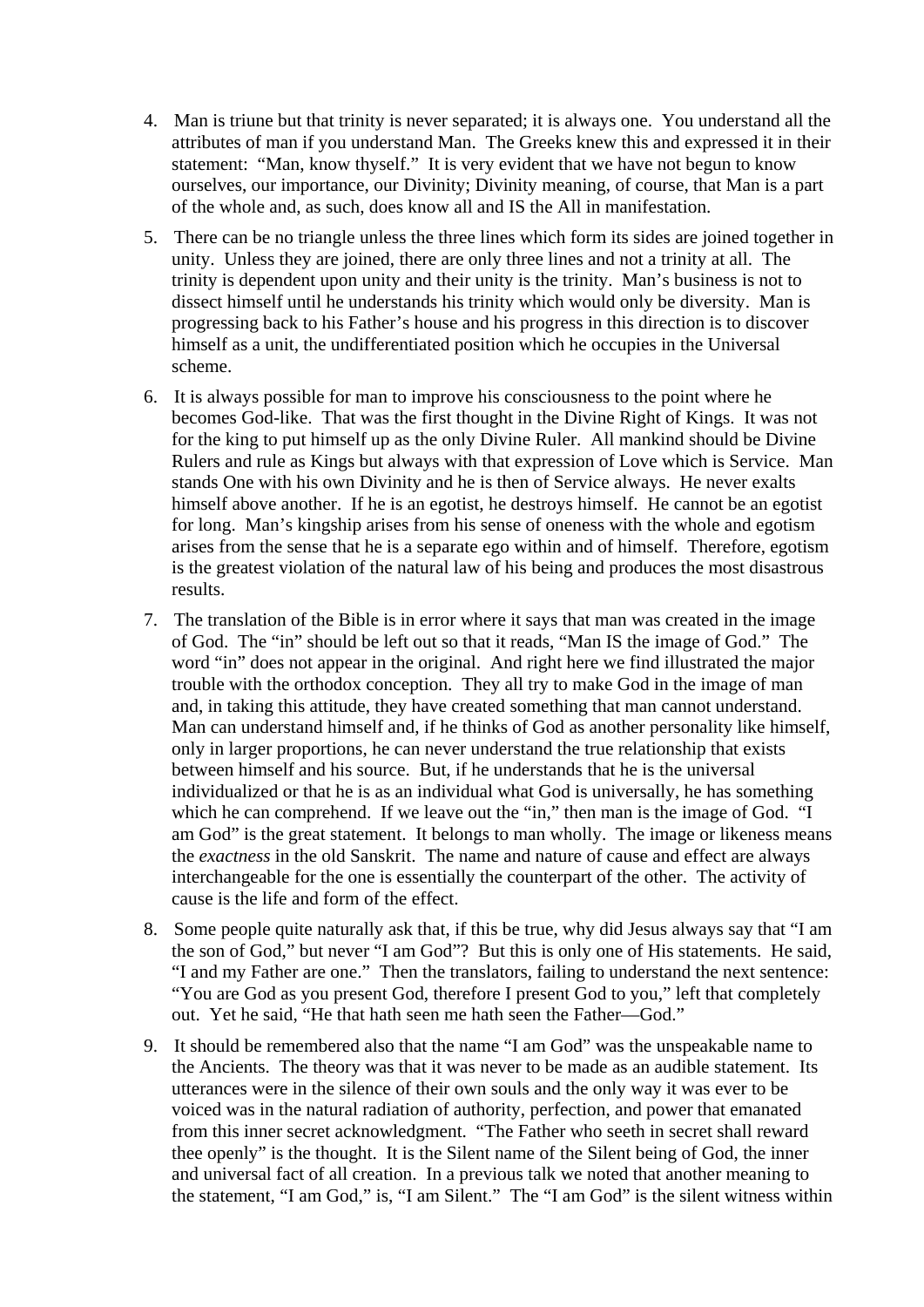the nature of man to a Universal fact. It is the name hidden within the name Jesus Christ and the secret name of every man that hath breath, and that name is the Breath.

- 10. It was considered blasphemous to make this audible statement and the people of Christ's time construed His statements as inferring that the unutterable NAME was applied to Himself. They condemned Him by their own inference regarding His statements. But He was true to the law of the mystics and, though many of His statements inferred the fact, He did not utter it. "Thou hast said," "I am," "He that hath seen me hath seen the Father," all infer this same fact but, whatever He may have said in His heart, He is never credited with voicing the fact outwardly that, "I am God." The theory is that man IS the word himself and his own presence in the Universe is the spoken evidence and needs no further utterance. In the beginning was the Word—the word became flesh and when man appears in creation he IS that word unspeakable in sounds or syllables for he is the completed word as he stands. If I AM anything, the living embodiment of it, it is selfapparent and needs no further projection. Everything spoken from this consciousness is the authority of the Universe speaking with all power in heaven and in earth.
- 11. This was included in his statement that, "before Abraham was, I am," for man, as the formed aspect of God universal, always was and always will be God in evidence. He referred right back to the old Sanskrit law of Abraham: A-Brahm—light—a God. Then came David the Light-bearer, and one who bore the Light to all mankind, and Mary, the Preceptor of Creative Principle. You can bring it all down to the Ah Brahm, which means a Christ Child, the Union of all forces to present the Christ Ideal—man is God to the world.
- 12. There should be no distinction made between Universal man and individual man. No more can such a distinction be made than you can make a distinction between the circumference and the center of a sphere. There is where most of the trouble has arisen. You cannot divide man. Man is One, One with God. "I and my Father are one," was Jesus' true statement and He carried it still further when He said: "When you pray, pray to the Christ of God; include yourself as the Christ."
- 13. The Masters do not talk of God and man. They are always one in their consideration. There is no separation whatever. There is no priest and a separate congregation. It is the congregation and the priest—all one.
- 14. Huxley and Darwin and their kind brought forth much evidence regarding mortal man and tried to establish his human or animal origin, hoping thereby to overthrow the creation theory. The Master's attitude is that of the Divinity of man; that he is of Divine origin, never separated from his Divinity in any way. Darwin and Huxley and the others built up their evidence so that there was no Head whatever and that is the reason for their failure. They failed completely to carry it through to Principle. The very last statement of Darwin was: "Beyond this which we have built up still remains Principle, which is a mystery to us." There is no effect without a cause and it is impossible to understand the effect without consideration of the cause.
- 15. That is why Emil says, "You can do these things just as easily as I do them," with true child-like simplicity. That was the reason for Jesus' great accomplishments, leaving out all egotism. "These and greater things shall ye do."
- 16. Man as a separate identity can do nothing. "I of myself can do nothing," said Jesus. In his isolated sense man is like a street car with the trolly off the wire. He has lost contact with all motivating power, which is the great underlying cause of all manifestation. The activity that is cause not only is the motivating power which produces but also is the effect itself and the only way man can keep going is to keep contact with that which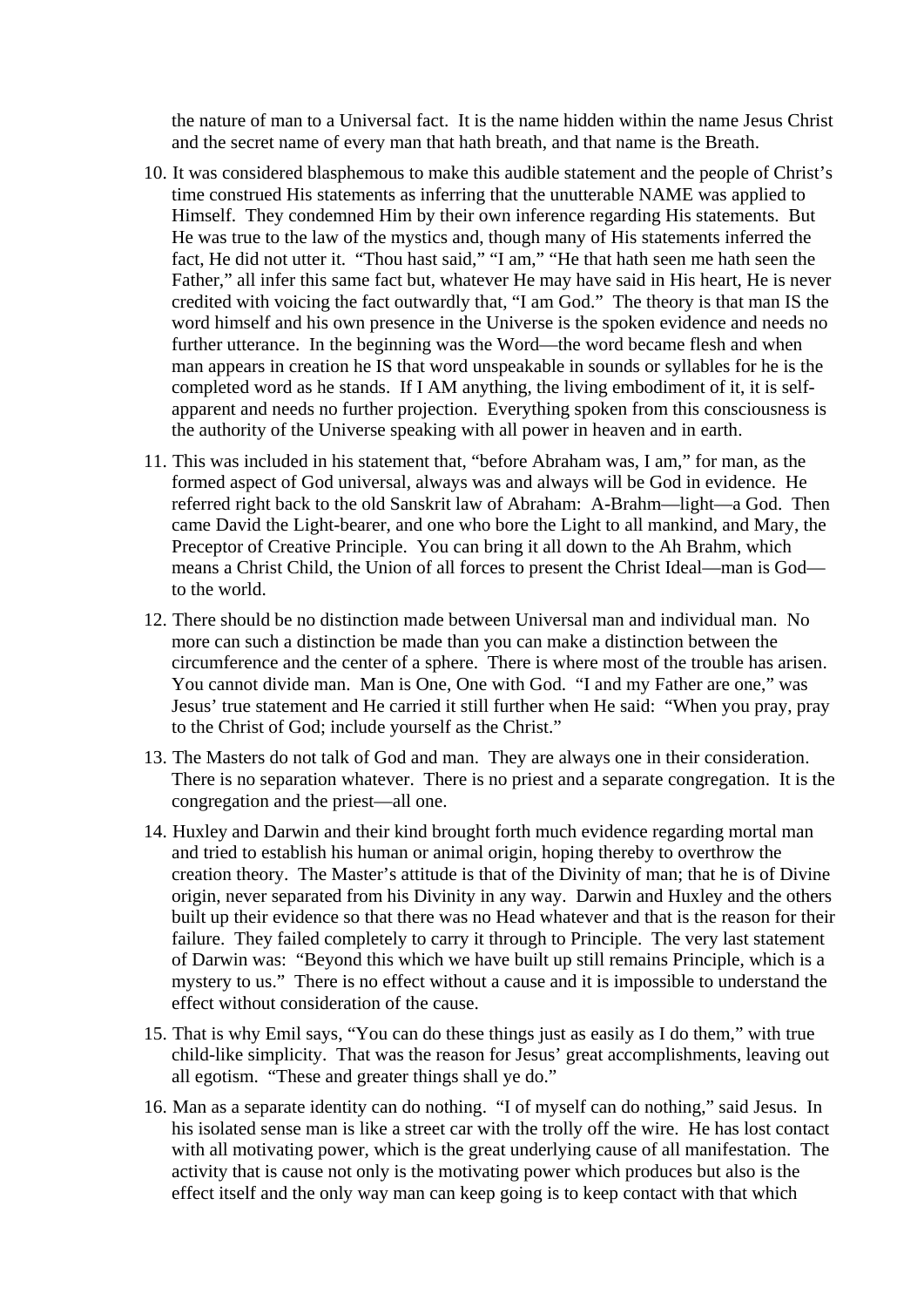projected him in the first place. "It is the Father within me, He doeth the works." Cause must always be the motivating force within the effect, for the effect could not propel itself.

- 17. On this trip to date we have seen many races very different in appearance and custom from each other. The Masters see it all in the light of one consciousness. If we think of them as differing phases of consciousness we are apt to establish for ourselves a separation from that One. The only difference is in the other for all are motivated by the same inner ideal, which is the Christ, or the I AM God of each one. We must evaluate all men from this point if we would escape the differences that appear outwardly. When this inner becomes the without then there can be no outward difference, hence no strife, no greed, no war. There are many seeds and bulbs but when each has fulfilled itself in outward form it is all one harmonious Nature.
- 18. It is from this point of view that the Masters look upon reincarnation. They say it is not necessary. It is a human hypothesis only. They say that if there is a light placed in the center of the room the best way to reach that light is to go straight to it. Why circle around it time after time? If you go directly to that light and pick it up and incorporate it, you are through with all reincarnation and karma completely. It is only man's failure to go direct to the central point or fact of life that keeps him in the "wheel of incessant grind." If he will accept that central fact, which is the light that lighteth every man that cometh into the world, he will have arrived and all his going round and round will have ceased, it will have come to an end.
- 19. All of these great problems that afflict the minds of man are completely overcome when he lives the life of the Masters or the life of his own mastery, the true inner Self. Jesus' firm statement was that the Truth makes you free. Man gets rid of the idea that he is not God by refusing to accept the negative statements. The statement, "I am God," held habitually as the secret fact within his own nature, frees him from the negative statement that he is not God. It is always better to state the Truth than the untruth.
- 20. Even your ability to analyze the "I AM" is a direct spiritual evidence of Divinity. If it were not there to analyze you could not analyze it, nor would it occur to you to even attempt an analysis. It is only necessary to accept that Divinity with no negative thoughts or statements regarding it, to be One with it. Analysis and all efforts to confine it to formalities, keep you from it. Even in mechanics we produce a thing and then account for it afterwards. All attempts to analyze it first only indicate its impossibility. This is true of every progressive step even in our material advancement. How much more should this same procedure apply with things entirely beyond our present system of human reason. The airplane was never accepted as a possibility by the world until it actually flew. A first analysis said it could not fly. Now we have an infinite amount of explanation as to how and why it is so. Facts must always come first and they may be accounted for later.
- 21. If one is overly cautious and is not fully awake to himself, this may seem like laying hold of your Divinity by means of blind faith but that is not necessary. But, if you take it wholly on blind faith, you have made a separation again and would never get to the goal. It is far better to say "I can" and then go right on to "I AM." "I can" is the potential fact, but "I am" is its fulfillment in your consciousness. Jesus said, "I am the way, the truth and the life." You can never be that which you are not nor can you be anything but what you ARE. If you can become anything, as you put it, you ARE that. It is really not a matter of becoming, it is a matter of Being. Because you accept the "I can't" attitude in any condition or circumstance, you have accepted a division. Jesus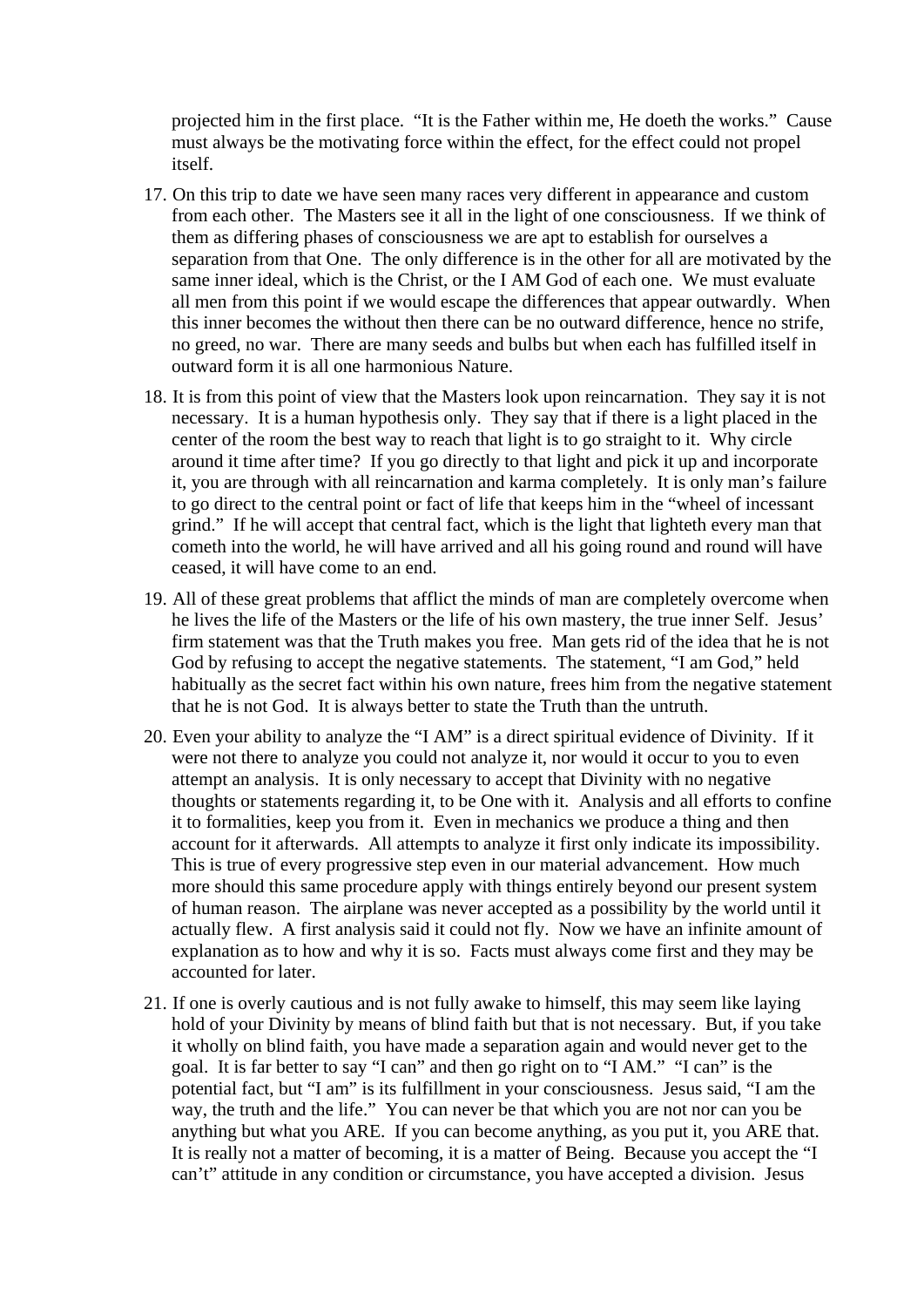said you could not compromise with sin, you cannot deviate from the fact and express that fact.

- 22. When Jesus considered the suggestion that He turn the stones into bread He realized that the stones were already in existence and in manifestation and He did not need to change the stones into bread as He could stretch forth His hand and the bread was there. "What ought to be IS," is the teaching of the Masters. If He needed bread, He did not need to concern Himself with the stones. He knew that if there was a need for bread it was already in existence and all He needed to do was to give thanks for it.
- 23. It would be impossible for man to need anything if it were not already in existence. Could you need air if there were no such thing in existence? The need indicates the fact and all one needs to do is to let go the sense of need and accept the fact implied in the need that it is already in existence. That which ought to be IS. This is true of what we refer to as the limitation of the physical body. This is an hypnotic influence of the mind wholly. It has no basis in fact at all. Man brought the sense of material into existence and not the body. The "mortal" body is the hypnotic body and, when man wakes from this state of hypnosis, all this experience will be to him just a nightmare. He wakes to dream no more. If he feels the need of a radiant spiritual body, void of limitation and expressing the glorious Light Body that is his perpetual dream, this is the foreshadowing in his consciousness of his fully awakened state. The thought, the need, the desire is the evidence of the fact that such a state already exists for him and his only achievement is in accepting its existence. This IDEAL state IS the true estate of man.
- 24. This body does not need to be spiritualized. It is already spiritual but man's false beliefs about it have shut his mind to its radiance and limitlessness. Spirit is always Spirit. Man creates the materiality. There is but one body and that body is Spiritual. It is the Temple of the Living God and God is in the Temple; let all the earth rejoice before God. If you call the body material, it is denying God and profaning the Temple. If you call the body or any true condition material, you are denying God. You are worshiping a material condition more than you are worshiping God. That is how you get into hypnosis. The moment that you deny God you are in a hypnotic influence and the moment you see the body as material you are in a hypnotic influence wherein you deny God.
- 25. The body is an instrument through which to express God. It is the greatest known instrument to express Spirit. It is brought here definitely for you to present God every moment. Not to present materiality, or hypnosis, or psychism; not to present phenomena, but to present Spirit. We are God. We cannot make a separation and, if we refuse completely all separation, we would be out of all material conditions and all psychic phenomena. This is how man comes to know and understand the One Presence and One power. It is all One, One Power, One Reality. And everything works and operates under that One Power and One presence according to its own law. It is not adulterated with any other notion but moves as Itself in its own complete field.
- 26. You cannot make any differentiation between the individual soul and the Universal Soul or the Over-Soul. That is, you cannot draw apart. As Jesus said: "That is putting asunder God's Principle." There is a generalization under which every human being works but that is an assembly of Universal Units. There is individual identity but you are one in an assembly of Universal units. So is every human being. All are one and the same, operating under the same harmonious conditions. Always in harmony. Not differentiating from harmony but assembling in harmony.
- 27. A God-man is a genius, Christ standing forth, man expressing God without reserve or restraint. The reason children are often found to express what we call unusual genius is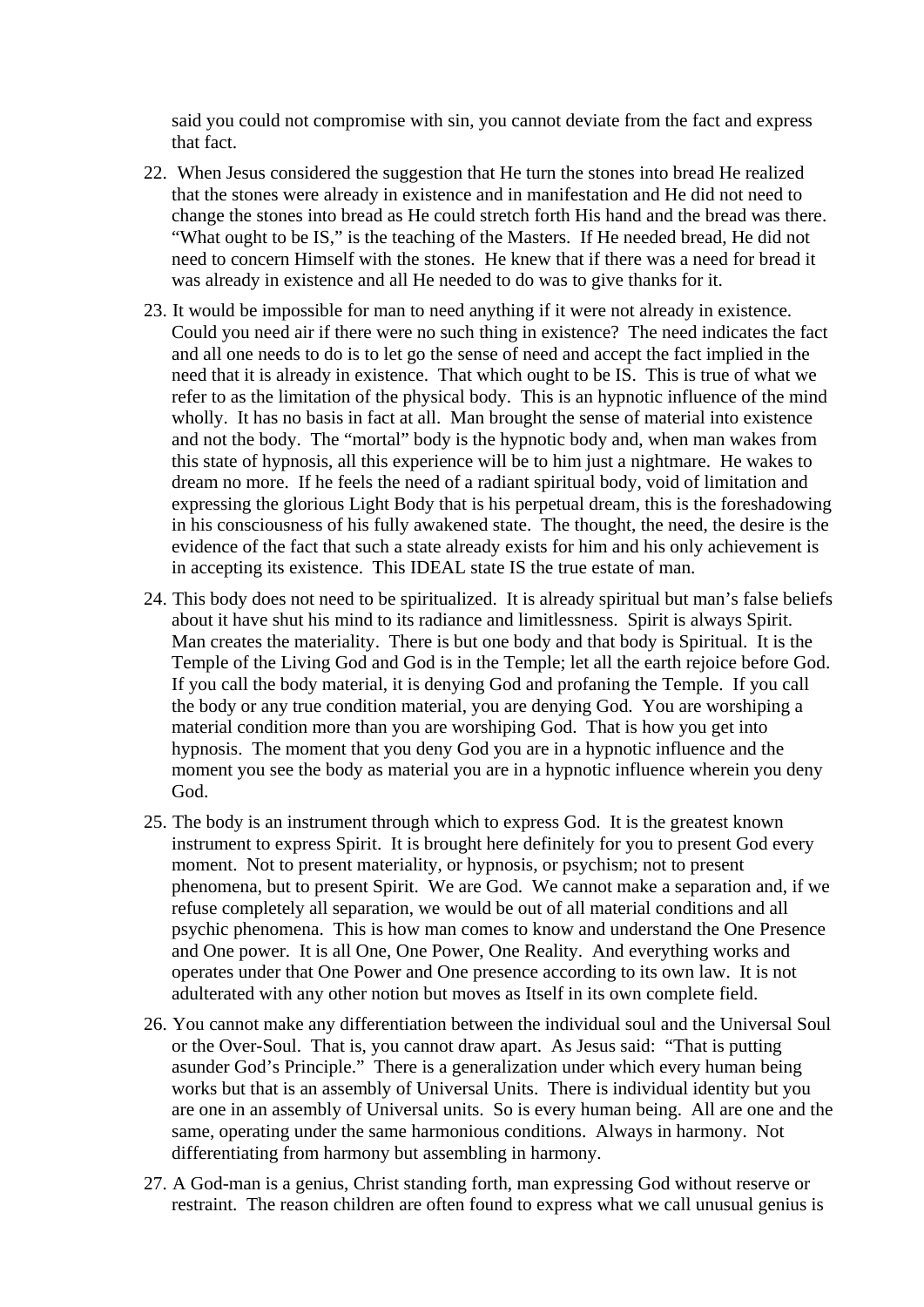only that they have not yet been hypnotized with the idea of limitation possessed by those about them. If they continue to escape this hypnotic spell they remain geniuses, or the Divine Self, throughout the earth experience. They do not experience the earth, they experience their universality and the Christ-Self always.

- 28. To be the Master, the Self, is our great work always. The Masters of the East never say anything less than that America contains 130,000,000 Masters. That means that everyone is a Master. That is, of course, true of the whole world. It is worldwide to them. Every individual IS a Master. Even man's limitation is proof to them of his mastership for only a Master could make himself to appear that which he is not.
- 29. The greatest presentation of Principle is what the world commonly calls the appearance of an Avatar or Savior. The acclamation, "Behold the King," means that man lives closely to Principle, not that a great personage is coming but one who lives closely to Principle. Others acclaim him the Avatar or genius. He is but one man standing forth in the character that is potentially the Kingship of every man. Only he had the courage and conviction to take himself for what he IS. "The King can do no wrong," for the moment any wrongdoing enters in, the moment a man accepts himself as less than the King, less than his Divinity, he has thereby become less than his own Kingship. The King is the Master, the Genius. Expressing himself in his true nature, and therein is his Kingship. He rules himself, for he is in his own Kingdom. The Kingdom of heaven is within. This Kingship which he is is also his message to all men. Not that he is King but that every man is a King within his own kingdom, a master over himself and his own environment, for he lives in reality; he lives as he is and in a realm of things as they really are. This is the Path which He shows to others or the life He lives becomes the path of life for all mankind.
- 30. His appearance or reappearance upon the earth is not dependent upon any condition of spiritual unfoldment for He is that Thing in its fullness. He steps right through all unfoldment and lives one with Spirit always. The idea of unfoldment belongs to man and his own theories. The Master has only accepted the state in which he was created from the beginning, the Image and likeness of God, the embodied nature of Infinity or Divinity.
- 31. These illumined souls or Masters or Avatars do not write books because of the utter simplicity of their teachings. There is nothing to be said or written about "I AM," for it is complete within itself. The life they live is its own revelation, it is the book of life revealed, opened as a scroll and needs no testimony but itself. When you reach the top you pull the stairs up with you. Therefore, there is no teaching to give. There is but the fact of life, the Truth of life revealed as itself, as it always has been and always will be. Steps as man would teach and write about are but degrees to which he lets go of falsity. He had better let it all go at once for, to "think yourself there is to be there," as the Masters say.

### **FOR THE TEACHER**

Paragraphs 1 and 2 bring us back to the eternal Unity of all things and the inseparable relationship which exists between God and man. This point cannot be stressed too strongly for the illumined have always taught that there is not God and Man, there is only God. Man is a unit in and with the Infinite and, as such, contains within himself all the potentialities of Infinity and all of Infinity is accessible to him. Man is ONE in and with the Universe.

Paragraphs 3, 4 and 5. Man cannot be an independent organism in the Universe for his whole being is dependent upon the source from which he came and his mastership is wholly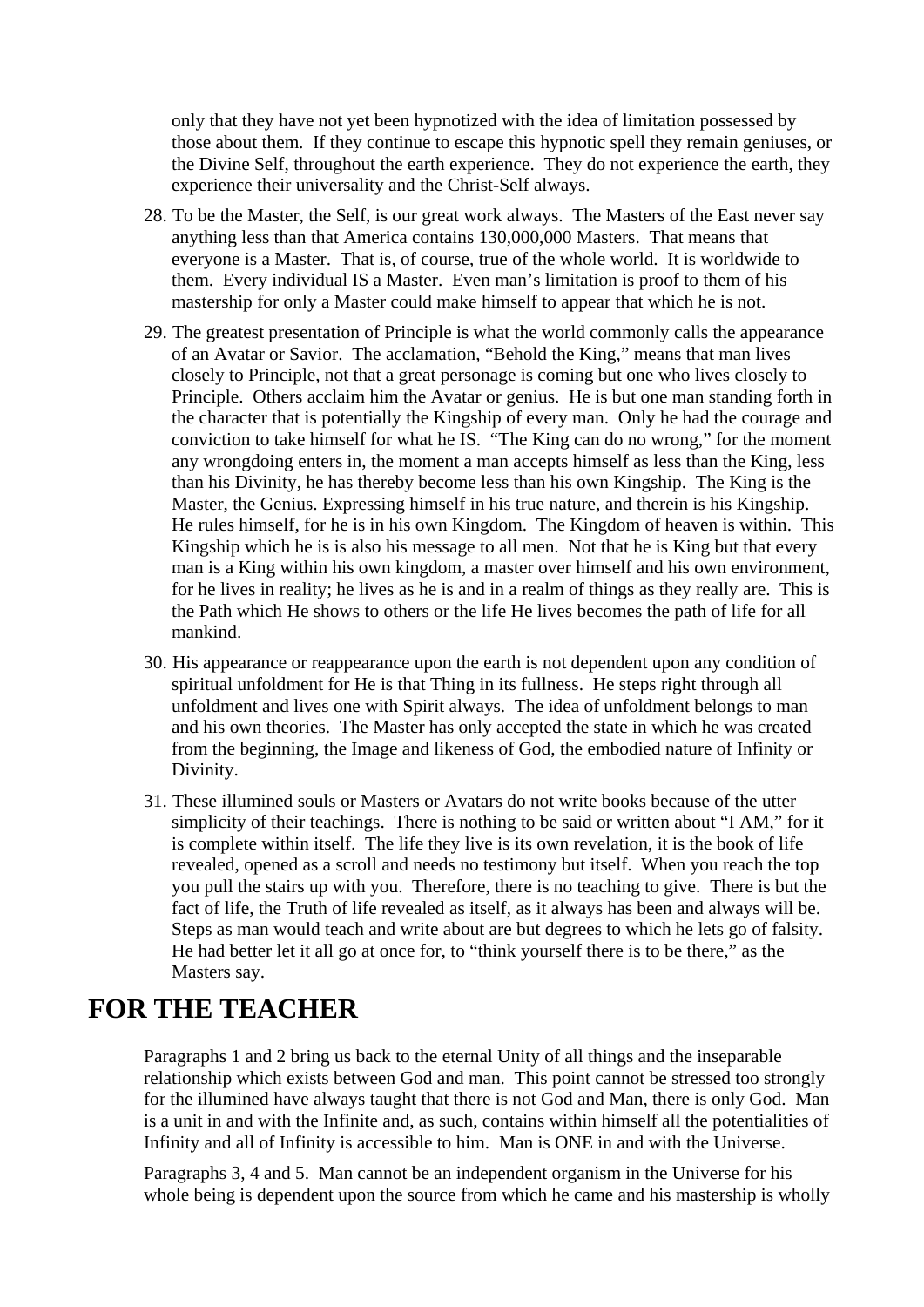dependent upon taking his place in the Universe. This is the prodigal returning to his Father's house, that point where he dwells and lives in relationship with his source. He can be nothing of himself.

Paragraph 6. The Divine right of Kings, the divinity of man, lies in exercising the power that his position in the Universe presents; not in controlling others but ruling within his own kingdom, himself, under the law that governs all things. "Greater is he that ruleth his own spirit than he that taketh a city." Inward rulership is the Mastery of the Masters. The Master does not prate his mastership. Christ did not attempt to reveal his own divinity but to acquaint all men with their own divinity.

Paragraph 7. Man is the personification of the Divine Principle or the individuality of the Universe. Man is the personal God or the embodiment of the Universal and Impersonal.

Paragraphs 8, 9 and 10. The "I am God" does not belong to the sense which man has of himself but the projected and ideal man of the Over-soul. For this reason the wise never have proclaimed to the world that "I am God." They knew it within themselves, acknowledged it before God, but before the world they became the expressed fact and let it stand for itself. This is the ark of the covenant, the silent acceptance of the secret relationship which exists between creator and created.

Paragraphs 11, 12 and 13. Brahm was one name for God and a Brahm means a God. Before I was God individual, I was God Universal, for the one is dependent upon the other. They are one and the same thing, always have been so and always will be so. "I am with you always."

Paragraph 14. There can be no material accounting for man, for matter does not produce intelligence, nor intelligence attain to spirit. Spirit is cause and, as cause, it endows its creation with the power of thought and being or expression. There is no determination for anything except as the expression of Spirit or cause.

Paragraphs 15 and 16. The habit of attributing certain powers to others and denying them for oneself is the practice that forever keeps man from arrival at his own mastery. The thought should always be that "if he has achieved I also may achieve, for what is potential with one is potential within all. Man's arrival at the height of achievement is only the revelation of myself." "He has attained or manifested that which I AM" should always be the thought.

Paragraph 17. To see all men as the embodiment of the same potential character, to see all men as the Christ, is to instantly dissolve all differences for things equal to the same thing are always equal to each other. This is the secret of the new order of things where peace and goodwill will be established in the earth. Only in the sense of difference can greed and strife develop.

Paragraphs 18 and 19. Can we not see once and for all that this running to and fro in the earth is entirely beside the point and that it is all due to the fact that we avoid the main issue? To accept the central fact of life is to become entirely free from all those ideas and processes which are less than the fact. If one arrives, he is free from the processes of arriving, and man must learn to begin his life at the beginning, which is God.

Paragraph 20. "What man can conceive he can achieve," is an old adage but it has a meaning even above that for what he can conceive, he IS. It is as impossible to conceive a thing that is not already a fact as it would be to breathe if there were no air. The function within the nature of man is indication of that fact with which the function deals. It would be impossible for the cry to originate in the nature of man if there were not already the supply,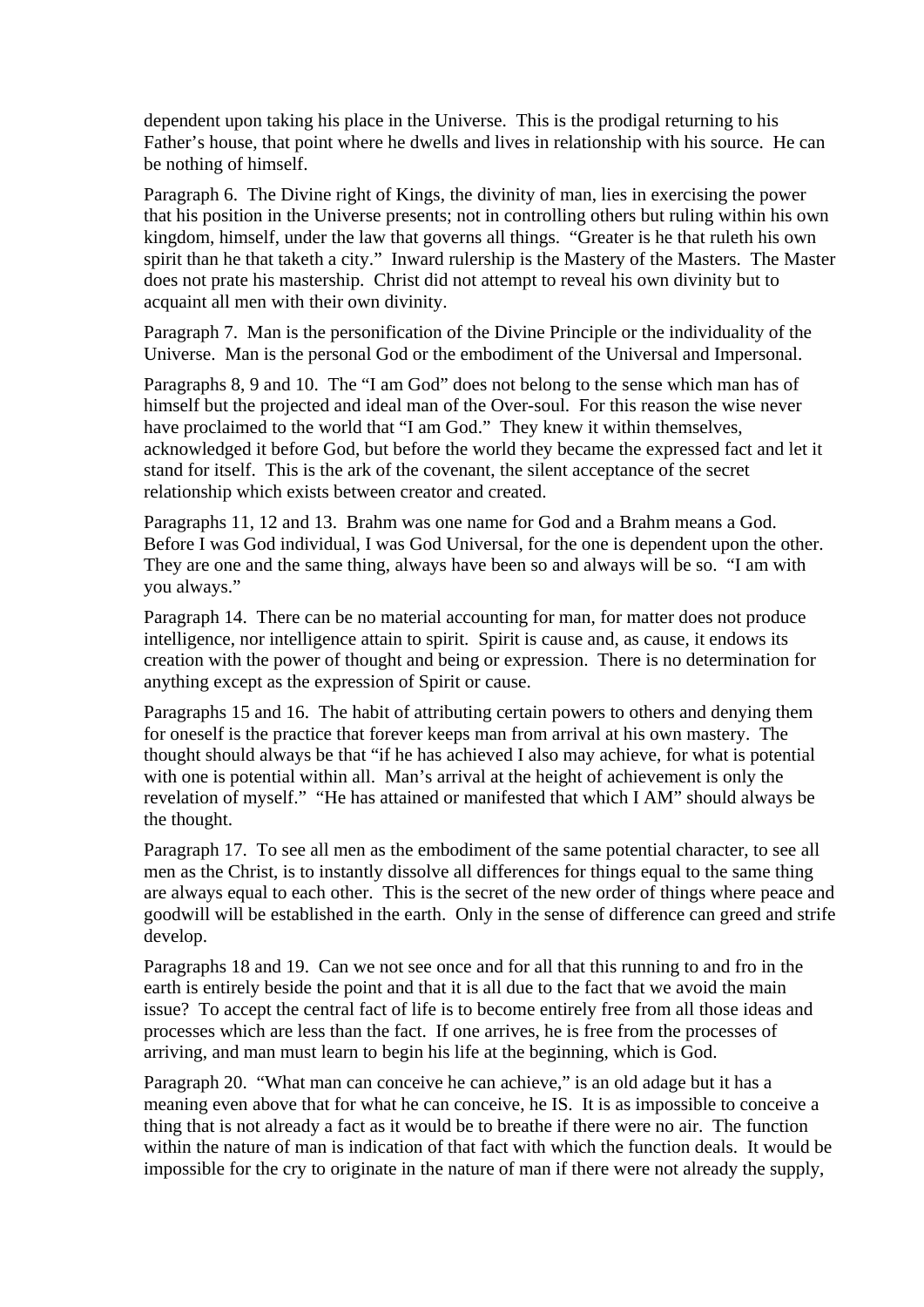the completed fact in the nature of God. And the fact precedes the desire in man for the desire is the recognition of the fact and its existence.

Paragraph 21. Caution is the retardant; boldness is not presumptuous when dealing with facts. It is merely accepting that which has already been proved in the lives of others as equally true of yourself.

Paragraph 22. It is not necessary to convert one form into another for the other is already there just as truly. It is training the mind to know this, to work in the realm of reality, and not always to be trying to make something over into another form of reality. Two plus two equals four, and three plus three equals six, and it is not necessary to try to make one over into the other. They are both manifest facts already.

Paragraph 23. A continuation of the same truth.

Paragraph 24. You are not making your body over or changing your world, you are only recognizing reality and discarding all false notions about everything.

Paragraph 25. The body is already the temple of the living God. It needs to be freed of the money changers, dealers in comparative values, the ideas of individual profit. The Lord of Hosts and King of Kings must be admitted into the consciousness so it may express through the body what IT IS.

Paragraph 26 is obvious.

Paragraph 27. The Master, the Genius, the God man are all one and the same thing and this is but man being MAN, being Himself, void of the opinions of race experience.

Paragraph 28. There is no work for man but being the Self, for when the Self appears he enters the realm of completion. He is forever busy, however, for he has only then begun to work.

Paragraph 29. The Divine self of each man is the Avatar, the Savior of his own being, but he must accept his Savior, be that SELF.

Paragraph 30 is a continuation of Paragraph 29.

Paragraph 31. Man arriving at his divine estate is the book of life opened before all men as a scroll, the seals of the book are broken and man as he is appears.

#### CHAPTER IX

### **LIFE**

- 1. The "Life of the Masters" is Life the way they live it. They live life as it is. Their attitude toward life is that it is the action of the One Principle, never divided or separated from its source. They live life true to that Principle and thus, they show the way for all to live true to that Principle of Life. To them life is not a theory of existence, it is an actual fact, a fact with no beginning and no ending. The individual must come to this one attitude of living which comes through the one attitude of thought toward it. They say that it is God expressing through the human individual, the highest and most select channel through which life manifests. Thus life can manifest in a more select activity or complete form through the human individual.
- 2. They see the One Life emanating in and through all things. In fact, everything that has being is of the very essence of this one life. The human being only postulates life as beginning when this form came into existence through which life could manifest, when in reality life existed prior to the form and even produced the form. That was only the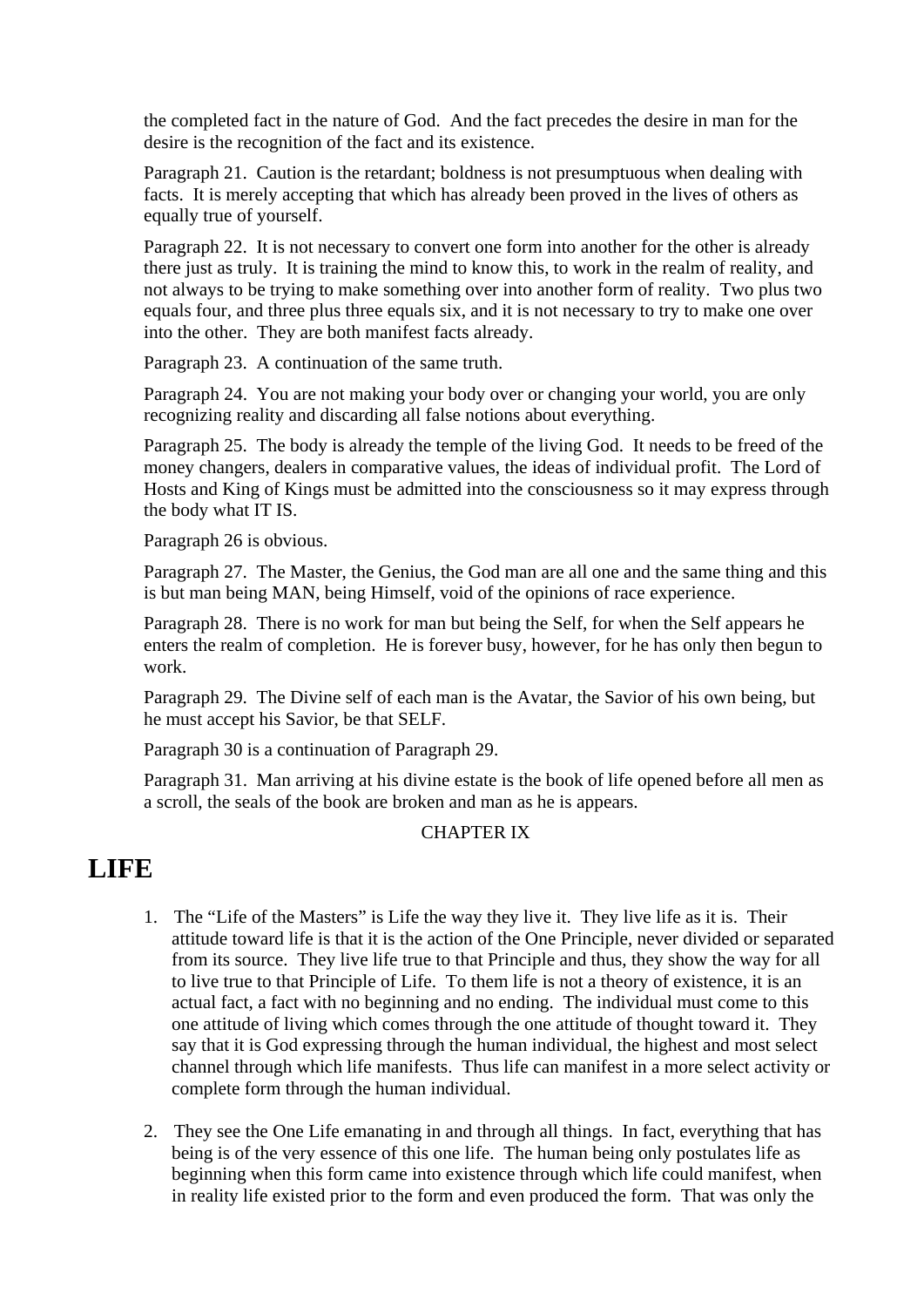beginning of form and not the beginning of life. Life has always existed and it will always exist. If we select life, or measure it in some specific manner, we may manifest it in that select form. It of itself, flows freely and universally without cessation or limitation. Consequently, we may select and use that life force, as we would say, in a degenerate way where we do not allow it to manifest in its greatest degree or potency. The human being can use it in that way but it is only the fault of the individual or the group and is not in any way the fault of life itself. Life, if we will allow it to be so, is the all-knowing, all-seeing and all-being activity of Principle. If we allow it to flow through us in its highest attributes, we cannot help but live by expressing these very conditions which are in its nature.

- 3. When we accept life as it is, the body becomes a living, breathing unit, expressing life to its fullest degree. The reason that it does not express to its fullest degree is because of the limitation which the human unit puts upon life. We turn it in many ways whereas, in reality there is but one way and that is life in its fullest expression.
- 4. The Hindoo thought of the three score and ten years of man's allotted time is that this should be the time of man's greatest accomplishment. At seventy, man should reach his majority or his greatest realization of life. Then, they say that man should live five times as long as it takes him to reach his majority. The Western world has completely missed this meaning.
- 5. Man should not be limited even to that space of time. They do not limit man at all. If you accomplish three score years and ten, you should accomplish all life and all conditions of life. That is not putting a limitation upon it. Five times is not a limit because you can make it five thousand times if you wish. Man does, usually, after he has reached seventy, begin to think more along Spiritual lines. This tendency begins to develop after forty.
- 6. When Jesus said, "In the midst of life ye are in death," he was not warning the people that they are always face to face with death. He expressed astonishment at the condition of death among men when they lived in the midst of life continually. Man only needs to live life as it is, accept it as it is, and not measure it by years and material standards. You are eternal life right here and now if you would only recognize it. But life is not something that is to come; it is here at this very moment in which you live. People separate themselves from the life which IS by tying to live in the past or the future. But the past is dead and the future is only born in the eternal now. All the life of Infinite Space moves at this very moment and whosoever will may drink of that life freely. You do not even need to try to live eternally for, if you are alive at all, you are in eternal life and all you need to do is to so live it. Forget the past, do not try to project yourself into the future for NOW is the only acceptable time. You are in eternity NOW.
- 7. It is held as a theory that the masters, often receive their enlightenment in the springtime of their thirty-seventh year. But there is no limitation except that put on it by the individual. Thirty-seven in the Sanskrit means Eternity because you can repeat the thirty-seven or the seven as many times as you wish, since it completes the octave. It does not necessarily refer to years at all but to the extension of the individual consciousness into the Life Universal or into its true spiritual expression.
- 8. Instead of the awakening which comes to man being a matter of years, it simply means that he becomes mature in himself and many of the ideas given him by the race are nullified in this maturity of soul. False ideas are crowded out of consciousness as the swelling bud pushes back the leaves that enfold it and then the inner character stands forth. It is not intended as a second childhood when the old man becomes childish but he becomes the child capable of entering the Kingdom. He loses the sense of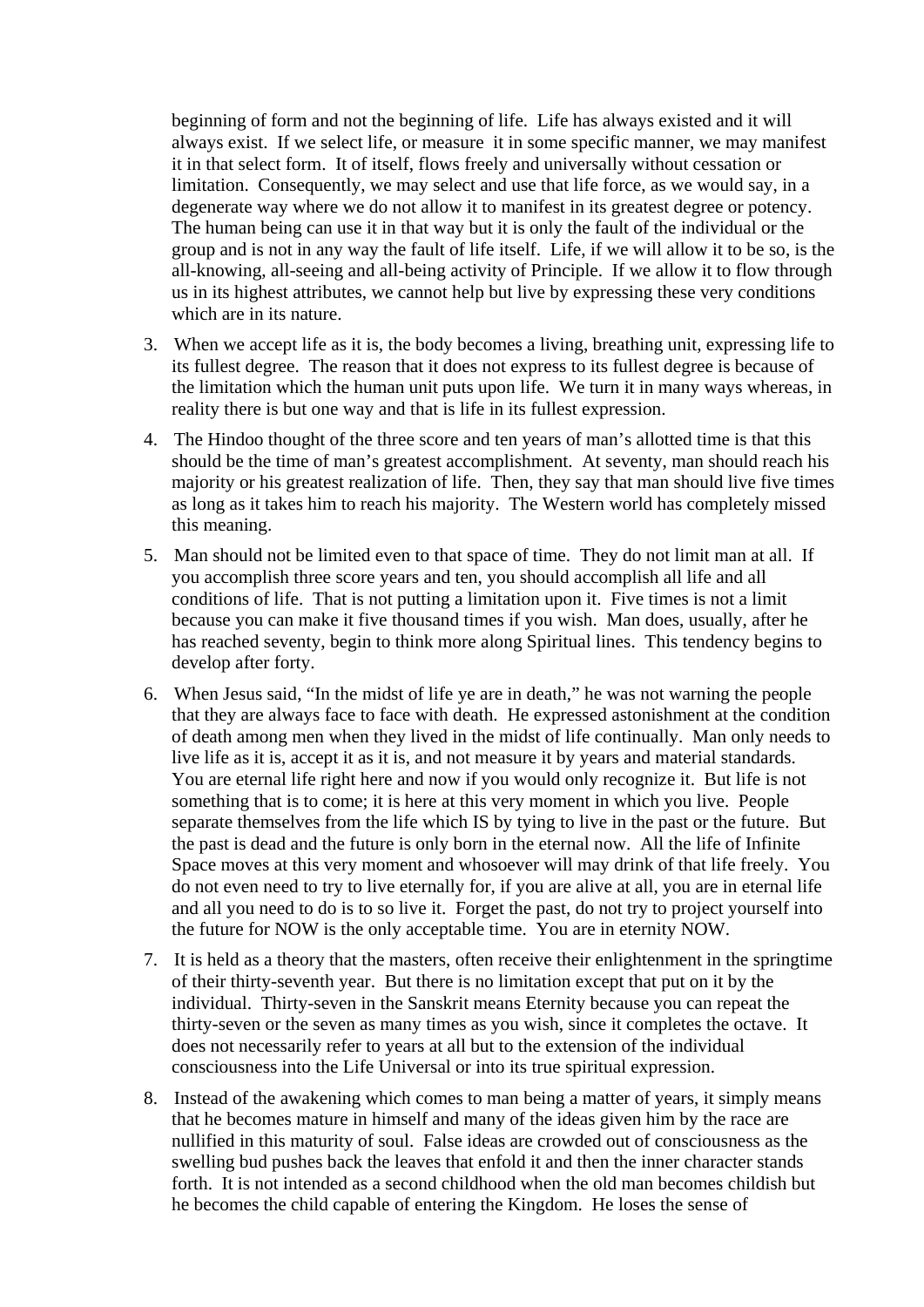importance in respect to the material world and its many problems and begins to live in the realization of life as it is unfolding in him.

- 9. Our scientists are telling us that there is not a human body in existence over seven years old. That is, the cells are completely renewed every seven years. That is not putting a limitation on life, because life moves in cycles and not years and you cannot limit a cycle. It has no real beginning and it does not come to an end. It is the eternal process of fulfilling itself and the eternal renewing process going on within the instrument through which it expresses. Life does not end at seven nor does life ever end. Life is eternal. There is not a thing in existence that does not have life. All planets are alive. Everything has life. The rock has life.
- 10. When we express life in its true and unlimited natural expression, we can and will be our own books and teachers. Also, if you can appreciate the fact that all of the cells of the body are renewed every seven years, you will begin to realize the possibilities of life. If you will keep your mind continually renewed as the processes of life unfold, you will begin to see that life might just as well go on cycle after cycle, or continuously. The buds on a tree are just as young whether that tree be old or young. And the bud has the completed tree within itself. That tree does not grow old except through the limitation of years that man puts upon it. Nothing grows old except through the concept that man places upon it. The Scriptures teach that he was given dominion over all things. Life can not be measured by years and we should cease to attempt it. Life can be measured only by itself and life is eternal, everpresent, and limitless. It is the vital action of the entire system called the Universe or God. Man places the limitation on time by delineating time for his own convenience and that delineation does not restrict life or time by any means, except so far as his manifest possibilities are concerned.
- 11. This is, in all probability, the only plane and the only condition where death is recognized. Christ said: "Let the dead bury their dead." The true man places no limitation on time. The mortal man alone does this. We get into the mortal or physical only by the placement of time or the designation of time for man's convenience. We have gone on and built up a great world of supposition, a great barrier of supposition between ourselves and the true condition. We have been led to see that barrier as insurmountable. Consequently, many of our philosophers have said that life is unknowable and could not be solved. Of course it cannot be solved when you put up barriers against it.
- 12. The life of the masters is not passed in what the world would call gainful occupations. They have passed that. Their life is of Service always, many of them going about from place to place assisting in what we would look upon as material ways, with material things. We have never seen them accepting anything from anyone for themselves. We have seen them give out food and clothing and supplies of all descriptions. A Master is a servant. If he is a Master, he is above the world and the world can give him nothing. He must reverse the process and he in turn gives to the world.
- 13. In this service they do not seem to seek out people nor do people necessarily seek them out. The Masters come across those in need in their everyday life as they go about among the people. They also assist in a universal attitude as well through thought and the projection of thought. They also project conditions of perfection into the whole world. Of course, where an individual does appeal to them for help there is always the assistance ready. We have seen them not only assisting the individual but great groups of individuals. But, even while they are going on with that work, they are evidently sending out emanations to the whole world which in time will cure the condition they are working on locally. They say it is necessary to work locally to assist people to a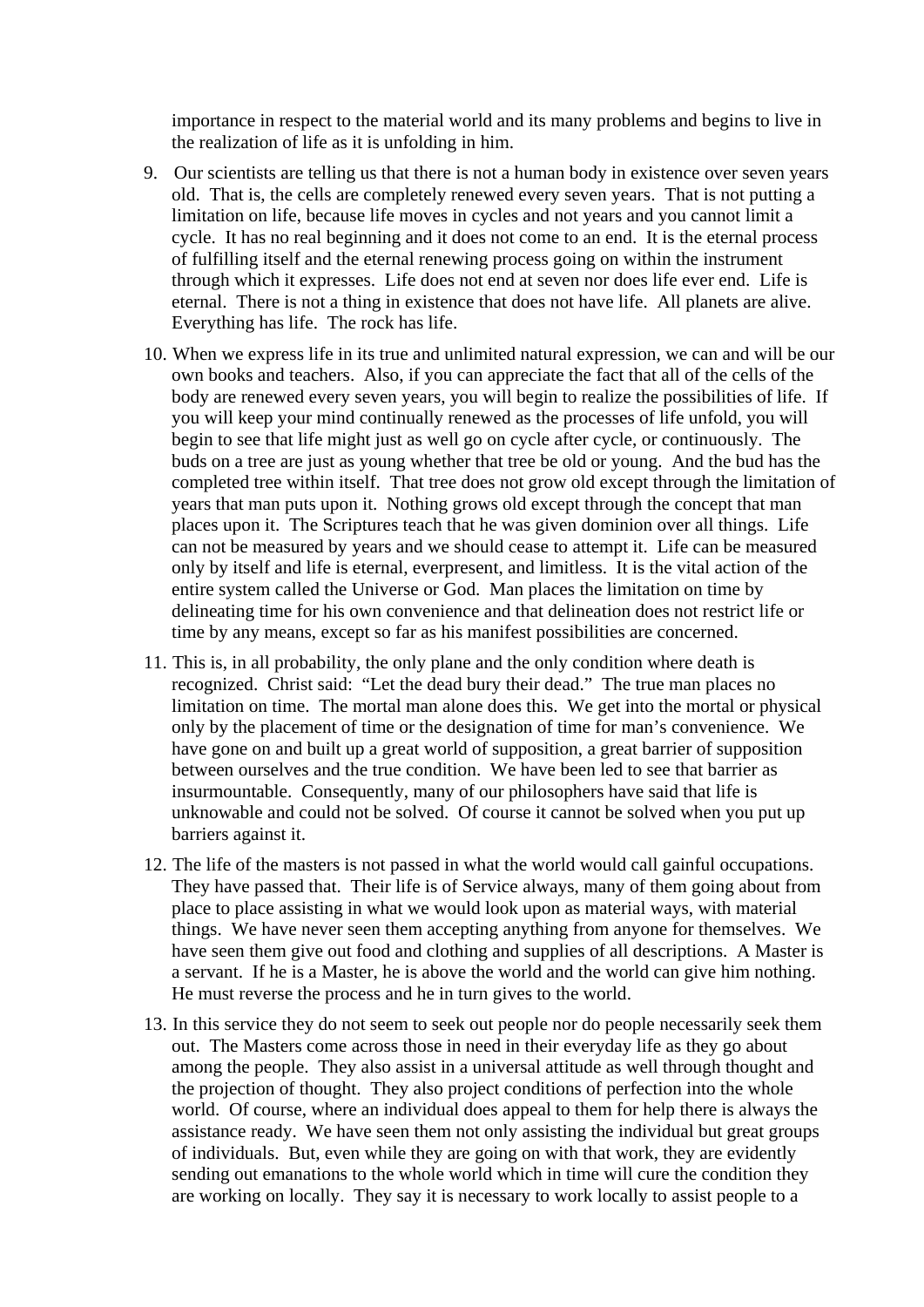better understanding and, in many cases, a better understanding comes through the furnishing of food and clothing or a better condition in which to live.

- 14. The Masters do go out among the people and the people do appeal to them for help very often and the condition which they are under is corrected almost immediately. The help given is only to show a better way to accomplish than that which they are using at the time. They do not go out and preach and proselyte at all. They walk among the people and the people who recognize them may ask for assistance in any way they wish—for healing, food, raiment, or shelter and they receive it. But they are shown that they, themselves, do it and not the Masters. It is not what the Masters have that they receive but the people themselves have built up that which is brought to them through their own attitude of thought; not what someone else has but what they have and what belongs to them. It does not necessarily follow, however, that you must appeal in order to get assistance.
- 15. The statement that the servant is worthy of his hire does not mean that one may commercialize healing. That means that the individual who thus serves is worthy of a higher life, worthy to become a Master and not a servant. Of course the Master is the greatest servant, for his entire life is spent in service, for that is the field in which he works and expresses his mastership.
- 16. In the matter of food, the Masters consume far less than we do. We have known them to eat no more than three grains of rice a day but they take in enough pranic substance to support their bodies for long periods if necessary. They masticate their food thoroughly. They can chew these three grains of rice all day and, by the time they have finished, they have taken enough prana to last their bodies at least twenty-four hours. They have no set time for eating for they do not work with time as men measure it. They eat whenever they feel like it. We have never known them to recognize meal hours as we recognize them. They can go without food completely for hundreds of days.
- 17. As far as we know they take very little sleep, not in excess of two hours a day, and they are conscious during these two hours. It is a well known fact that you can get along without sleep, if you know how to live without wasting your energies or contracting your consciousness through separating yourself from the Universal energies. The Western world and the way they live causes sleep to become more or less a condition brought about by, as we say it, a toxic state of the body. The toxic condition overcomes to a great extent the rebuilding process of the body and thousands of people are in that toxic state instead of being in a true condition of sleep. When Jesus said, "Awake thou that sleepest," he meant to arise from that comatose condition and then you are out of the influence to which you have become subject.
- 18. The Western world consumes at least ten times as much food as the body needs and then consumes energy to digest that food. That energy which is used to handle this ninetenths of the surplus food that we take unnecessarily could be used much more effectively to build up the body. It is a well known fact that today the Western world eats at least ten times as much food as is healthful. If we would take life direct or energy direct from the ethers, we would be adding energy to our bodies all of the time instead of giving it out to assimilate food. It would go directly to every organ of the body and rebuild and renew it.
- 19. It is not necessary that one be with a Master or contact a Master in any sense to understand life and its possibilities. Life is perfectly understandable at every corner of the earth. It is Omnipresent and anyone may contact it if he will turn his attention in that direction and get away from the mere forms which life uses and through which life expresses.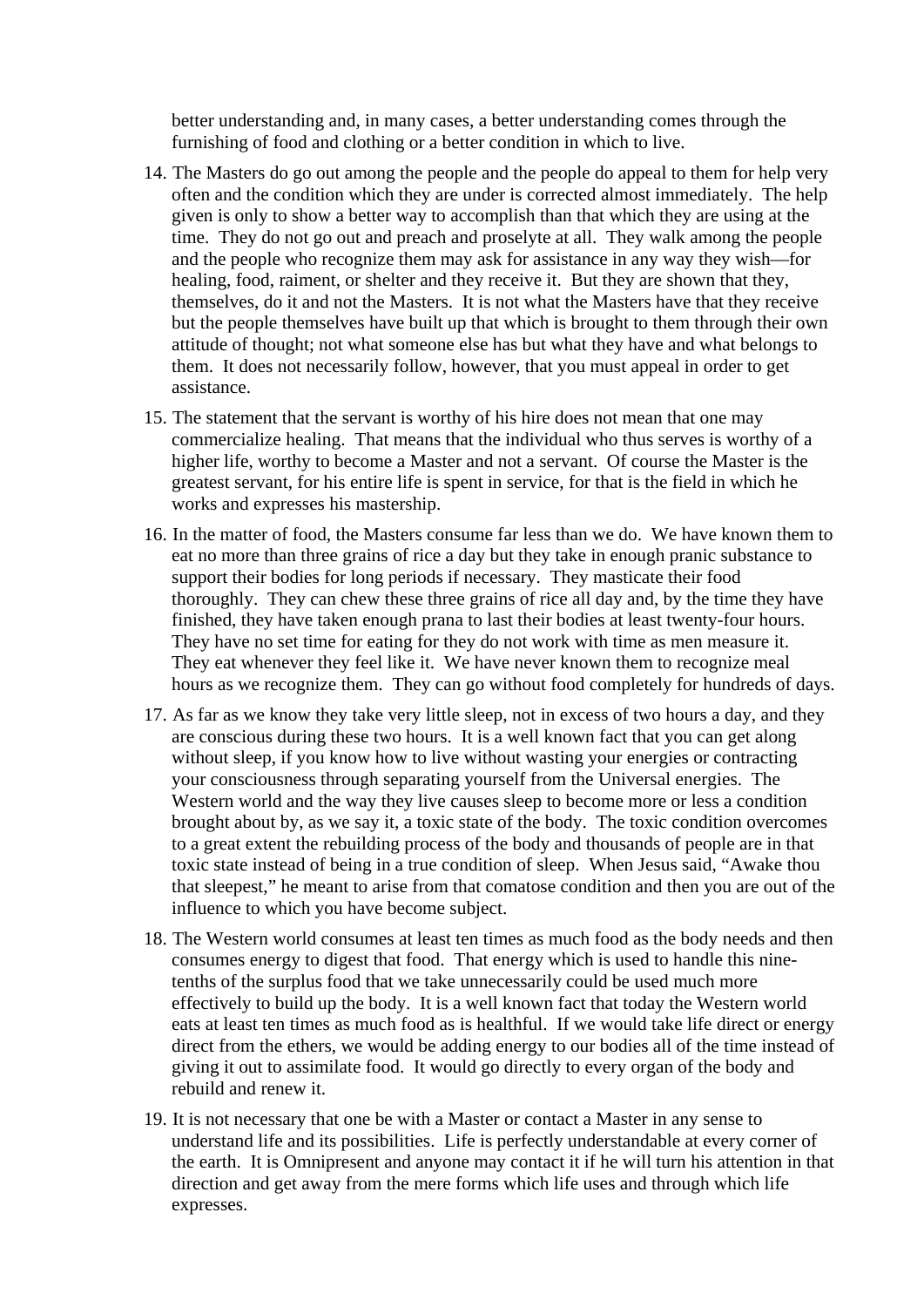- 20. If you will take the simple attitude that all the life that you can live is LIFE and begin to exalt life, you will then be doing what you would do if you were living with them. There is nothing phenomenal regarding their life at all. Usually people going to them look only for phenomena. If we live life, we cannot help but understand life. Life is a process of inward force working itself out into outward form. It is the vital principle of the Universe animating all space and all form.
- 21. So many people have the notion that the Masters lay down certain rules for your daily practice, a certain daily regime of mental and physical exercises, but this is not so. There are many who lead out with this sort of teaching, of course, to the point where the student recognizes that he himself is a Master. Then the way is opened to meet the actual Master. The moment that man gets into his mind that there is any life to live other than the One life, he is out of harmony completely. The difficulty is with his mental application always. Man did not fall and die spiritually, he simply got himself out of harmony with life and this resulted in all his difficulty. The moment life becomes hard, it is not life. That individual is out of life just to the degree that any inharmony develops and this state should be a warning for him to get back into life as it is.
- 22. Children are happy because they live life abundantly. They put no limitations upon life whatever. The moment we put limitation upon life we cease to live abundantly. There is not a limiting condition in life. Life could not limit itself. It could not be kept away except through your own attitude of thought toward it. No two individuals have the same vision of life. It is quite often illustrated in this way: It is said that only children and sages are happy because the child has not developed a material sense of value and the sage knows that the material has no value. To them form is not the point of consideration but living life.
- 23. One man may look at life through a very narrow opening in a wall. That person says, "I see all of life." The view may face a hill where there is nothing but rocks. The next may see trees; the next one sees animated forms moving about. If we look through but one small opening, we soon hypnotize ourselves into believing that there is no other life within the great expanse of the Universe of life. If we would take this attitude alone: see the Universe as embodying and expressing the One Infinite life, then we would expand our vision to take in all of life and there would be no limitation whatever for us.
- 24. The Masters never take conscious life. It is not necessary to take conscious life because man can assimilate into his consciousness all of the life elements, bring them into existence in himself, live them, and be always one with them. Consequently it is not necessary to take conscious life at all.
- 25. Many people ask the question why it is that the people of India are afraid of the lower forms of life. Not all people in India are masters, even though they have been taught that there is but one life. They do not see all they have been taught any more than Americans see or live all they have been taught.

There are only a few of the lower classes who are bound in this way because they have been taught to worship these conditions. It is thus that they fear them.

26. And why do the Masters not raise the people out of that condition? How could they raise you out of a condition if you would not accept that raising? They cannot inject their own minds into you. They can only show you the path which they have traveled. If you will not see that path you must make your own until you are ready for a better way. All of the higher castes, even the great Maharajas, work for the better condition in India but they cannot do the overcoming for the masses nor transform them into higher beings. That is the work of the individual always.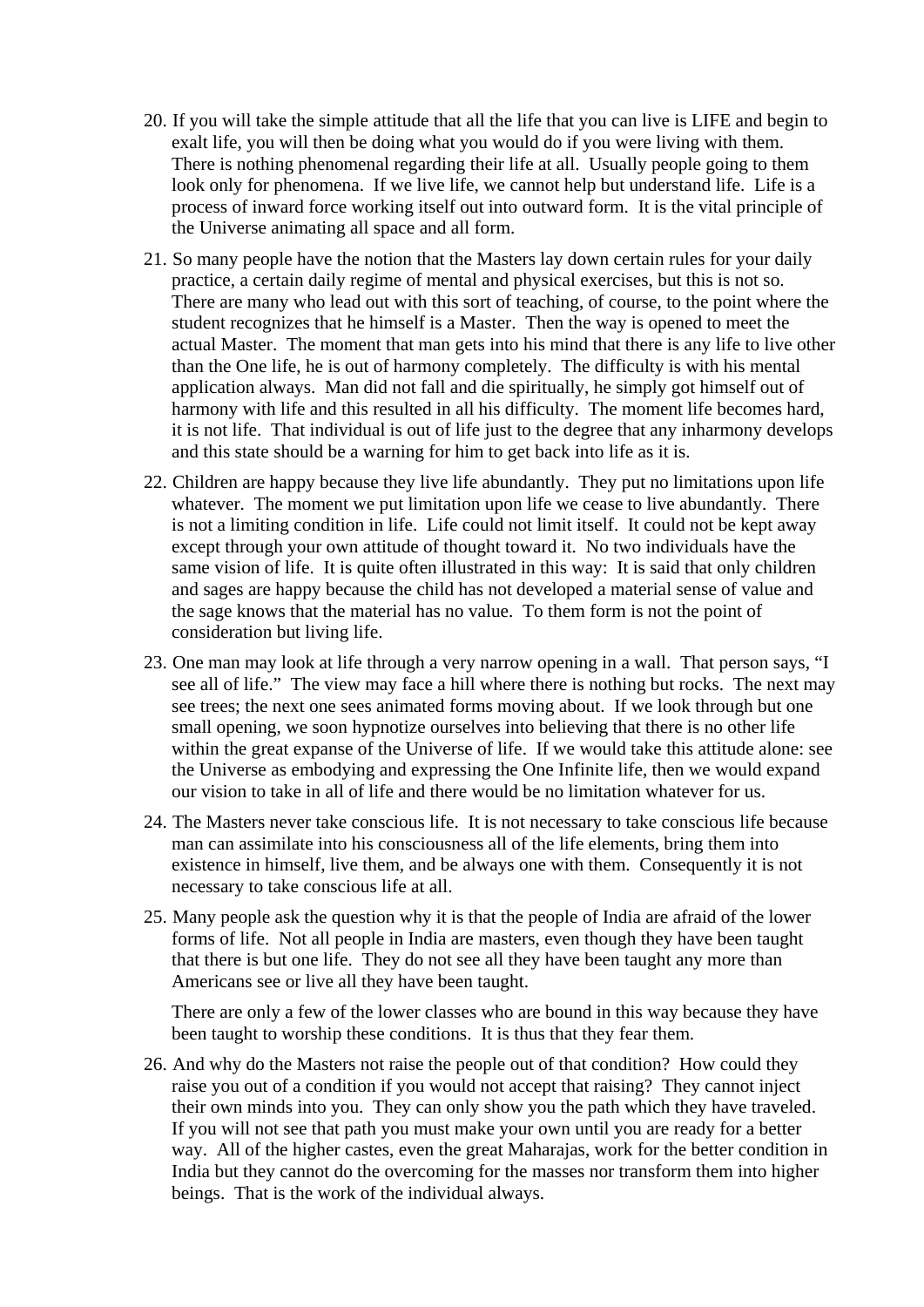- 27. It is a misconception to think that the Masters live an ascetic life. We have never found them so living. You will find them in a loin cloth or in the highest walks of life! You will not find them isolating themselves at all. There are a few, a very few compared to the whole, living in seclusion in order to give out more fully to the whole world certain conditions for betterment. But they are only groups who come together for that specific purpose. They do not live an ascetic life at all.
- 28. You may see a Yogi living an ascetic life for a certain time for a certain purpose only but then, they never allow asceticism to become hypnotic. Yogi means living for a great experiment. Many of the so-called "holy men" of India live a complete ascetic life but usually they are beggars and not Masters. A great many of them are as dirty and as filthy as anything you can imagine. They are leeches on humanity and nothing else. But they are not the Masters. Just because a man goes about saying mantrams, or sitting in Samadhi, he is not thereby a Master.
- 29. We have never known of one of these who has reached a high accomplishment begging of anyone but they are giving all of their time to the betterment of humanity. They do not beg anything to give away even. They have, as they put it, all that they want and to spare always. They do not go around and beg for others to give. They do not organize charitable institutions. They go out and assist all of the time, separating themselves by their accomplishments. There are thousands of people in India who are giving out continually and yet, we have never known any of them to take a penny from anyone. The beggars who call themselves "holy men" are such only by their own designation. They have nothing to do with the Masters.
- 30. Life is always a matter of giving. To draw on the Universal life that flows freely throughout infinite space is the privilege of anyone and his way of living life should be to receive from this source and then give it out to all who are around him, inspiring them to seek life where he has found it. This is not only the work of the Masters, but it is the work all men should be doing. This is living life as it should be lived and is really the only life there is. To merely receive from those about you is not life at all but a constantly contracting existence. To seek life from the material world is to lose it.

# **FOR THE TEACHER**

Paragraph 1. It should become evident to the mass of humanity that life as revealed by the illumined has always been portrayed in its universal and eternal aspect. That life which is manifest in form is only the outcropping of the vital essence that fills infinite space. Life is not confined to a period of expression through form but is and forever remains the movement of the creative force that produced form in the first place and that form was produced for the sole purpose of affording it expression. No one lives truly until he knows that life is moving in and through him and eternally seeking a fuller, freer, richer expression always.

Paragraphs 2 and 3. Life being universal, it is universally expressed in every form, and when the sense of separateness disappears from the mind of man he may enter more fully into its activity and align himself more completely with its purpose. Only in the human consciousness do complications seem to develop and life and consciousness are so inseparably united that before man can realize life in its fullness he must expand his consciousness to see and live life as it is. Only his mental reactions to the appearance keep him from this fuller life.

Paragraphs 4, 5, 6, 7 and 8. The text of these paragraphs shows clearly that it is the period during life when man's outward thought, his thought developed through his material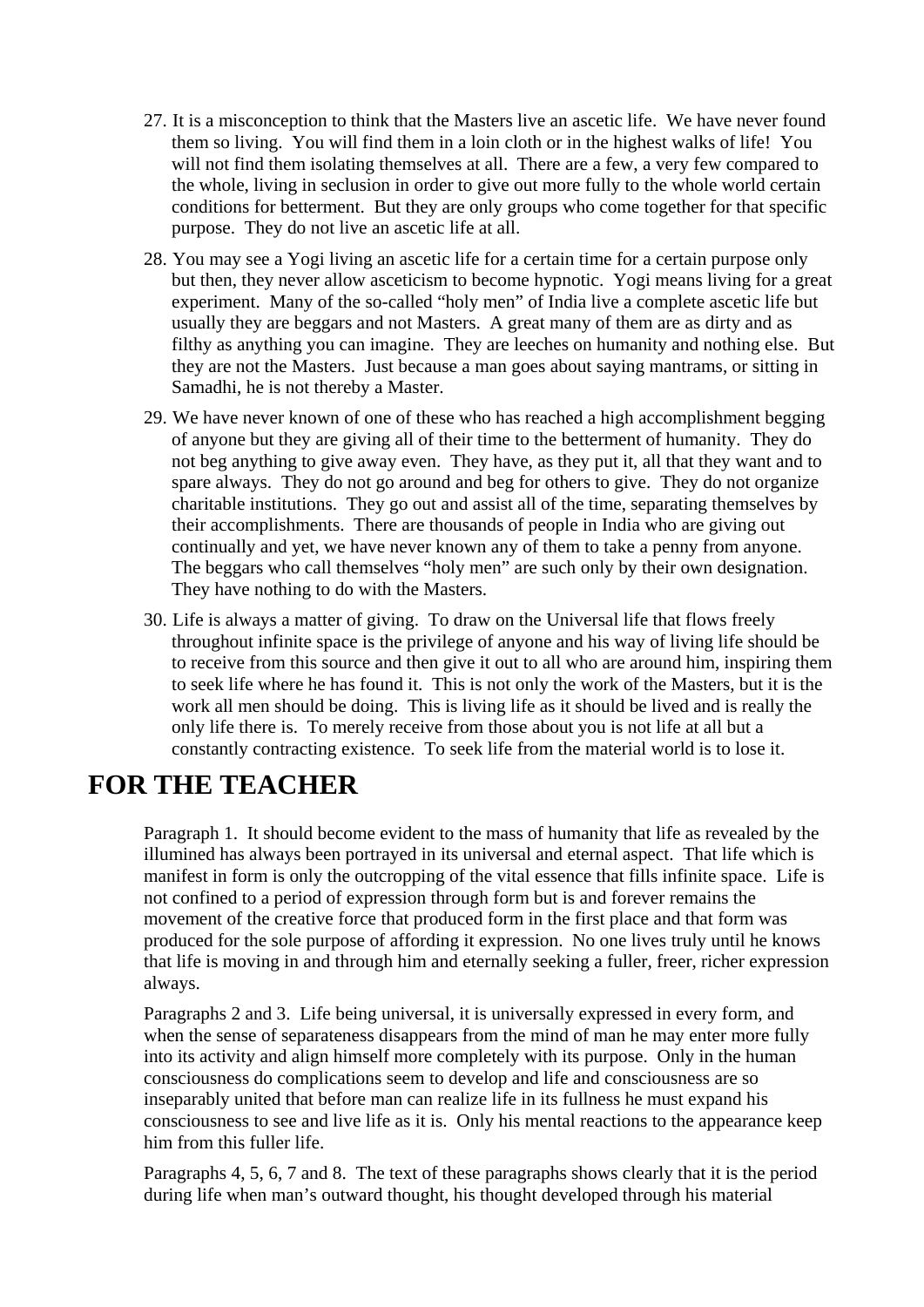contacts, so greatly interferes not only with his life but with his capabilities generally. It is this period of false estimates of life, his world, and himself that impedes his entire existence and it is only prior to this state and occasionally following it that man seems to enter into the real joy of living. The genius is one who seems to a degree to escape this period of thought oppression; one who has the courage or fortitude to go his own appointed course and not let the world thought of limitation hinder him. The reason man, in his later years, seems to live a more spiritual life is that the false run down like an eight-day clock and then his true nature asserts itself. Had this consciousness been preserved through the years of oppression, his body would not have been sapped of its vital forces and his greatest years of usefulness would have been extended indefinitely.

Paragraph 9. The age of the body is not designated by the span of years which we call life. The body is forever renewing itself and the cells and tissues which form the body are constantly being replaced through a perfectly natural process. It is the pattern under which this building process is forced to operate that gives the body its condition of age. We should be continually renewing our minds in accordance with the truth of life and then the pattern for the renewing processes of the body would be such that a more perfect and vital body would be the result.

Paragraph 10. Man is the book of life, the law of God. The governing principle of life is written in his inward parts, and this period of existence should be a process of self-discovery and self-expression. In the unfoldment of man's own nature he learns the secrets of his own being. Study yourself at first hand, the deepest longings of your own inner nature, watch them unfold and you will understand.

Paragraph 11. Sin, according to the Scriptures, is the cause of death. Sin is every thought and feeling that is out of harmony with the purposes of life. These thoughts and feelings make up the opposition to life as it would express itself through the flesh. To remove the obstruction would be the remedy, of course. Instead of perpetuating a consciousness that deprives the body of its sustaining power, thereby separating the body from consciousness in death, one should die to the false consciousness. "Forgetting the things which are behind, pressing forward."

Paragraphs 12, 13, 14 and 15. Life is a matter of progress and not profit as we construe it. Profit is contingent upon our progress and our progress is determined by the kind and quality of our expression. Expression should not be the constant projection of our own limited opinions but living true to the deepest impulses are always true. Only when we descend to the plane of what we call necessity or expediency do we begin to violate our inward sense of what is right.

Paragraphs 16, 17 and 18. "Man shall not live by bread alone." Only enough food is required to supply material for the natural reconstruction of man's body. What is more than this is but giving the functions of the body an excess of labor. One should feed more and more upon the substance that moves in the creative principle of his being and then he would find real nourishment. As food is supplying material for body building, sleep is consuming energies that have been wasted during our periods of false living.

Paragraphs 19, 20, 21. We must learn to contact our good at its source. What we are seeking does not come from another and it will do no good to contact Master or teacher unless we thereby are inspired to seek that in ourselves which he represents to us. "Not everyone that saith unto me Lord, Lord, shall enter in, but He that doeth the will of my Father."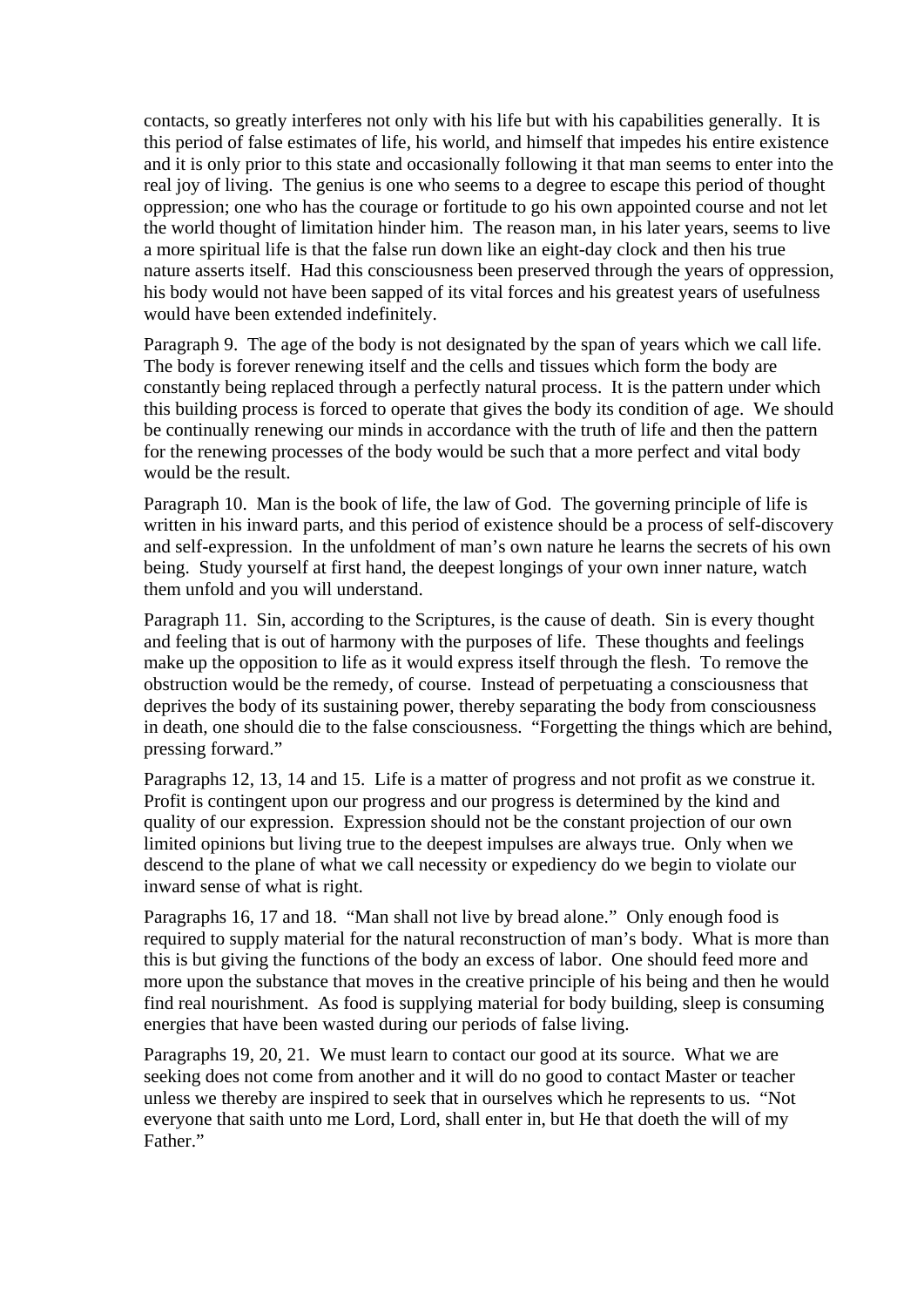Paragraph 22. The values of life are to be found in the Soul, the Real Self, the inner Master, and not in the world. The world has only the value imparted to it by the awakening of true consciousness.

Paragraphs 23, 24 and 25. Seek to find life as it is in its great universal movements which are revealed in your nature through your own highest ideals and deepest longings. Only when we measure life in our own limited ideas does it become limited in its manifestation through us. Depend upon the Life Universal for supply.

Paragraph 26. Man's individual right to expression cannot be violated in the true processes of life. It is by our own effort that we rise and not by the efforts of others. Vicarious living without effort upon our part is destructive to our own character and well-being.

Paragraphs 27 to 30. Life is action, self-expression, giving. It is as necessary to give in order to live as it is necessary to exhale in the processes of breathing. One should receive from his source and then give of that source in his highest expressions. One first receives from any principle by taking it into his consciousness and then he expresses it in outward performance. This is equally true in the processes of life. To receive without giving or to give without receiving is to make life static through surfeit or exhaustion. To receive from your source and express what you have received in manifesting your greater capabilities is the way of life.

#### CHAPTER X

# **THE UNIVERSE**

- 1. The Universe is the sum total of all things visible and invisible that fill infinite space. The Universe is the great whole, composed of all its parts. It might be said that the Universe is another name for God for He identified himself as "I am that I am and beside me there is no other." It is the sum of all life, all substance, all intelligence, all power. In it is contained all knowledge for it is Omniscience. It is the sum of all power for it is Omnipotence. It is the sum of all substance for out of it are all visible things formed. It is all Love for it is bound together in a single system and operates as a single unit. Love is the integrity principle or the binding principle which maintains the universe as a unity and keeps all its operations moving in perfect harmony and regularity.
- 2. The Masters think of the Universe as the universality of all things, with every condition and circumstance a portion of that Universe or universality. A person may become separate or he may separate himself in thought from that Universe. Then he becomes a unit which in thought only is separate or apart. But instead of being apart he is still a part of the Great Universe. One may become so separated in thought from that Great Universality that he surrounds himself with apartness or the sense of limitation. He may withdraw so far from that Universality in thought that he falls or descends in his capacities and, thus, he is in a measure separated from that Universality in which he really belongs.
- 3. Of course it is impossible to separate oneself or completely exclude oneself from that Universality, for that would be to reduce himself completely to a state of non-existence. But, when he returns to that Universality of Principle in consciousness, he is one with it and is lifted up into a higher state of capability. That is illustrated in the parable of the Prodigal son. He wandered in many lands and spent his substance but there was a welcome in the Father's house upon his return. Even the brother who had stayed at home was jealous of the reception. But the Father knew that the reception was always there. It is an allegorical picture of how one can extensively separate himself from Universality by thought and recognize that he is feeding on the husks and yet when he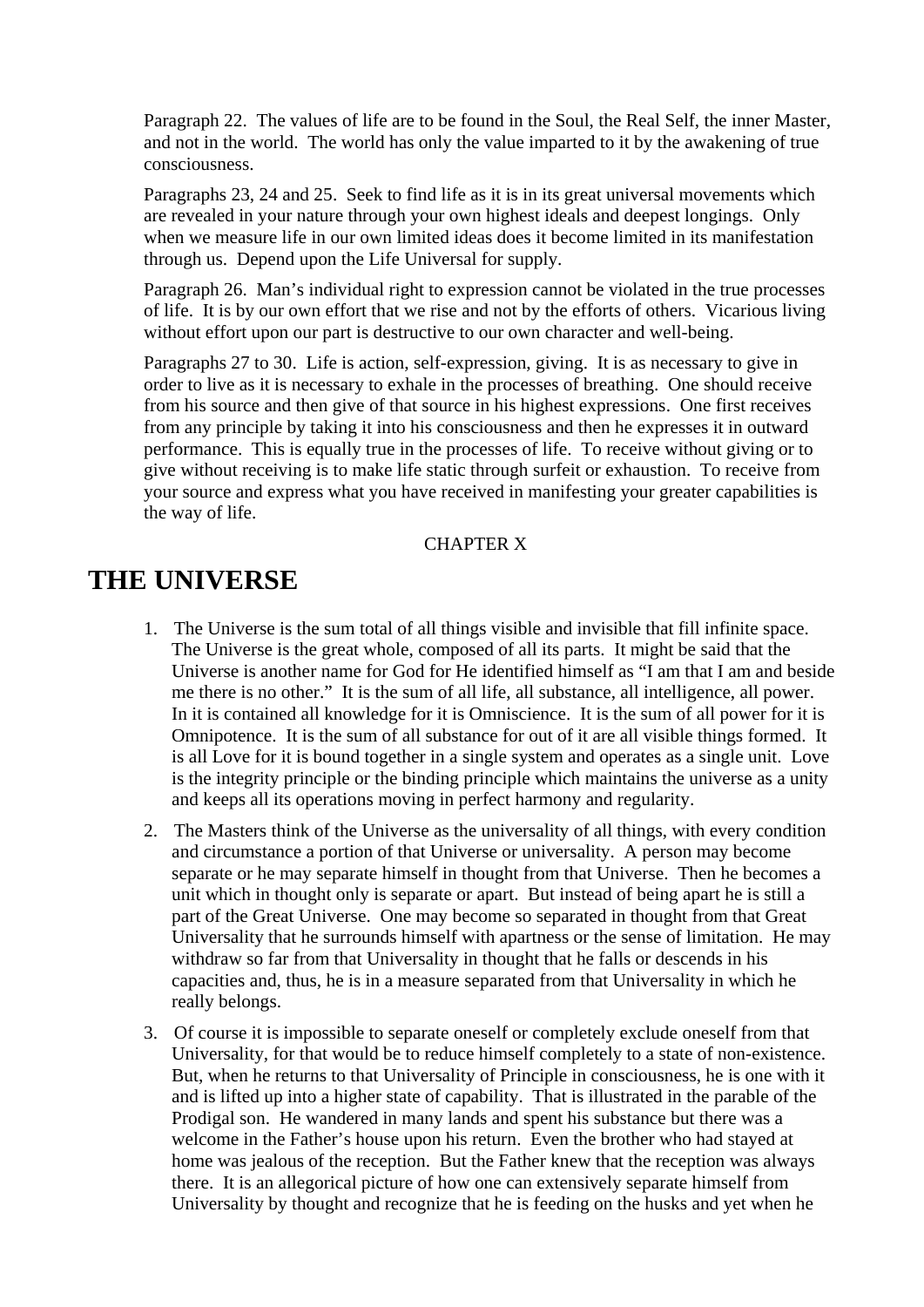decides to return to the Father's house there is everything there for him. In fact, the Father was not even conscious of the separation. It did not matter how far away the son had wandered.

- 4. All sense of apartness, isolation, limitation is only fictitious for it is impossible for separation to be an actual fact. If it were possible the Universe could not be a whole. David illustrated this fact in his realization that it was impossible to get out of the Universal System when he said: "Whither shall I flee from thy Spirit," and whether he went to the uttermost bounds of the earth, ascended into heaven, or made his bed in hell, that same Universal relationship awaited him. You cannot divide the indivisible.
- 5. It is the same when death occurs. Many feel that there is a separation there, but in reality, there is no such thing. We can be just as close to those that we feel have departed as we were in what we think of as this life. It is only the separation in our conscious thought. In what we call the Superconscious there is no separation whatever. If we would let go of that thought of separation there would be no evidence of separation for it exists only in consciousness. It might be more truly stated that separation exists only in unconsciousness when one is unconscious of the true state of being.
- 6. Separation is only an appearance for in reality there could be no such thing. If the Universe is a single Unit and all things within it are eternally united into a single system, how and where could any separation exist? In fact, it could be only an imagined state. Ignorance of the facts is the only kind of separation that can exist and illumination would completely eliminate that. Behold our God is One, say the Scriptures, and if God is the great ONE, all things and all people are included within him and, being included within him, they are one in and with him.
- 7. Our being is a complete Universe in itself and it acts in perfect harmony if we let go of every thought of inharmony or separation. The thought of harmony returns us to the unity of Principle. We can think of ourselves so far out of harmony that sickness and disease and discordant conditions come about but they are only that which is out of harmony. If we would keep in complete Universal harmony in thought there could be no inharmonious condition come into our lives . . . not one . . . because whenever we vibrate in harmonious relation with the Universal Principle no inharmony can manifest. It is perfectly possible for it to be so.
- 8. We make it possible ourselves for inharmony to manifest by the reduction of the vibration of our bodies and in no other way. We allow what should be the impossible to take place. When we look upon complete accord as an impossibility, we worship discord instead of worshiping harmony. That was the very teaching that Jesus gave out when He said that you of yourself are always harmonious. He referred directly to that harmony of Principle which in reality we always manifest and which we could not help but manifest if we would let go of that personal, egotistical desire for direct service from our neighbor instead of giving Service always. Our expectancy should be from above and our attitude toward the world as giving.
- 9. One of the easiest ways to isolate ourselves from harmony is to demand service from another instead of giving of our service all of the time.. It does not matter if we direct it to one individual or a million individuals. When demanding service from others we are always in that separation but when in service to all we are completely immersed in universality. When we give of ourselves we come nearer and nearer to that Universality where we belong.
- 10. It takes no energy from our bodies to give out Service, Love, and Harmony but it does take energy from our bodies to give out inharmony or discordant conditions or to give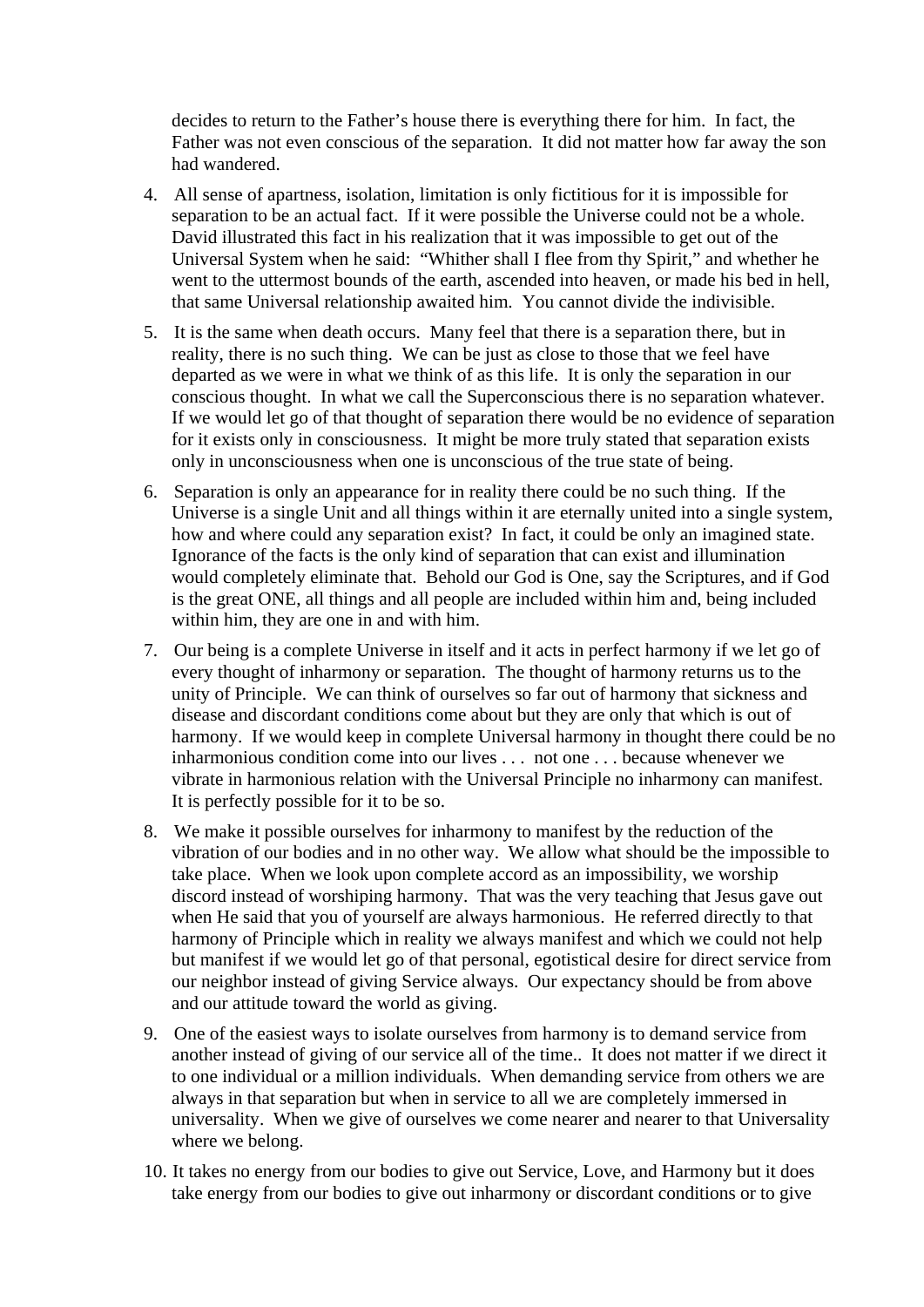out negative thoughts or words. All positive words or words of accord add energy to our bodies every instant that we are giving them out. Not only that, but we create an influence that returns and surrounds us with emanating energy.

- 11. One does not need instructions from a Master nor does he need to learn from a book what is true to the processes of the Universal life in him. One knows when he violates the law of life just as easily as one knows when he violates the law of life just as easily as one knows when the principles of music have been violated. Instantly a discord is recognized by anyone, whether he has studied music or not. The moment any discord or unpleasantness arises in the nature of man, that instant he should know that he is violating the law of his being. It is not only a violation of the law of his being but it produces inharmonious results in his body. All discordant emotional and mental states are sins against man's true nature. Everything that produces an harmonious effect in man's nature, that which gives him a sense of peace, freedom, power, and harmony, is in direct harmony with life and only harmonious results prevail.
- 12. Man is exactly the same as a test tube in a chemical laboratory. If we add harmonious solutions we get harmonious results. Otherwise we set up an inharmonious condition wherein we get either inharmonious results or no results at all. We might see great turbulence in a test tube but that is not inharmony if the correct chemicals are placed in that test tube. It is the same in our bodies. We never set up inharmony if we induce or give out only harmonious thoughts and feelings. It is absolutely impossible for us to set up inharmony if we give out harmony, because we surround ourselves with an influence that is completely harmonious. And, if it is all harmony, no inharmony can manifest through that influence. It is all controlled through consciousness and we become perfectly conscious of harmony, far more so than we can become conscious of inharmony, because harmony is our natural state. That is done by refusing to project our vision to inharmony.
- 13. If people think that they cannot properly discriminate in the matter of consciousness, they can give out Love to the best of their ability and refuse to give out anything else but Love. That will bring them accurately to harmonious conclusions. Jesus placed Love before everything else. There is a little book written by Henry Drummond entitled *Love, the Greatest Thing in the World*, which gives a complete key to the harmonious solution of every condition that comes up. It is the simplest little book ever written and has a wide circulation. It takes only about ten minutes to read it but it takes a lifetime to live it. In the living of it there is perfect harmony and perfect freedom.
- 14. If one should take a negative stand and deny the Spiritual, that does not change the spiritual at all. It could not change Spirit for Spirit is eternally unchangeable, but your wrong ideas would slow up your own progress. We should not concern ourselves with what the other person does or what we think he should do, because we cannot tell when his actions or creations will bring him into direct harmony again. Jesus said, "Loose him and let him go." He thus gave him the privilege of incorporating the Christ consciousness. He saw everyone as the Christ. That very statement: "I see the Christ in every face, in every form," is indicative of His attitude.
- 15. Do not let the world tell you what it is like for it cannot do so. It is not what it appears to be. It appears to be limited but it is not, for it is formed out of the Universe and Science tells us that each cell is a replica of the Universe. You must learn to find out what the world is like by knowing what the Universe is like and then you will be able to tell the world what it is. Only in this manner can you be free for you are expressing only what your own consciousness is. Look through the surface until you see the inner reality and you will find that "Nothing in this world is single, All things by a law Divine with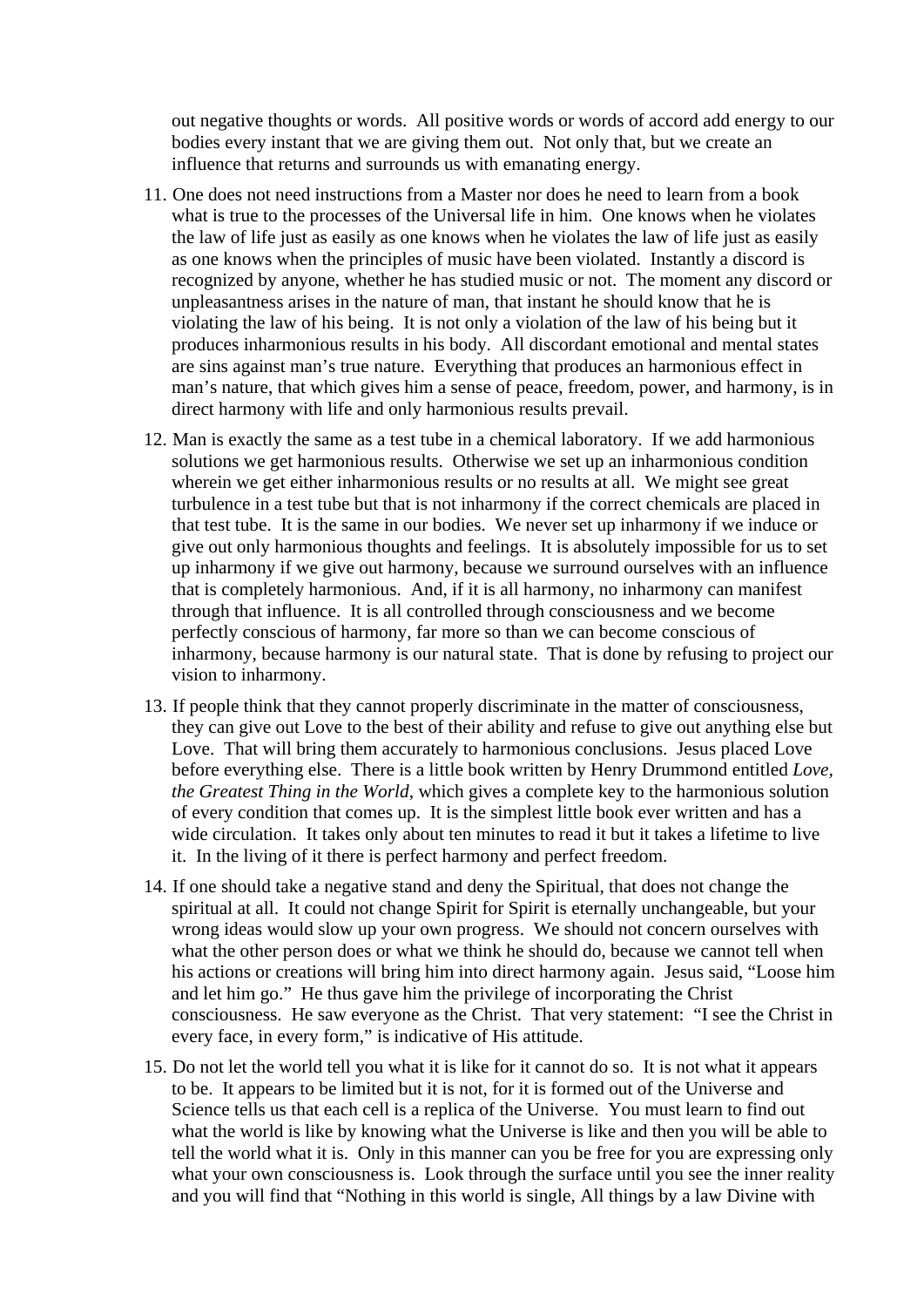one another's being mingled," and there is perfect harmony and perfect freedom for yourself and for the world.

- 16. "When the first man was born, your Christ was born," is the true Christ message. "Before Abraham was I am," "The glory which I had with thee in the beginning before the world was." Add love to all statements and they move in harmony with the Christ as He taught. We can so surround one with Love that that very influence floods in upon him and it may in an instant change his whole life, his whole thought. We are not dominating him when we surround him with Love for that is his native environment. We are only placing an influence that he may accept, thus changing the whole course of our own lives and thoughts. We are but seeing him as he really is, seeing him as God sees him. This does not hinder or influence him but it frees him from hindrance and influence, because we are surrounding him with that influence in which he was created, that state in which all men live in reality.
- 17. It is far better to love your enemies and pray for them who persecute you because you merely exalt yourself and at the same time help to free them from those characteristics which cause them to act as your enemies. You are doing a double service both to yourself and to them. The gift is to the giver and comes back most to him. Then, too, sometimes our so-called enemies bring our thoughts out into the clear light of day more so than our friends do.
- 18. Should you have a supposed friend that does you a great wrong, a harm, the consciousness of perfect love can absolutely change the whole aspect of the situation. That is man's privilege, not his duty. And a privilege is the greatest motive for all of our service. It is a real privilege to love your enemies and exalt them because you are thereby exalting yourself. It is the greatest exaltation in the world to exalt your enemy and see him standing higher even than you stand.
- 19. This practice is the greatest sincerity for to be sincere is to be without blemish. It is to be whole. The moment that you cut that individual out of your consciousness you have allowed that individual greater privileges than you have allowed yourself. You must exalt him and then you have finished with the matter. If you loose him and let him go before the exaltation, it is not finished, for you still have your own consciousness to mend. It is like this: you never knew that man before he came into your consciousness. Now you are perfectly conscious of him because there was some situation with which you or he needed assistance. The moment you have gained that which was needed and have finished with that person through exaltation, you can loose him and let him go back just as he was before he came into your life. Then, when your duty is finished and the exaltation is complete, you are both free. Both can go your separate ways the same as you did before. Unless this is done the blemish is still in your own consciousness.
- 20. You see, all imperfection exists in consciousness only. There is to you no imperfection in those whom you have not contacted. The moment you recognize any imperfect state through contact with anyone, that imperfection is thereby brought into consciousness. Before perfect harmony in your nature can be reestablished, that state must be erased and love is the only attitude that will erase it, for love is the Universal Solvent; it restores everything to its native state in the Universal Scheme. Only in this way are you free and only thus can you free the other person.
- 21. It is impossible to "loose them and let them go" without the element of love. Pity, either for the other person or for yourself, is not the way of release. Pity always binds you closer to the imperfection. You can pity yourself to the extent that you will tie yourself up with them faster and faster. You can also pity them until you do exactly the same thing. Pity reduces everything to the low estate of the condition involved, while love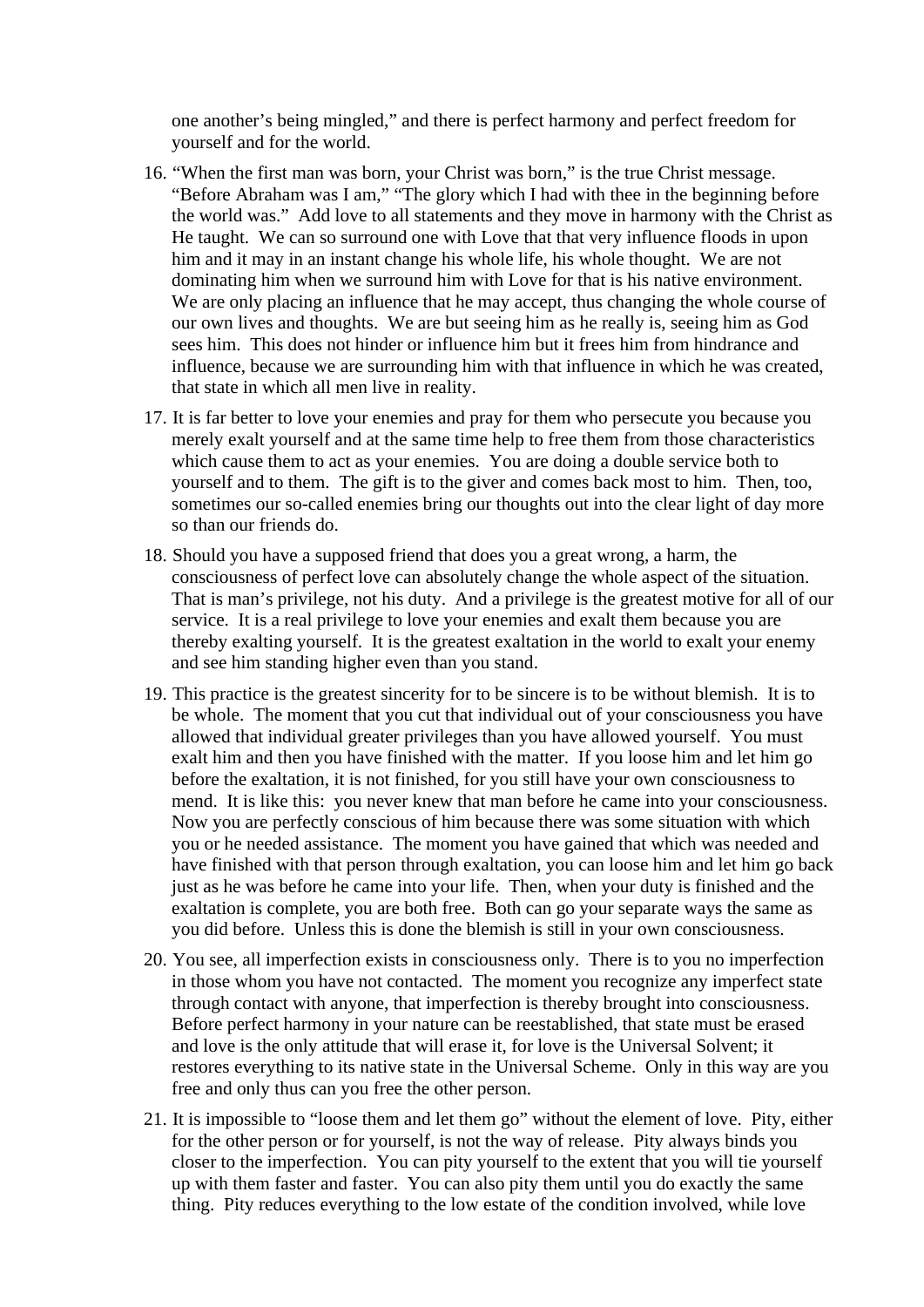exalts the same elements into their rightful place in the Universal. Love is the highest thought you can have. Jesus exalted himself and everyone around him through love. Love is the very essence of the Universe and, in perfect love, all things are untied into the Universal Whole.

- 22. To the individual the universe may be large or small, just as his consciousness dictates. It may be a single atom, it may be a complete body, or it may be the one entire Universality of God completely Universal. When we say universal, if we do not limit our thought to any separate division, we are speaking truly. The thought then is allembracing just as light surrounds and fills all space. There is a very good saying regarding that in the Mahabharata: "When I see Light, I see all universality." That is because Light is the vehicle that carries Universality into complete existence. The moment we exalt a word it becomes light. The Universe is unlimited. There is no limitation outside of the human concept. The animal never limits itself. It is only man that limits himself.
- 23. The theory of the expanding Universe is not accurate except in that it expands in our thoughts, or rather we expand our conception of the Universe. We are always discovering that it is larger than we imagined. The Universe is constantly expanding and contracting according to your own concept but not within itself, for the Universe is the sum of Infinity. Many people think of the Universe as referring to a single solar system but a solar system is only one cell or atom in a Universe of innumerable solar systems.
- 24. There is one law governing the Universe for the Universe is One. We need not obey a single law that is less than the One Law. There is but One Law and that is the only thing that we need to obey. A human being does not need to obey even the manifestation of law, which is gravitation. You need not obey even the conscious manifestation of law; you need obey only the law that controls these manifestations. The moment you become unconscious of the manifestation of law you are perfectly conscious of the Law that is All, the Allness or the Universality of Principle. Every manifestation of law then obeys us. We are in complete authority, complete dominion over every manifestation of law.
- 25. The thought that there are lesser laws, such as the law of matter, brought the idea of materiality or mortality into effect. It was not Adam, it was the man who followed Adam. Matter is but one attitude of consciousness, the same as thought is but one attitude of consciousness. In other words, matter is only a fixed mental habit. Thought and matter are in reality only avenues of expression and neither should be limited in the considerations of men. Adam, of course, did express consciousness but not the mortal consciousness or mortality of consciousness. That was attached to his name long after the advent of Adam.
- 26. To the Master there is no material universe. The visible Universe to him is the manifestation of Spirit and is, therefore, spiritual in essence and governed by the law of Spirit. It is this knowledge which gives him power and therein is the secret of all individual power. To know the law of Spirit and to live in harmony with that law is always power of unlimited degree. And that law of the Spirit is the law of Love. It is love that governs infinite space and all forms that are projected in space. That is why the Scriptures say that if you are in love you are in God and God is in you. Love is harmony and therefore keeps all things in harmony not only with itself but with each other. When man is in the consciousness of love or a consciousness of perfect unity with all things, he is in a state of perfect harmony with all things and with all people. Love is, as it might be said, cohesion, or a binding force that keeps all things in relationship to their source. Working in harmony with their source they work in harmony with all projections of that same source. But love will dissolve that which is not in harmony with the Universal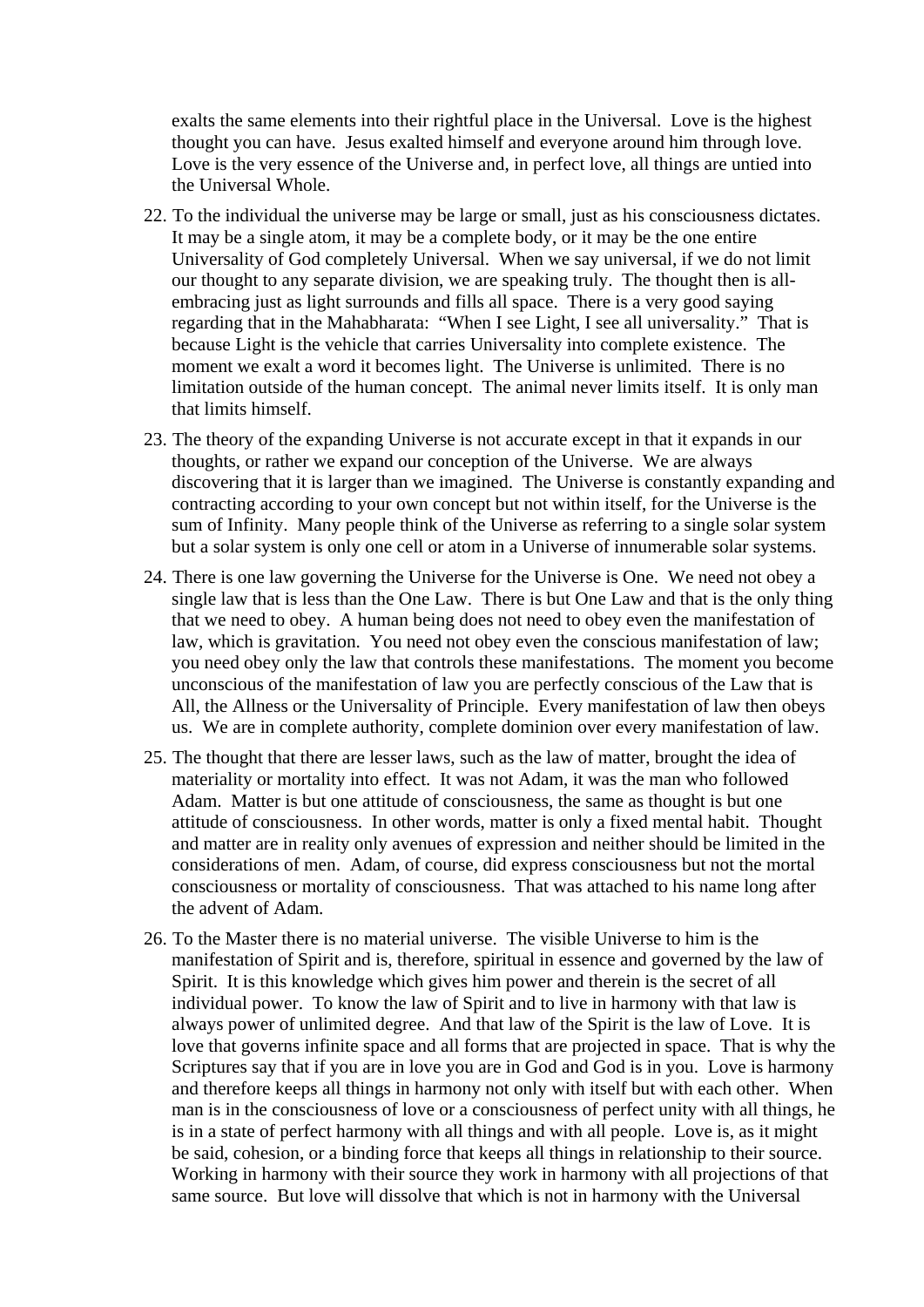order for it demands of everything its complete adherence to the principle of its own nature, which is Spirit. For that reason love destroys hate, greed, selfishness, and selfseeking and the ego that comes from those states of consciousness.

27. Man is a replica of the complete Universe and he is a complete Universe within himself when he includes himself in that Whole. If he would let go of every thought of creed and dogma, he would be completely out of superstition. He would be completely unlimited. The moment that we unlimit ourselves, it can be shown through photographic evidence today that light emanates from every cell of our body. Light, in the same way, emanates from every cell of the Universe. The source of this Light and energy, which invigorates and fills the expanse of the Universe and the Universe of our body, is the Great Central Sun. Cosmic means great; it is the whole of which man is a part.

### **FOR THE TEACHER**

Paragraphs 1 and 2. This lesson, like the ones just preceding, deals with the Universality of all things and shows that all manifest forms are contained within the whole and are an inseparable part of the whole. It also deals with the fact that each individual organism is in miniature what the Universe is in all its infinity. The point in these first two paragraphs is to help the student to the realization that all the immeasurable power and force that moves throughout Infinite space moves also within him and that his attainment in life is determined by the degree to which he becomes conscious of and works in harmony with these forces.

Paragraphs 3 and 4. Man is only isolating himself by ignorance and by perpetuating his own notions of separation. There is nothing in the attitude of God which separates man or relegates him to obscurity and weakness. God is intent always upon fulfilling himself and, instead of moving to exclude man from the blessings that are rightfully his, is seeking always to manifest Himself through man. Man needs but to eliminate his obstructions to the Divine purpose.

Paragraph 5. There is no death! What seems to be death is only that state where man has crowded the Divine Fact of his being so completely out that it cannot longer sustain the body. The life of the body is the Spirit that created it, and when through ignorance the body is completely dominated by false concepts about life, the body has lost all its true sustaining power and, therefore, can no longer function. This is what is called death. The spiritual man, the man that God created and the only man that God knows, lives as eternally as God is eternal. Your ideas live on when the forms through which you have expressed them are destroyed and God's idea of man lives on when it is crowded from the vehicle designed for its expression. They remain one in and with the Father Principle, and, whether in the flesh or out of the flesh, all men may be conscious of the eternal Unity that exists if the ignorance which causes the sense of separation is dropped out of consciousness.

Paragraphs 6 and 7. Ignorance is the only enemy of man. Knowledge of the facts brings him into harmony with the forces of infinite space, all of which are friendly and move constructively for his good. In principle there can be no opposition to itself. Therefore, all that there is in the Universe is moving in the very nature of man and his position is the direct point or vehicle in and through which infinite power and possibility is manifest.

Paragraphs 8, 9 and 10. It is impossible for anyone to find peace and harmony so long as they are expecting everything and everybody to do for them what they alone can do for themselves. No one can give us that which we already possess and cannot awaken in us that which we ourselves refuse to express. It is not the world or the people of the world that can give us what we need or serve us in accordance with our need. Every good gift and every perfect gift comes from above. The Law of the Universe moves from Principle, God,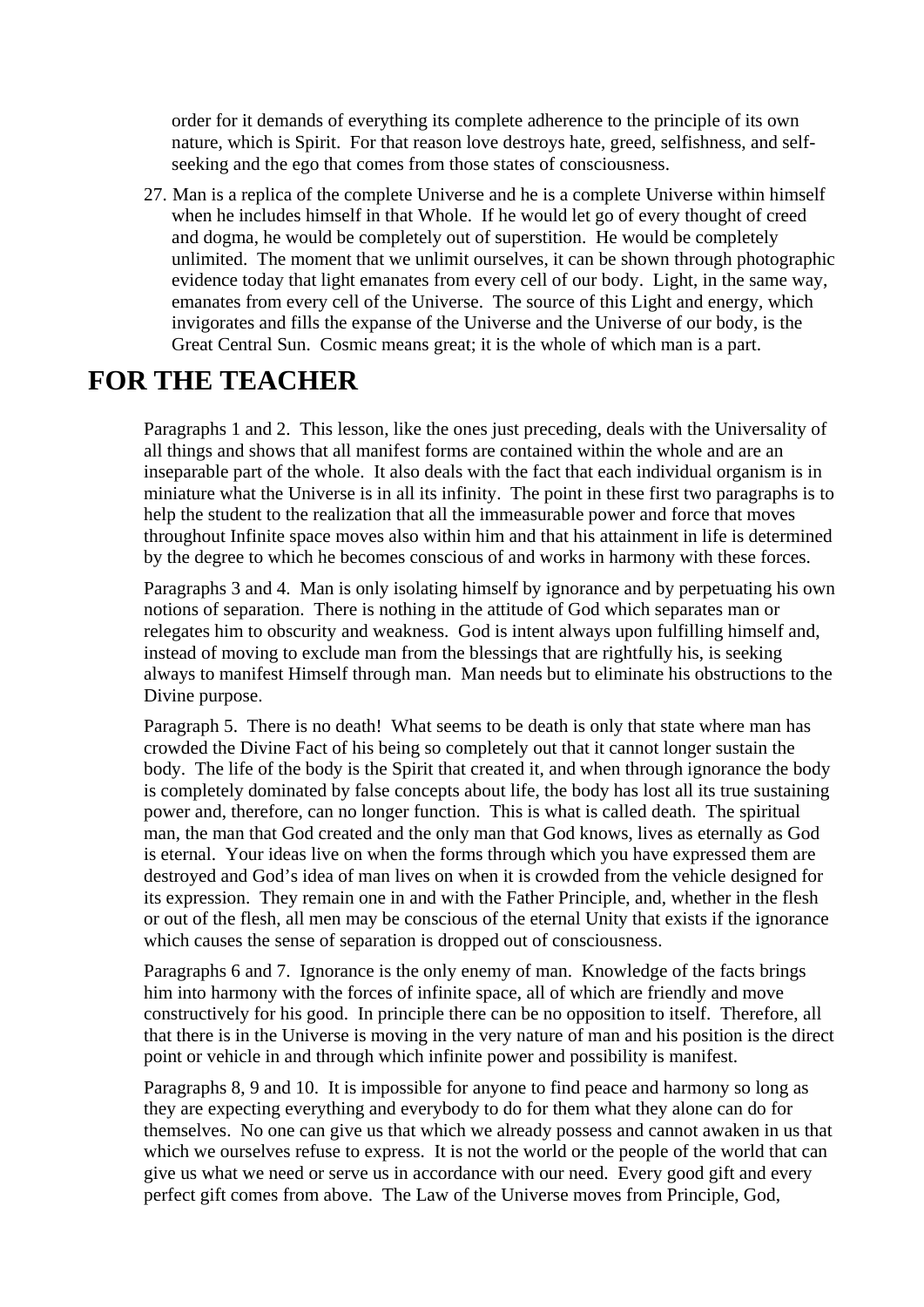through the individual manifestation and then gives of itself, its true nature, to the world in service. If we reverse the process, expect the world and its people to give to us so that we in turn may become happy and harmonious, thereby attaining our Divinity, we can but meet disappointment. God is the beginning and is the Great Servant of mankind. To receive His spirit is to become the Sons of God, and then our attitude toward the world is to bestow our great gifts upon all around us, a gracious and generous service.

Paragraph 11. Man's own nature is the Book of Life and, if he will study the eternal trends of his inner nature, allow the deepest side of his nature to expand and grow, then he will understand himself, the Universe, and the law of the Universe. He will not need any man to instruct him.

Paragraph 12. This should be obvious to anyone who has known turmoil and peace within his own nature. Only when false elements are induced into his nature does this upheaval come and only when he receives into his nature that which is harmonious is he in harmony. Man is the chemist and he mixes within himself that which produces his pains and his pleasures.

Paragraphs 13, 14 and 15. It is as easy for anyone to tell what is in harmony with his nature and the purposes of God moving through him as it is easy to tell the difference between harmony and discord in music. This is as evident to the one who has never studied music as to one who is a finished musician. It is just as easy for the most ignorant to recognize discord and inharmony as it is for a Master to do so. We must learn to discriminate and refuse to let ourselves indulge in any mental or emotional reaction that dulls our sense of perfection.

Paragraph 16. It was not Adam but ignorance that caused man to forget his divinity and it is ignorance that keeps us in bondage when in reality there is no bondage. Infinity fills all time and space and our mission is to awaken to the fact that all of Infinity moves through us and our capacities are measured only by this fact.

Paragraphs 17 to 21. The greatest doctrine of Christ was Love, for love is not only the fulfillment of all law but is the solution for every problem that arises in life. Love is the law of the Universe, and when it becomes the ruling passion of the individual, then he is in harmony with all the forces of infinite space. He that is in Love is in God. Love is first to be developed in the individual as an inseparable Union with the Infinite. Being one with the Infinite you are one with all the manifestations of the Infinite. This does not mean that you are to love the imperfections in the world, in your neighbor, or in yourself. Drop these out of consciousness and make your union with the Divine that is back of this outward mask in which you cannot see or know God.

Paragraphs 22 and 23. Your Universe is the one you see. "The Land thou seest, that will I give unto thee as an inheritance." Back of all things is Light for in the beginning was Light. The light became the life of man. Even our material scientists say that light is the foundation of all manifest form. Therefore, man's real body is not a body of material flesh but a body of light which includes the flesh, for light sustains the flesh in exactly the same sense that oxygen and hydrogen sustain water. When ignorance is withdrawn from consciousness we will see and manifest the light.

Paragraphs 24 and 25. If one obeys the constitution of the United States and gives everyone the right to life, liberty, and the pursuit of happiness, will he not automatically obey every other law in the country? Obedience to the Highest law automatically involves the fulfillment of every obligation to every other law. The law of the Universe is Love, and if one moves in love, conscious union, and oneness with God and man, he will not do anything that would violate any lesser law. But in this sense he would move in an infinitely free and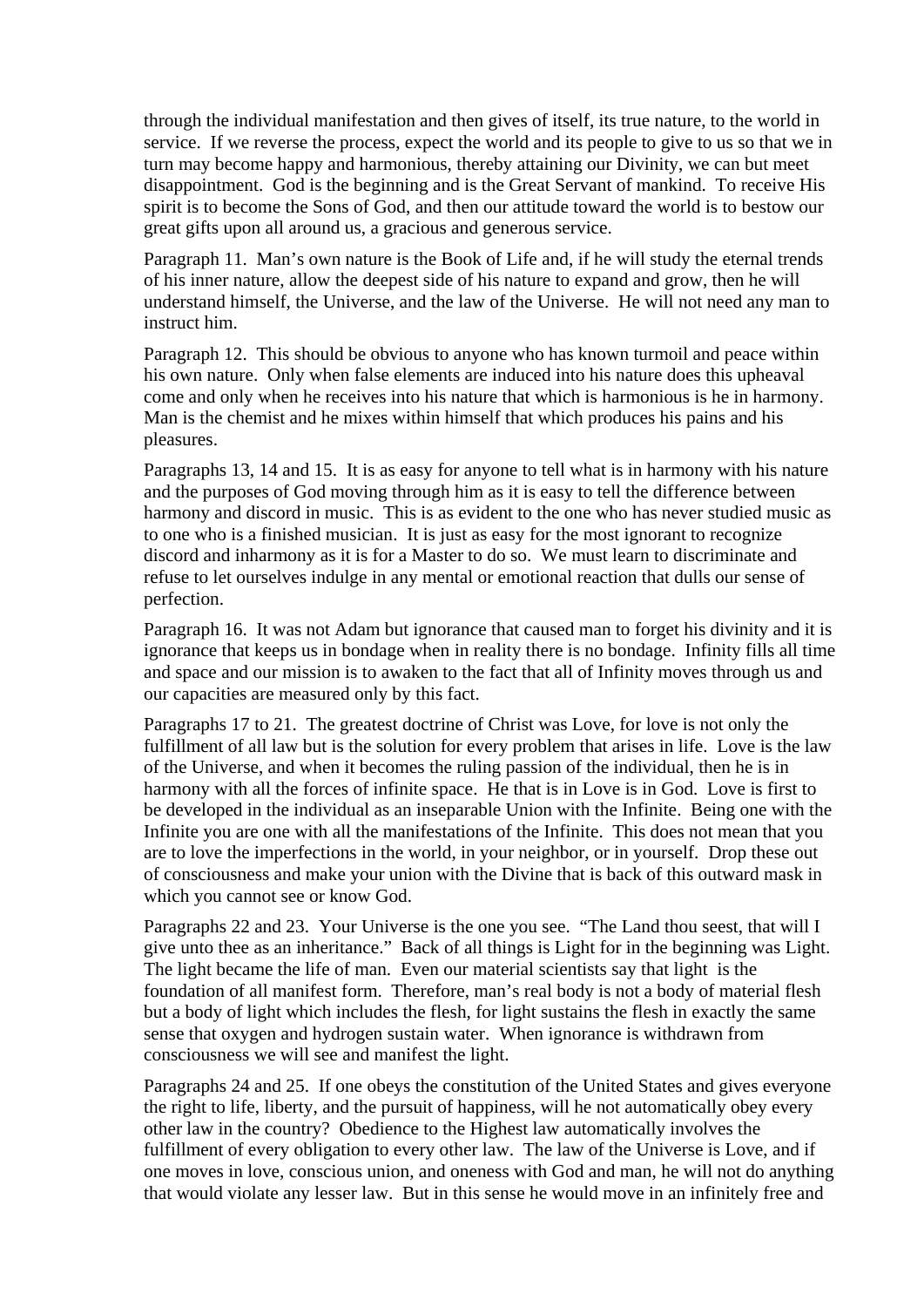uncircumscribed manner and there would be no sense of bondage by these lesser manifestations of laws.

Paragraphs 26 and 27. The Universe and all that is contained within it is one single system and our mission is to so see it. Not that it matters to the Universe so much, but it makes all the difference to the individual. His release comes in his knowledge of things as they are.

#### CHAPTER XI

## **YOUR SELF**

- 1. When Jesus the Christ taught "Unless you become as a little child, you can in no wise enter into the kingdom of Heaven," He gave one of the most profound truths. A child has not yet been hypnotized by the world idea of limitation and lives naturally in harmony with its source. That is why most grown people love to be with children. They radiate the natural harmony of the Universe and that is the natural environment of man. If we would only drop all the ideas that have related us to the world, we would find ourselves in that determination which comes from the Universal movement and we would perform the works that are always seeking to manifest themselves through our nature. "Wherever thou findest self, drop that self," wrote the ancient Hindus and that is still the central teaching of the Masters. Only when habits to the contrary are dropped from the primal nature of man can he hope to live the life which is the only life. Most of our attempts at living are so completely adverse to the purpose and natural trend of life that it only leads to the dissolution of the flesh. "There is a way that seemeth right unto man, but the end thereof is death," said Jesus.
- 2. Know this: There is nothing that really limits man and keeps him in a state of uncertainty and inefficiency but his own thought. When these thoughts are removed he may enter into the life of the universe with ease and then his life begins to give evidence of its natural possibilities. "In that day when ye think not the son of man cometh," was the wise instruction of the great Master. All thought that comes into man's consciousness from the world is but a reflex of the impressions so received and man is not a reflector. Man is the projection of the Divine and, only as he allows the deepest impulses of his own nature to express, is he in life as it is.
- 3. The divine purpose of the law of life is to perfect and refine the nature of man until it is a complete and perfect expression of Itself. When life is lived in this way, without the reserve and restraint caused by the hypnotic spell of induced thought, the nature of man is continually refined. This requires the constant control of the individual until all his nature is a unit in expressing the one single purpose. The determination of this force is then perfect outwardly as it is already a fact in the Universal. Only in this way can man fulfill his destiny and receive the full support of the Universal forces. Many people wonder why God does not manifest through their own ideas and give them what they imagine they want. God no more acts through the ideas of man than the law of nature acts through infertile seeds, except to disintegrate them. God or Spirit is about his own business, fulfilling his own ideal and purpose, and man must come into harmony with this Universal purpose. Then, and only then, will he attain that state of complete childlikeness where he lives life naturally. Natural life is perfect and produces perfect results. Our ideas are either altogether imperfect or incomplete. They have not the nature or purpose of the Universal trend in them, therefore they are only to be discarded and put aside in order that the higher influences may become the determining factors in our entire being.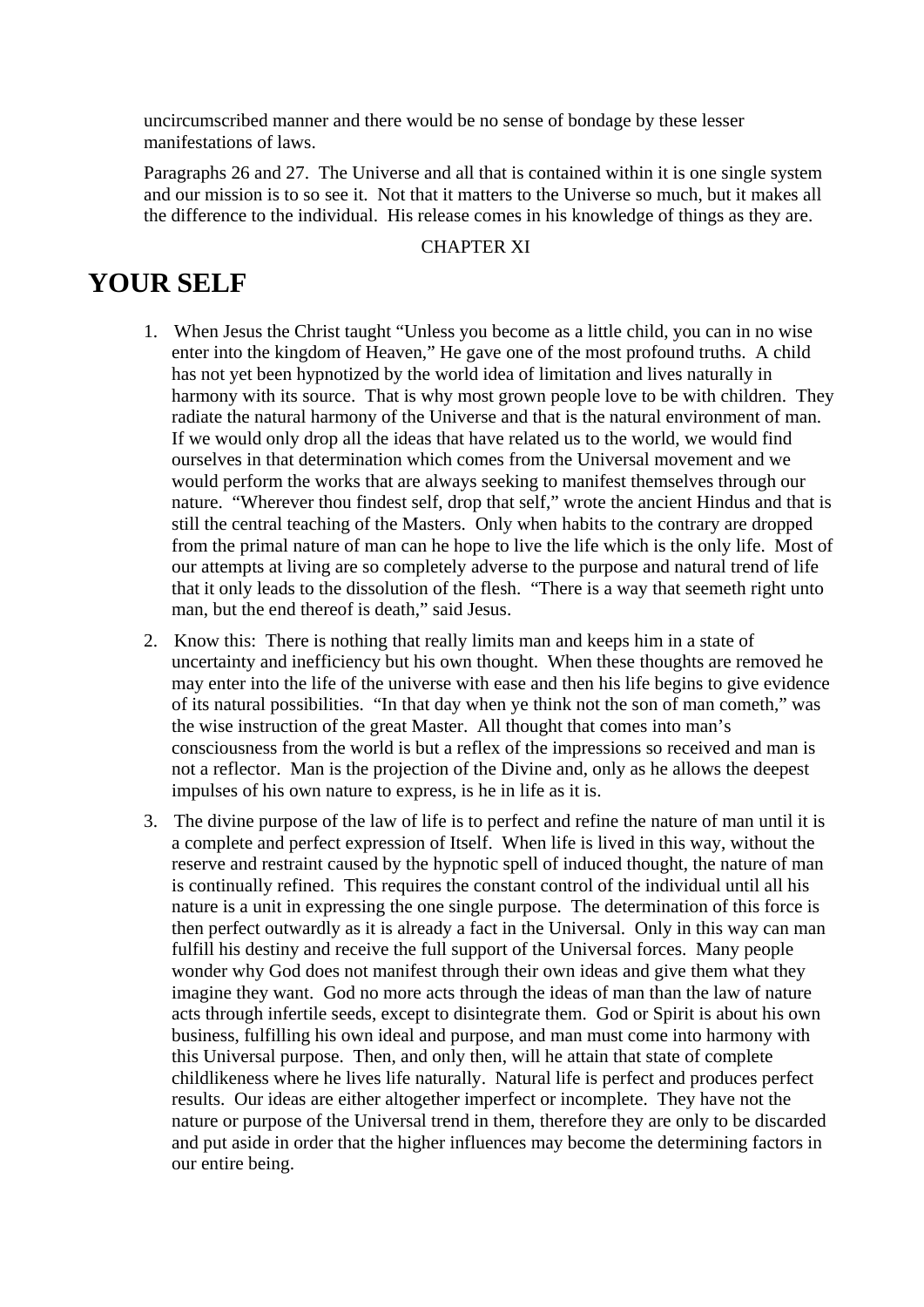- 4. You say you have been taught that the first law of nature is self-preservation and so it is. But that does not mean that one protects his own life at the expense of another. The law of life moves to preserve and promote life. The life of a Master is one that promotes and preserves life for he lives in harmony with the only life which is. In him there is no revenge and his whole motive is to protect life from every intrusion. That is the secret of Mastery. Until one has mastered that in his own nature which would destroy his life, he is out of life. But when he is free from that which would destroy life he is completely in life. Even Jesus did not condemn those who crucified him but released them from the karma of their own ignorance through the law of forgiveness.
- 5. The fact is, to hold another in blame or to attempt to place blame upon another, is only to involve yourself in that ignorance. Protect life wherever it is manifest. Guard your own life and the lives of others from all ignorant intrusion. Protect yourself and others from any thought or act which would involve them in anything but the fuller and more harmonious expression of life. To do otherwise is suicidal. Constantly refine your own life by protecting the life all around you. But, to protect others is not only to protect them from bodily violence but to protect them from their own ignorance and the ignorance of others. Free yourself and others from the hypnotism of human thought and see yourself and them as free sons of the highest. Only in this way can you enter into life and to enter into life is to become the master yourself. If someone does you an injury, free him instantly in your own mind and free him from the possibility of criticism or condemnation from others. Always hold him freely in the Universal life.
- 6. Many people never stop to think why artists paint a halo of light around the saints and masters. It is because they are illumined and illumination is always there when the veil of ignorance, the cloud of hypnotism, is removed. You even see in some degree this same light around children and it is the emanation of this light that makes you feel peaceful and calm when in the presence of very small children. They are perfectly free vehicles of the Universal life. This is the influence one feels and the light one sees around a Master. He has become as a little child; he is freed from all world ideas that dim the light. Light is life and when one is completely in life he is in light—he IS that light. One who is completely in light lifts everyone into that same light to the degree that they are willing to let themselves respond to its influence. It is nothing supernatural that people should see light emanating from a Master. It is perfectly natural for that is life in its natural state. You have all potentialities within yourself and you are able to recognize life as it is in those about you if you will just let yourself see. The only thing that prevents it is your unwillingness to drop what you have come to believe is your state or condition. Drop the veil and behold, there is the light.
- 7. To advance, you must come to see yourself as a Master. You must conduct yourself as a Master. There is no one who can teach you mastery nor is there anyone who can give you mastership, for they are already yours. Practice is required. You must live as a Master lives, think as a Master thinks, act like a Master acts before you would know a Master if you were to meet one.
- 8. Just how do you think a Master would meet the situations you have to face every day? Try meeting your problems in the same way. How would a Master speak to those about him? Try speaking in the same way. What would a Master's attitude be toward those about him? Try expressing the same attitude. Could you imagine a master worrying about business? Would a Master gossip and hate and become jealous or angry? Would he flinch at some particular task? Well, there is a pattern for you, for your own idea of how a Master would face life is exactly the way you should be facing it. If you will so face life, conscious that this is the determination moving in the Universe with which you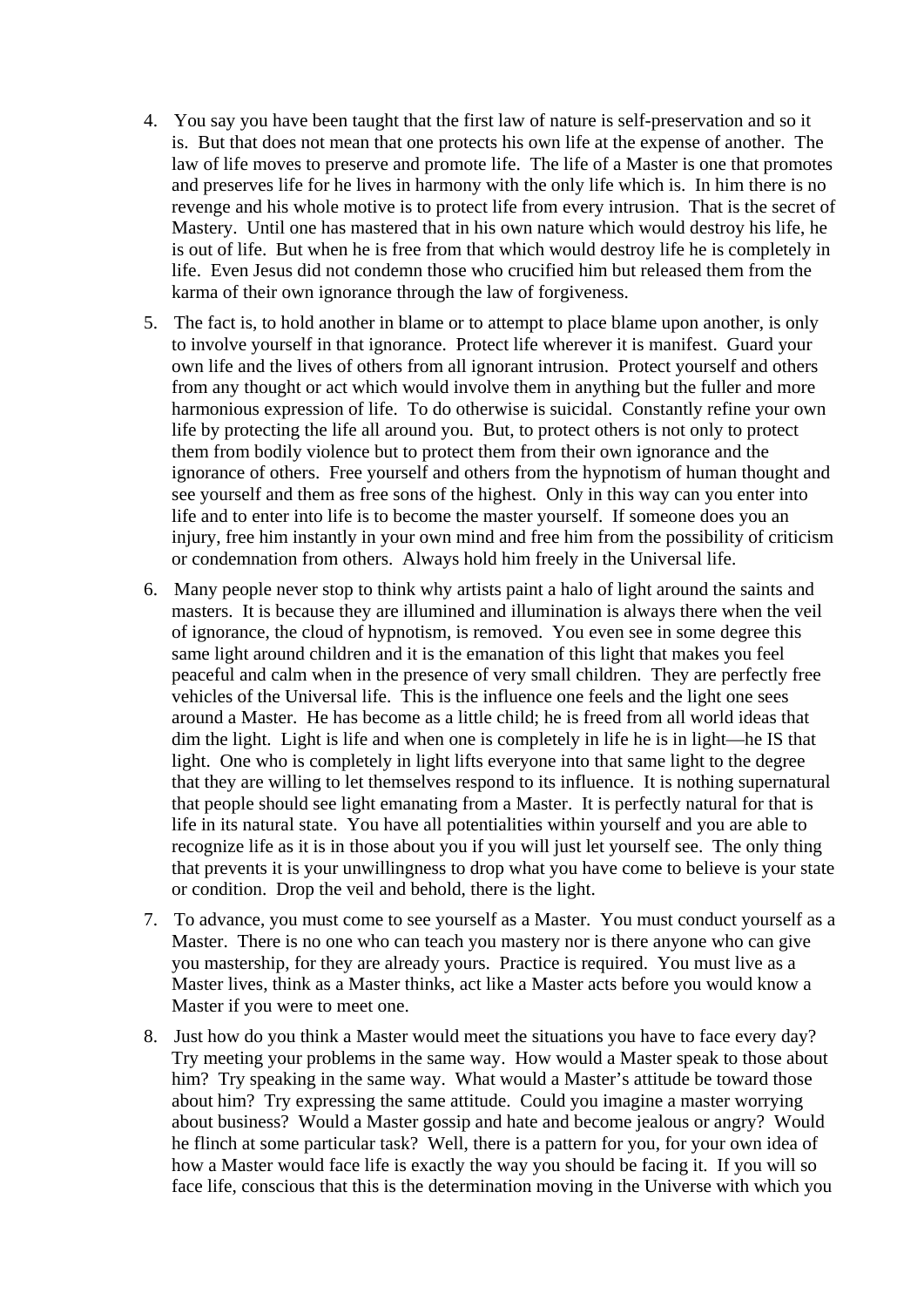are one, you will find the seeds of your own mastership sprouting and growing into their full stature.

- 9. Can you not certainly see that what they have always taught is true, that it is not necessary for you to sit long hours in Samadhi or go through mystical rites and religious forms to come into illumination? They have prepared the way. They have proved that when you work outside the mind with its thoughts and just enter into life as it is, you are then in the state of mastership and, by so continuing until it is your own attitude as you face life, that you are then a Master. Drop that self which you seem to be and begin to live your life as you inherently feel you should live it and you will find that to be truly YOUR life.
- 10. Nor is it at all necessary for you to journey to India to find your master or teacher as many students believe. Your teacher and your master is your own SELF. The Masters and Jesus do not journey in the world for their knowledge and power. They look within themselves to that Self which is the God within and that is why they are masters. So long as you seek outside of yourself that which is to be found only within yourself, you will not find it. It is in this way that you will always be able to know the teachings of a real master. The unillumined tell you that you must find some teacher outside yourself but a Master tells you that you must find the teacher within. This is the main point which Christ tried to make clear to the world. "Lo here and lo there" is the anti-Christ teaching. "The Father within" is the true Christ teaching.
- 11. It is now seen what you find moving in your Self, that deepest side of your own nature, you must be doing outwardly. Practice makes perfect and it is by practicing your own Mastership or living life as it should be lived, doing as you instinctively feel a Master would be doing, that you will find that all you have been seeking is already here, completely manifest. All that was necessary was that you completely step out of character as you have been living and into the new character, living as life should be lived.
- 12. When one learns to live from the Soul, the Self, and not from the mind, everything in life is clear and understandable. You know what you should do, where you should go, and life becomes simple and harmonious. That is life as it is intended, life as it is, life as we must ultimately live it. Children only live in the realm of thought when we have taught them to do so. They live naturally in the beginning and we should become like them and not make them over like ourselves. That does not mean we shall live unintelligent lives and that we will have no thoughts. It means that we will truly live intelligently and that our thoughts will be the outcome of properly expressing the Inner Self.
- 13. It is true, to make this complete change from what we appear to be to what we really are, to enter into life as it is, will require some determination. Whatever the Hindu's belief is, he gives his all for it. He will walk hundreds of miles to fulfill what he believes to be his spiritual duty. When we are equally intent upon being what we instinctively feel we should be, we shall arrive without difficulty. We must quit hoping and wishing and set about doing and being.

#### **THE CORRESPONDENT WRITES**

Note: Because of the interest and helpful suggestions which the following letter from Mrs. Grace G. Hahn will hold for the students, we are making it a part of the lesson at this time. Mrs. Hahn was a member of the party with Mr. Spalding in India.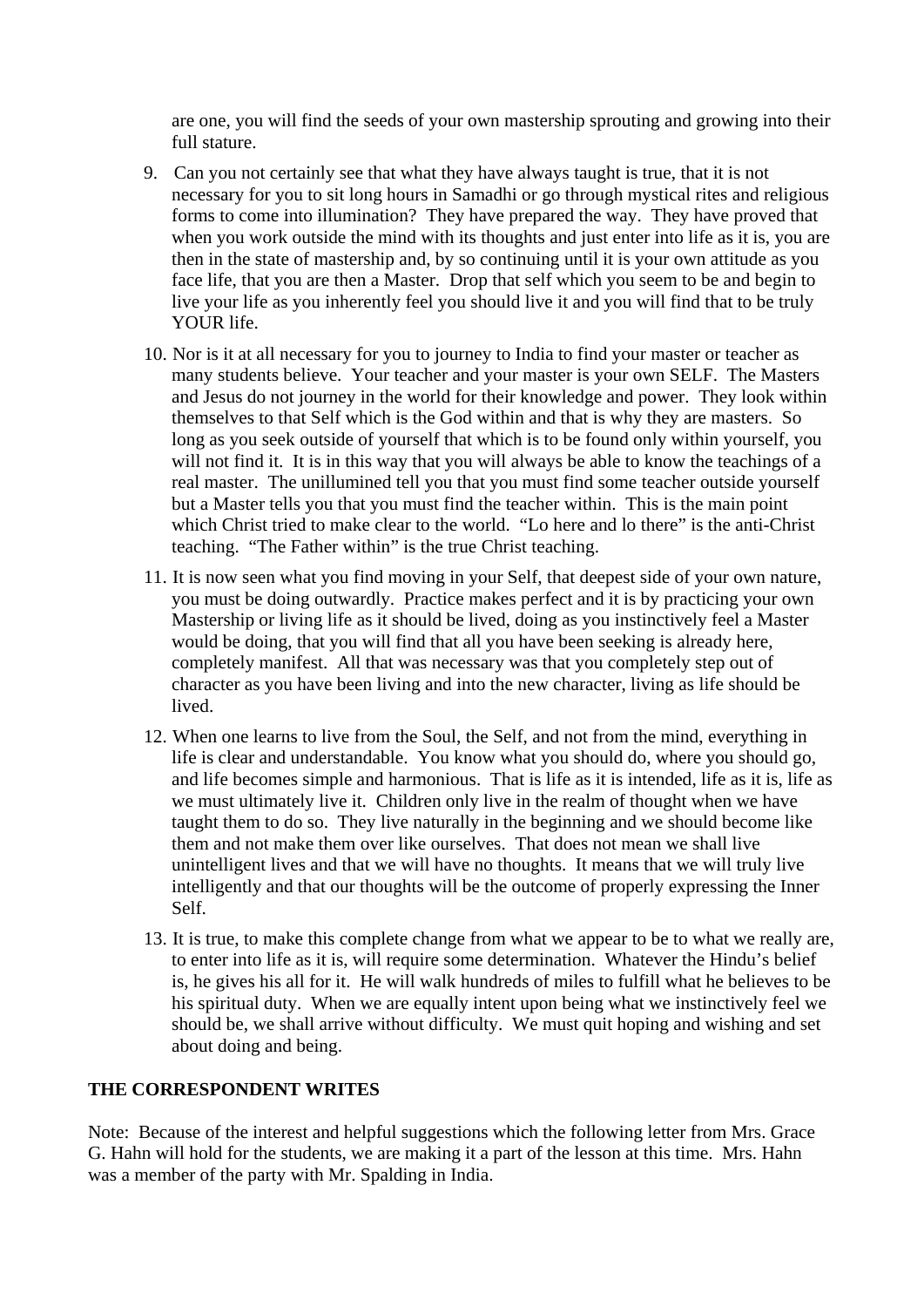"I will try to recount some of the experiences since writing you last.

"Mr. M. M. Ghose, a friend of Mr. Spalding's, invited us to be his guests on a river boat trip to Dacca, the Ashram of Swami Paramananda. It would be very difficult to describe the jungle through which we passed. At places the river was so narrow that it was impossible for two boats to pass. Then again the river was one-half mile in width. All was going well as we proceeded on our journey. On the evening of the third day at eight-fifteen, most of us were asleep in our bunks when we felt a terrific impact and heard loud screaming close by. We soon realized we had collided with another streamer. Suffice it to say that confusion and terror reigned for some little time and we were informed that the barge of the other steamer sank in a few moments. We were damaged but no lives were lost. It was impractical to proceed so we anchored for the night. The lights were gone and the boats were leaking badly. The small son of our host calmly entered the circle of excitement on deck and said: 'God has saved us all, Baba (father), now can I go to bed'? There was a hush for a few moments; then we all realized the lesson which this blessed Hindu boy had given us. We quietly went to our beds with the assurance that all was well. Here was a potential Master, quieting a whole boatload of people by his calm assurance and simple childlike faith.

"The next morning we proceeded slowly to the next town and took the train back to Calcutta. We are meeting some very wonderful Hindu men. A Mr. Sircar presented his book to Mr. Spalding and may I quote a single paragraph from the book which appealed to me? 'Complete Truth and life in its finest flowering cannot be enjoyed unless all the forces; natural and spiritual, can be controlled and applied to the unfolding of life in its increasing fineness.' We have spent many, many hours with him and feel greatly enriched thereby.

"A story told us at the Calcutta University one afternoon is well worth mentioning for the lesson it carries. The incident occurred 600 B. C. Even in those days there were disagreements in the teachings, so part of the adherents separated from the main group and tried to persuade the teacher to change his viewpoint. After a period of time the leader of the withdrawing faction saw that it was useless and decided to take the law into his own hands. He laid in ambush and when the teacher passed him he drew his sword. As the wounded teacher fell he called the assailant to him and asked him to sit by his side for a moment as he wished with his last gasping breath to speak to him. Very kindly and lovingly he told him to go straight ahead and then no one would know what had happened and thus many people be saved from avenging his death because in reality he was going on to a greater realization, but that if he returned the way he came he would cause many others to suffer for his deed. He alone would suffer for the crime which was his. The great Master gave this lesson to the man who thought he could harm him.

"We left Calcutta last Monday and arrived at the Ashram of Swami Omkar. Such a wonderful restful place in the country thirty miles from the railroad. After a couple of days of rest, each one of us was called individually to interview the Swami. As I sat listening to him talk in his quiet, calm voice I saw the light glow all around him and back of him. I was spellbound for a few moments and was afraid it would disappear but it remained as long as I did. The room was aglow just as Mr. Spalding has told us many times. It was my first actual experience and one that I shall always cherish and remember.

"Last evening I was again privileged to spend two hours with the Swami. He explained in detail the meaning of masters, or mastership. Masters become masters of themselves first. Mastery over anger, jealousy, greed, egotism, possessions—the wife possessing the husband and the husband possessing the wife—selfishness, and a thousand other things which we have taken upon ourselves.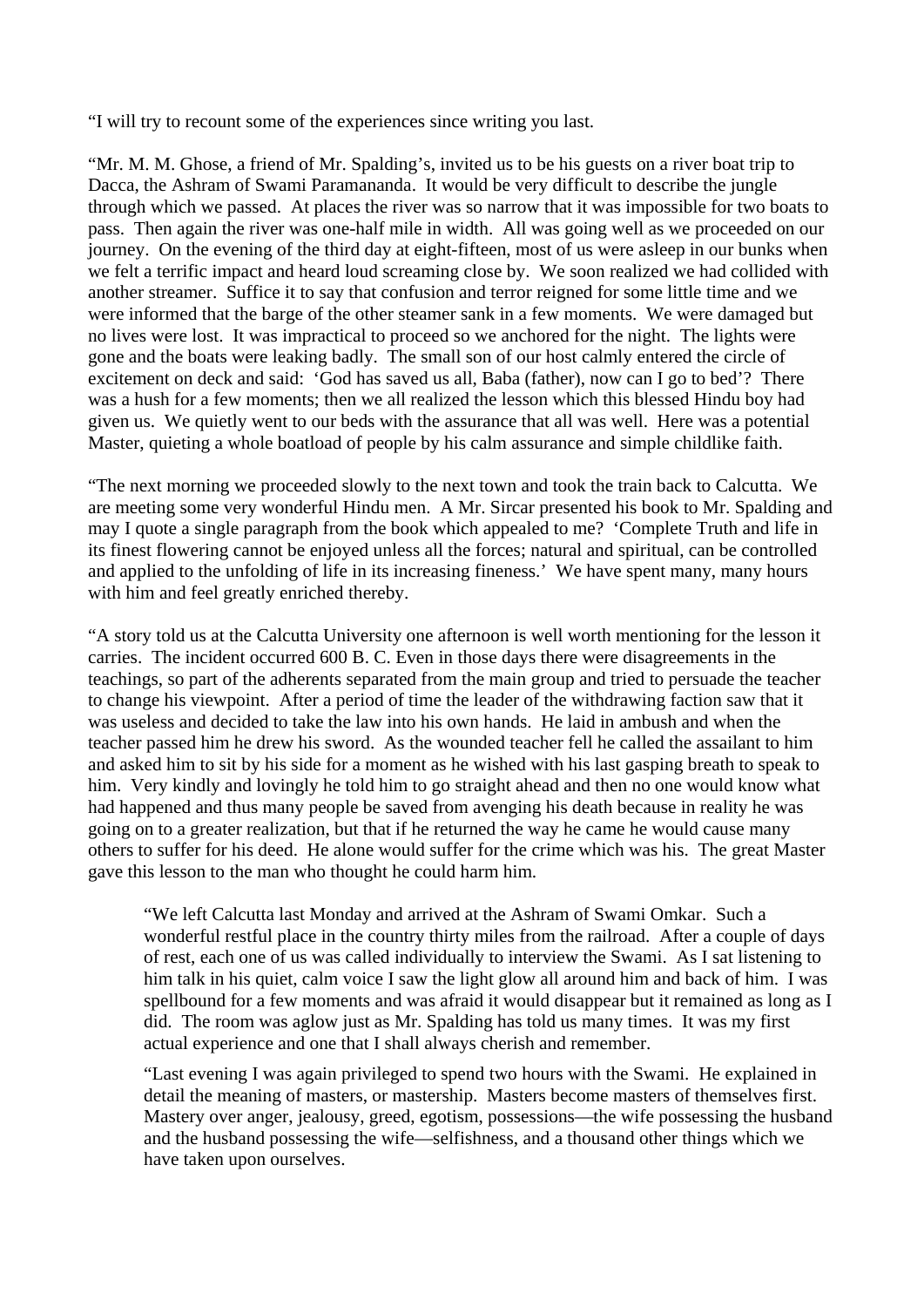"We came thousands of miles to see a master, one who has accomplished that which we could and must do in our own homes and environment. Just like the cow that wants the grass on the other side of the fence even though there is abundance all around. Swami gives one word as the foundation upon which we start upon the path and that is PRACTICE. Practice daily that which you already know. Practice mastery over anger. Practice the mastery of love toward everything in the Universe. A very large order I grant you but by eternal practice hourly and daily we will soon see the results and thus be ready for another lesson in the school of life. These silent men know the value of the law of mastery over the self and thus they do not mingle with those that have not yet learned to be silent for at least some part of each day. How can we ever hope to contact them in our western chaotic state of mind? Argument shuts the door. An open mind and intuition alone throw the portals wide open. This much I have so far learned in India. I thought I knew it before but, when you come into the presence of one of these Holy men, you very soon realize it was theoretical only. It requires the actual practice and the soul's sincere desire to master the self and really become that which *they* have become.

"There is a wonderful Hindu boy here twelve years of age. He is a little master in the making. He anticipates every want or desire before we are able to express it. The eyes are the windows of the soul, therefore one must see the radiance of that youngster's smile as he silently stands before you wanting to serve you. He stood at my door last night and seemed reluctant to depart. Not yet accustomed to the Hindu custom, I waited for him to make his wants known and, as he advanced toward me with that wonderful smile, he looked me straight in the eye and said, 'I love you so.' Then he turned and was gone like a flash. During the meditation class he sits immovable for an hour in the silence. Some of the older ones go to sleep but not this child.

"We spent one happy week with the Swami, then wended our way southward to Madras. Mr. Spalding went ahead to Tiruvannamali and met Paul Brunton, the author of 'The Secret Search of India.' Mr. Spaulding wired us to come and after a night's journey we were met by Mr. Spalding and Mr. Brunton. We were taken to the ashram of one of the greatest living saints in India: Sri Ramana Maharishi. A great many people sit on the floor cross-legged for many hours just to be in the presence of this great man. He is one of the Holy men who gives his time to the students. He never speaks unless a question is asked and before the answer is given he remains silent until the answer comes from within. This contact alone is worth the whole trip.

"From Tiruvannamali we went to Pondicherry. A great man lives here but only appears in public three times a year. The next time will be on the twenty-fourth of February. The ashram is one to be long remembered. Many, many men students are living there and one is greatly attracted to them. Their faces radiate the life they live and there is absolutely no doubt about it. From here we learned that a Mela, or pilgrimage, would take place in Allahabad on the thirteenth of January. We went to Calcutta and then on to Allahabad. Never will I forget the sight which we saw at this Mela. Pilgrims from all over India, coming to bathe in the sacred waters of the Ganges, were there. The confluence of these two rivers, Ganges and Jumna, occurs here. The water is icy cold, yet they plunge in. They have come long distances under terrible hardships to join in this religious rite. A million people with but one thought, namely to bathe in the Ganges on this particular day. There were so many incongruous 'get ups.' Some naked, others bordering on savagery; some on elephants and camels, others in ox carts, all headed for the Ganges. I was greatly impressed by the religious zeal evidenced beyond question of doubt. What was it that would impel a million people to come to the Ganges? It was beyond my comprehension and the question seemed to revolve in my mind over and over. 'What am I seeking for in this place?' After I returned to the hotel the answer seemed to come and it was this: 'You are seeking the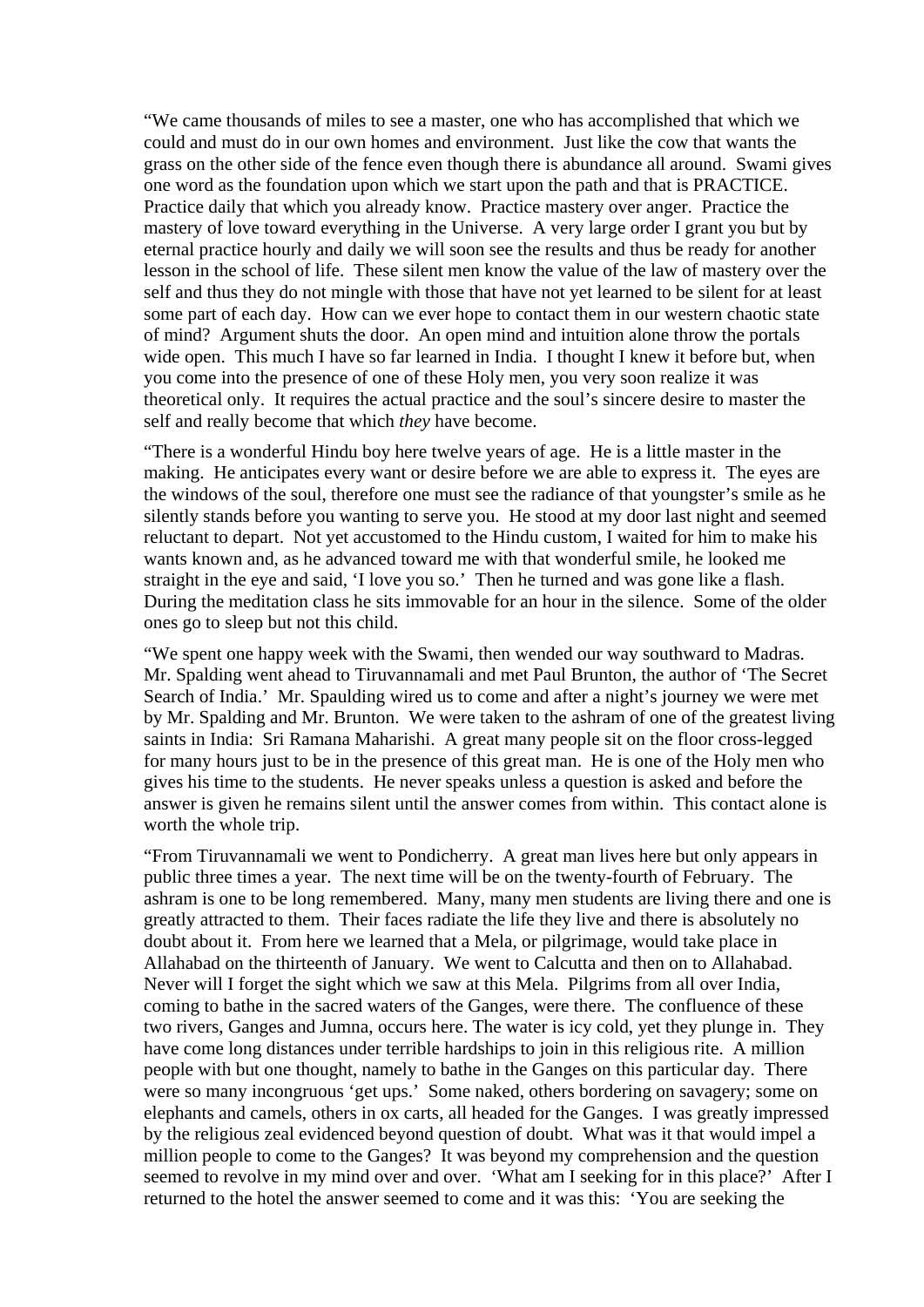Primal cause of brotherhood.' How can you be one with all mankind if you see only the exterior, if you think they are psychopathic patients; if you say that black is black and white is white? Do you not observe the same love throbbing in the heart of the mother as she fondles her babe whose tiny body is filthy, diseased, and crippled, wallowing in the dirt, poverty stricken, homeless, and actually starving, walking miles under tremendous hardships merely to bathe in the 'sacred' waters of the Ganges? What but the inborn spark of Divinity could possibly urge them on to lay it all at the feet of their conception of God? We worship God in luxury; they have nothing. Their feet are weary and footsore, their energy is their all, yet they give it to come once a year and every six, twelve and twenty-four years to meet on common ground and bathe and worship in their way. Just think of it. A million people on a small area of ground, peaceable, happy, singing and joyous. No sign of confusion or interference, each one regarding the rights of his brother to worship as he pleases.

"To me the real brotherhood is expressed here under inconceivable conditions, thousands of conditions which we never thought could exist and yet, from the hearts of these pilgrims love is expressed and the eyes reveal an unfathomable depth which we might well envy. All worshiping God, God, God. Many different languages, the rich and the poor, the halt, the lame and the blind. A smile will always bring forth a smile. In fact, they seem surprised that we will deign to smile or greet them in their own fashion. I sincerely wonder if we would smile under the same environment. Could we, or would we, on hands and knees crawl to the Ganges, worshipping God with every breath, scarcely able to keep soul and body together? Could we, I ask you, could we?

"We saw Saddus with matted hair, their bodies covered with ashes, naked with the exception of a G-string, and I asked the question, 'why should anyone treat the body in such a fashion?' The answer was that they have relinquished pride and are no longer concerned with the world. That is their conception of it and, after all is said and done, we all act and think as our conscience dictates and as our individual evolution has progressed.

"We take pride in 'dolling up' the body, while they go to the other extreme and spend their entire lives in caves and in the Himalayan mountains in the contemplation of God. They must first realize these attributes in themselves before they can go into the world and teach their inner experiences to others. We have many isms, creeds, and dogmas very often theoretical and intellectual only. Thousands of these pilgrims coming in from all over India for this great Mela are actually living the God-life as they understand it. Of course there are many professional beggars and one soon learns to differentiate. The intuition is the best guide. Beggars are beggars whether they are in India or in America. Here we see them in the 'raw' and there we often meet them in the best of society.

"We witnessed a man returning from the Ganges walking with a cane, his servant just behind him carrying his crutches. You may draw your own conclusions.

"Another great day is just ahead. On Friday the twenty-fourth the Mela of the sixth year occurs, so we will remain for that. I will continue this letter after that occasion. Mr. Spalding has taken two of our party to the Ganges today. I have remained at home to get this letter off to you."

*GRACE G. HAHN*

#### **FOR THE TEACHER**

In presenting this chapter, the letter from Mrs. Hahn should be read to the class, as it completely illustrates the lesson. Incident by incident which the tour party experienced is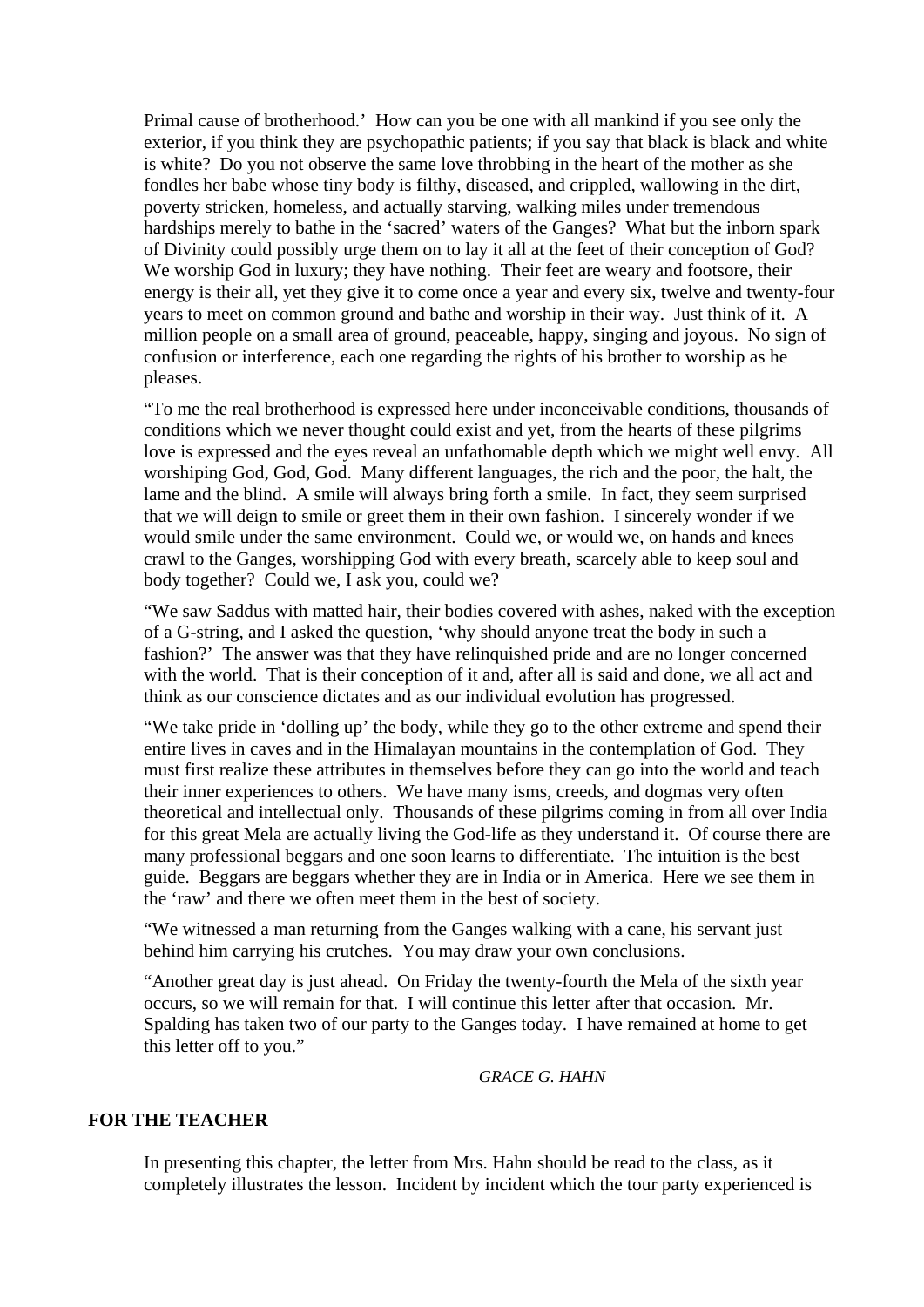explained in the lesson and the teacher can readily check from the lesson to the illustrations in the letter.

Paragraph 1. The age-old illustration of the child is not that we become feeble-minded or that we lack intelligence. It means that we live life as it moves out from our interior nature. That is why it is difficult for children to understand adults. They have not had their minds filled with thoughts, and they only live what they inwardly feel. When these inner feelings are completely dulled by having our thoughts drilled into them children become dull and inefficient like the older people. Thought is not the leading factor in successful living but is the outcome of successful living. Every step in human progress came from someone's inner conviction and thought was evolved to describe that which has been achieved.

Paragraph 2. Man is really not limited at all for he is a replica of infinity. He only allows himself to be limited by his thought. Live life as it unfolds from within and you will find life as it is and the key to your own mastership. Thought, word, and act are the outlets or vehicles through which life is expressed and not the standard from which it is lived.

Paragraphs 3 and 4. The purpose of the Universe is to perpetuate and perfect life in all its completeness. It supports in man only that which is in harmony with life. It destroys out of man's nature that which operates against life. It is said that evil bears the seed of its own destruction and that is true, but the seed of destruction in evil is the inherent good, and when good manifests it destroys evil, leaving nothing but the good. And life is the good that is always present and always moving to fulfill itself.

Paragraph 5. It is not an intelligent thing to place blame upon yourself or upon others. The only true intelligent thing to do is to protect yourself and others from anything that is less than the universal divinity. When we become as intent upon preserving the potential nature of ourselves and others as we are intent upon preserving our earthly possessions, the world will be filled with real Masters.

Paragraph 6. Look at yourself in the mirror. Is there any light in your face when you are sad? When you are radiant with joy, is there a light there? Imagine the light which would emanate from you if you were living that kind of life which you idealize and which is your life as you are capable of living it and as you should live it.

Paragraphs 7, 8 and 9. "If you want to know god, act as though God were."

If you want to know what the life of a master is like, live that life yourself. Only in this way can we really know. No man knows the things of God except the spirit of God which is in him shall reveal them.

Paragraphs 10 and 11. The distinct difference between the teachings of the illumined and the unillumined is that the illumined teach you to go within yourself for knowledge. All the rest go, and teach others to seek, outside themselves. You are not likely to find outside of yourself what you have failed to find within yourself. The world gives back to you what you give into the world.

Paragraph 12. One should study the difference between the state of his mind and the state of his soul. The mind says thus and so, and that only this and that are possible. The soul knows itself to be immortal, to be the Master, and it never changes in its activity. Your deepest desire is identical with the manner in which any Master would act.

Paragraph 13. Complete devotion to an ideal is the secret of its attainment. It is not wishing and hoping for things to break right, but persistently working toward the goal of perfection.

#### CHAPTER XII

### **PRANA**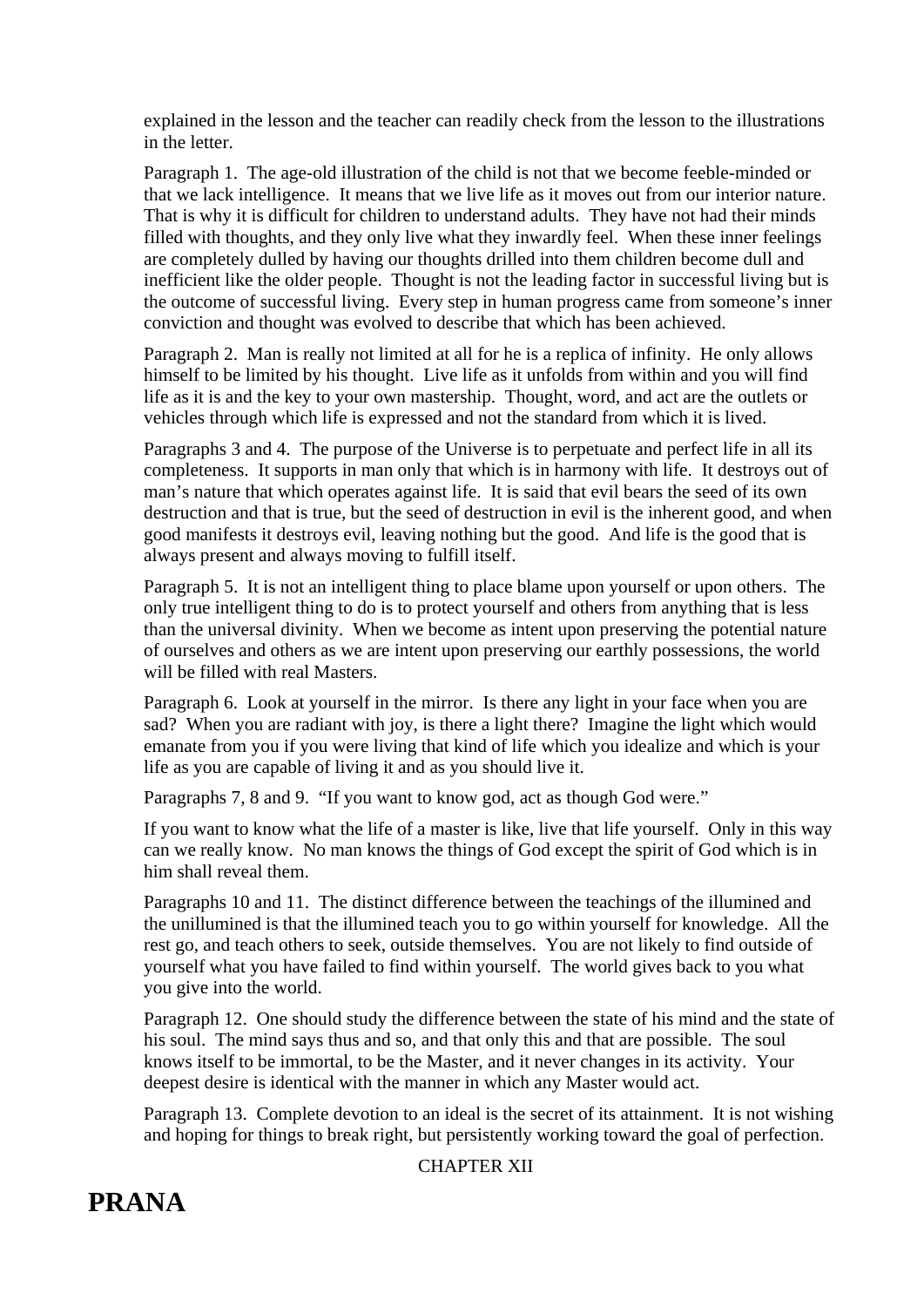- 1. It is a well known fact today that the Cosmic Life Force surrounds and interpenetrates every condition and every atom and that the Life force can be drawn within our bodies with the breath we breathe. Every act can be according to that Life Force. Every thought we think can be in harmony with it.
- 2. Note that it is said that this Life Force may be drawn in "with the breath we breathe." It is not the mere act of breathing that draws into the body of man this Cosmic Life Force. Unless definite attention to it accompanies our physical breathing it is not definitely appropriated. It is a life force which is so much finer than our physical air that it is not affected by mere physical processes any more than one might draw electricity into his being by the mere act of physical breathing. Of course there is a certain amount of electricity, or what we call electricity, that is taken into the system by every act and, likewise, with the Cosmic Life Force which is sometimes called Prana. If you will notice, everything toward which your attention is directed registers an impression on the mind. In turn, this impression is developed into an idea and the idea expressed in words. This is a sort of mental breathing, is it not? Well, there is an inner attention, a deep longing you call it, to be perfect in every department of your being. When the outer attention is linked with this inner attention or when it looks always toward the perfection of the Universe, as does what Seneca called the "eye of the soul," then there is drawn into man's being the elements of the Cosmic forces around and about us. The mystics have always taught that attention is the secret of success in dealing with the Cosmic forces. Deep, sincere, abiding attention to the surrounding spiritual ethers, a completely relaxed body and an all-absorbing interest and complete openness of mind are the necessary attitudes in order that one may realize this "inner breath" as it is called. This is "soul breathing" or letting the Self expand into its native ethers, the interpenetrating life force or spiritual ethers, as Steinmetz called it, until through the act of attention it is drawn within the whole being of man.
- 3. This Life Force being Cosmic must interpenetrate all elements. This is, in reality, the force that stimulates all cellular growth, allows it to expand and become the growth of the body as well as the growth of plants. In fact, it is incorporated with all growth of every description and is the sustaining element of life. It becomes that which imbibes life as well for, like every other force, it is both positive and negative and acts and reacts within itself, just as whirling currents of air act and react within themselves. One might say that the air breathes, or moves and, at the same time, is acting within itself and upon itself.
- 4. The method of consciously appropriating the universal Cosmic Life Force, or Prana, is commonly called Pranayama. One might call it Prana-breathing or the practice of consciously breathing the Cosmic Life Force. The exact procedure is difficult to define and it would take too much time and space to give the entire technique of the Pranic breath. The technique for starting the operation is proper breathing, then one may with care and sincerity find his own method for the balance of the process. As we have said above, attention is the one fundamentally important practice in the process—attention to the highest source of energy existing, that all-surrounding presence that you call God. The mind must be without strain and whatever method best relieves the mind of strain would be the next step in right procedure. In fact, the Prana or spiritual substance is so fine and sensitive that it is deflected by the least force. Did you ever try to catch a piece of lint or down floating in the air? Every tense or quick movement to grasp it only drove it away but a quietness that was like letting it come between your fingers of its own volition was the proper technique for grasping it. That is as nearly an illustration as one could give. It is also like trying to remember something you have forgotten. If you make strong mental effort you do not remember but, if you let the mind rest, become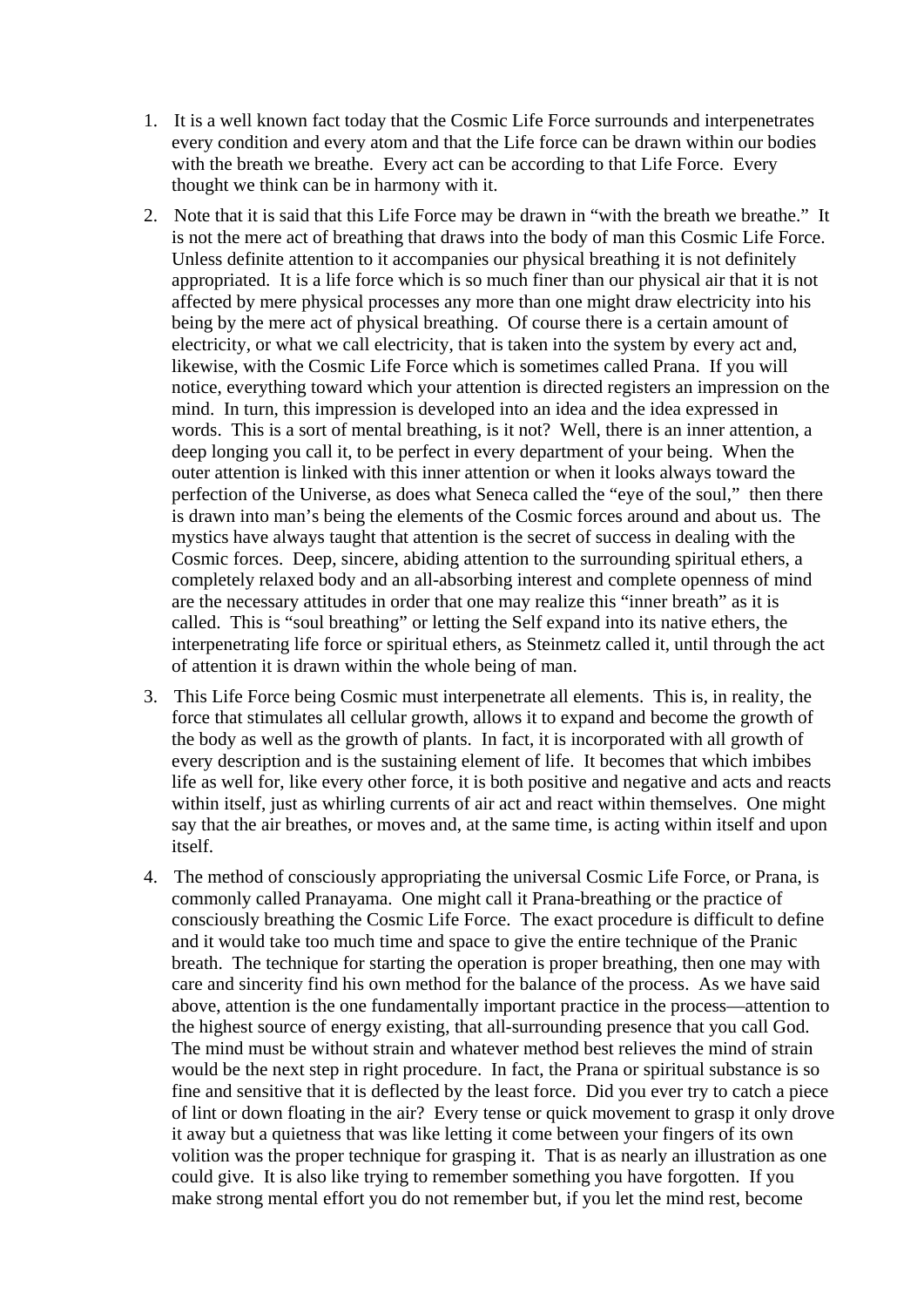quietly reflective, then the idea comes quickly within the mind. So with the Prana, it is breathed into the nature through quietness and confidence. Every phase of the mind must be free and the body completely relaxed. One must have a sense of complete freedom and complete expansion as if the cells of the body were actually moving out from each other until they almost stood apart. This practice may be continued until one forgets the sense of physical limitation altogether, then one is in the most perfect state mentally and physically to receive this Universal Substance into his whole being. It then has access to every cell of his being; it becomes the sustaining and invigorating element of life and especially of the human body. This method of control causes the body to keep young and vibrant.

- 5. It is a sustaining and invigorating practice that allows the cells and tissues of the body to expand, thereby giving greater oxidation to the body. It is a complete spiritual airing of every cell of the body to the original ethers from which it came. Just as in a ray of light you find the various colors, so in Prana do you find all the elements of life, that is the real essence of all the lesser forces. Prana is not oxygen but is that which gives life to the oxygen, the actual life within the oxygen. It is that which gives force to electricity, consciousness to mind. In other words, it is the reality existing within and standing back of the sustaining all lesser forces. It is called the Spirit of God in the Scriptures. Pranayama—spiritual breathing—allows the proper expansion of all the elements taken into the body for the body's growth and, because of this expansion, all the elements are oxidized or "aired" as we say when we expose things to the air or sun to become freshened. Just so when the body is relaxed, when the mind and spirit are freed, when the whole nature expands to consciously allow the Prana to interpenetrate throughout the entire being, the whole nature is freshened, revived, refreshed, fed. This is Pranayama or the art of spiritual breathing. But, attention is the fundamental secret of the practice. You even have to give attention to the sun in order to gain the greatest benefit from a sun bath.
- 6. It is through this practice that certain Yogi are able to suspend animation for certain periods of time. This rests the whole system and renews it for the contact with its origin or source. It is restored and the original life elements are again contacted by the flesh itself. In the same way and, with the same results, they suspend respiration. It is like coming up out of the water into fresh air after one has been submerged for a period. To try to suspend animation and respiration would only be to drown yourself literally. But, to expand yourself and so relax yourself that you begin to consciously sense the lifegiving ethers, makes one so much alive, so vitally filled with life, so refreshed and fed that one has no need of the outer breath or the outer activities of the body. He becomes alive from within.
- 7. Just as this practice vitalizes the body, so it enlivens the mind. The reason men do not think well is because the mind is too tense, too compressed—so to speak—so that it does not function freely. Under the practice of Pranayama the whole nature is expanded and functions more freely and completely. It is like loosening bearings that are too tight on a machine and letting the oil penetrate through it. It then moves more freely. Memory, in this case, comes in from a thousand different sources and one remembers what he was in the beginning. It comes without any effort at all and anything he wants to know comes instantly and easily into his mind. Inasmuch as Prana interpenetrates all, there must be a close relationship between prana and that function of the mind. Prana allows no division in function for it unites all the functions of the individual with the Universal. It is, of course, Universal and opens the way for all activities, thousands and thousands of activities at the time. Prana is an emanating energy underlying all substance. Of course, substance in its original state is energy and energy is substance. What we know as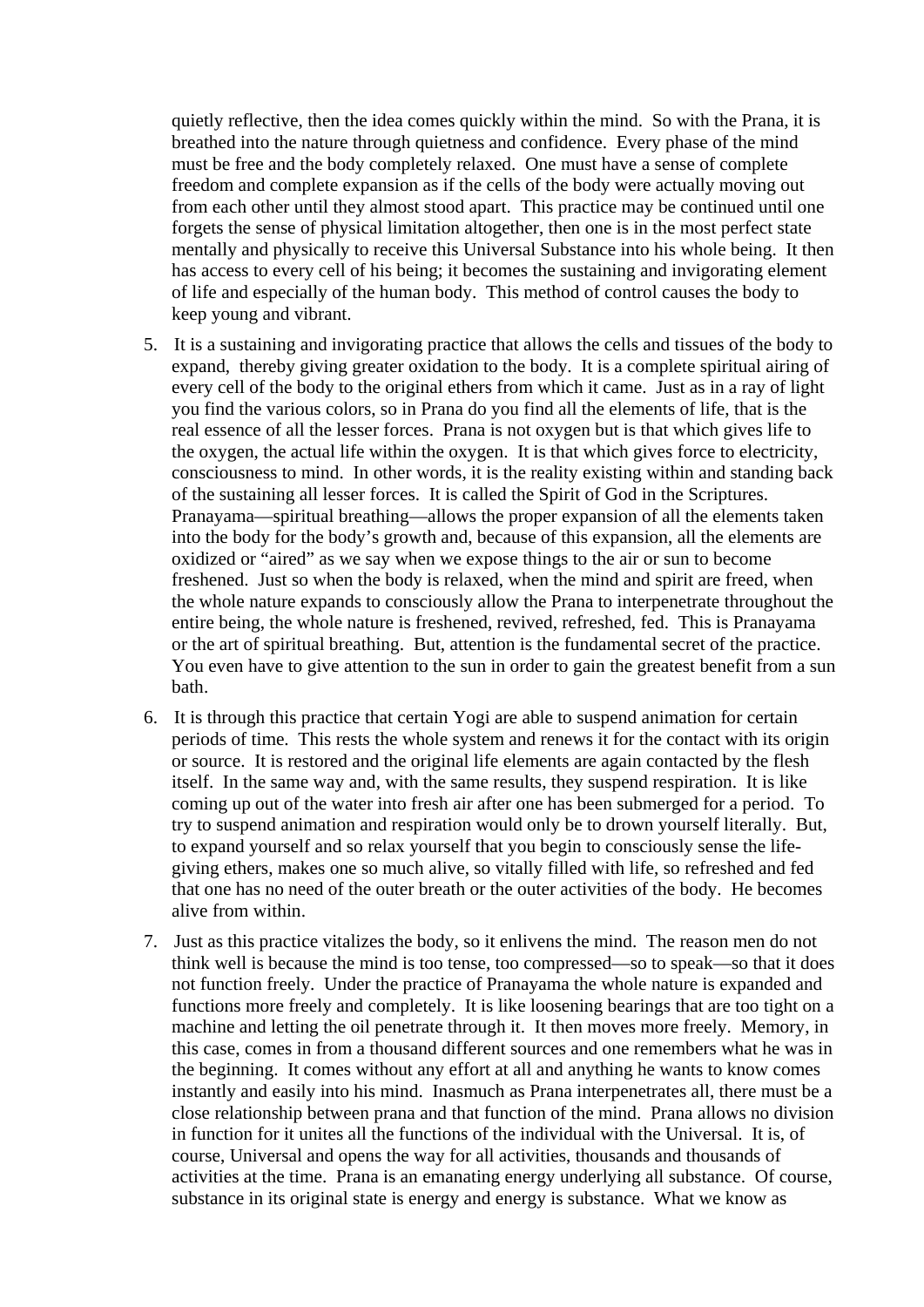energy and substance are but two aspects of a single primal energy and this primal energy is Prana, or Spirit.

- 8. We may more truly say that Prana is one of the elements of Spirit for spirit is not only energy but intelligence and substance. It is more subtle than ether. The Western World is defining ether as Prana, though there is a difference in the subtlety and the activity of Prana and ether. The latter is nascent while Prana is always active. Ether is Prana becoming or coming out toward manifestation. All of the finer forces of nature such as electricity and the other moving elements of creation are divisions and mediums in which and through which Prana works.
- 9. When the human body or any material form disintegrates it goes back into Prana, first into the various forms of energy and thence back into Universal and primal force. If Prana were constantly received into the whole being of man, the flesh would be eternally quickened, or it would become more and more animated, more and more alive, and the last enemy would be overcome. There are those who overcome old age and death with or through an understanding of Prana right along. They rebuild the body with the Pranic influence. This happens in a slight degree every time one goes to sleep or rests but, when one adds conscious attention to the Pranic Presence, completely relaxes in mind and body, the attention breathes the ever-present Prana into and through his whole being; therefore, the greatest degree of renewal of mind and body is attained.
- 10. You see, intelligence is the primal attribute of being and the activity of consciousness is Prana, or vital force of creation, and substance is the form through which both act. Intelligence, Life, and Substance are the trinity of elements in the first cause as defined by the Western world. Intelligence is its KNOWING aspect. Life is its QUICKENING or vital aspect. Substance is the aspect which has the capacity of FORM. Prana is usually used as embracing both the substance and life elements and they are the vehicles or mediums through which intelligence moves to direct and determine the created forms.
- 11. This primal intelligence, life, and substance are just God Almighty in action but it must become a conscious fact in every individual. It becomes selective to the individual and is of conscious use to the individual as the individual selects it.
- 12. The Cosmic Ray of which Millikan speaks is a Pranic wave. They will find nine divisions of the Cosmic ray which are all definitely Pranic in origin. They can be of great benefit if properly used. These nine rays are the emanations of Pranic energy, just as the seven colors are emanations of a ray of pure white light. Creation is only the splitting up and recombining of influences or energies, as we call them, emanating from the Pranic ethers.
- 13. When we go back to the center of anything, it is pure light and this is the inner light of which Jesus spoke. It is the light of Illumination. The greater man's spiritual awakening, the greater the light. Have you not noticed that one awakened in joy has a radiance about his countenance? When one is spiritually awake, the light is correspondingly bright. That is why artists paint Jesus with a halo of light about him. Light is life. This is the "light that lighteth every man that cometh into the world" and it is the fire through which the initiates of the occult schools had to walk in order to be eligible to illumination. This light is all about us and is an emanation of the Pranic ethers. It is the light which is the beginning and the end of creation. When you can live in the light, as you now live in your sense of body, you will be immortal for the light never dies. I was noticing a report of some kind of light shining in Transjordan although archaeologists were perfectly sure that there was nothing there of an old civilization. Those following the light found and broke into archaeological remains very quickly. That has happened in Persia as well. We have not yet seen it in the Gobi. There is a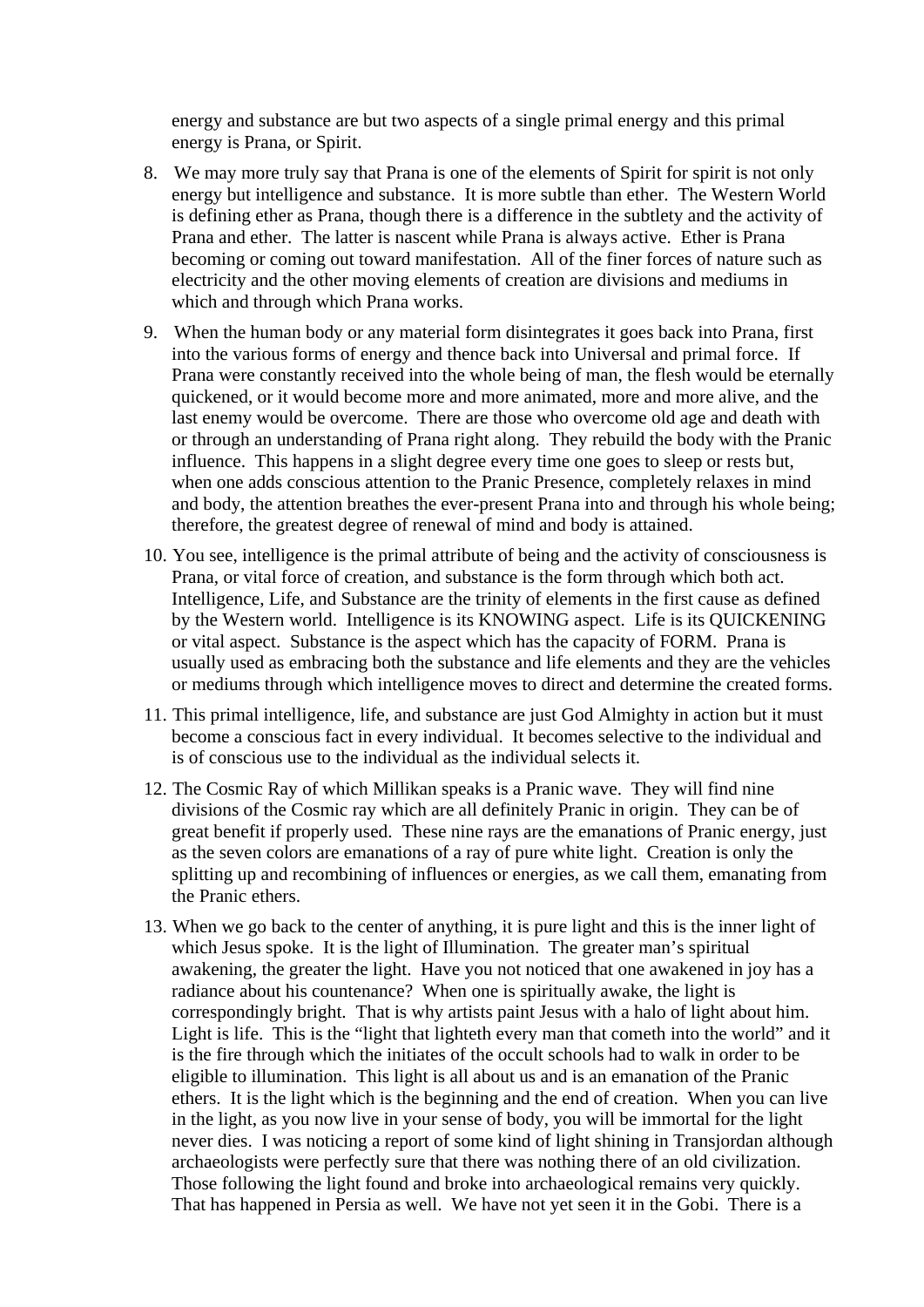history, however, that the light always showed in that country. We have a complete history, in fact, that that light showed over the first tower of Babel, a tower that was built of actual stone in the form of a step-pyramid. However, this light is seen only through the Single Eye, such devoted attention that all the senses and faculties of man are pointed in one direction and that direction must be toward what the Scriptures call the "light of His countenance."

- 14. This is the light of the New Jerusalem spoken of by John in Revelations. John knew well how to use the Pranic Light. He extended his vision to take in all of it. It is, of course, much beyond what we know as clairvoyance, though clairvoyance is a phase of it and is really a step backward in evolution. It is like living in the borrowed light from another when the true light, the light that lighteth every man, is within him.
- 15. We must go forward to that Light and the lower senses which hold us back or away from our birthright will let go. The limited activities direct us away from the unfoldment and use of the Pranic Light by the higher sense. The psychic faculties will fall into line and become valuable instruments when the Pranic Light is unfolded. The Pranic light vibrates way beyond the psychic forces. Furthermore, mediumship and so-called psychic development are not steps toward the unfoldment of the direct Pranic Light.
- 16. Pranic light can always be called upon to overcome any degrading forces that oppose it, just as light can be brought into play to dispel darkness. It can be the I AM center. The statement, "I am the force of that Pranic Light and I project It and put it forth as all powerful," will break that condition of the conflicting forces or voices every time. But it must be the voice of the Christ Self, which is the real I AM within each individual. This I AM is not above you or outside of you but at the very center of your being. That was Jesus' thought when he said, "I have nothing except that which comes in the Name and through the Power of the Christ." It involves the highest embodiment of Prana.
- 17. The transfiguration of Christ was when the consciousness of Jesus was merged into the realization that Intelligence, Life, and Substance were in the last analysis ONE and that One was what he called the Father, or primal cause, like all the various colors of the spectrum returning to a pure ray of white light.
- 18. There is but one Consciousness, One Principle, One Sense. It is only complicated when we deal too much with differentiations or apparently differing functions and attributes. To deal with the mind as functioning in many faculties is only to further dissipate yourself and draw you further and further away from your source. Behold, our God is ONE. With that one thought, or attitude, of Pranic forces always being in operation within as well as about us, we become unified, or one with the whole. John said that that which is without is really within. He carried it right to that great Pranic force which always exists and is always active and this action is the One action throughout all creation and all space.

#### **FOR THE TEACHER**

The foregoing lesson received from Mr. Spalding by the India Tour party deals with a subject most vital to every student. It reveals the close relationship which exists in the minds of the Hindoo Scientists of Calcutta University and other Eastern scientists and the religion of the Orient. We are fast approaching the time when walls of difference are to be entirely dissolved and the ultimate union of religion and science will be generally recognized as one and the same thing, though they may often approach a single fact from opposite directions.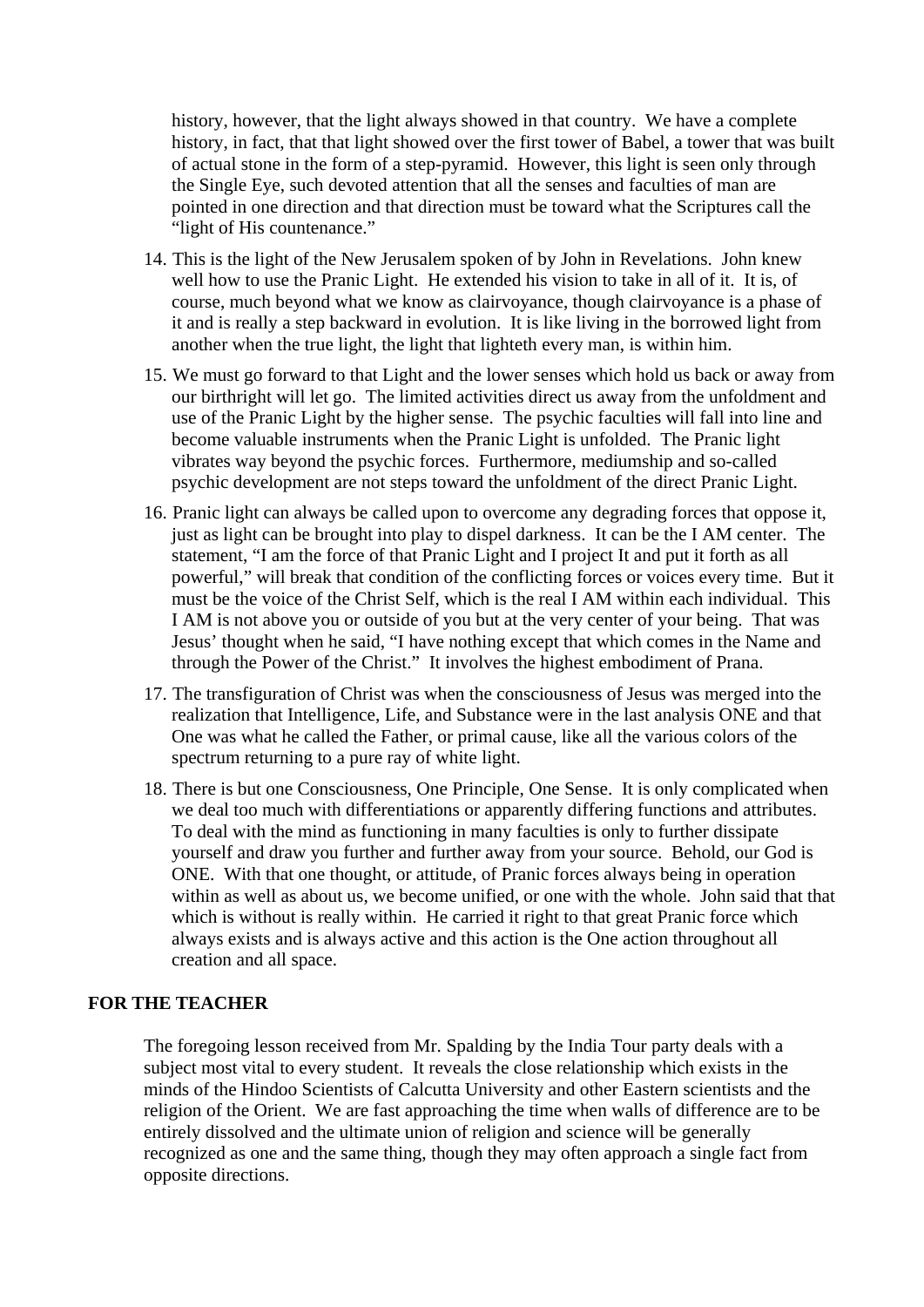Paragraph 1. In the matter of successful living it should be clearly understood that man is not sustained by what he has commonly considered essential. His real supply must necessarily be contained within the movement of forces which operated to create him in the beginning. Within these forces are all the elements out of which the visible creation is formed and it is only through a conscious contact with these original forces that man may hope to successfully live life to its fullest possibilities.

Paragraph 2. The "Cosmic breath" is not a matter of physical breathing but it is a matter of conscious contact with the Life forces that move in the spiritual ethers about us. Breathing is receiving into your nature the elements within the air, and then exhaling what the body does not assimilate. Spiritual breathing is receiving into the consciousness of man that which is within the spiritual ethers and that is brought about through the quiet and deep attention of the mind. People often relate it to physical breathing, but it should not be confused with this process. Whatever you look upon, you receive impressions concerning it into the consciousness and everything you do is an expression of what thus impresses you. By attention to the spiritual ethers you draw their elements into your being and your whole life's expression is quickened and increased because of the very nature of that which occupies your attention.

Paragraph 3. One should contemplate the permeating presence of all the forces of Being until he becomes as conscious of these forces as he is now conscious of form. This is the secret of developing unlimited power or mastery.

Paragraph 4. Pranic breath is not something mystical or difficult and does not require a lot of instruction. One easily and readily absorbs the sunshine for it is the nature of sunlight to penetrate all objects upon which it shines. More penetrating is the vital energies of the Spiritual ethers. Relaxed, quiet attention is the secret.

Paragraph 5. Physical tension is a contraction of the flesh caused by mental contractions. Mental contractions are caused by studying the apparent limitations of form and environment. A wider view of life frees the mind which in turn frees the body. Give your whole being a good pranic airing every day and watch the increase in every capacity of your being.

Paragraph 6. Suspended animation is not a matter of merely stopping the processes of bodily functions. It is identifying one's self with a superior action that meets all the requirements of the physical being; then the so-called normal functions are not necessary. The greater always supersedes the lesser and fulfills the needs of the lesser. Do not try to stop eating or breathing or cause the heart to stop. Apply yourself to the Divine presence until you find it quickening your entire being.

Paragraph 7. Vitality or living energy is not the result of food or breath. It is the activity of the life force of the Universe re-animating the being of man.

Paragraph 8. Spirit is the activity of the entire creative machinery of the Universe; it is God in action. This action involves all the elements within the nature of God and, therefore, contains all the elements involved in creation.

Paragraph 9. Death and decay is only a lack of animation from the source of one's being as is failure and poverty.

Paragraphs 10 and 11. The Universal Cause knows what it is doing and it knows what you should be doing to fulfill its purposes. Constant attentiveness to all the activities of the Spirit is to know and to have the power to do.

Paragraphs 12 and 13. Light is life, but there are higher forms of light just as there are higher forms of ether and energy. Only the individual who practices the Presence of God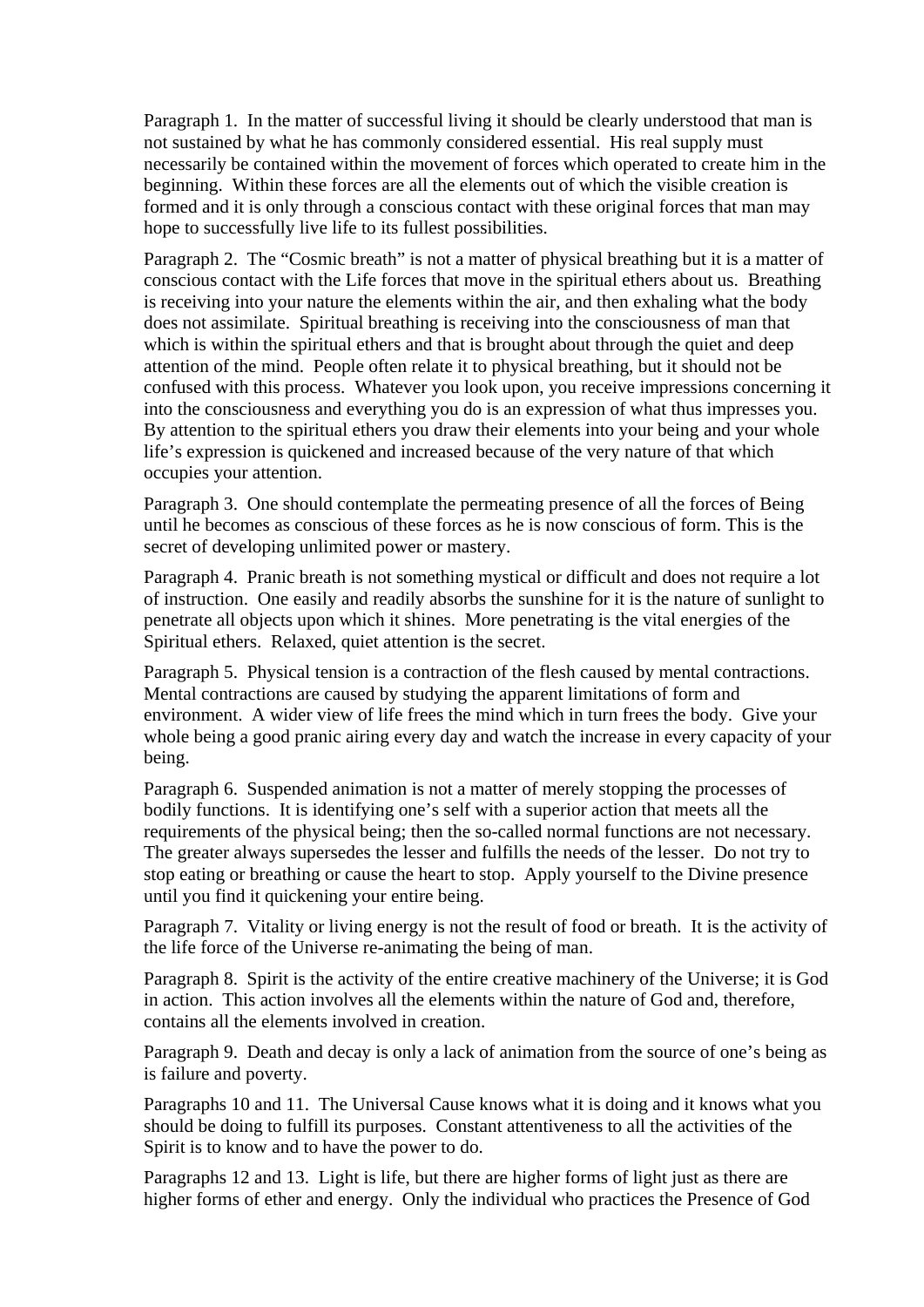can know exactly what that light is like, but one who is given to deep meditation often catches a glimpse of it.

Paragraph 14. True clairvoyance—clear vision—is not seeing shapes and forms but is that awareness of mind that sees and knows the pure action of Spirit.

Paragraph 15. Do not wait to do what you call overcoming before you feel worthy to enter the path that leads to illumination. Go into the light and let it burn away that which is false. Drop your faults, diseases, undesirable conditions. Face the light and these conditions are not.

Paragraphs 16 and 17. Pranic light, or Spiritual light, is not something difficult to obtain any more than is physical light. It is always moving toward you and works as quickly through your highest ideals or least needs with infinite swiftness just as physical light flashes instantly through any opening large or small.

Paragraph 18. Reducing everything to oneness simplifies the entire matter of living and spiritual progress.

## **CHAPTER XIII**

### *THE QUANTUM THEORY*

- 1. Principles of physics are involved in a study of the Quantum Theory. It is the theory of distribution of energy throughout nature. It was developed in the Berlin University as an outcome of investigation into radiation from black objects. This research resulted in the conclusion that all forms radiate a definite energy and that there is nothing in the world of form that is an inert mass. Every form has within itself some degree of energy and this energy is a distinct emanation of the energy that fills infinite space. The amount of energy that each particular form radiates is in direct proportion to the relationship which it has with the Universal energy.
- 2. Just as a pendulum swings in a long or short arc according to the amount of force exerted to start it swinging, just so all forms retain the amount of active energy required in sending it forth. This energy is retained by the form just to the degree that it retains its relation to the energy which sent it forth. If the pendulum stops, it is because the impelling force has ceased to exert influence upon it. Matter becomes less and less active as it loses some of its contact with the original impelling force which started it into motion. When this energy ceases to act within the form, the form disintegrates.
- 3. Metaphysically, this has much of vital importance to those of the Western world. The movement in the United States came under the depression and all that that means is that there was no foundation in fact. That is, it was founded on only a half truth. There is fact as a basis for our metaphysics but that fact was overlooked and misunderstood by most of its exponents in the United States. This will all be discussed in our consideration of the Quantum Theory.
- 4. The Eastern world, those of higher thought, have known the facts propounded in the Quantum Theory. They deal, in brief, with but one fact, that of the universality of all things and, consequently, in dealing with that one fact they have a definite basis for both science and metaphysics. The psychology of the Western world is mere child's play. It is based to a great extent upon theory. Whenever you deal with divisions of mental, material, and physical you are bound to base at least 75% of your calculations on theory. Division is not unity and unity is not division and the basis of all creations is that it is a unit. "I am that I am and beside me there is no other," is the eternal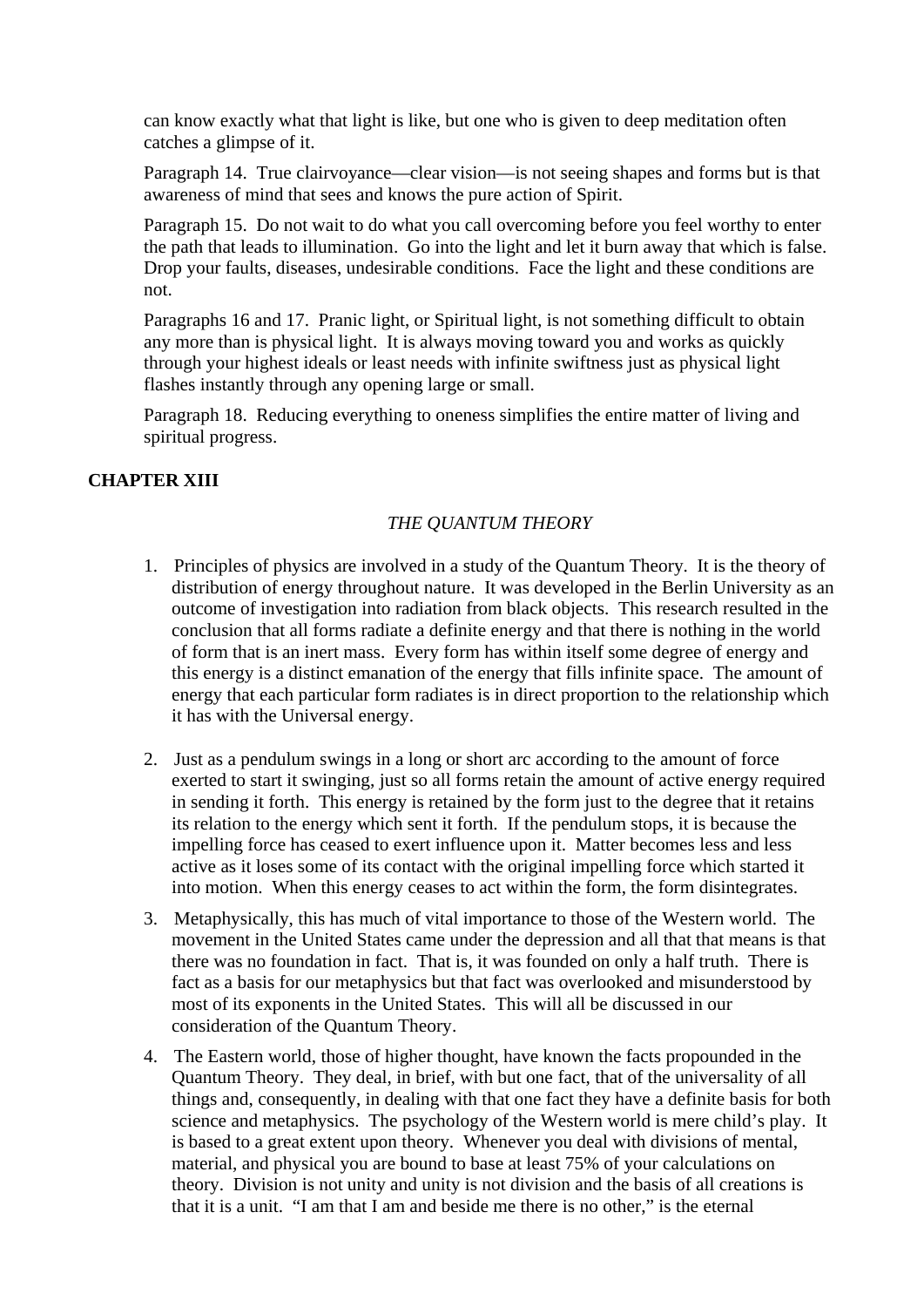declaration of fact which is the unity of all things. The direct violation of this fundamental unity is in considering the mind as having phases or faculties, when, in reality, mind is a single unit, not only as within the individual but as existing in and of the Universe. Material form is not something isolated from and independent of the Universe but is one in and with the Universal substance. The physical body is not an isolated phase of the creative scheme but is in and one with the Universal Energy. To violate this fundamental unity is to isolate yourself in a hypnotic state where you seem to be a separate being and, therefore, you cut yourself off, devitalize yourself, and ultimately destroy your ability to further manifest in this plane. To deny the relationship of the visible with the invisible is to push yourself right out of your body and into the invisible.

- 5. The Eastern philosophy is not based upon theory at all. It is based upon a definite scientific fact or principle. That is the same idea that Einstein is bringing out in the Quantum Theory. He has brought it out in greater evidence than has any other scientist in the Western world. Many are saying that it is the gap between Science or Physics and true Religious thought.
- 6. The Easterner does not approach the matter of religious thought as theory at all. In fact, he proves that it is not theory. Thereby, he accomplishes that very fact and the possibilities involved in that fact. You do not see the Eastern philosophers pass out a theory of anything. Their basis is always in fact. It, of course, is not fact simply because they pronounce it so but because it has a scientific basis in fact. That fact was clearly revealed by Christ when he said, "I and my father are ONE," preserving the unity of himself with the whole. That is the basis from which all successful living must evolve and it is only to the degree that this oneness is maintained by the individual that he begins to radiate the energy that sent him into being. This is the basis of the Quantum Theory as applied from the viewpoint of pure religion or pure metaphysics. And that is why the Eastern philosophers gave so much attention to the Quantum Theory. They see the scientists of the world returning to the basis of their own religious thought held for thousands of years.
- 7. Einstein did not come right out and say that it is all Spirit. Consequently, it was urged that the physical or material was not a fact, but he showed that it is based upon one joint determination. He put it as one general Principle, co-relating all physics, as he said, under one head. That is exactly what those of higher Eastern thought had determined long ago—that there is but one Principle, one scientific basis, and that basis one of Being.
- 8. Now the Western world does not go back and reason from that Principle. They work through to that principle from the external, consequently it is not necessarily a true form of reasoning; that is, their form of reason is not truly scientific reason. All true reason works out from principle to its manifestation and not from the manifestation back to principle. Imagine trying to work a problem by reasoning back or attempting to reason back to Principle by studying the size, shape, form and general construction of an accumulation of figures. The people of the Western world, in their attempt to solve the riddle of life, are doing that very thing. By this process they become highly mental or, as we put it, intellectual. And as we already know, their intellectual knowledge is always subject to revision for it does not prove itself. That is why one of our modern scientists has said that all written works on science prior to the last ten years should be burned. The Eastern world is carried beyond the intellectual or the ordinary intellectual. Of course, true principle and reason from the basis of the One Fact is the highest form of intellect. But the hypothesis that the Eastern world takes puts it wholly on a true intellectual basis in carrying it to a clear conception.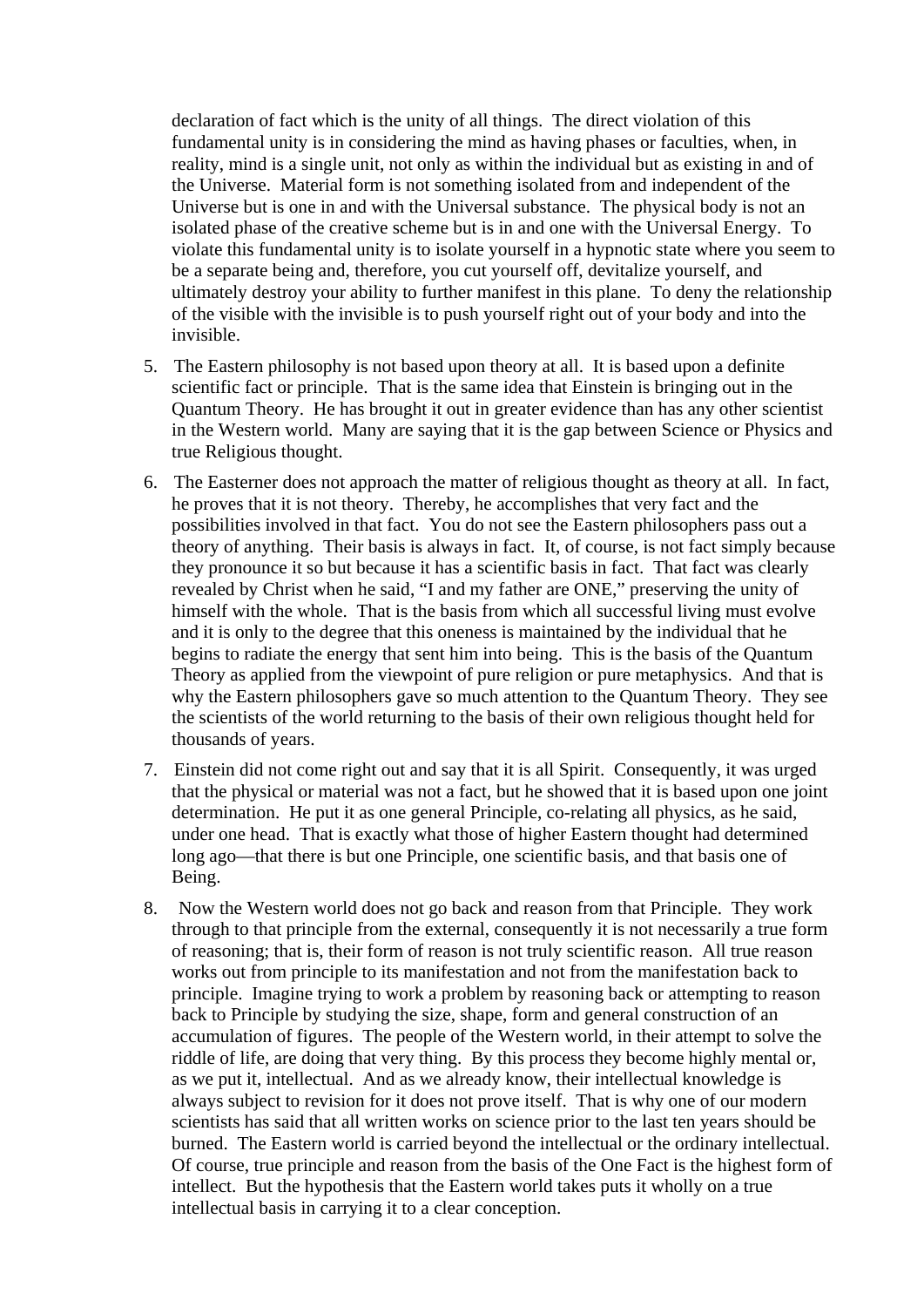- 9. The intellect of the Western world covers a wide range but comes to no absolute conclusion in its hypotheses or theories. All of the Science of the Western world has been based upon that hypothesis or theory. The people of the Western world have progressed to the point where they know the existence of certain determining factors but they never go directly to the simple denominator of One Principle when handling fact. The Eastern philosophers have always based their premises upon one Natural Fact. And there you have the basis of the Quantum Theory. One Universal Fact from which all form emanates and operates as the animating force of the created form—the Universal distribution of energy.
- 10. The difference between the Hindu conception and the theory of Monism is that the latter eliminated all but the blind force of nature or creation. The Hindu always considered it an active, intelligent force that knew what it was doing, an energetic force, and a force that did accomplish an intelligent creation that moved toward an intelligent purpose and that anyone who would work with the intelligence of that force could accomplish all things through it.
- 11. The crux of the whole matter is therefore right knowledge. What we have called knowledge is past. The true knowledge is outside of the senses. The true basis of knowledge is to know the motivating force and the ends toward which it moves, as it is this motivating sense or the inward sense of the trend of the motivating force of the Universe that brought all things into existence in the beginning and will bring all things into being through that individual who senses and works in harmony with its purpose.
- 12. The true knowledge comes through Samadhi or silence. It comes through an inner feeling or an intuitive knowing. This is rightly what we call understanding. With all your getting, get understanding. When we obey what we inwardly feel the accomplishment is achieved and then we have correct knowledge for it is based on the outworking of Principle. This is the manner in which all true knowledge comes, not only in things spiritual, but in relation to the principles which we use every day. We discover certain principles, apply those principles, results are forthcoming, and from these results we formulate our knowledge.
- 13. When you take that knowledge completely out of the realm of hypnosis you get down to the fundamental fact or truth. Knowledge does not necessarily exist in the fundamental fact. That fact exists prior to and is greater than knowledge. Knowledge, as the Hindu puts it, comes directly from the expression of the fundamental fact.
- 14. When the Bible says that "the flesh profiteth nothing" it does not say that the flesh is nothing. It has no reality except that which is of the spirit which produced it. The flesh is not a producer; it does not produce anything for it is the thing produced. It is the Spirit which produces. Flesh is Spirit in form, as they put it. They do not make any distinction between flesh and Spirit or material and spiritual. Consequently, it is all one and the same to them and that is where they accomplish. The Word made flesh is the true spiritual form.
- 15. When the Spirit works in manifest form it obeys a manifestation of law. If you can know that Law you can know Spirit definitely. As Paul says, "Faith is Spirit substance." It means that Faith, made knowing, is all substance. You know instead of having Faith. There is where the Sanskrit never deviates. That evidence of Spirit, which is first faith and then knowing, creates. Through that evidence men create always, not through the senses or the sense of the material or physical, but through all substance as Spirit.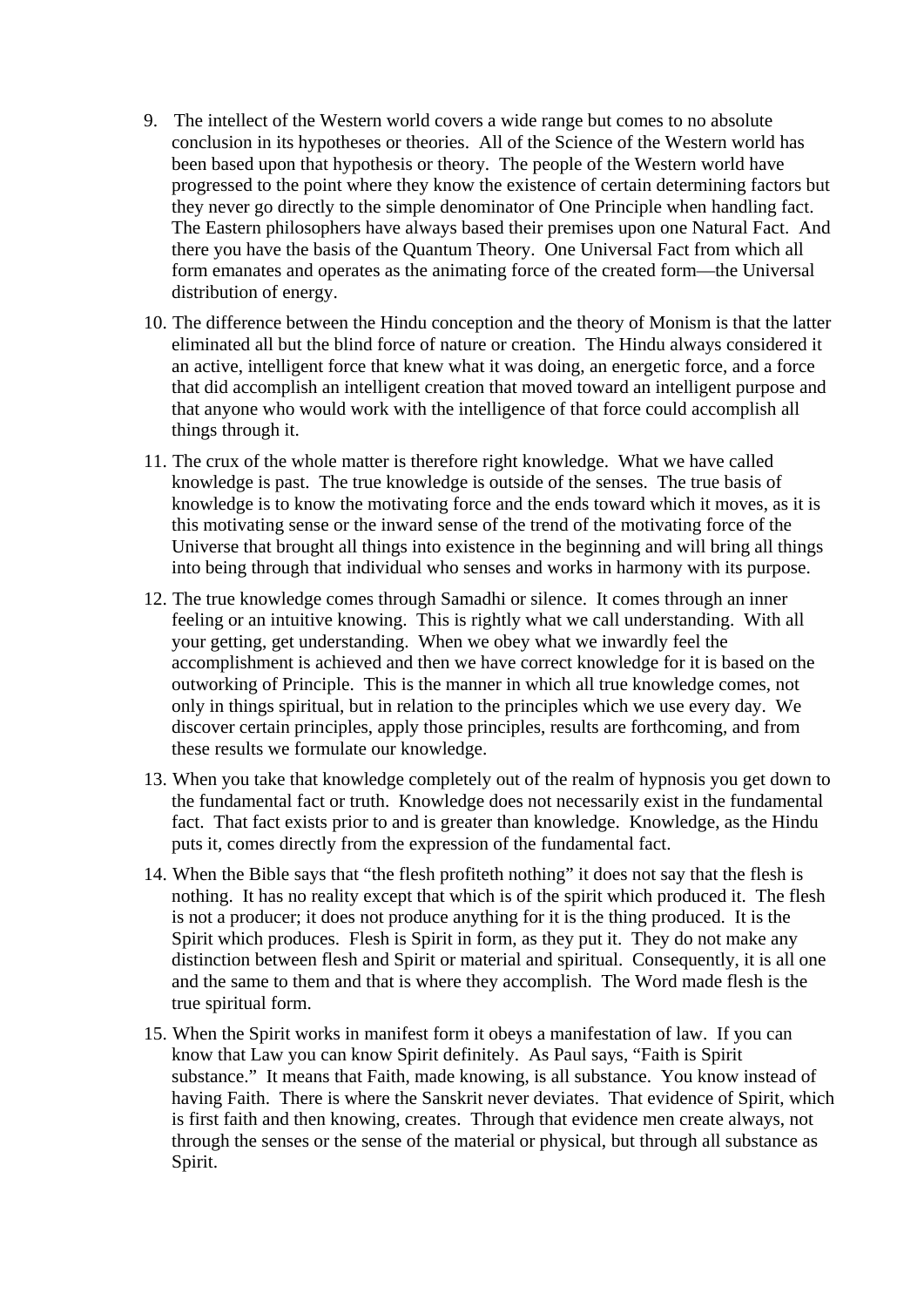- 16. Faith is the active principle of the mind. The mind acting upon inner knowing or understanding ripens into knowledge or becomes absolute knowledge. Spiritual intuition is direct knowing; it is tapping the infinite consciousness directly at its source. This power of direct knowing is born in every individual. Some manifest it earlier in life, chiefly because they are less hypnotized. That is, the less one is subjected to the supposed knowledge of the race, which is really ignorance, the more readily does that one follow what he instinctively knows and feels to be true. It is within the individual always and must be brought out.
- 17. Jesus said, "I have nothing save that which comes in the name and through the power of Christ," putting himself in direct receptivity to spiritual intuition at all times. What Jesus did was really a lesson in how each man should proceed in every phase of life. That you might be one with the father even as he was one with the Father, and his contact was always through the Christ, the Word of God, that is the inner fact of all men. "Christ is all and in all" and Christ is the inner reality of each individual.
- 18. There is only one kind of intuition just as there is only one kind of physical sight. You can, through your eyes, look toward and discover anything you wish. You may look for beauty and ugliness and you use the same sight. One is desirable and the other is undesirable. You may train your intuition to search out the determining principle and its operations; you can train it into psychic planes and find out what is going on there; or you can train it on your neighbor and discover his secret thought and motives. But, intuition turned in any other direction than to discover the operations of the Principle itself is perversion of this sense back of all senses and hypnosis is the result, for it clouds the clear perception of the individual. The only way to escape any degree of hypnosis is to train the intuition into the channels of direct knowing. This is the path of light and any perversion of the intuitive sense is the path of darkness.
- 19. The old theory of occultism that the senses must be destroyed or killed or reversed is not in accordance with the teachings of the pure Hindu philosophy. They say that all is Spirit, that the senses are Spirit but must be so used and their true spiritual significance preserved. They become avenues of expression of that which the intuition learns as coming from the Spirit. This direct knowing is also direct manifestation. If we would accept the fact which is revealed in Principle, that fact would become immediately manifest to us. It is just that easy. The Westerner has simply submerged it in complexities.
- 20. When you rightly understand the nature of what you call matter as pure Spirit substance, then you can see just why this is true. The Hindu says, "Compress the cube and you have a different substance. Expand it and you have a different substance." You do not define this as material or physical substance, as in the compression or expansion you do not change its nature, but only the relative position of the atoms. Water or ice is just as much H2O, regardless of its form, and this power of expansion and contraction is the fourth dimension of it. Likewise, the power of extending anything from one magnitude to another by the simple rearrangement of the atoms is its fourth dimension and does not change its inherent character. If all things are made of Spiritual substance, there is no dividing line between what we have called Spirit and its manifestation. Only when man is under a state of hypnosis does he imagine that there is something besides the unity of all things and the oneness of all things. Through his state of hypnosis he imposes false influences into form and these distortions are the fabrications of his own ignorance.

#### **FOR THE TEACHER**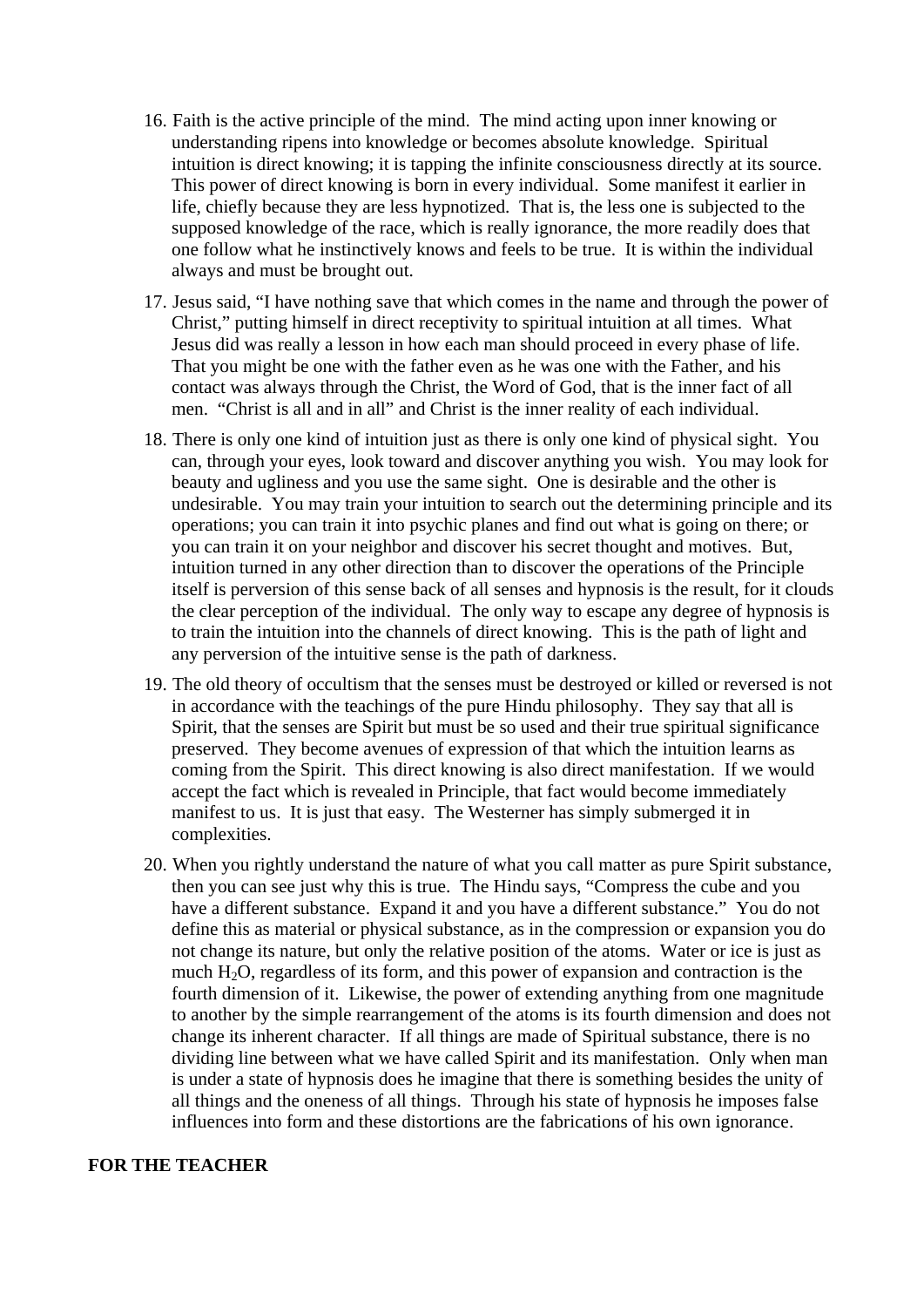Paragraphs 1 and 2. The lesson to be found in this explanation of the Quantum Theory offers unusual opportunity to impress upon the mind of the individual the fact that all of his lack is due to separating himself from the original first cause. Just as a motor stops when it is disconnected from an electrical current or a light goes out when the switch is turned off, so does man cease to function in just that degree that he separates himself from the Spirit of God.

Paragraph 3. When it comes to a matter of merely manipulating the world with thought, trying to demonstrate by the use of affirmation, man sooner or later exhausts the ability to achieve. Only through deep meditation upon the oneness of all things, man's unity with God, is his power revived so that he again returns to the position of power that is rightfully his. Man of himself can do nothing. It is the Spirit that quickens and, when his mind and nature are reanimated with the Spirit, his words and acts become alive and then only does he move with power.

Paragraphs 4, 5, 6 and 7. It makes a vast difference to man whether he proceeds from a true or from an assumed or false hypothesis. The conclusions at which he arrives in his calculations depend upon the foundation or principle from which he moves. If that foundation is false, the conclusion must be false. As creation began in the great Universal Whole, man can find no substantial starting point for his own activities except from that same basis. One cannot adapt a principle to his own thought but he must adapt himself to the movement of principle and his thoughts must be evolved from that principle. In turn, his action must conform to that same principle and then, only, can he hope to have results forthcoming that are consistent with his fundamental nature.

Paragraphs 8 and 9. These paragraphs involve the difference between true and false reason, between intelligent logic and false logic. We get our minds completely reversed when we work from the external or when we work merely for external results that we imagine will suit our own idea of things. There is an established order in the Universe and only through aligning ourselves with that natural order of things can we hope for satisfactory results.

Paragraph 10. The force which designed and created the Universe could not be considered an unintelligent force or blind force moving without conscious direction. Electricity must be governed by intelligence in our everyday affairs, else we could not have light, heat, and power resulting from it. Electricity by itself is a blind force but, subjected to the control of intelligence, it produces constructive results. So all creative force of the Universe must be subjected to the direction of intelligence, else there never could have been an orderly creation.

Paragraphs 11, 12 and 13. Right knowledge comes through becoming so still that one feels within himself the movement of Universal forces, the Spirit of God. Its activity not only becomes a vitalizing influence but it awakens an understanding in the mind of man. "The inspiration of the Almighty giveth understanding." Just as you must first understand the operation of the principle of mathematics through quiet submission to the rule, so must you contemplate the action of divine Principle until you understand its operations. Knowledge is the accumulation of ideas, and true knowledge would be the result of seeing the spirit of God made manifest. Knowledge comes in the completion of a process. Understanding discerns the way toward results.

Paragraph 14. Neither mind nor matter have any power to create or to produce. The power to produce is in Mind or Spirit. It is the Spirit that quickens. Holding thoughts and driving the body only deplete the man. Life is renewed, power awakened through communion with Spirit.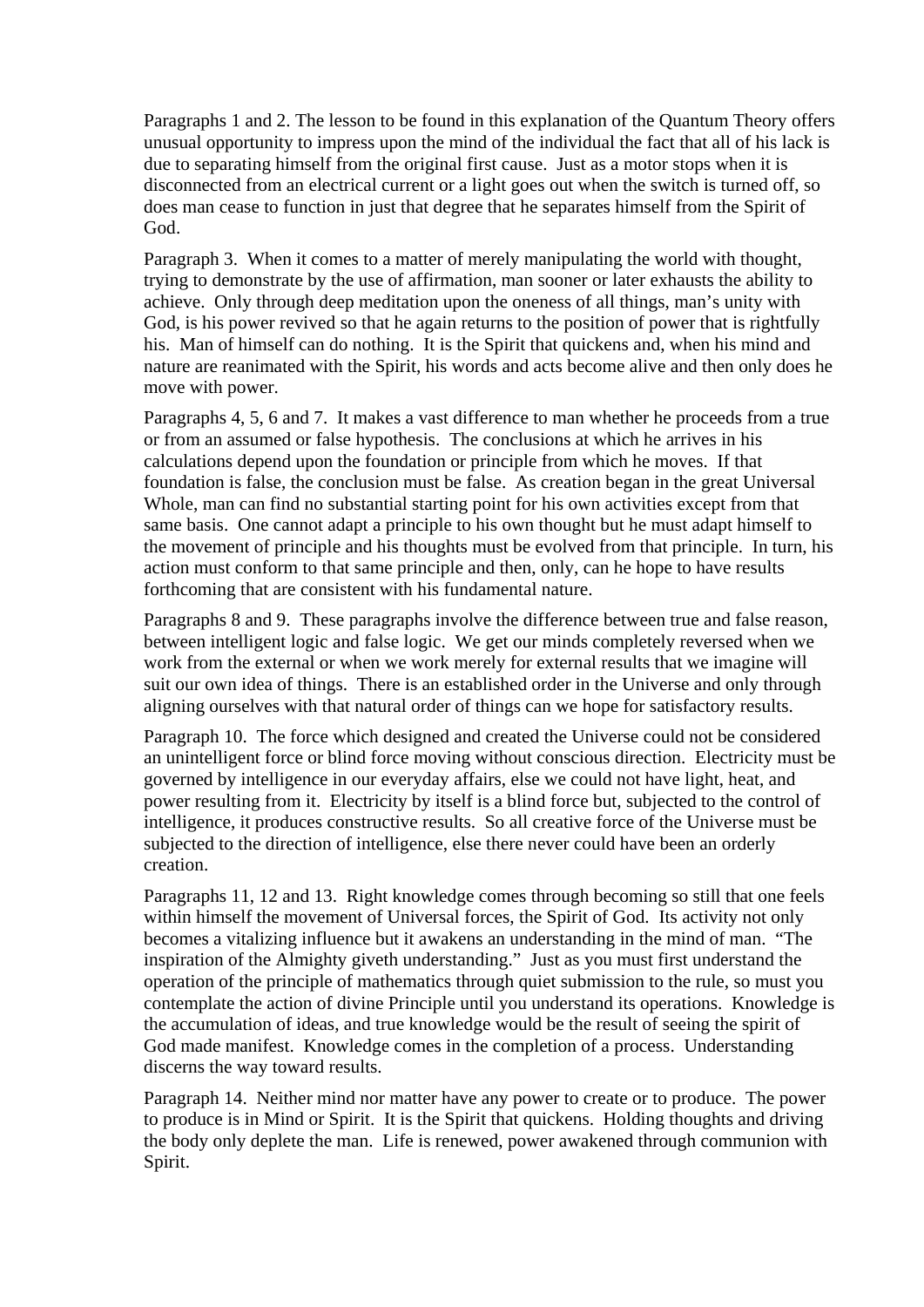Paragraphs 15 and 16. Faith is the means through which principle is discerned and applied. First, faith is resting the mind of its own activities to gain new impetus. Secondly, it is relying upon that impetus until it produces results. Faith is a sort of mental transformer whereby unaccomplished things or unmanifest powers are brought to manifestation.

Paragraph 17. The secret of Jesus' power was in his complete reliance upon what he felt moving in his deepest nature and which he called the Father within. The law of God is written in your inward parts, and to outwardly obey what is moving within is to bring the inner capacity into outer manifestation. That which moves in the deepest side of man's nature is the inward action of the Universal Principle.

Paragraph 18. Intuition is only another avenue through which consciousness may be increased. Through intuition one gains the inner facts of life. Trained to the Omniscience of God or the all-enfolding intelligence, man can understand anything or any situation from the viewpoint of absolute knowing.

Paragraph 19. The outer senses are outlets or avenues through which we express inward knowledge to the outward world. The outer senses should not be condemned or destroyed. In so doing you would destroy your outlets into the world. See to it that the function of your whole being lines up with the innermost tendencies of your nature until you express what you are in the sight of God.

Paragraph 20. To know the true nature of all things, not as separated or isolated divisions, but as one and the same thing in different stages of progression, is to be possessed of the power and dominion that belongs to you as a product of One First Cause.

# *CHAPTER XIV*

#### *RESUME*

On our present tour, we have endeavored to give the student more of the actual teachings and practices of the Masters, rather than to recite the phenomena performed by them. We have not laid much stress upon our actual contacts in India but enough has been given of our travels and contacts to satisfy the minds of those persons who have wished to know something of the trip itself. Should we relate all the incidents and experiences thus far encountered, there would be no time nor space left in which to give that vital instruction that would help the student to live in his own experiences that which the masters live and prove. The average student is more interested in the philosophy and science which the masters employ. It is only through such knowledge that the individual may know how to proceed in attaining his own mastership. Furthermore, the miraculous feats and the manner in which the masters live has doubtless been sufficiently covered in the three volumes of *Life and Teaching of the Masters of the Far East*.

This trip has yielded us much of practical knowledge and it is our purpose at this time to review the main points in order that they may stand out in the mind of the student. Thus he may have a clearly defined working basis from which to proceed in recasting his life in accordance with those motives through which the illumined have attained to mastership. Mastership is everyone's possibility but this state is not achieved through reading, study, or theorizing, but by actually living the life which the masters live.

It has been clearly stated that life lived by the average individual is hypnotic; that is, the majority of men and women are not living life as it was intended at all. Not one in a million feels the freedom to live what he inwardly feels he would love. He has come under the world opinion of himself and this opinion is what he obeys, rather than the law of his own being. In this respect and to this degree he is living under an hypnotic spell. He lives under the delusion that he is a mere human being, living in a merely material world, and only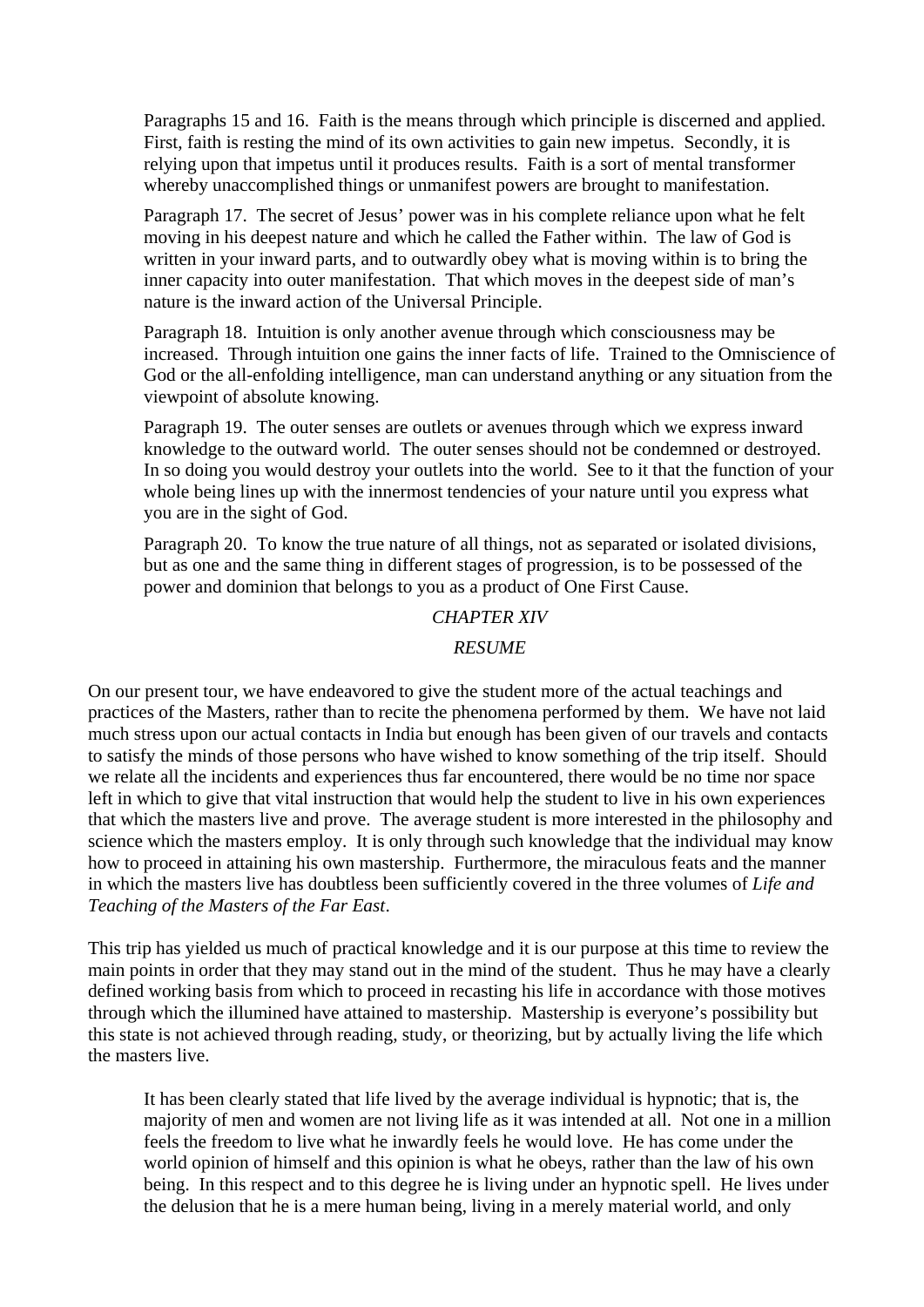hopes to escape it when he dies and goes to what he calls Heaven. This is not the determination intended in the plan and purpose of life. Obedience to one's inner nature, the expression of life as he instinctively feels it ought to be expressed, is the very foundation of the life which the masters reveal as the only true mode of living.

Now, the difference between the teachings and practices of the masters and those of fakirs is that the fakir only intensifies the hypnotic condition of the mind. Further false and material pictures are so impressed upon the sensitive minds of people that they are thrown into further states of hypnosis. The masters say, "That which seems external exists not at all," by which they mean that it is not what appears that is the reality of life. The reality of life is that which moves out from the very center of one's being. They seek in every way to clarify their minds of world impressions and sit in long periods of Samadhi—Silence—in order that they may see clearly that innermost trend of their nature. Then their next attempt is to live in thought, word, and act that movement which they have discerned within themselves. True mastery is living the instruction of the inner teacher, the inner self, and not seeking the opinions of the world.

Nor does the method of the fakirs differ in any large measure from much of the teaching and practice of the metaphysical world of the West. The gathering of thoughts from teachers and books, building them into the conscious nature of one's being, is to establish a false determination which is largely hypnotic. The mere making of one's consciousness over according to thoughts evolved by other's minds is to impose a false condition upon that individual. To manipulate the body, the affairs, or to concentrate within the body to awaken its centers or functions is only to throw the individual further out of the true determination of life and the "last state of that man is worse than the first." Instruction received from the without must be taken into the mentality and assimilated, analyzed, checked with the deepest facts of one's own inner nature in order to determine if it be true to the Self. One best consult the Self first and gain his outer knowledge thus at first hand. The first method is slow and retarding to one's progress, while the latter is swift and freeing. Notice the difference when you act according to someone's instruction and when you obey what you instinctively feel to be the right thing to do. This of itself should teach us that the way of life is from within out.

The forces of life are silent and that is the main reason for the silent nature of the masters. That is the way they keep in harmony with life itself. Even our Scriptures teach in substance that a multitude of words is not without sin. Only when we speak in harmony with what we inwardly feel do we let ourselves out into complete harmony with the true determination of life. Have you not noticed that when you speak what you feel, just as when you do what you feel is right, that you are free? Also when you speak that which does not meet with the sanction of your innermost feelings, you feel you have limited or bound yourself.

 This is the philosophy of non-resistance propounded by Gandhi and which is prevalent in Hindu teachings. Christ emphasized this teaching. When you speak or act in a manner that is out of harmony with yourself you create resistance and that resistance is the influence of hypnotic practices. It contracts the nature of man and keeps him from expressing what he truly is. Not only does this resistance occur in his own nature but, when brought to the notice of others, they further add to this resistance and by this practice the whole world is kept in darkness. "The Father who sees in secret rewards thee openly." No one resents the radiations of pure joy, even though they may be exceedingly sad, but try to talk them into joy and they resent it. Tell a poor man that he does not need to be poor and he is likely to resent it and will offer all sorts of excuses in defense of his poverty but bring him under the silent influence of abundance and his very soul expands. Try to separate two men who are fighting and they are likely to attack you but radiate a sense of peace from your own inner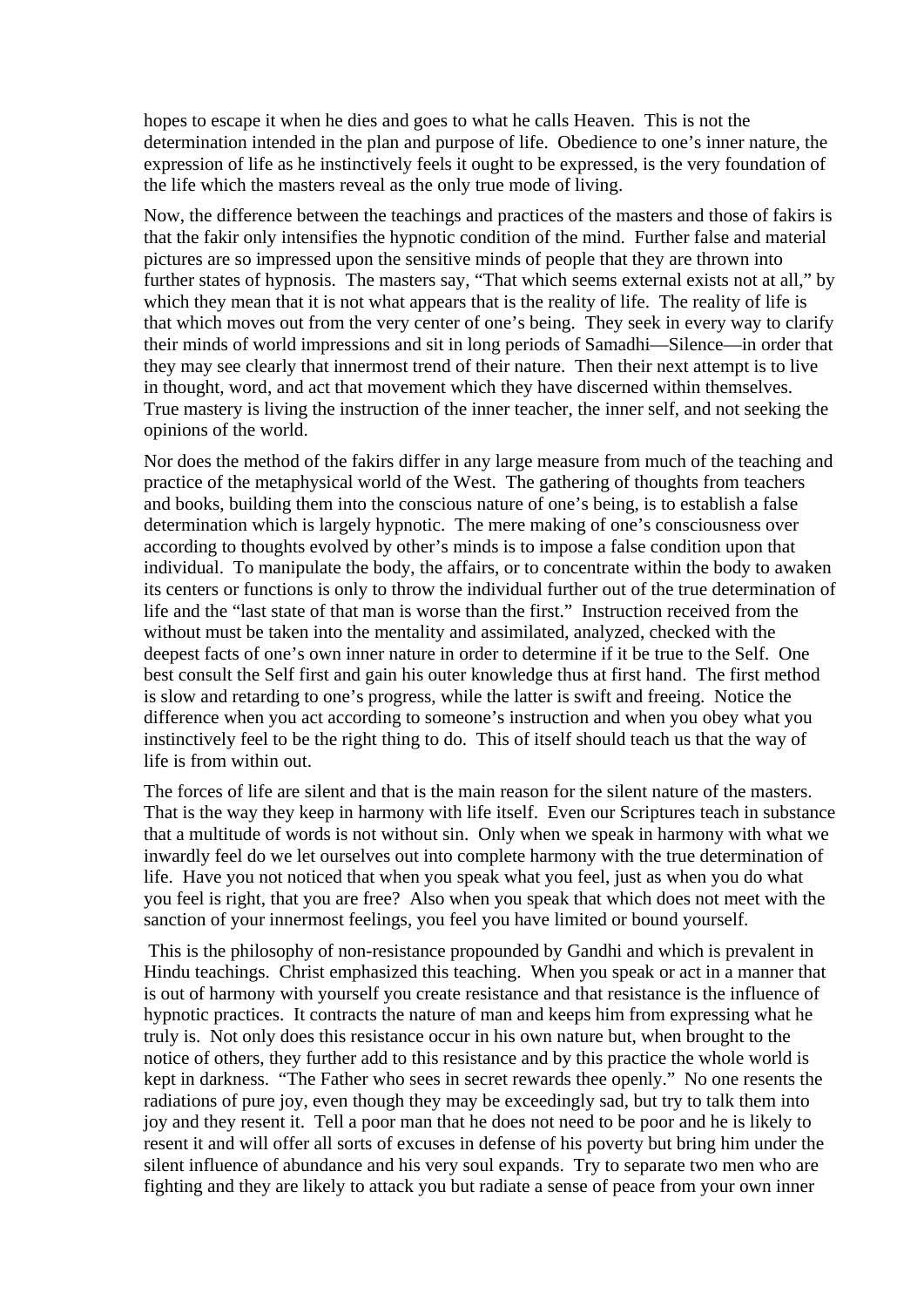nature and they are more than likely to catch your sense of peace and cease fighting. The doctrine of non-resistance is not passive but is a dynamic radiation of the inner SELF.

Social reorganization and economic reform must emanate from the awakening consciousness of man. One cannot legislate or lay down rules that will govern man when under a spell of hypnosis. You cannot organize men's thoughts and motives until they conform to each other. It is in this realm that all differences arise. One man is selfish, another is unselfish. One is successful and another is a failure. One has unusual strength and ability, while another is weak and incapable. One thinks only of his material welfare and another thinks only of his spiritual welfare as entirely divorced from his outer nature. How can such diverging thoughts and feelings be organized into an harmonious mass? Only in man's innermost nature is he identical with his neighbor in thought and motive and only through bringing out what is within can there be peace and harmony in the earth.

It is that which moves in man's innermost nature that is identical with the great Universal Mind or God. "The law of God is written in your inward parts." Mastership is bringing to the surface what is buried within. This is brought about only through deep meditation and consulting with the SELF, which is the only master one can ever find that will lead him to the goal of life.

Overcoming is all a matter of learning to drop all seeming conditions of mind, body, and affairs and to begin life over again at its beginning. Start with the idea that you are that Self which you inwardly long to be and so devote yourself to being that Self that everything else is forgotten. Once you have found your Self and have become that Self, you are a master and a world helper. Many such working together in Silence will spread an influence over the world more powerful than any movements that originate in the machinery of organized industry, war, or social reform. The effectiveness of one's life is not so much in what he does but in how he does it and how he does it is determined by the degree of himself he has discovered.

Merely speaking words and relying upon the power within them or the vibratory effect of the word never helps man to become a master. Words contain only that degree of power that is limited into them through the consciousness of the individual using them. The power is the depth of realization or the degree of consciousness back of them. It is not "words" that produce consciousness nor is it "words" that heal the body or change the affairs. It is a matter of awakened realization that produces words and impels outer action and the word or act is powerful only to the extent of this inner awakening.

The result of speaking or acting from outer motives not only produces an hypnotic condition of mind but gives rise to the notion that there are two opposing minds and, carried on, seems to divide the mind into many separate actions. Mind is a Unit and moves as a Unit and what seems to be dual-mindedness is only a dual set of ideas, one set evolved from outer impressions and one set originating in the natural state of mind as it originally moves. The mind is completely unified and harmonized by denial or rejection of every thought and impulse that does not spring from one's innermost nature. This clears up the entire stream of consciousness and leaves the individual free to think and act as he should in perfect harmony with the Universal Mind. This is the very essence of mastery.

Speaking and living in this oneness without sense of division is the greatest gift of man for he was given "a sound mind", according to the Scriptures. In other words, he was started out into being in perfect oneness with his source; he was sound, whole, and Jesus said he must return to this state of sound-mindedness. "Tarry at Jerusalem until the Holy—whole— Spirit comes upon you" or until you return to that sense of oneness with the Universal Mind.